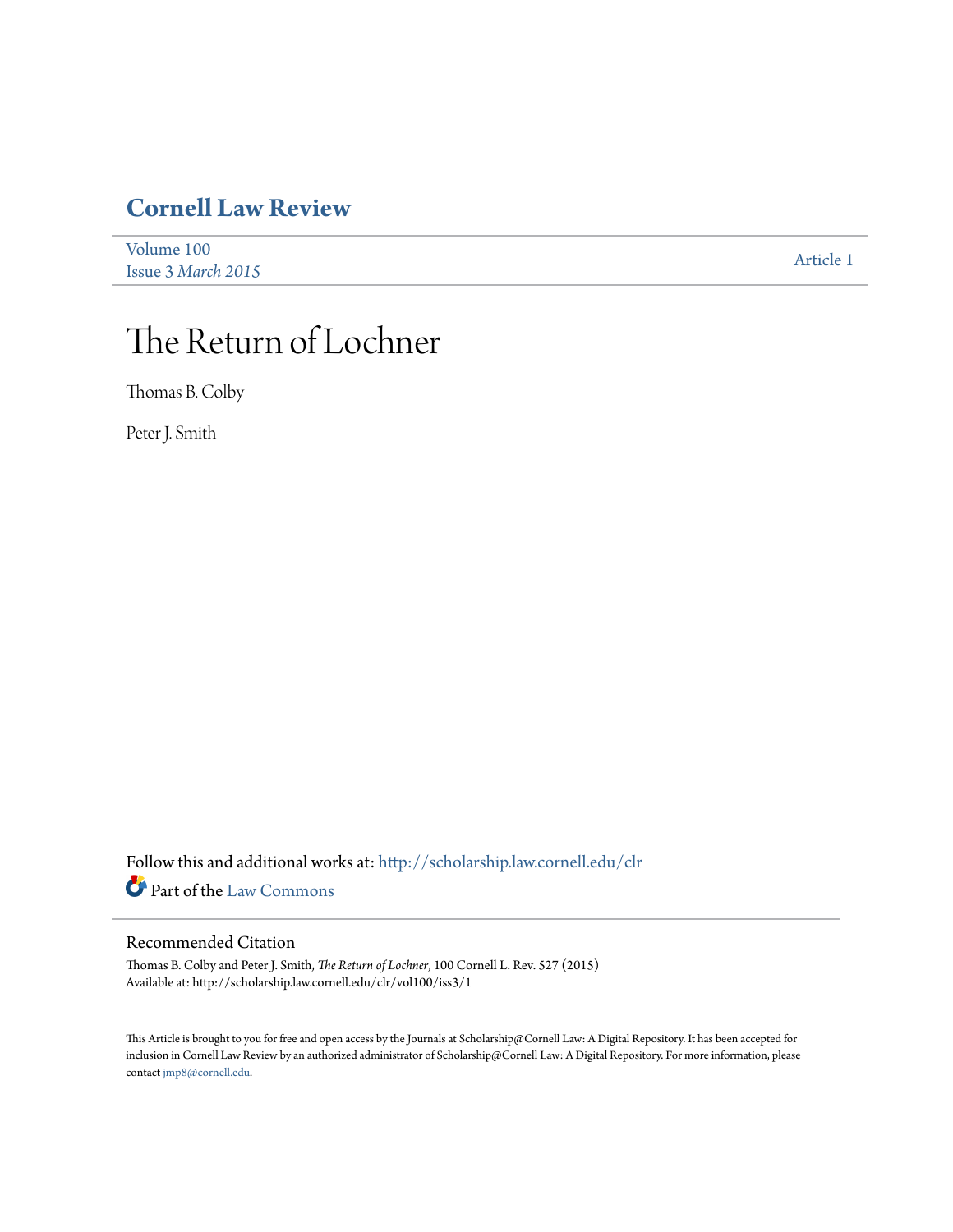# THE RETURN OF *LOCHNER*

#### *Thomas B. Colby*† *& Peter J. Smith*††

*For a very long time, it has been an article of faith among liberals and conservatives alike that* Lochner v. New York *was obviously and irredeemably wrong.* Lochner *is one of only a few cases that constitute our "anticanon," universally reviled by the legal community as the "worst of the worst." Our first claim in this Article is that the orthodoxy in modern conservative legal thought about* Lochner *is on the verge of changing. We believe that conservatives are ready, once again, to embrace* Lochner *although perhaps not in name—by recommitting to some form of robust judicial protection for economic rights. Our second claim is that this impending change has been greatly facilitated by important modifications to the theory of originalism, which has served for nearly a half century as the intellectual framework for conservative legal thought. That intellectual framework has been evolving for decades, and it has now evolved to the point where it can plausibly accommodate claims that the Constitution protects economic liberty.*

*These developments are revealing about how legal movements evolve generally. Sometimes the courts change the doctrine, and the theorists scramble to keep up. This is, roughly speaking, what happened with liberal legal thought in the second half of the twentieth century. Just when liberal legal theorists, reeling from the* Lochner *era, had settled on the view that the courts should exercise judicial review very sparingly—and perhaps never to enforce rights not specifically identified in the Constitution—the liberal Court began to exercise judicial review more frequently and aggressively, often to protect rights not clearly identified in the Constitution. Liberal theorists then struggled for years to develop an account of the appropriate judicial role that condemned* Lochner *but legitimized later cases protecting fundamental rights and vulnerable minorities. Modern conservative legal thought seems to be following the opposite progression: the theorists lead, the opinion leaders gradually sign on, and judges eventually follow. Whereas liberal judges created constitutional doctrine in the absence of a metatheory of constitutional interpretation—essentially building the house before the architectural blueprints were completed—conservatives have patiently waited for the theory to come together—for the blueprints to be drawn—before moving forward. But the plans are now largely ready, and we expect that it will not be long before the bulldozers break ground.*

<sup>†</sup> Professor of Law and Associate Dean for Research and Faculty Development, The George Washington University Law School.

<sup>††</sup> Professor of Law, The George Washington University Law School.

The authors are grateful for thoughtful comments from David Fontana, Barry Friedman, Joel Goldstein, Orin Kerr, Chip Lupu, Alan Morrison, Naomi Schoenbaum, and the participants at faculty workshops at the George Washington University Law School and St. Louis University School of Law.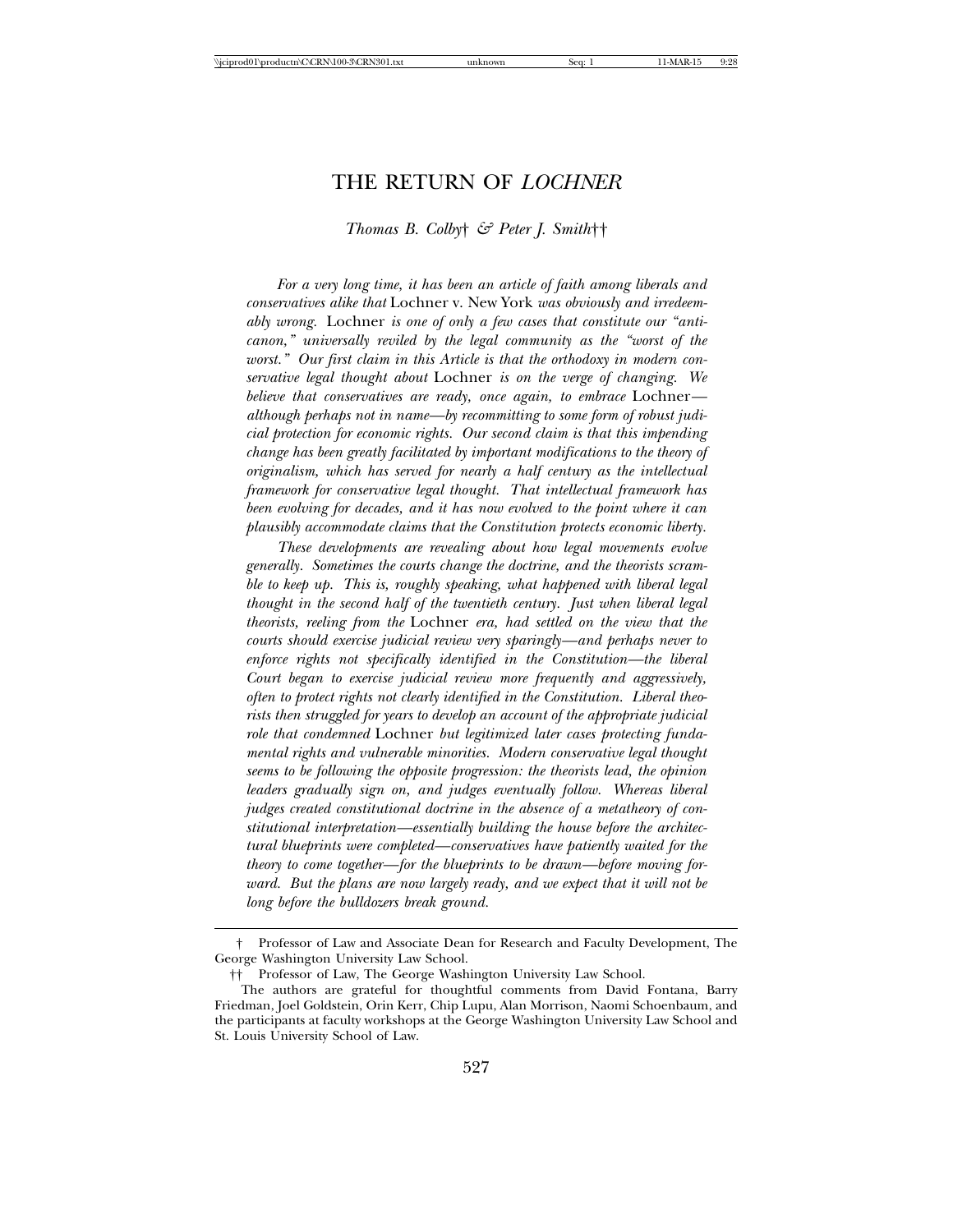| I. LOCHNER: THE CASE, THE ERA, AND THE SYMBOL 533 |  |
|---------------------------------------------------|--|
| <b>II. THE EVOLUTION OF LIBERAL LEGAL THOUGHT</b> |  |
|                                                   |  |
| III. THE EVOLUTION OF CONSERVATIVE LEGAL THOUGHT  |  |
|                                                   |  |
|                                                   |  |
|                                                   |  |
|                                                   |  |

#### **INTRODUCTION**

For a very long time, it has been an article of faith among those who pay attention to constitutional law that *Lochner v. New York*1 was obviously and irredeemably wrong. *Lochner*, in which the Supreme Court identified and protected an unwritten right to liberty of contract, is a "pariah" that would "win the prize, if there were one, for the most widely reviled decision of the last hundred [and some] years."2 This has not just been the view of liberal elites in the legal academy. It has been the view of just about everyone. Even in this era of deep polarization—on matters of constitutional law and theory as much as on matters of politics and policy—the overwhelming majority of scholars and judges, liberal and conservative alike,3 agree on *Lochner*'s disfavored status. It is one of only a few cases that constitute our "anticanon,"4 universally reviled by the legal community as the "worst of the worst."5

A. Primus, *Canon, Anti-Canon, and Judicial Dissent*, 48 DUKE L.J. 243, 245 (1998).

5 Greene, *supra* note 4, at 387. There is, however, substantial debate today about **R** whether *Lochner* was *always* wrong. *See* Jack M. Balkin, *"Wrong the Day It Was Decided":* Lochner *and Constitutional Historicism*, 85 B.U. L. REV. 677, 678 (2005) ("Until quite recently, most legal academics, not to mention most judges, would have viewed *Lochner* and *Plessy* in similar ways. Both were not only wrong, but wrong the day they were decided; they were

<sup>1 198</sup> U.S. 45 (1905).<br>2 David A Strauss Wl

David A. Strauss, *Why Was* Lochner *Wrong?*, 70 U. CHI. L. REV. 373, 373–74 (2003). We recognize that the terms "conservative" and "liberal" are imprecise and cannot

be measured by easily applied metrics, both because the popular meaning of those terms changes over time and because most individuals hold some views that might (at one time or another) be considered conservative and other views that might (at one time or another) be considered liberal. The categorizing schemes that political scientists have devised—*see, e.g.*, JEFFREY A. SEGAL & HAROLD J. SPAETH, THE SUPREME COURT AND THE ATTITUDINAL MODEL xv (1993); Jeffrey A. Segal et al., *Ideological Values and the Votes of the U.S. Supreme Court Justices Revisited*, 57 J. POL. 812, 813 (1995)—are, by necessity, "obviously crude." Richard H. Fallon, *The "Conservative" Paths of the Rehnquist Court's Federalism Decisions*, 69 U. CHI. L. REV. 429, 447–48 (2002); *see also* DAVID KAROL, PARTY POSITION CHANGE IN AMERICAN POLITICS: COALITION MANAGEMENT 182–85 (2009) (explaining how American political party positions evolved in the second half of the twentieth century). We use the terms here in their popular sense, with an acknowledgement that it is quite difficult to reduce to rigid categories the vast range of variation in ideology. Because we describe generally recognizable legal movements and schools of thought, we believe that this relatively crude use of the terms "conservative" and "liberal" is adequate for our purposes. <sup>4</sup> *See, e.g.*, Jamal Greene, *The Anticanon*, 125 HARV. L. REV. 379, 380 (2011); Richard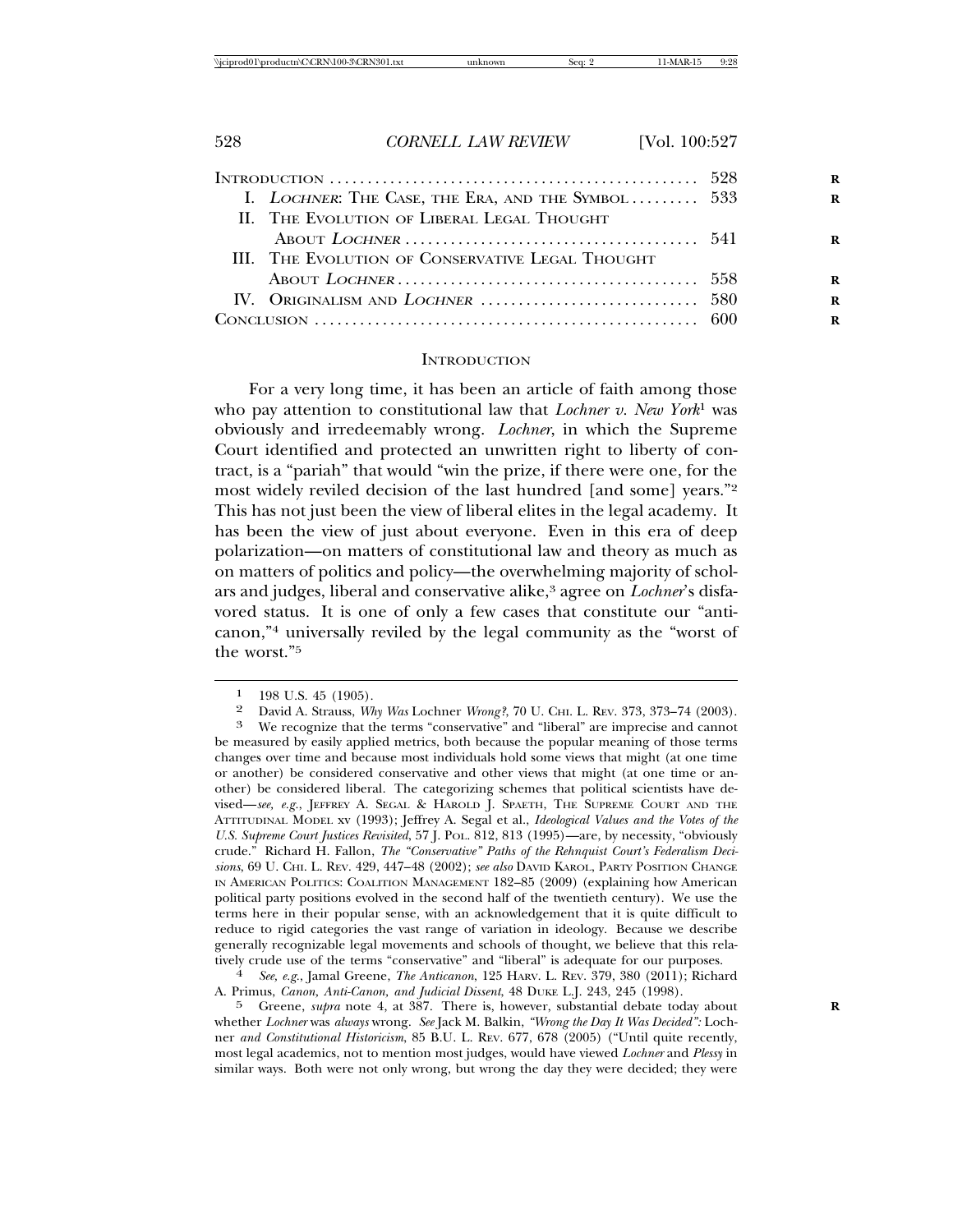There is, to be sure, disagreement about just *why it is* that *Lochner* was wrong. To many conservatives today, *Lochner* was wrong because courts have no business protecting a "constitutional" right—in that case, the freedom of contract—that is not mentioned in the text of the Constitution.6 Liberals today, by contrast, typically condemn *Lochner* not because it enforced an unenumerated right *simpliciter*, but instead because it enforced a particular right that is undeserving of constitutional protection.7

Nor has liberal or conservative legal thought about the reasons for the wrongness of *Lochner* (and the approach that it represents) been static over the years. For several decades after the *Lochner* decision, and others like it that frustrated Progressive reforms, liberals embraced the view that *Lochner* was wrong in large part because courts should invalidate the acts of legislative majorities only in very rare circumstances.8 In the last sixty years or so, however, liberals have had to reconcile their repudiation of *Lochner* with their embrace of the modern judiciary's more robust role, which, among other things, protects various unenumerated rights, such as the right to reproductive choice, from legislative interference.9

Conservative legal thought about *Lochner* has evolved as well. The Court that decided *Lochner*—and the Court that presided in the era that now bears its name—is generally viewed as quite conservative, and so at least for a time conservative legal thought embraced aggressive judicial protection of economic liberty.10 But for many decades now, orthodoxy in mainstream conservative legal thought has held

10 *See* discussion *infra* notes 222–24 and accompanying text.

central examples of how courts should not decide constitutional cases. *Plessy* still remains in that category. But for an increasing number of legal thinkers, *Lochner* no longer does."). Many scholars take the view that "*Lochner* was wrong when it was decided." Victoria F. Nourse, *A Tale of Two* Lochners*: The Untold History of Substantive Due Process and the Idea of Fundamental Rights*, 97 CALIF. L. REV. 751, 753 (2009). Others are of the view that the decision was in fact defensible given the legal norms and intellectual assumptions of its time and became obviously problematic only in light of legal norms that developed in the modern era. *See, e.g.*, 2 BRUCE ACKERMAN, WE THE PEOPLE: TRANSFORMATIONS 280 (1998). Some scholars of the *Lochner* era, for example, have endeavored to demonstrate that the Court's defense of economic rights was consistent with the jurisprudential understandings of the time, particularly with the understanding of the police power, *see, e.g.*, Nourse, *supra*, at 761–63, or with a tradition of skepticism of "class" or special-interest legislation, *see, e.g.*, HOWARD GILLMAN, THE CONSTITUTION BESIEGED: THE RISE AND DEMISE OF <sup>L</sup>OCHNER ERA POLICE POWERS JURISPRUDENCE 7 (1993); G. Edward White, *Revisiting Substantive Due Process and Holmes's* Lochner *Dissent*, 63 BROOK. L. REV. 87, 97 (1997). For this reason, Jack Balkin argues, *Lochner* has "slowly lost its anti-canonical status for a significant number of legal scholars," even if most of those scholars conclude that *Lochner* would be a misguided (or obviously incorrect) interpretation of the Constitution today. Balkin, *supra*, at 684. <sup>6</sup> *See infra* note 245 and accompanying text. **<sup>R</sup>**

<sup>7</sup> *See* Rebecca L. Brown, *The Art of Reading* Lochner, 1 N.Y.U. J. L. & LIBERTY 570, 572–73 (2005) (cataloging the various forms of critique of *Lochner*).<br><sup>8</sup> *See infra* notes 99–104 and accompanying text.<br><sup>9</sup> *See infra* Part II

<sup>9</sup> *See infra* Part II.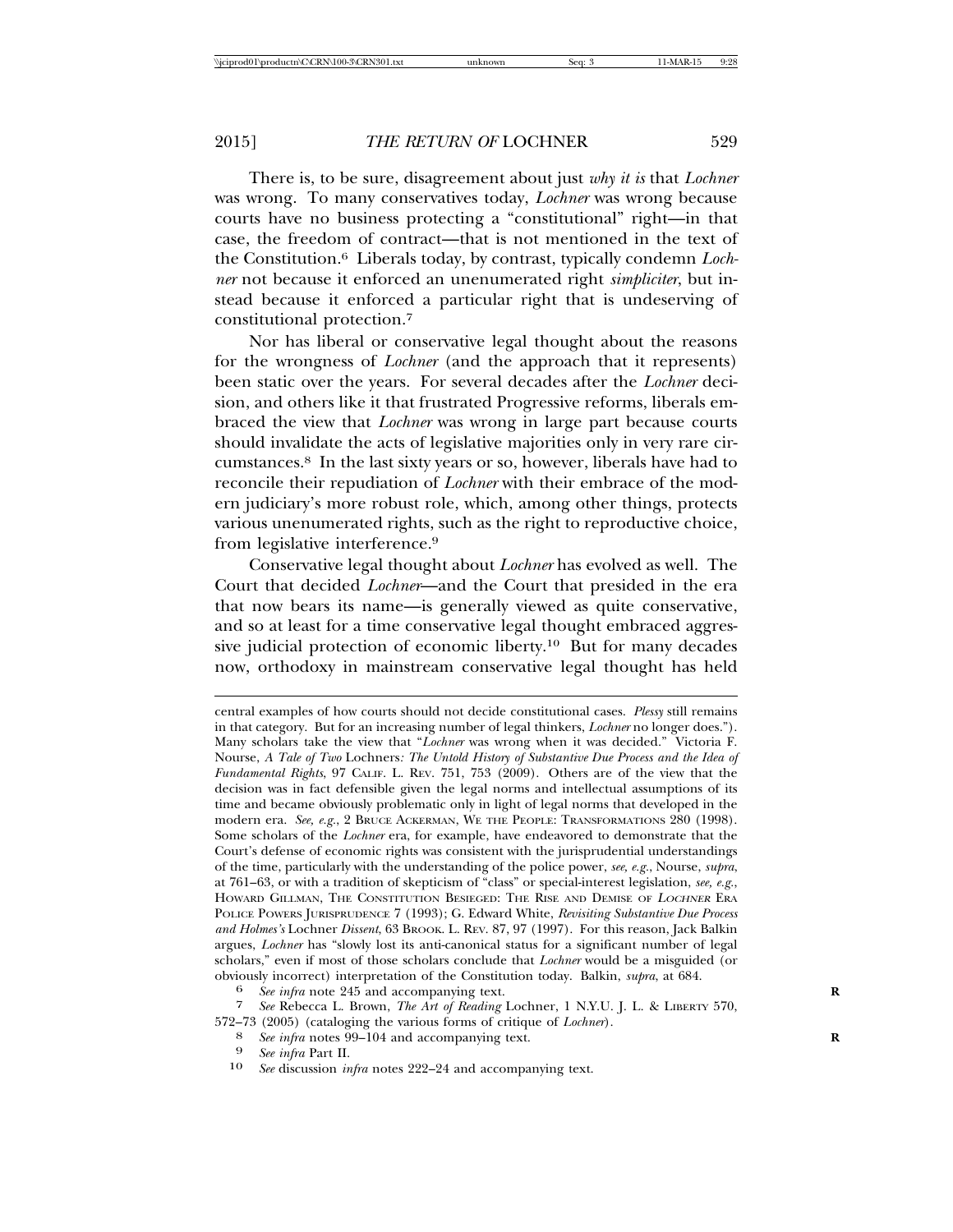that *Lochner* exemplifies a discredited and unacceptable form of judicial activism.11 This is not to say that conservatives are no longer sympathetic to claims of economic liberty; to the contrary, many strains of modern conservative *political* thought embrace the claim that the government generally should not interfere in private economic ordering.12 But conservative *legal* thought is a different matter.13

The modern conservative legal movement arose in response to the Warren Court's unbridled exercises of judicial review, and in particular to the Warren and Burger Courts' willingness to identify and protect unenumerated rights.14 The central thrust of conservative criticism of those Courts was that, in cases like *Griswold v. Connecticut*<sup>15</sup> and *Roe v. Wade*16—which identified and protected unenumerated constitutional rights to marital sexual privacy and abortion, respectively—the Justices had impermissibly substituted their personal values for the text and historical meaning of the Constitution.17

This criticism, of course, ostensibly applies with equal force to the Court's decision in *Lochner* and its efforts in the late-nineteenth and early-twentieth centuries to protect the unenumerated right of contract.18 And, indeed, mainstream conservative legal thought has frequently analogized the modern Court's protection of privacy and sexual autonomy to the *Lochner* Court's protection of economic rights. As Robert Bork has explained, substantive due process (and more generally all judicial protection of unenumerated rights) "is and always has been an improper doctrine," which means that "*Griswold*'s antecedents"—including *Lochner*—"were also wrongly decided."19 Indeed, conservatives have often sought to discredit the Court's modern substantive due process cases by explicitly tying them to—and declar-

- 15 381 U.S. 479, 486 (1965).
- 16 410 U.S. 113, 164–65 (1973).

17 *See, e.g.*, OFFICE OF LEGAL POLICY, ORIGINAL MEANING JURISPRUDENCE: A SOURCEBOOK 1 (U.S. Dep't of Justice 1987); William H. Rehnquist, *The Notion of a Living Constitution*, 54 TEX. L. REV. 695, 695 (1976) (arguing that judges should not substitute "some other set of values for those which may be derived from the language and intent of the framers"); RAOUL BERGER, GOVERNMENT BY JUDICIARY: THE TRANSFORMATION OF THE FOURTEENTH AMENDMENT 284–87 (1977) (arguing that the "Justices' value choices may not displace those of the Framers").

18 *See infra* notes 427–35 and accompanying text. **R**

19 Robert H. Bork, *Neutral Principles and Some First Amendment Problems*, 47 IND. L.J. 1, 11 (1971).

<sup>11</sup> *See infra* notes 245–64 and accompanying text. **R**

<sup>12</sup> *See infra* notes 317–25 and accompanying text. **R**

<sup>13</sup> *See* Sujit Choudhry, *The* Lochner *Era and Comparative Constitutionalism*, 2 INT'L J. CONST. L. 1, 13–14 (2004) (noting that many conservative opponents of *Lochner*, including Robert Bork, "reject<sup>[]</sup> its theory of constitutional adjudication but accept<sup>[]</sup> its political theory").

<sup>14</sup> *See infra* notes 407–09 and accompanying text. **R**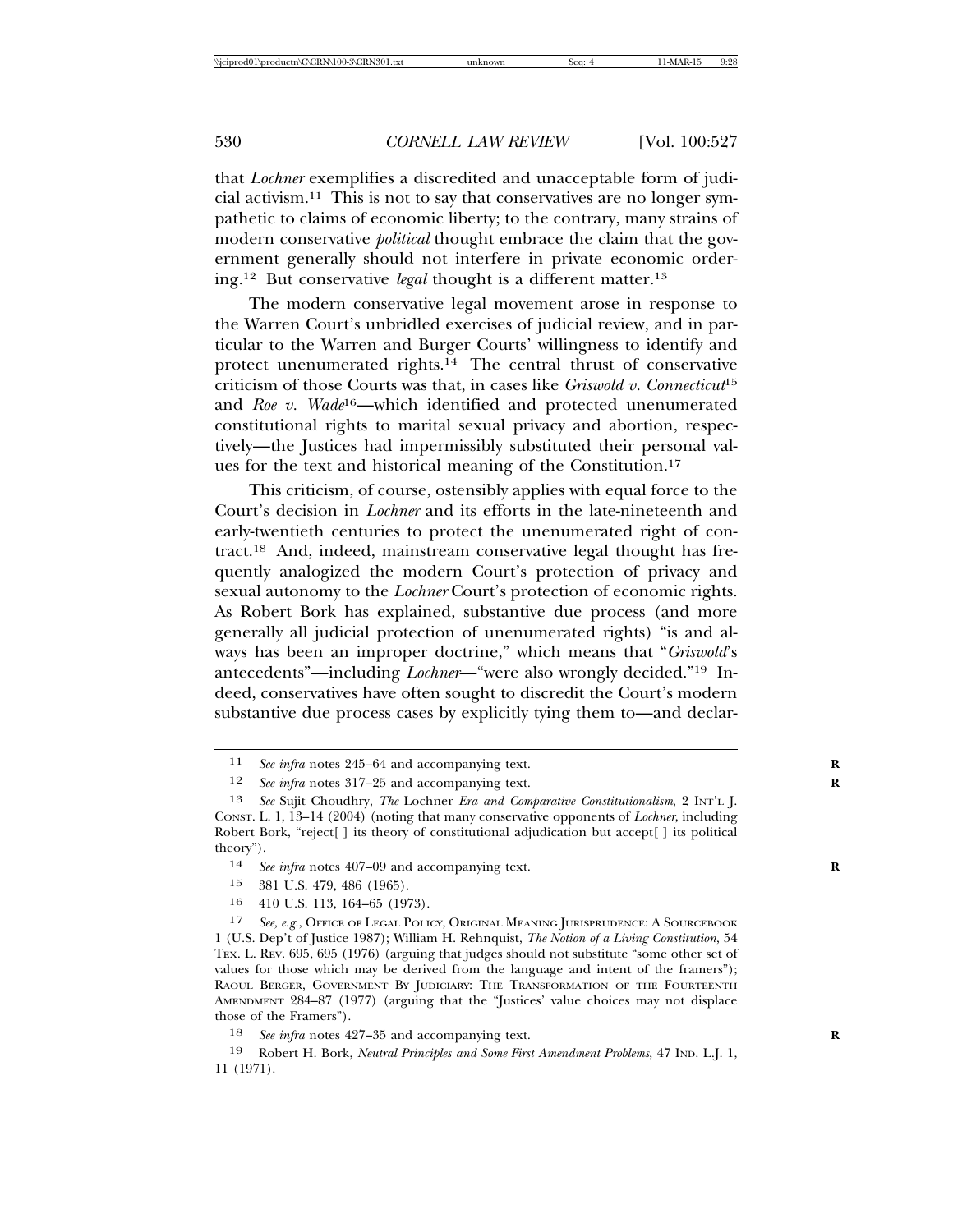ing them to be jurisprudentially indistinguishable from—the universally reviled *Lochner* decision.<sup>20</sup>

The central thrust of modern conservative legal thought, in other words, has been that judges should exercise restraint<sup>21</sup> and humility<sup>22</sup> and that judicial protection of unenumerated rights is the hubristic antithesis of restraint.23 Accordingly, it has been accepted wisdom in the conservative legal movement for the last several decades that "judicial activism in the service of property and free enterprise"24—that is, *Lochner*—and judicial activism in the service of privacy and reproductive autonomy—that is, *Griswold* and *Roe*—are equally pernicious.25

Our first claim in this Article is that the orthodoxy in modern conservative legal thought is on the verge of changing. There are increasing signs that the movement is ready, once again, to embrace *Lochner*—although perhaps not in name—by recommitting to some form of robust judicial protection for economic rights. The signs come from prominent judges, from legal scholars, and from opinion leaders in the conservative political movement.

Our second claim is that, although there likely are many factors contributing to this change, it has been greatly facilitated by important modifications to the theory of originalism,26 which has served for nearly a half century as the intellectual framework for conservative legal thought. That intellectual framework has been evolving for decades, $27$  and it has now evolved to the point where it can plausibly accommodate claims that the Constitution protects economic liberty.

24 ROBERT H. BORK, THE TEMPTING OF AMERICA: THE POLITICAL SEDUCTION OF THE LAW 36 (1990).

25 *See, e.g.*, BERGER, *supra* note 17, at 266 ("The logic that bars the one equally bars the **R** other."); BORK, *supra* note 24, at 43 ("[S]ubstantive due process, wherever it appears, is never more than a pretense that the judge's views are in the Constitution.").

26 As we have previously noted, there are, in fact, many distinct constitutional theories that claim the label of "originalism." *See* Thomas B. Colby & Peter J. Smith, *Living Originalism*, 59 DUKE L.J. 239, 244–45 (2009). The unifying feature of all of those theories is that they generally treat "the discoverable meaning of the Constitution at the time of its initial adoption as authoritative for purposes of constitutional interpretation in the present." Keith E. Whittington, *The New Originalism*, 2 GEO. J.L. & PUB. POL'Y 599, 599 (2004).

27 *See* Colby & Smith, *supra* note 26, at 247–62; Thomas B. Colby, *The Sacrifice of the* **R** *New Originalism*, 99 GEO. L.J. 713, 716–20 (2011).

<sup>20</sup> *See infra* notes 296–303 and accompanying text. **R**

<sup>21</sup> *See, e.g.*, Lillian R. BeVier, *The Integrity and Impersonality of Originalism*, 19 HARV. J.L. & PUB. POL'Y 283, 286 (1996); Lino A. Graglia, *Constitutional Interpretation*, 44 SYRACUSE L. REV. 631, 640 (1993).

<sup>22</sup> *See, e.g.*, Michael W. McConnell, *The Importance of Humility in Judicial Review: A Comment on Ronald Dworkin's "Moral Reading" of the Constitution*, 65 FORDHAM L. REV. 1269, 1292–93 (1997).

<sup>23</sup> *See, e.g.*, Antonin Scalia, *Originalism: The Lesser Evil*, 57 U. CIN. L. REV. 849, 863 (1989) (arguing that nonoriginalism, by seeking to enforce "fundamental values," facilitates the "judicial personalization of the law").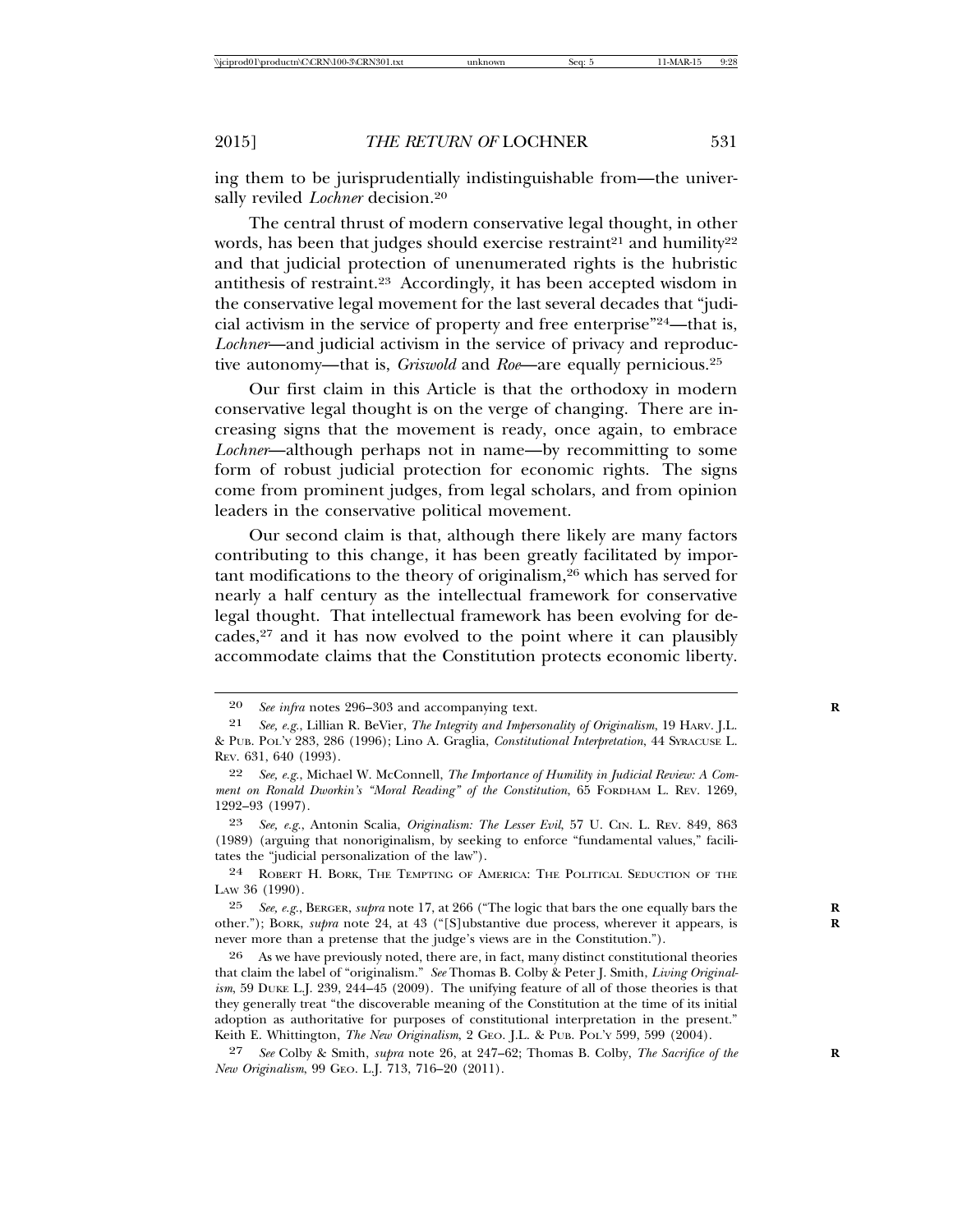Specifically, originalism has slowly changed from a theory of judging, concerned principally with judicial restraint and focused narrowly on the intent and expectations of the framers, to an interpretive methodology that seeks objective semantic textual meaning, sometimes at a high level of generality, and that is less concerned about restraint than it is about fidelity to original constitutional meaning.<sup>28</sup> Unlike its forerunner, this "new originalism"29 can readily accommodate claims that the Fourteenth Amendment (and perhaps other provisions of the Constitution as well) protects an unenumerated right to freedom of contract. Originalists can now plausibly say that fidelity to the Constitution, as distinct from conservative instrumentalism, requires judicial protection of the right to contract.

The developments that we see (and foresee) in conservative legal thought are revealing about how legal movements evolve generally. Sometimes the courts change the doctrine, and the theorists scramble to keep up. This is, roughly speaking, what happened with liberal legal thought in the second half of the twentieth century. Just when liberal legal theorists, reeling from the *Lochner* era, had settled on the view that the courts should exercise judicial review very sparingly and perhaps never to enforce rights not specifically identified in the Constitution—the liberal Court began to exercise judicial review more frequently and aggressively, often to protect rights not clearly identified in the Constitution.30 Liberal theorists then struggled for years to develop an account of the appropriate judicial role that condemned *Lochner* but legitimized later cases protecting fundamental rights and vulnerable minorities.31

Modern conservative legal thought seems to be following the opposite progression: the theorists lead, the opinion leaders gradually sign on, and the courts eventually follow. Whereas liberal judges created constitutional doctrine in the absence of a metatheory of constitutional interpretation—essentially building the house before the architectural blueprints were completed—conservatives have patiently waited for the theory to come together—for the blueprints to be drawn—before moving forward. But the plans are now largely ready, and we expect that it will not be long before the bulldozers break ground.

In Part I of this Article, we briefly summarize the reasoning and holding of *Lochner*, situate that decision in historical context, and describe how it became a symbol of an era. In Part II, we recount the evolution of liberal legal thought about *Lochner*. In Part III, we outline

<sup>28</sup> *See infra* notes 462–74 and accompanying text.<br>29 Whittington *subra* note 26 at 607–12

<sup>29</sup> Whittington, *supra* note 26, at  $607-12$ .<br>
30 See infra potes 165–66, 181 and accom-

<sup>30</sup> *See infra* notes 165–66, 181 and accompanying text.<br>31 *See infra* notes 185–97 and accompanying text.

See infra notes 185–97 and accompanying text.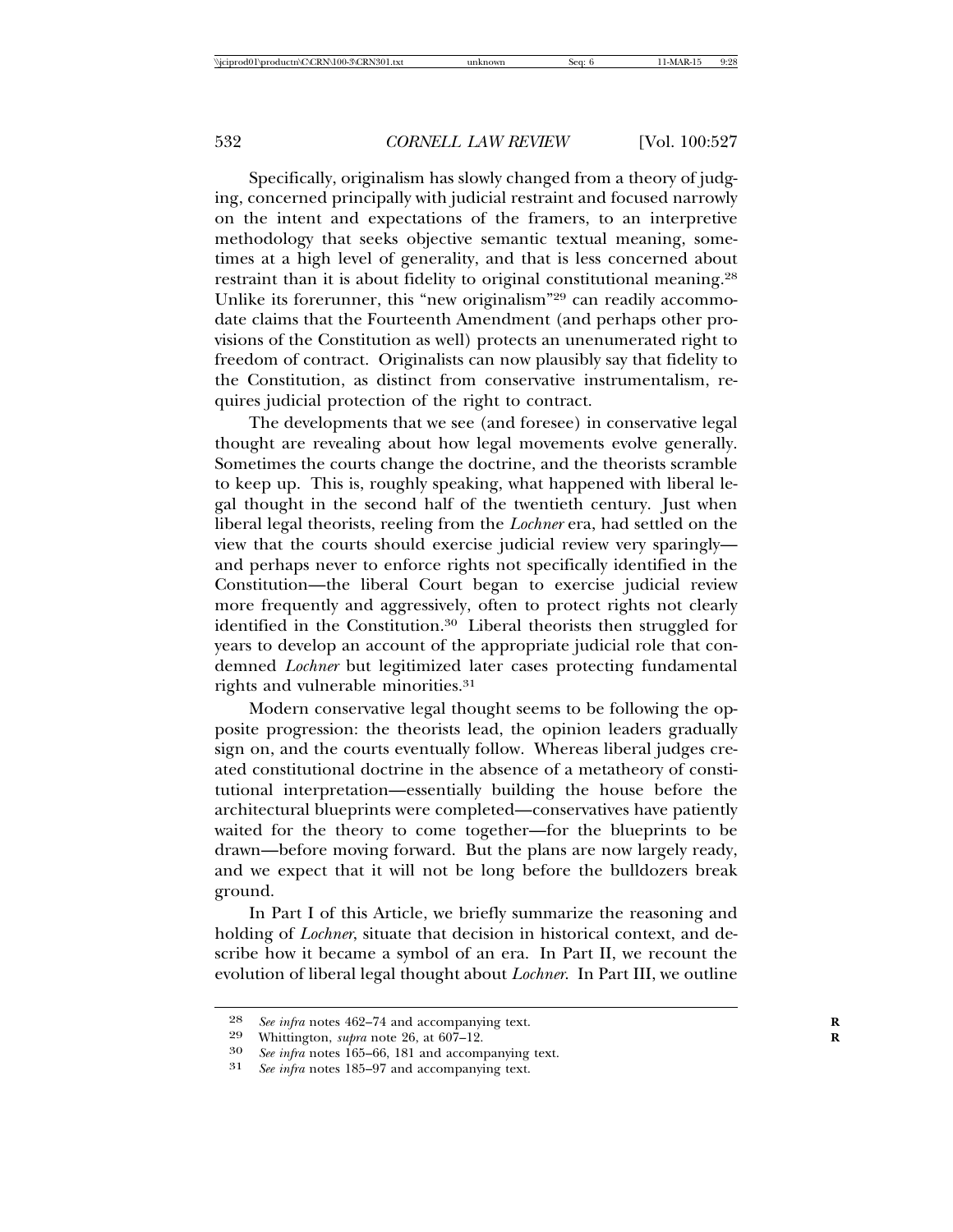the evolution of conservative legal thought about *Lochner*, culminating in what we see as the nascent rebirth of mainstream conservative support for judicial protection for unenumerated economic rights. In Part IV, we delve deeper into originalist theory to situate and explain the impending reemergence of *Lochner*ism on the right.

I

#### <sup>L</sup>OCHNER: THE CASE, THE ERA, AND THE SYMBOL

In 1905, in its 5–4 decision in *Lochner v. New York*, 32 the Supreme Court invalidated a New York law prohibiting bakery employees from working more than ten hours per day or sixty hours per week. The Court held that the law impermissibly interfered with the liberty of contract protected by the Due Process Clause of the Fourteenth Amendment.<sup>33</sup> Justice Peckham, writing for the majority, reasoned that the law was not necessary to protect bakery employees from an imbalance in bargaining power, $34$  to protect the public health, $35$  or to protect the health of bakery employees.<sup>36</sup> Accordingly, the Court concluded that the law was not a "fair, reasonable and appropriate exercise" of the state's police power, but rather was an "unreasonable, unnecessary and arbitrary interference with the right of the individual to his personal liberty."37

Justice Harlan (joined by Justices White and Day) and Justice Holmes filed dissenting opinions. Harlan agreed that the Fourteenth Amendment protects a liberty of contract, but he advanced a much more capacious view of the states' police power and a much more limited view of the Court's role in protecting the liberty of contract (and, perhaps, constitutional rights generally).38 In his view, the "liberty of contract is subject to such regulations as the State may reasonably prescribe for the common good and the well-being of society."39 In reviewing a statute that interfered with the liberty of contract, Harlan would simply have inquired whether the "means devised by the State are germane to an end which may be lawfully accomplished"; as long as there was a "real or substantial relation between the means employed by the State and the end sought to be accomplished by its legislation," the law was an appropriate exercise of the police power.40 In Harlan's view, "a legislative enactment, Federal or state, is never to

- 
- 

<sup>32</sup> 198 U.S. 45, 57 (1905). <sup>33</sup> *See id*. at 64. <sup>34</sup> *See id*. at 57.

<sup>35</sup> *See id.* <sup>36</sup> *See id*. at 59.

<sup>37</sup> *Id*. at 56. <sup>38</sup> *See* Lochner v. New York, 198 U.S. 45, 67–68 (1905) (Harlan, J., dissenting). <sup>39</sup> *Id.* at 68. <sup>40</sup> *Id*. at 69–70.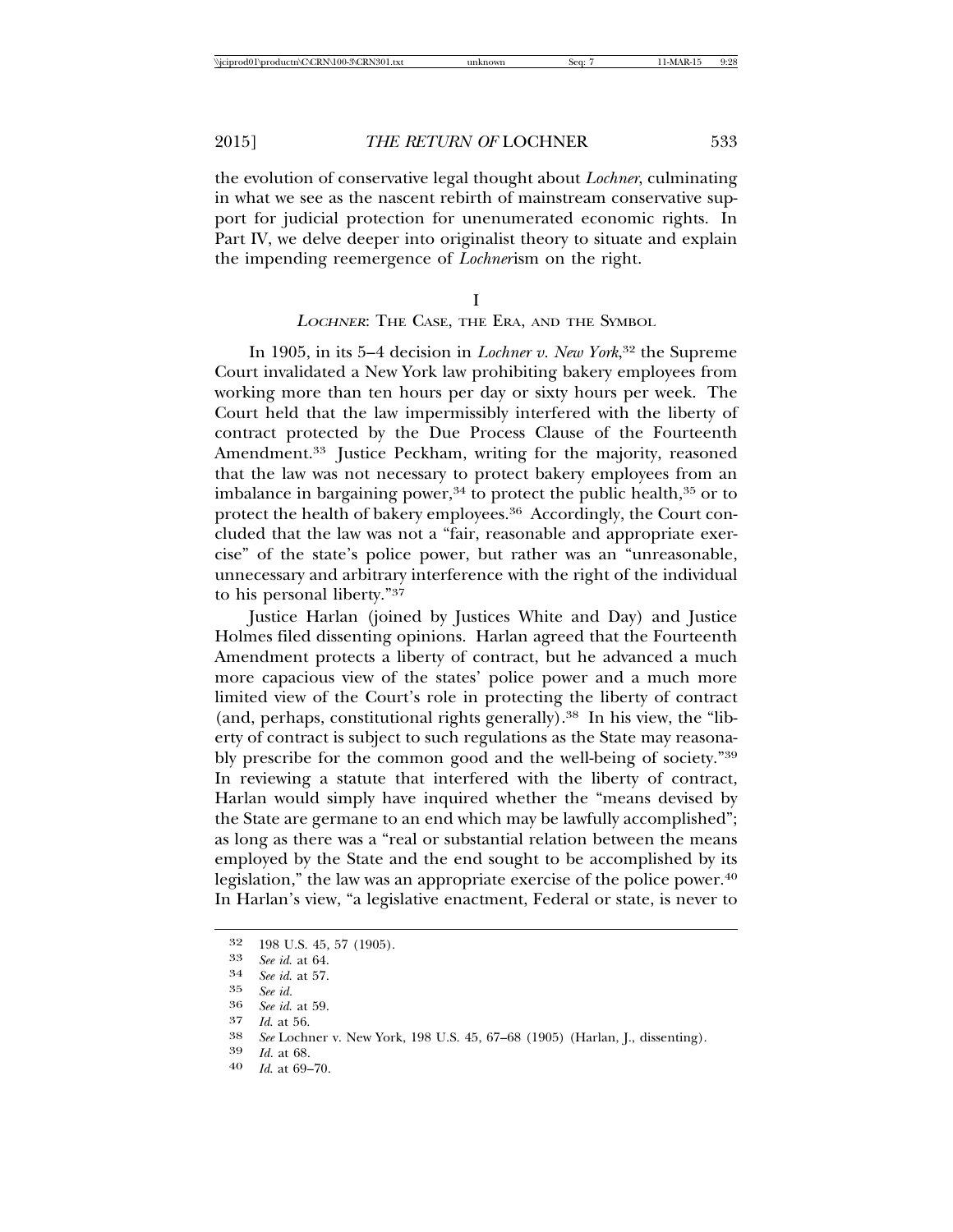be disregarded or held invalid unless it be, beyond question, plainly and palpably in excess of legislative power."41 Because "as all know, the air constantly breathed by [bakery employees] is not as pure and healthful as that to be found in some other establishments or out of doors," Harlan concluded that the Court had no basis for disturbing the New York legislature's judgment that "labor in excess of sixty hours during a week in such establishments may endanger the health of those who thus labor."42

Justice Holmes's brief dissent rejected the Court's (and Justice Harlan's) premise that the Fourteenth Amendment protects a liberty of contract.43 He declared that "a constitution is not intended to embody a particular economic theory, whether of paternalism and the organic relation of the citizen to the State or of *laissez faire*," and he stressed in particular that the Fourteenth Amendment "does not enact Mr. Herbert Spencer's Social Statics."44 Holmes suggested that the Justices in the majority had impermissibly confused their personal social and economic views for the content of the Constitution, and he insisted that "the accident of our finding certain opinions natural and familiar or novel and even shocking ought not to conclude our judgment upon the question whether statutes embodying them conflict with the Constitution of the United States."<sup>45</sup> Holmes did not categorically conclude that the term "liberty" in the Fourteenth Amendment has no substantive content, but he asserted that its meaning is "perverted when it is held to prevent the natural outcome of a dominant opinion, unless it can be said that a rational and fair man necessarily would admit that the statute proposed would infringe fundamental principles as they have been understood by the traditions of our people and our law."46 To Holmes, "no such sweeping condemnation" could be passed upon the New York statute, as a "reasonable man might think it a proper measure on the score of health" or "as a first instalment of a general regulation of the hours of work."47

*Lochner* was not the first Supreme Court decision to conclude that the Fourteenth Amendment protects a liberty of contract; that distinction rests with *Allgeyer v. Louisiana*, 48 which the Court decided eight years earlier.49 There is also substantial evidence that *Lochner* was not

- 47 *Id*.
- $\frac{48}{49}$  165 U.S. 578 (1897).<br>49 *See id.* at 589 (defining

See id. at 589 (defining the term "liberty" in the Fourteenth Amendment to include the freedom of the citizen "to pursue any livelihood or avocation, and for that purpose to

<sup>41</sup> *Id*. at 68.

<sup>42</sup> *Id*. at 69–70.

<sup>43</sup> *Id.* at 75 (Holmes, J., dissenting).

<sup>44</sup> *See id*.

*Id.* at 76.

<sup>46</sup> *Id*.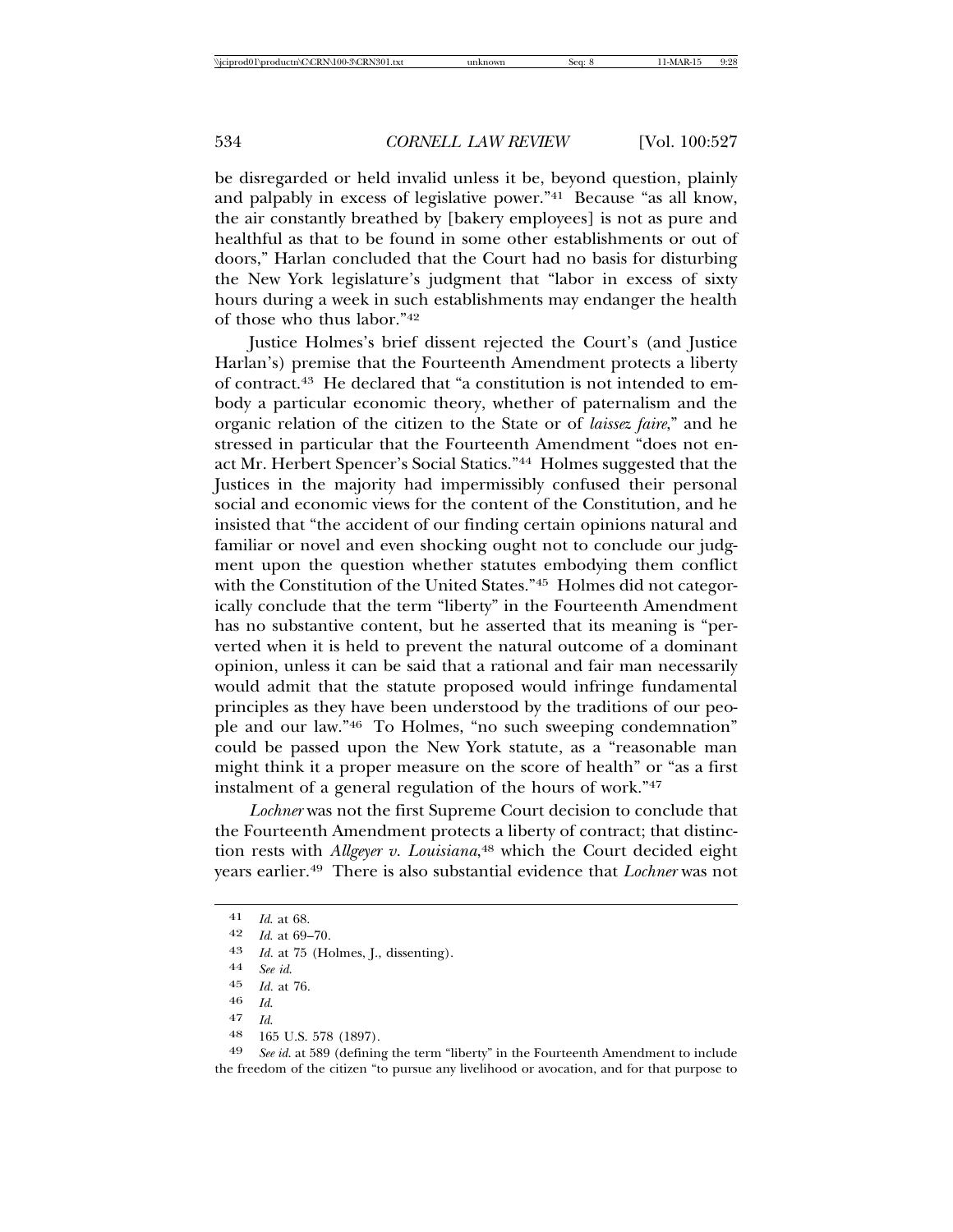viewed as a particularly significant case when it was decided.50 Indeed, when the Court eventually departed from the general approach of which *Lochner* has become the exemplar, it never saw the need formally and explicitly to overrule the *Lochner* decision itself.51

*Lochner*, in other words, was not the lightning rod for criticizing the Court or the central focus of constitutional theory during the epoch that we now call the *Lochner* era. Still, the decision drew a great deal of criticism when it was decided.52 As Barry Friedman has demonstrated, many Progressives—picking up on the dissenting opinions of Justices Harlan and Holmes—responded to the *Lochner* decision by disparaging the judges for importing their (upper) class biases into the law and for failing to defer to the (Progressive) majority will.53 Theodore Roosevelt, for instance, singled out *Lochner* as inconsistent with democracy.<sup>54</sup> But during the three decades after the *Lochner* case was decided—that is, during the era that now bears the *Lochner* name—the Justices themselves did not cite *Lochner* very often, and the Court's critics did not tend to focus their attention specifically on it  $55$ 

Indeed, *Lochner* had not yet become the symbol of judicial overreaching by 1937, when the Court made clear<sup>56</sup> that it would no longer protect unenumerated economic rights from majoritarian interference.57 Instead, *Lochner* achieved its symbolic status only in

52 *See* Felix Frankfurter, *Hours of Labor and Realism in Constitutional Law*, 29 HARV. L. REV. 353, 371 (1916) ("If ever an opinion has been subjected to the weightiest professional criticism it is the opinion in the Lochner case.").

53 *See* Friedman, *supra* note 50, at 1420–28. **R**

54 *See Roosevelt Attacks the Supreme Court United States in Denver Speech*, MACON DAILY TELEGRAPH (Macon, Ga.), Aug. 30, 1910, at 2 (calling *Lochner* a decision "against popular rights, against the democratic principle of government by the people under the forms of law"); *see also Clean Bakeshops Can Be Had*, N.Y. TIMES, Nov. 11, 1910, at 8 ("[T]he men and women of this city who are anxious to remedy insanitary conditions in the bakeshops will not be discouraged by Theodore Roosevelt's heated argument that they are estopped by the Supreme Court from applying a remedy.").

- 56 *See* West Coast Hotel Co. v. Parrish, 300 U.S. 379 (1937).<br>57 See id. at 309
- 57 *See id.* at 392.

enter into all contracts which may be proper, necessary and essential to his carrying out to a successful conclusion the purposes above mentioned").

<sup>50</sup> *See* Howard Gillman, *De-Lochnerizing* Lochner, 85 B.U. L. REV. 859, 859–60 (2005); Nourse, *supra* note 5, at 778. *But cf.* Barry Friedman, *The History of the Countermajoritarian* **R** *Difficulty, Part Three: The Lesson of* Lochner, 76 N.Y.U. L. REV. 1383, 1402–04 (2001) (arguing that many commentators at the time criticized the *Lochner* decision).

<sup>51</sup> Years later, however, the Court recognized that *Lochner*—the "case" and the "Court," Morton J. Horwitz, *Foreword: The Constitution of Change—Legal Fundamentality Without Fundamentalism*, 107 HARV. L. REV. 30, 75–76 (1993)—had been effectively overruled. *See* Ferguson v. Skrupa, 372 U.S. 726, 730 (1963) ("The doctrine that prevailed in *Lochner* . . . and like cases—that due process authorizes courts to hold laws unconstitutional when they believe the legislature has acted unwisely—has long since been discarded."); *see also* Planned Parenthood of Se. Pa. v. Casey, 505 U.S. 833, 861 (1992) (noting that *West Coast Hotel Co. v. Parrish*, 300 U.S. 379 (1937), "signaled the demise of *Lochner*").

<sup>55</sup> *See* Greene, *supra* note 4, at 447.<br>56 *See* West Coast Hotel Co v Parri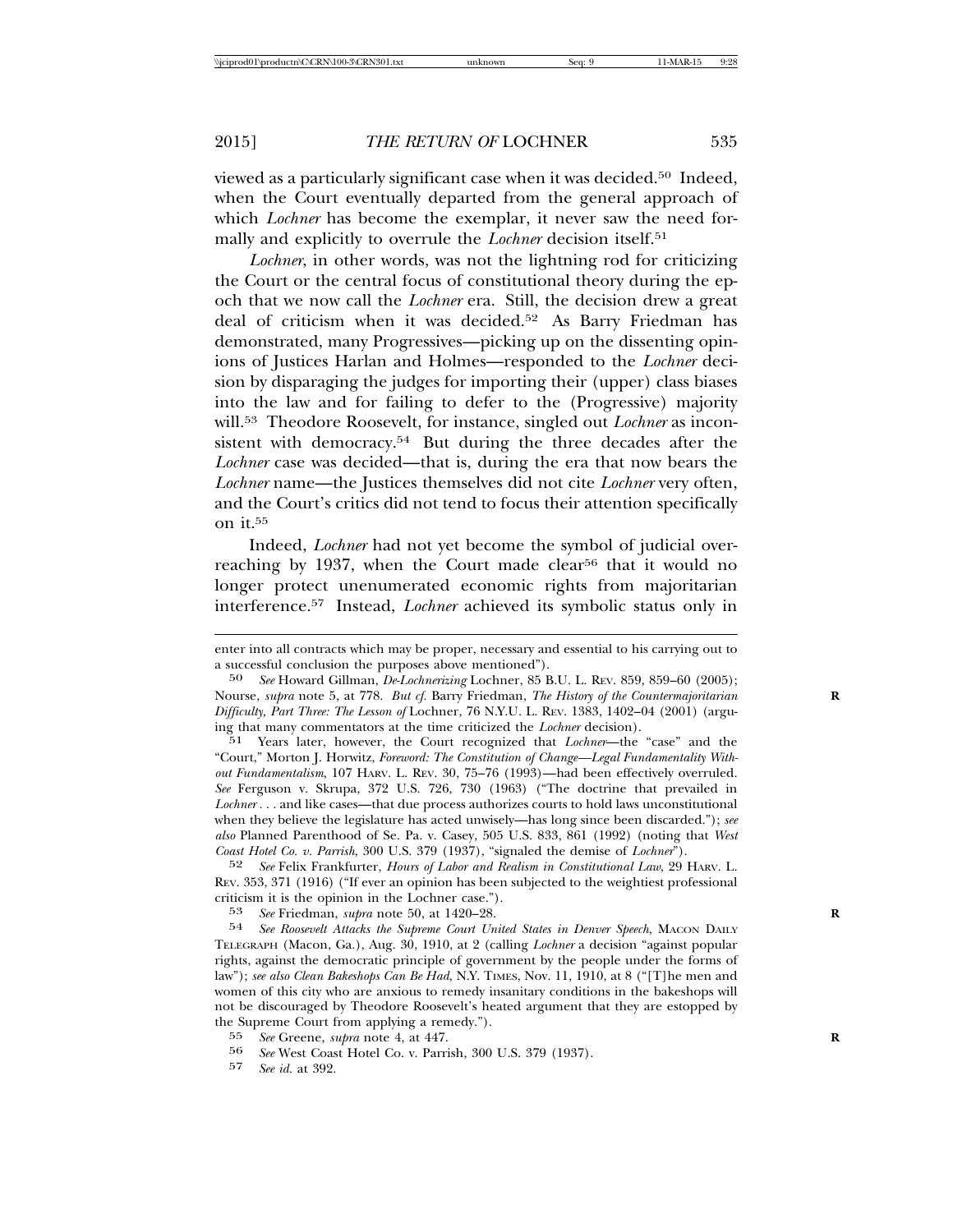the late 1940s, when Justice Frankfurter began to cite the case, generally by calling attention to Holmes's "famous protest" against the Court's misguided view.58 In other words, *Lochner*'s journey to the anti-canon—that is, to the group of "cases that any theory worth its salt must show are wrongly decided"59—began with a focus on Justice Holmes's dissent as a canonical and prescient statement of what eventually became the prevailing vision of the proper judicial role.<sup>60</sup> By the 1960s, the Justices had begun to cite *Lochner* as a cautionary tale about the dangers of striking down "social legislation when a particular law did not fit the notions of a majority of Justices as to legislation appropriate for a free enterprise system."61 As Howard Gillman has observed, "it was only *after* the triumph of New Deal constitutionalism that the historical *Lochner* was transformed into the normative *Lochner*—that is, into the symbol of judges usurping legislative authority by basing decisions on policy preferences rather than law."62

By the 1970s, *Lochner* was firmly part of the anti-canon. In 1973, John Hart Ely famously criticized the Court's decision in *Roe v. Wade* by noting that, although the "Court continues to disavow the philosophy of *Lochner*," it is "impossible candidly to regard *Roe* as the product of anything else," a fact that "alone should be enough to damn it."63 In 1978, Laurence Tribe noted that "'*Lochnerizing'* has become so much an epithet that the very use of the label may obscure attempts at understanding."64 And in the 1980s, Cass Sunstein called *Lochner* "the most important of all defining cases" for the preceding half-century of constitutional law, noting that the "spectre of *Lochner* has loomed over most important constitutional decisions, whether they uphold or invalidate governmental practices."65

Today, *Lochner* is the "*bête-noire* of modern constitutional scholarship."66 It is "deemed essential fodder for all constitutional theories

<sup>58</sup> Am. Fed'n of Labor v. Am. Sash & Door Co., 335 U.S. 538, 543 (1949) (Frankfurter, J., concurring); *see* Gillman, *supra* note 50, at 860–61 (describing Frankfurter's role in **R** bringing attention to Holmes's dissent). As Jamal Greene has explained, Frankfurter viewed Holmes's *Lochner* dissent as "a near-perfect distillation of . . . a perfect judicial philosophy," Greene, *supra* note 4, at 449, and he evangelized (first as a professor and then as a judge) about the dissent's importance, *id*. at 450–54.

<sup>59</sup> J.M. Balkin & Sanford Levinson, *The Canons of Constitutional Law*, 111 HARV. L. REV. 963, 1018 (1998).

<sup>60</sup> *See* Greene, *supra* note 4, at 446; Primus, *supra* note 4, at 245. **R**

<sup>61</sup> Poe v. Ullman, 367 U.S. 497, 517 (1961) (Douglas, J., dissenting).

<sup>62</sup> Gillman, *supra* note 50, at 861. **R**

<sup>63</sup> John Hart Ely, *The Wages of Crying Wolf: A Comment on* Roe v. Wade, 82 YALE L.J. 920, 939–40 (1973).

<sup>64</sup> LAURENCE H. TRIBE, AMERICAN CONSTITUTIONAL LAW 435 (1st ed. 1978).

<sup>65</sup> Cass R. Sunstein, Lochner*'s Legacy*, 87 COLUM. L. REV. 873, 873 (1987).

<sup>66</sup> Trevor W. Morrison, *Lamenting* Lochner*'s Loss: Randy Barnett's Case for a Libertarian Constitution*, 90 CORNELL L. REV. 839, 840 (2005) (reviewing RANDY E. BARNETT, RESTORING THE LOST CONSTITUTION  $(2004)$ ).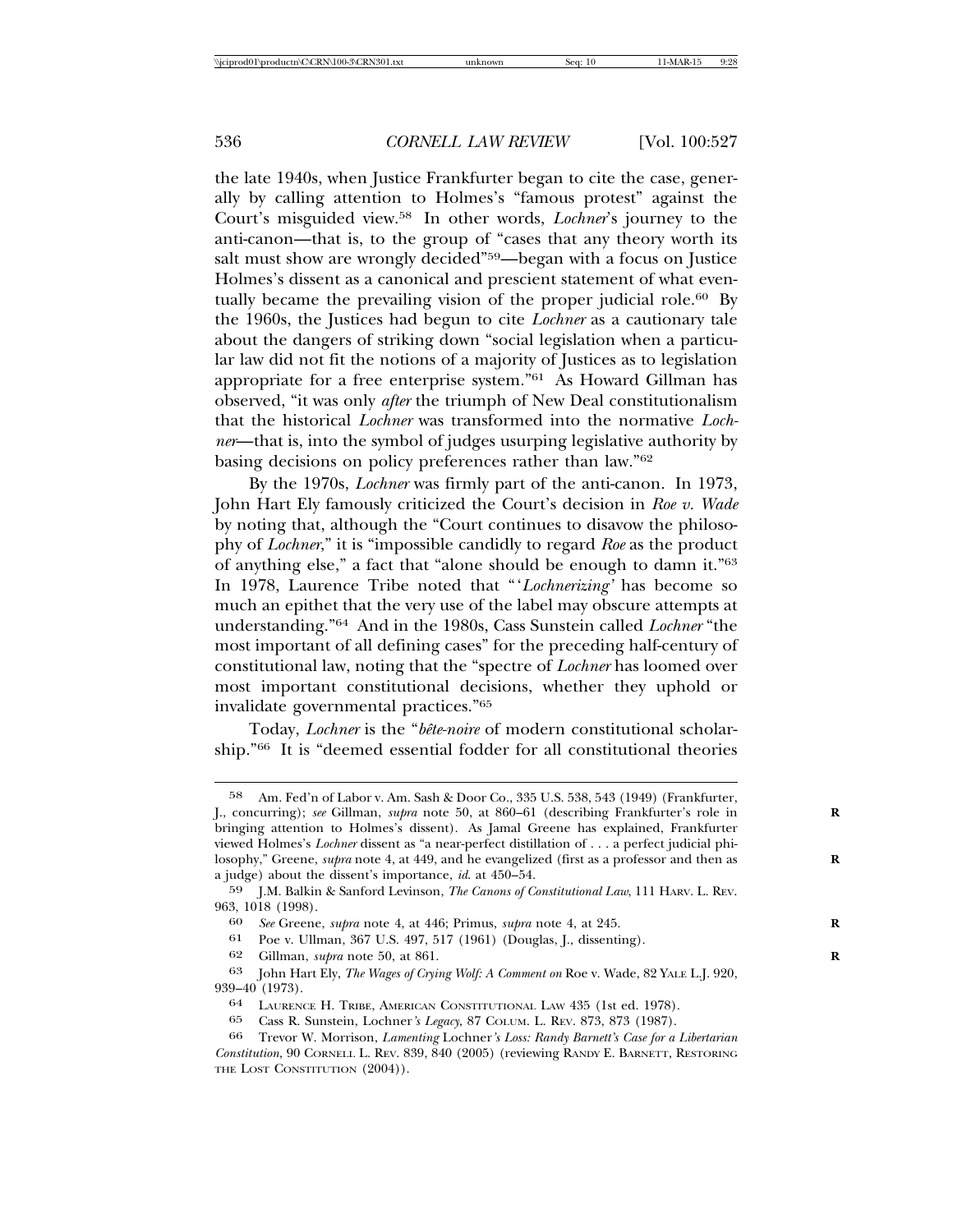and theorists, not to mention theorists of economy and regulation, and perhaps law itself."67 As Thomas Grey observed, the "ultimate punchline in the criticism of a constitutional decision is to say that it is 'like *Lochner*.'"68 In Ronald Dworkin's colorful words, *Lochner* is the "whipping boy" of constitutional law.69

To be sure, the narrative on which the orthodox contemporary view of *Lochner* is based is hotly contested. The conventional narrative builds on implications from Justice Holmes's critique of the *Lochner* decision: judges committed to laissez-faire economics and to the protection of wealthy interests aggressively and lawlessly substituted their personal policy preferences for that of a more Progressive legislature that sought to protect workers from overreaching employers and unhealthy working conditions.<sup>70</sup> This narrative draws strength from the remarkably (to modern eyes) dubious reasoning behind the Court's conclusions in the *Lochner* case that the maximum hours law was not permissible as a labor law (seeking to protect bakery employees from an imbalance in bargaining power), as a public health regulation (seeking to protect the public from unsanitary food), or as a workplace health regulation (seeking to protect bakers from excessive exposure to harmful substances).71

The Court based its conclusion that the law could not stand as a valid "labor law" on an assertion that there was "no contention that bakers as a class are not equal in intelligence and capacity to men in other trades or manual occupations, or that they are not able to assert their rights and care for themselves without the protecting arm of the State, interfering with their independence of judgment and of action."72 Because bakers were "in no sense wards of the State," they could not be protected through labor legislation.<sup>73</sup> To many observers, the Court was either unconscionably oblivious or viciously hostile to the realities of the sweatshop-era workplace and to the underlying premise of the entire labor movement: that inequalities in bargaining

73 *Id*.

<sup>67</sup> Nourse, *supra* note 5, at 759; *see also* Horwitz, *supra* note 51, at 74 ("How one ex- **R** plains why *Lochner* was illegitimate has become the necessary first step in the development of a modern constitutional theory.").

<sup>68</sup> Thomas C. Grey, *Do We Have an Unwritten Constitution?*, 27 STAN. L. REV. 703, 711 n.35 (1975); *see also* Ely, *supra* note 63, at 944 (using "Lochnering" as a verb to mean the Court's "indulging in sheer acts of will, ramming its personal preferences down the country's throat").

<sup>69</sup> RONALD DWORKIN, FREEDOM'S LAW: THE MORAL READING OF THE AMERICAN CONSTI-TUTION 82 (1996).

<sup>70</sup> *See, e.g.*, Gary D. Rowe, Lochner *Revisionism Revisited*, 24 LAW & SOC. INQUIRY 221, 222 (1999).

<sup>71</sup> *See* Lochner v. New York, 198 U.S. 45, 57, 59 (1905).

<sup>72</sup> *Id.* at 57.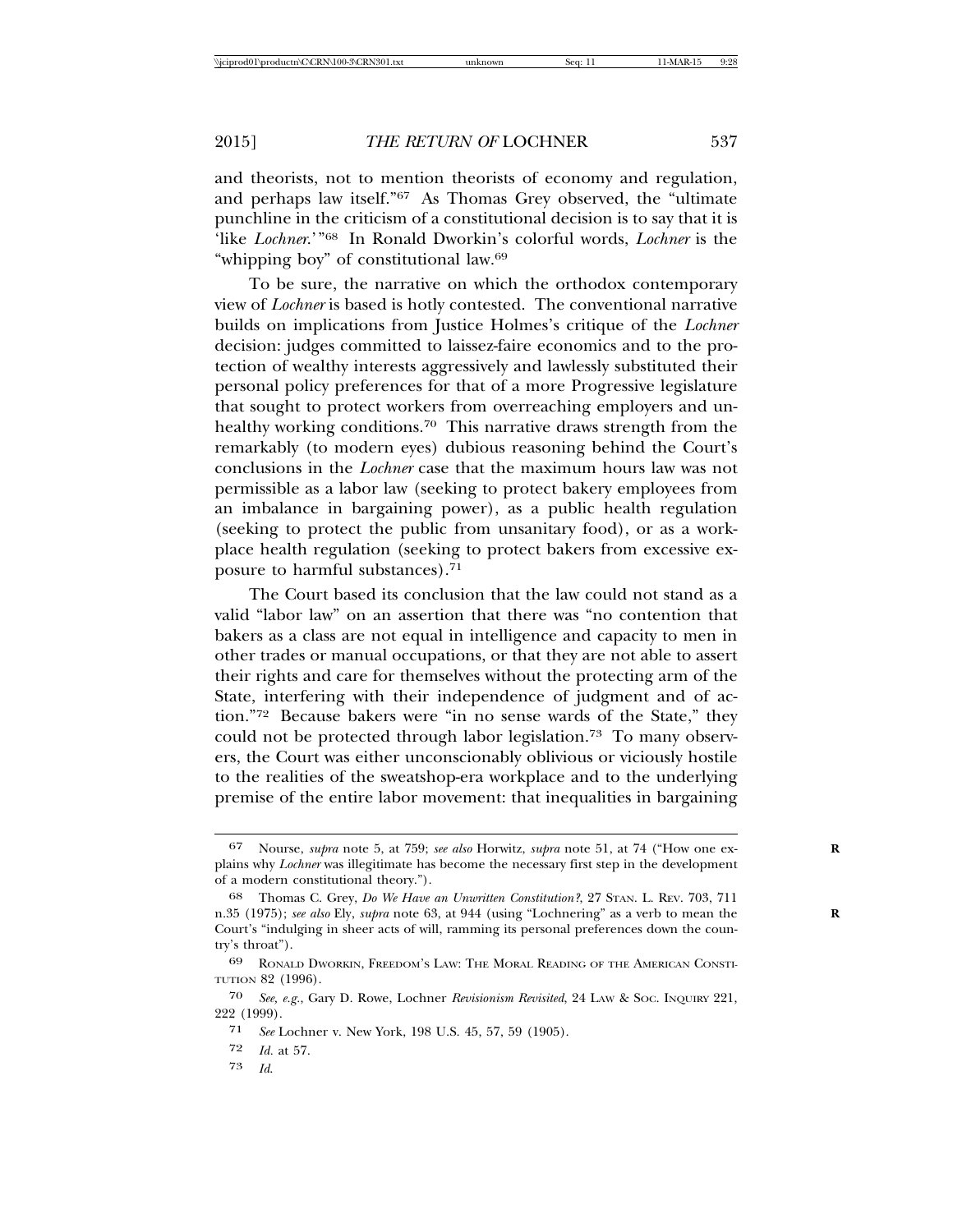power between management and labor can, in the absence of regulation, lead to egregious exploitation of the working class.74

The Court based its conclusion that the law could not stand as a valid public health regulation on an assertion that "[c]lean and wholesome bread does not depend upon whether the baker works but ten hours per day or only sixty hours a week."75 But according to bakers at the time, "[t]ired workers were not apt to be cleanly workers, and dirty bakers surely made unhygienic bread."76 Indeed, "the health consequences suffered by the consuming public owing to the unhygienic quality of the overworked bakers and their unsanitary shops" were well known to the New York legislature.<sup>77</sup> The legislature passed the law at issue in *Lochner* on the heels of a *New York Press* story, entitled "Bread and Filth Cooked Together," that detailed the unsanitary conditions in many New York City bakeries.78 As one late-nineteenth century bakers' union spokesman put it, "consumers like clean, wholesome bread, yet if they could go into the shops at night and see the men at work they would lose their appetites altogether."79

Finally, the Court based its conclusion that the law could not stand as a valid workplace health regulation on an assertion that

there can be no fair doubt that the trade of a baker, in and of itself, is not an unhealthy one to that degree which would authorize the legislature to interfere with the right to labor, and with the right of free contract on the part of the individual, either as employer or employé.... To the common understanding the trade of a baker has never been regarded as an unhealthy one.<sup>80</sup>

Here, too, critics charge that the Court substituted its own ignorant understanding for the New York legislature's careful analysis of the health risks of baking as they were contemporaneously understood. As Paul Kens has explained, bakers at the turn of the century often worked one hundred hours per week in abysmal conditions, and there was evidence to support their claim that working long hours in such an environment caused what they referred to as "white lung disease."81

In one fell swoop, then, the *Lochner* Court delivered a near-death blow to the entire Progressive legislative enterprise of enacting labor

<sup>74</sup> *See* Paul Kens, Lochner v. New York*: Tradition or Change in Constitutional Law?*, 1 N.Y.U. J.L. & LIBERTY 404, 408 (2005).

<sup>75</sup> *Lochner*, 198 U.S. at 57.

<sup>76</sup> Matthew S.R. Bewig, *Laboring in the "Poisonous Gases": Consumption, Public Health, and the* Lochner *Court*, 1 N.Y.U. J.L. & LIBERTY 476, 482 (2005).

<sup>77</sup> *Id.*

<sup>78</sup> *See id.* at 483 (discussing *Bread and Filth Cooked Together*, N.Y. PRESS, Sept. 30, 1894, pt. 4, at 1).

<sup>79</sup> *Id.* at 482 (quoting bakers' union spokesman Henry Weismann). <sup>80</sup> *Lochner*, 198 U.S. at 59.

<sup>81</sup> Kens, *supra* note 74, at 407. **R**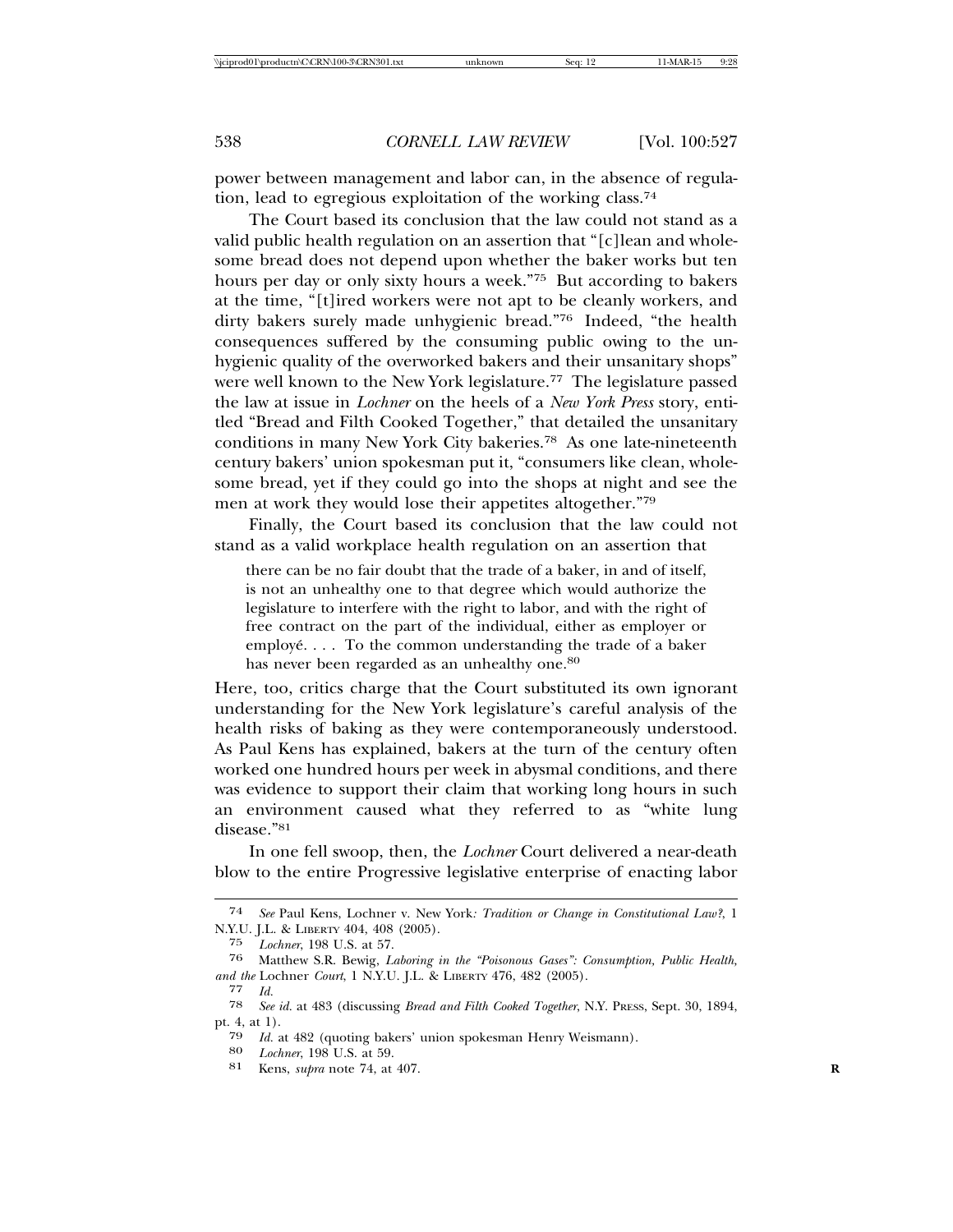laws, public health laws, and workplace safety regulations. And it did so, according to the conventional narrative, solely on the basis of its own allegedly common-sense, but in fact woefully uninformed, opinions—opinions that were shaped by class biases and laissez-faire politics, and that flew in the face of actual data and informed legislative judgment.<sup>82</sup> For more than thirty years, the recalcitrant and activist *Lochner*-era Court stood in the way of overwhelmingly popular and economically necessary Progressive legislation, perhaps contributing to or worsening the Great Depression.<sup>83</sup> And when the Court stood on the brink of striking down the entire New Deal, an exasperated President Franklin Roosevelt threatened to pack the Court with Progressive judges, prompting a constitutional crisis that ended only when the Court backed down in the famous "switch in time that saved Nine" in 1937 and finally brought an end to the *Lochner* era.84

Revisionist scholars of *Lochner* and the *Lochner* era have called this account into question in various ways. First, there is substantial debate over whether the particular New York law at issue in *Lochner* was a genuinely Progressive regulation designed to protect vulnerable bakery employees from the excesses of big business<sup>85</sup> or instead was a xenophobic, rent-seeking statute enacted to benefit a racist union at the expense of immigrant laborers.86 Second, revisionist scholars have noted that the Court during the *Lochner* era upheld many more regulations than it invalidated, and thus was considerably more

85 *See, e.g*., PAUL KENS, JUDICIAL POWER AND REFORM POLITICS: THE ANATOMY OF <sup>L</sup>OCH-NER <sup>V</sup>. NEW YORK 44–45 (1990) (arguing that the New York Bakeshop Act of 1895 should be viewed in the broader context of tenement and workplace reforms that characterized the Progressive era and was motivated by a reformist desire to clean up the baking industry by protecting the working conditions of bakery employees); Friedman, *supra* note 50, at **R** 1417 ("The law at issue was enacted to help journeymen bakers (not commercial baking companies) as part of a political campaign waged by those workers and their unions.").

86 *See* DAVID E. BERNSTEIN, REHABILITATING <sup>L</sup>OCHNER: DEFENDING INDIVIDUAL RIGHTS AGAINST PROGRESSIVE REFORM 24–27 (2011) (arguing that the New York law effectively served as a restraint on competition from immigrant bakers who sought entry into the market, but not on large bakeries, which supported the law because they already satisfied its sanitary rules and maximum-working-hours provisions); David E. Bernstein, *Roots of the "Underclass": The Decline of Laissez-Faire Jurisprudence and the Rise of Racist Labor Legislation*, 43 AM. U. L. REV. 85, 90 (1993) (noting that "during the *Lochner* era labor unions generally excluded blacks—as well as women and immigrants—from their ranks"); Richard A. Epstein, *Toward a Revitalization of the Contract Clause*, 51 U. CHI. L. REV. 703, 733–34 (1984) (arguing that regulations that interfere with the employment relationship often are examples of "rent-seeking" by unions, whose members are in competition with nonunion workers).

<sup>82</sup> *See* Rowe, *supra* note 70, at 222.

<sup>83</sup> *See* Frank R. Strong, *The Economic Philosophy of* Lochner*: Emergence, Embrasure and Emasculation*, 15 ARIZ. L. REV*.* 419 (1973).

<sup>84</sup> *See* WILLIAM E. LEUCHTENBURG, THE SUPREME COURT REBORN: THE CONSTITUTIONAL REVOLUTION IN THE AGE OF ROOSEVELT 213–20 (1995).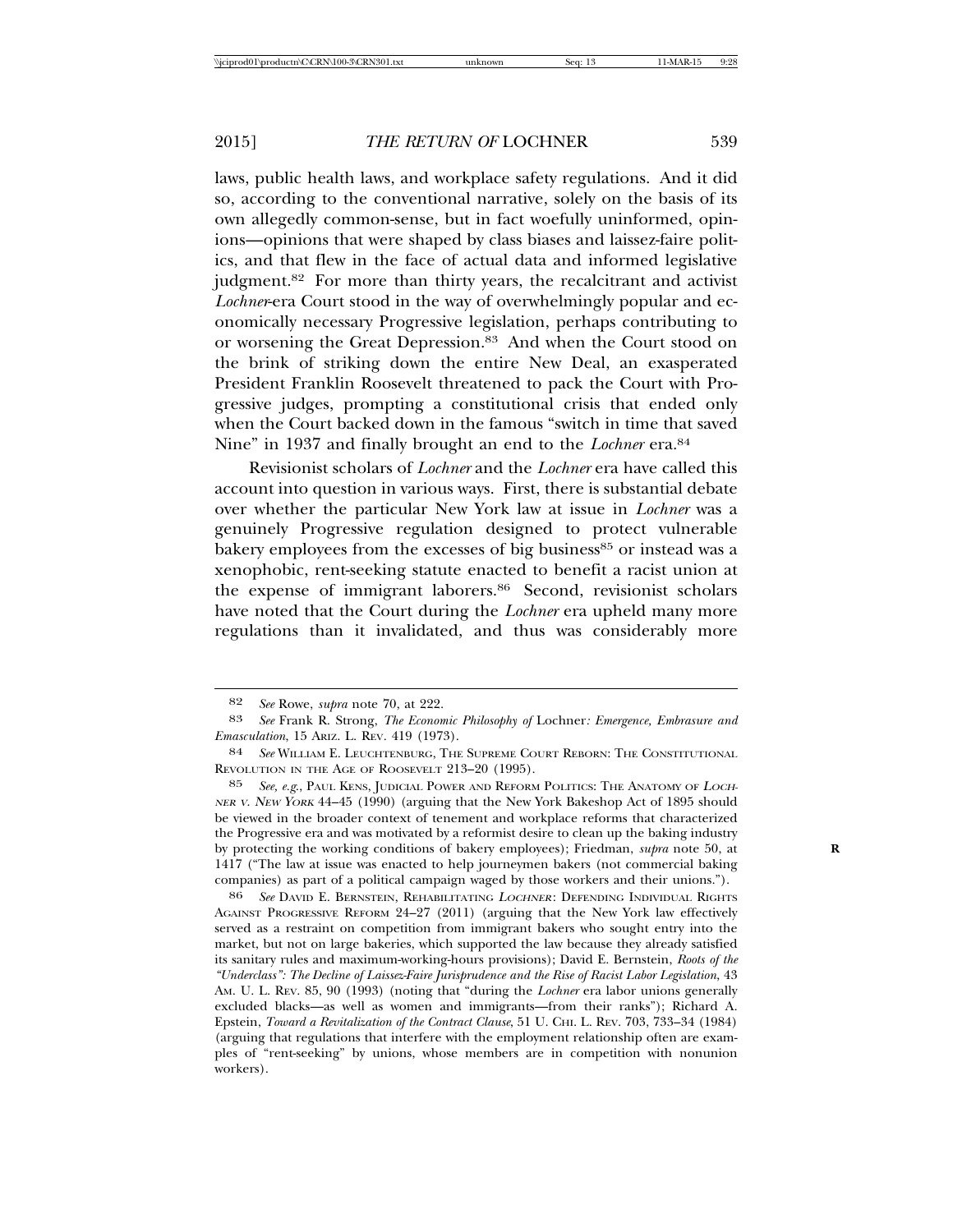modest than the conventional account suggests.<sup>87</sup> Third, revisionists have argued that the Court's commitment to the notion of limited government power led to liberal results in many civil rights cases, <sup>88</sup> and thus that the judges were more likely motivated by a sincere desire to protect liberty and equality rather than by economic self-interest.89 Fourth, revisionists have argued that the Court's approach to rights and the limits on government power was consistent with jurisprudential understandings of the era,<sup>90</sup> and that, if anything, it was Justice Holmes's approach that was outside of the contemporary legal mainstream.91 Finally, revisionists have questioned whether President Roosevelt's Court-packing proposal really precipitated the end of the *Lochner* era.92

Many—though, as we explain below, not all—of the revisionist accounts of *Lochner* are designed merely to situate the decision in the legal universe of its time, not to answer the question whether *Lochner* would be defensible today. Indeed, even *Lochner*'s staunchest defenders recognize that *Lochner* today is "shorthand for all manner of constitutional evils" and "likely the most disreputable case in modern constitutional discourse."93 Fairly or unfairly, since the middle of the twentieth century, *Lochner* has represented a particular approach to the Constitution.94 *Lochner* today represents, at a minimum, constitutionally improper searching judicial scrutiny of democratic action in the name of economic rights.95 And the overwhelming weight of opinion—liberal and conservative alike—over the last half century has

89 *See, e.g.*, OWEN FISS, TROUBLED BEGINNINGS OF THE MODERN STATE, 1888–1910, 18–19 (1993); GILLMAN, *supra* note 5, at 1–2; Charles W. McCurdy, *The Roots of "Liberty of* **R** *Contract" Reconsidered: Major Premises in the Law of Employment, 1867–1937*, 1984 SUP. CT. HIST. SOC'Y Y.B. 20, 24 (1984); Stephen A. Siegel, *Let Us Now Praise Infamous Men*, 73 TEX. L. REV. 661, 686–87 (1995).

90 *See, e.g*., GILLMAN, *supra* note 5, at 4–5 (noting that several scholars have suggested **R** that most of the Fuller Court's decisions were consistent with mainstream legal thought).

91 *See, e.g*., White, *supra* note 5, at 87. **R**

92 *See, e.g.*, G. Edward White, West Coast Hotel*'s Place in American Constitutional History*, 122 YALE L.J. ONLINE 69, 73–76 (2012).

93 BERNSTEIN, *supra* note 86, at 1. **R**

94 *See, e.g.*, Balkin, *supra* note 5, at 688 ("'*Lochner*' is not just the decision in *Lochner v.* **R** *New York*, but an accompanying story about the place of that decision in the history of the Constitution, the Court, and the country.").

95 *See infra* notes 193–99 and accompanying text. **R**

<sup>87</sup> *See, e.g*., KENS, *supra* note 85, at 4; Melvin I. Urofsky, *Myth and Reality: The Supreme* **R** *Court and Protective Legislation in the Progressive Era*, 1983 SUP. CT. HIST. SOC'Y Y.B. 53, 55 (1983).

<sup>88</sup> *See, e.g*., BERNSTEIN, *supra* note 86, at 5 ("The *Lochner* line of cases pioneered the **R** protection of the right of women to compete with men for employment free from sexbased regulations, the right of African Americans to exercise liberty and property rights free from Jim Crow legislation, and civil liberties against the states ranging from freedom of expression to the right to choose a private school education for one's children.").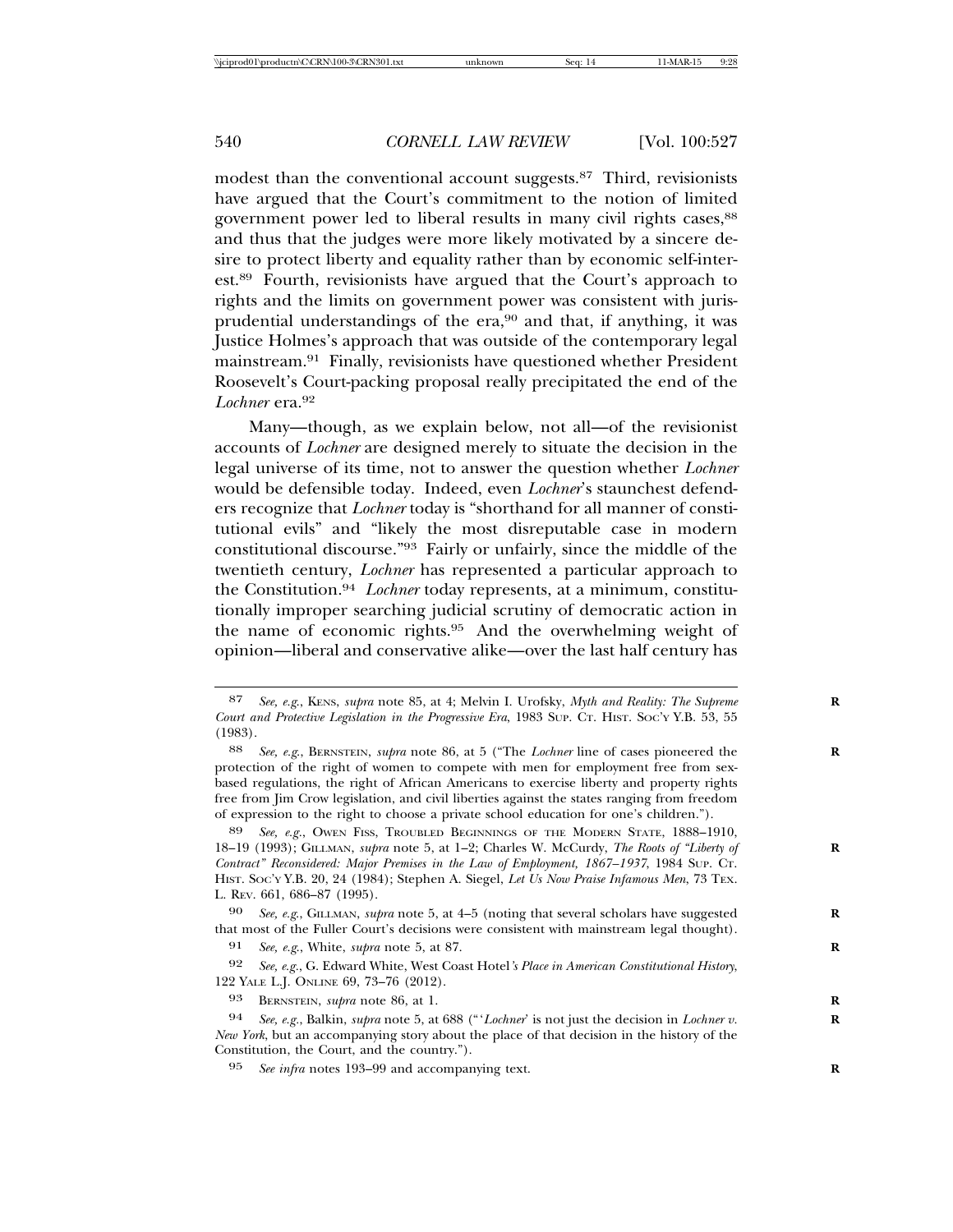been that *Lochner*, viewed in this broad, symbolic sense, is a mistake that we must not make again.96

The disagreement lies in the question *why Lochner* was mistaken. Liberal legal thought and conservative legal thought about *Lochner* have taken somewhat different routes to their modern orthodoxies. We turn now to the paths that these competing schools of thought took in arriving at that conclusion.

#### II

## THE EVOLUTION OF LIBERAL LEGAL THOUGHT ABOUT <sup>L</sup>OCHNER

Morton Horwitz has argued that, in a sense, the *Lochner* decision "brought Progressive Legal Thought into being."97 During the *Lochner* era, liberal legal thought was defined by its opposition to the *Lochner* line of cases.98 Frustrated and infuriated by the Supreme Court's stymieing their political agenda, liberals latched on to the arguments that Justice Holmes had offered in his *Lochner* dissent. "After Justice Holmes' dissent," Horwitz explains, "it became a standard point of argument among progressives to denounce the United States Supreme Court for enacting its own reactionary social and economic preferences into law" and to insist that the "only institution authorized under our constitutional system to make political choices . . . was the legislature."99

The critique of the *Lochner* line of cases during the Progressive era was both relentless and multifaceted.100 Progressive critics attacked *Lochner* and its kin for improperly intruding into the realm of the legislature;101 for crafting a malleable jurisprudence that allowed judges to import their political values into the Constitution;102 and for enforcing rights that were not enumerated in the constitutional

<sup>96</sup> *See infra* notes 209–17, 241–66 and accompanying text.<br>97 MORTON L HORWITZ, THE TRANSFORMATION OF AMERICAN

MORTON J. HORWITZ, THE TRANSFORMATION OF AMERICAN LAW 1870-1960: THE CRI-SIS OF LEGAL ORTHODOXY 33 (1992).

<sup>98</sup> Indeed, modern liberalism itself largely came into being in the *Lochner* era. "For the great majority of Americans, the word 'liberal' was literally born in the early New Deal." RONALD D. ROTUNDA, THE POLITICS OF LANGUAGE: LIBERALISM AS WORD AND SYMBOL 14 (1986).

<sup>99</sup> Morton J. Horwitz, *The Jurisprudence of* Brown *and the Dilemmas of Liberalism*, 14 HARV. C.R.-C.L. L. REV. 599, 600 (1979).

<sup>100</sup> For a thorough discussion of liberal opposition to activist courts in this era, see Friedman, *supra* note 50, at 1404–16. **R**

<sup>101</sup> *See, e.g.*, HERBERT CROLY, PROGRESSIVE DEMOCRACY 136–40 (1914) (arguing that *Lochner*-era courts had usurped the role of the legislatures).

<sup>102</sup> *See, e.g.*, EDWARD S. CORWIN, CONSTITUTIONAL REVOLUTION, LTD. 30–38 (1908); Frankfurter, *supra* note 52, at 363–64; Roscoe Pound, *Liberty of Contract*, 18 YALE L.J. 454, 456–57 (1909); Jackson Harvey Ralston, *Shall We Curb the Supreme Court?*, 71 FORUM 561, 564–65 (1924).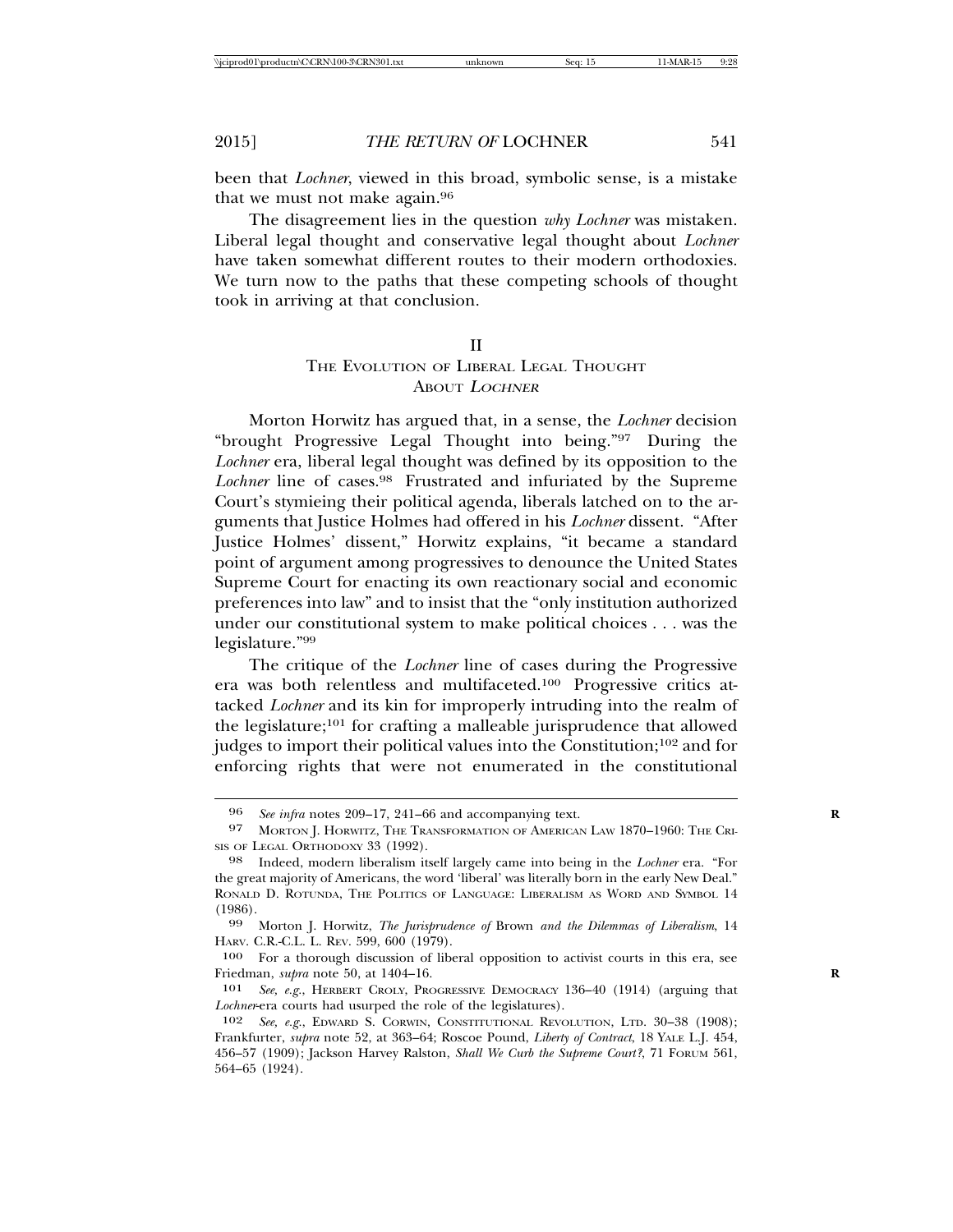text.103 Ultimately, however, the Progressive critique coalesced primarily around the assertion that the error of *Lochner* lay in its failure to defer to the judgment of the elected legislature.104

The intellectual foundation for this critique was the emerging legal realism movement.105 Realists argued that, contrary to the perceived wisdom of earlier generations,106 law is inherently ambiguous, such that, in the choice of legal rules or in their application, "judges may rely on their own preferences, while concealing this possibility from public view by creating the illusion of logical necessity and mechanical application."107 The *Lochner* line of cases were Exhibit A in the case for legal realism.108 "The whole expansion of the due process clause," wrote Karl Llewellyn, "has been an enforcement of the [Court's] majority's ideal of government-as-it-should-be."<sup>109</sup> Indeed, in many ways, it was *Lochner*ism that gave birth to the realist movement.<sup>110</sup>

The realist assessment of *Lochner* was the impetus for the Progressive call for judicial deference to legislative majorities.111 If constitutional doctrine is inherently ambiguous and open ended, such that judicial review invariably serves as a tool for unelected judges to impose their own values on the nation, then judges must generally refrain from striking down legislative enactments, lest they wrest political control of the nation from the people.<sup>112</sup> "For a half century until the decision in *Brown* [*v. Board of Education*], the notion that

<sup>103</sup> *See, e.g.*, Learned Hand, *Due Process of Law and the Eight-Hour Day*, 21 HARV. L. REV. 495, 495 (1908) ("There can be little doubt that so to construe the term 'liberty' is entirely to disregard the whole juristic history of the word.").

<sup>104</sup> *See, e.g.*, Frankfurter, *supra* note 52, at 370; Ernest Freund, *Limitation of Hours and Labor and the Federal Supreme Court*, 17 GREEN BAG 411, 416 (1905); *see generally* Friedman, *supra* note 50, at 1437 ("The Progressive reaction to *Lochner* harped repeatedly on the **R** theme of judicial deference to majoritarian judgments.").

<sup>105</sup> *See* LAURA KALMAN, THE STRANGE CAREER OF LEGAL LIBERALISM 13–19 (1996); Choudhry, *supra* note 13, at 8. Of course, there is a great deal of disagreement about the **R** proper definition of "realism" and the proper size of the realist tent. We use the term here broadly, to refer to all contemporary legal thinkers who contributed to the "effort to define and discredit classical legal theory and practice and to offer in their place a more philosophically and politically enlightened jurisprudence." AMERICAN LEGAL REALISM xiii-xiv (William W. Fisher III, Morton J. Horwitz & Thomas A. Reed eds., 1993).<br> $\frac{106}{106}$  But see BRIAN Z. TAMANAHA, BEVOND THE FORMALIST-REALIST DIVIDE

<sup>106</sup> *But see* BRIAN Z. TAMANAHA, BEYOND THE FORMALIST-REALIST DIVIDE: THE ROLE OF POLITICS IN JUDGING 67–90 (2010) (arguing that legal realist observations about judging were widely expressed before the legal realism movement formed).

<sup>107</sup> Choudhry, *supra* note 13, at 8.<br>108 See KALMAN, *subra* note 105, at

See KALMAN, *supra* note 105, at 18 (noting that realists "believed Supreme Court members had gone out of their way to insist the rule of law 'forced' [the Court] to reject social welfare legislation").

<sup>109</sup> Karl N. Llewellyn, *The Constitution as an Institution*, 34 COLUM. L. REV. 1, 40 (1934).

<sup>110</sup> *See* Friedman, *supra* note 50, at 1412. **R**

See Horwitz, *supra* note 99, at 602 ("Judicial restraint was an inevitable consequence of this loss of faith in law.").

<sup>112</sup> *See* Choudhry, *supra* note 13, at 8–9. **R**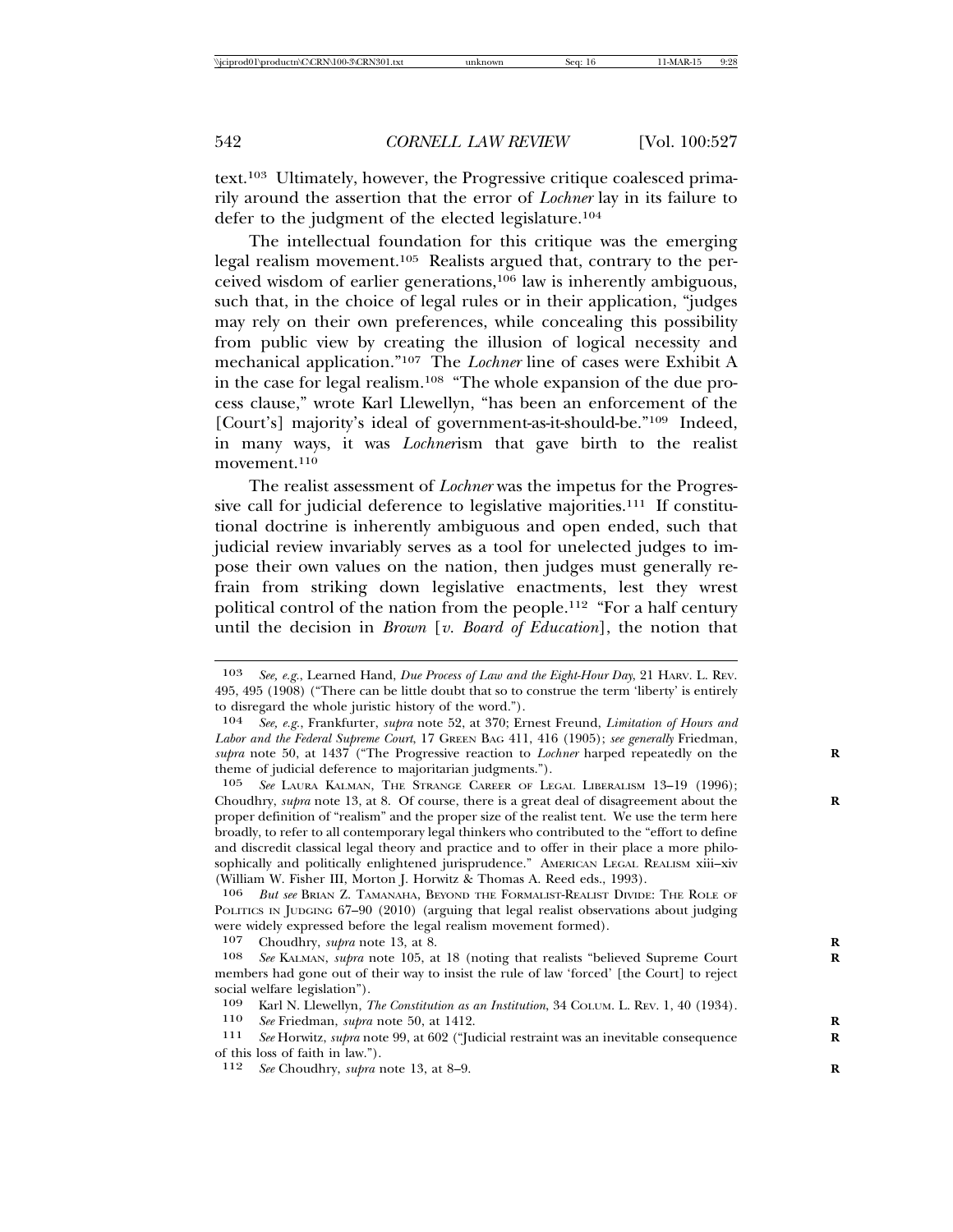courts should ordinarily defer to the policies of the legislature"—that is, the principle of "judicial restraint"—"became the princip[al] article of faith of liberal jurisprudence."113

When liberals gained control of the Supreme Court with the "switch in time" of 1937, they initially practiced what they had preached. The liberal leaders of the Court of that era were New Dealers who had come of age as intellectual and political soldiers on the front line of the fight against *Lochner*. 114 Justice Frankfurter, during his tenure at Harvard Law School, had been one of the leading advocates of judicial restraint and one of the leading critics of *Lochner* in the academy.115 Justice Douglas was a "New Deal loyalist" who had served as chairman of the SEC<sup>116</sup> and before that had been a realist scholar at both Columbia and Yale Law Schools.<sup>117</sup> Justice Black had been "by wide repute the most radical member of the U.S. Senate" during the New Deal and had supported President Roosevelt's Courtpacking plan to end the *Lochner* era.<sup>118</sup> And Justice Stone had been, if not a realist himself, at least an ardent supporter of some of the leading realists when he served as dean of the Columbia Law School.119

As soon as these liberal jurists gained control, the Court began to promulgate a jurisprudence of deference to legislative majorities. In *West Coast Hotel Co. v. Parrish*, 120 which ended the *Lochner* era, the Court announced a generous test for the constitutionality of regulation under the Due Process Clause,  $121$  and it declared that the "legislature is entitled to its judgment" even if "the wisdom of the policy be regarded as debatable and its effects uncertain."122

For almost two decades after that decision, the Supreme Court was largely disengaged. Implementing the Progressive jurisprudence

116 FELDMAN, *supra* note 114, at 169. **R**

<sup>113</sup> Horwitz, *supra* note 99, at 600. **R**

<sup>114</sup> *See* John P. Frank, *Court and Constitution: The Passive Period*, 4 VAND. L. REV. 400, 425–26 (1951). *See generally* NOAH FELDMAN, SCORPIONS: THE BATTLES AND TRIUMPHS OF FDR'S GREAT SUPREME COURT JUSTICES 1–50, 60–68 (2010) (discussing the lives and careers of Justices Frankfurter, Jackson, and Douglas before their nominations to the Supreme Court).

<sup>115</sup> *See* FELDMAN, *supra* note 114, at 105–06, 110; KALMAN, *supra* note 105, at 19–20. **R**

<sup>117</sup> *See* A.C. Pritchard & Robert B. Thompson, *Securities Law and the New Deal Justices*, 95 VA. L. REV. 841, 869 (2009); WILLIAM O. DOUGLAS, GO EAST, YOUNG MAN: THE EARLY YEARS 148 (1974) ("At Columbia, revolt against the traditional approach to law was now under way. . . . I joined their ranks.").

<sup>118</sup> FELDMAN, *supra* note 114, at 133–35. **R**

<sup>119</sup> *See* George Rutherglen, International Shoe *and the Legacy of Legal Realism*, 2001 SUP. CT. REV. 347, 354–56 (2002).

<sup>120</sup> 300 U.S. 379 (1937).

<sup>121</sup> *Id.* at 391 ("[R]egulation which is reasonable in relation to its subject and is adopted in the interests of the community is due process.").

<sup>122</sup> *Id.* at 399.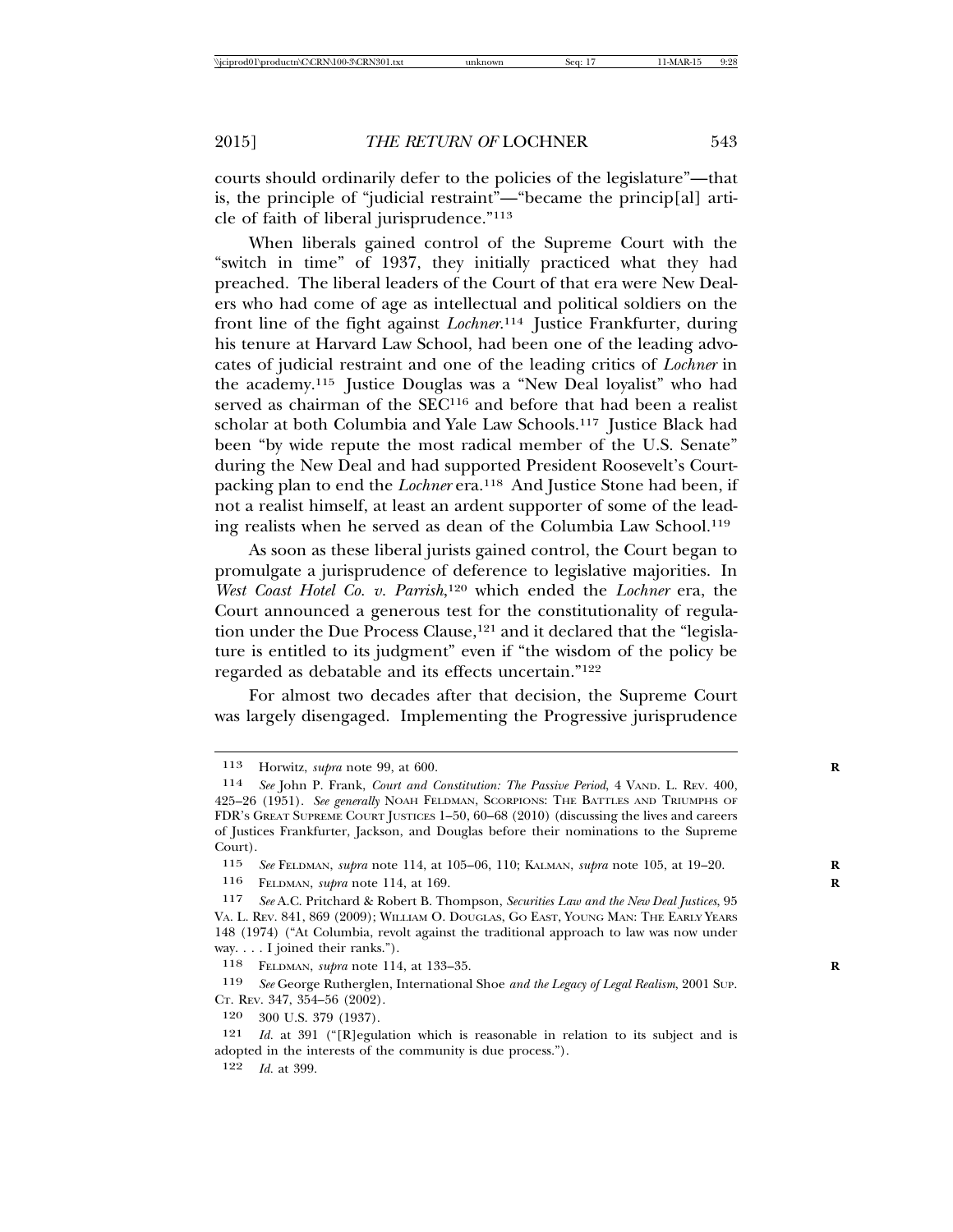of restraint, the Court allowed Congress and the state legislatures tremendous leeway to govern without judicial interference.<sup>123</sup>

Still, beneath the surface of a largely restrained Court, a battle was brewing for the soul of liberal jurisprudence.<sup>124</sup> Even before they came into power, Progressives began to worry about whether the deference that they were demanding from the *Lochner* Court should really be applied across the board in all constitutional cases. "[T]he orthodox New Deal position rendered the protection of [all] individual rights a suspect judicial activity  $\ldots$ ."<sup>125</sup> But that prospect, when applied to First Amendment freedoms and other noneconomic rights, made some liberals queasy. Herbert Goodrich, for instance, wrote in 1921 that, although he wished for the Supreme Court to disavow the "majority opinion in *Lochner v. New York*, . . . will not the same kind of argument and the same line of thought which upholds a law which restricts a man in the contracts he may make . . . uphold a law limiting the exercise of his tongue when the majority so wills it?"126 Other liberals, like Edward Corwin, chastised the hypocrisy of those who would treat noneconomic rights differently.127

In the famous footnote four of the *Carolene Products* case, decided just a year after the "switch in time" of 1937, the Court reserved the question whether, even after *Lochner* had been abandoned, it might be appropriate to subject to searching scrutiny legislation that interferes with specifically enumerated rights, restricts the political process, or imposes burdens on vulnerable minorities.128 Following footnote four, there were a handful of occasions in the 1940s and early 1950s when the temptation to protect rights that, unlike liberty of contract, resonated politically with liberals became too tempting for the new

128 *See* United States v. Carolene Products Co., 304 U.S. 144, 152 n.4 (1938).

<sup>123</sup> *See* Choudhry, *supra* note 13, at 9; Barry Friedman, *The Birth of an Academic Obses-* **R** *sion: The History of the Countermajoritarian Difficulty, Part Five*, 112 YALE L.J. 153, 179 (2002).

<sup>124</sup> *See* Martin Shapiro, *Fathers and Sons: The Court, the Commentators, and the Search for Values*, *in* THE BURGER COURT: THE COUNTER-REVOLUTION THAT WASN'T 218, 220 (Vincent Blasi ed., 1983) (explaining that liberals struggled to choose between two alternative courses of action: to "dismantle the fortifications"—that is, to exercise restraint and reduce the role of the Court in public life—and "to rebuild and shift to new targets," "singling out certain claims relating to speech, voting, and the criminal process for special judicial solicitude").

<sup>125</sup> Rowe, *supra* note 70, at 235.<br>126 Herbert F. Goodrich *Does th* 

<sup>126</sup> Herbert F. Goodrich, *Does the Constitution Protect Free Speech?*, 19 MICH. L. REV. 487, 500 (1921).

<sup>127</sup> *See* Edward S. Corwin, *Freedom of Speech and Press Under the First Amendment: A Resume´*, 30 YALE L.J. 48, 55 (1920) ("For the most part those who are endeavoring to-day to elaborate constitutional restrictions upon Congress's power over the press have shown themselves in the past distinctly opposed to the curtailment of legislative discretion by definite, unbending constitutional limitations. Personally, I am disposed to agree with their earlier rather than their later position.").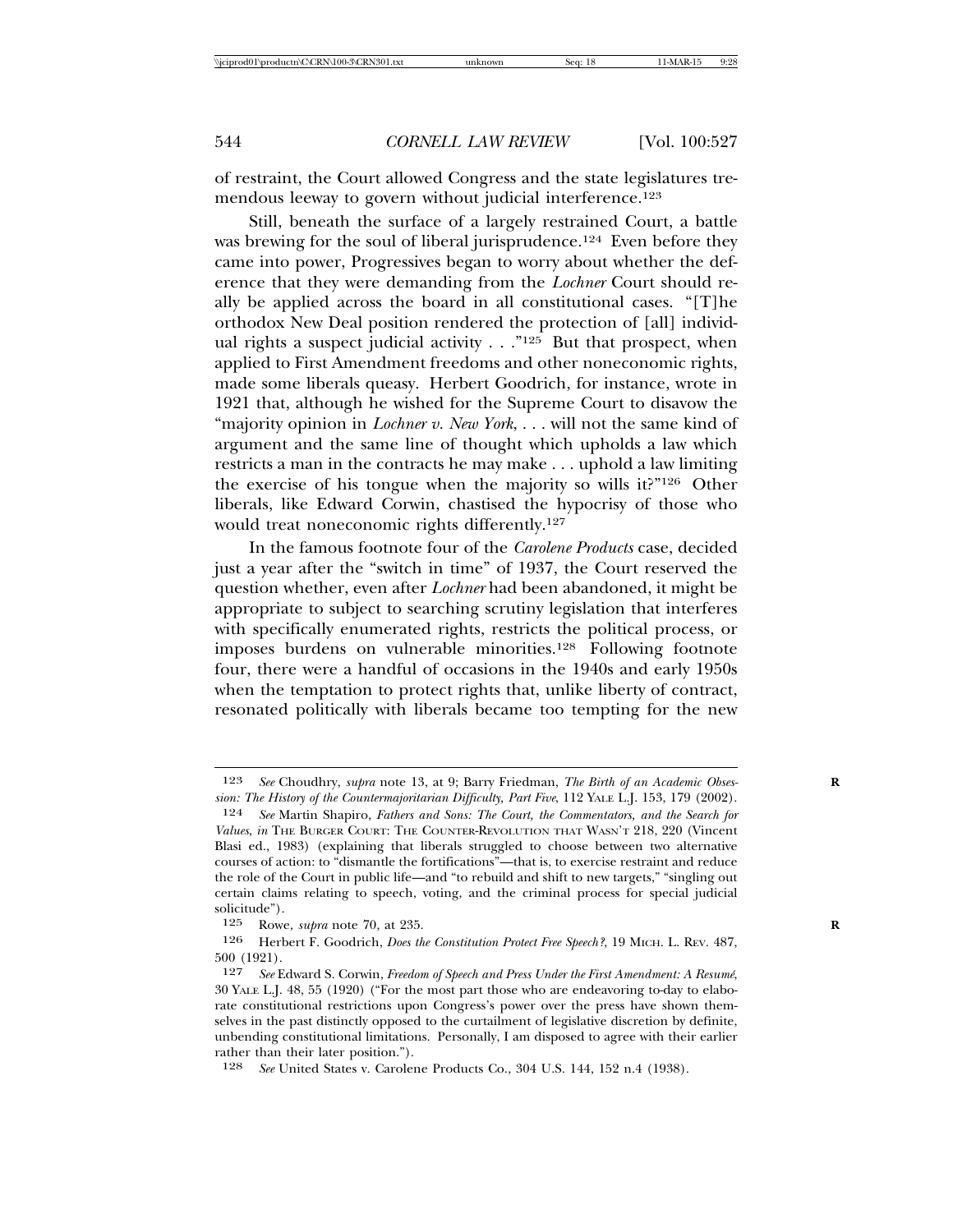Court to resist.129 Most significant were the compelled flag salute cases. Just three years after the end of the *Lochner* era, the Court held in *Minersville School District v. Gobitis*130 that a state may compel school children to salute the American flag,<sup>131</sup> even when doing so contravenes the teachings of their religion. The *Gobitis* opinion—authored by Justice Frankfurter, one of the intellectual leaders of the Progressive attack on *Lochner*—was filled with forceful language championing judicial deference.132

But just three years later, in *West Virginia v. Barnette*, 133 the Court reversed course and held that the Free Speech Clause of the First Amendment (as incorporated against the states through the Due Process Clause of the Fourteenth Amendment) precludes the government from compelling public school children to salute the flag and to recite the Pledge of Allegiance.134 In so holding, the Court suddenly offered a powerful *rejection* of universal judicial deference to legislative majorities: "The very purpose of a Bill of Rights was to withdraw certain subjects"—including the "right to life, liberty, and property, to free speech, a free press, freedom of worship and assembly, and other fundamental rights"—"from the vicissitudes of political controversy, to place them beyond the reach of majorities and officials and to establish them as legal principles to be applied by the courts."135 Justices Black and Douglas—New Dealers both—wrote separately in *Barnette* to explain why they had changed their minds. As they explained it, they had originally joined the *Gobitis* opinion out of a commitment to judicial deference, but although they still believed generally in judicial disengagement, they could no longer stomach the consequences of its universal application.136

This renewed assertion of judicial power prompted an angry dissent by Justice Frankfurter, who refused to give in to the temptation to sway from the Progressive creed. Notwithstanding his deep personal

<sup>129</sup> *See* Owen Fiss, *A Life Lived Twice*, 100 YALE L.J. 1117, 1117 (1991) (noting the importance to liberal jurisprudence of pre–Warren Court cases involving the freedom of speech and procedural fairness).

<sup>130</sup> 310 U.S. 586 (1940).

<sup>131</sup> *Id.* at 599–600.

<sup>132</sup> *See, e.g.*, *id.* at 599 ("Except where the transgression of constitutional liberty is too plain for argument, personal freedom is best maintained—so long as the remedial channels of the democratic process remain open and unobstructed—when it is ingrained in a people's habits and not enforced against popular policy by the coercion of adjudicated law." (footnote omitted)).

<sup>133</sup> 319 U.S. 624 (1943).

<sup>134</sup> *Id.* at 642.

<sup>135</sup> *Id.* at 638.

<sup>136</sup> *Id.* at 643 (Black and Douglas, J., concurring) ("Long reflection convinced us that although the principle [of restraint] is sound, its application in the particular case was wrong.").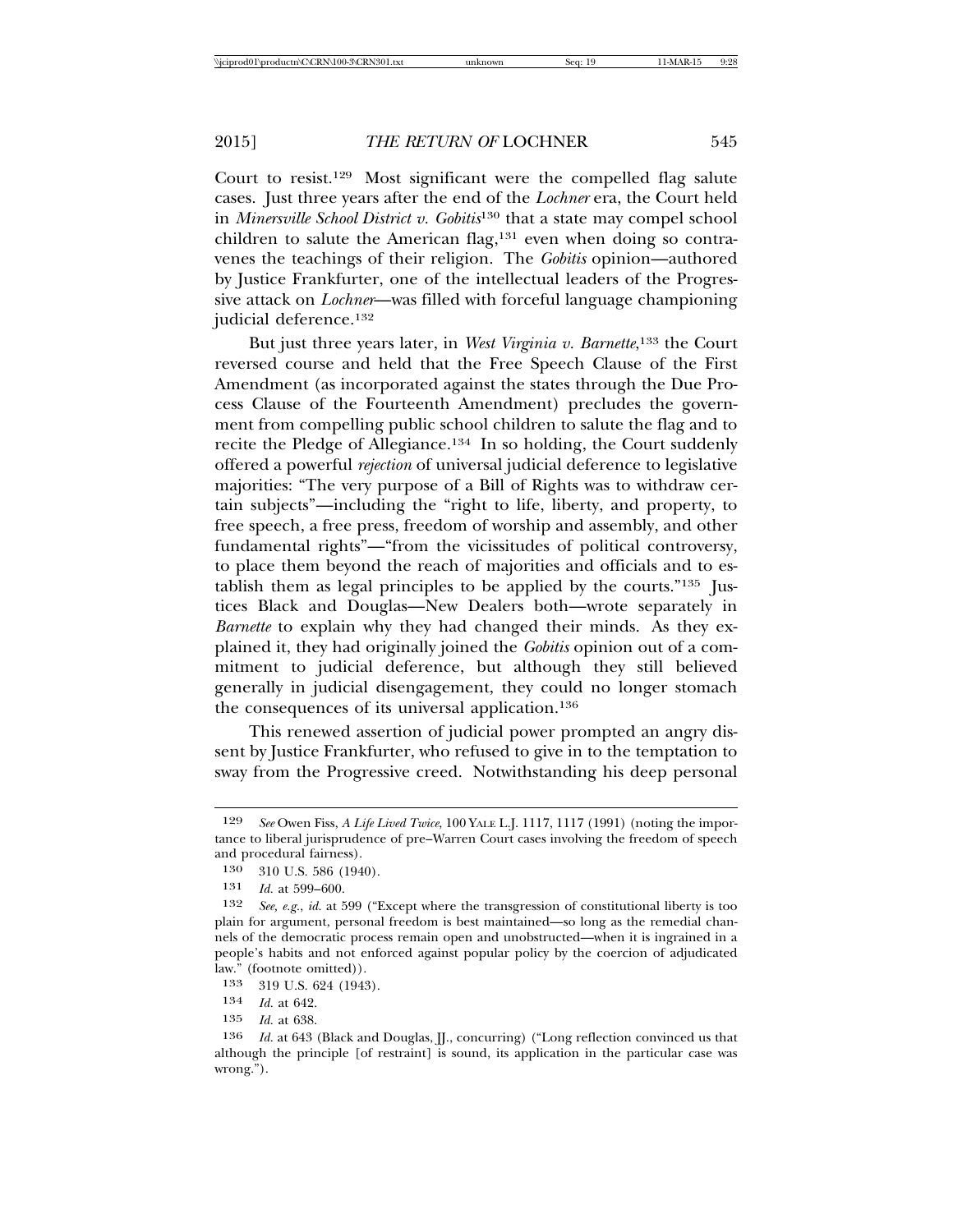affinity for the plight of the plaintiffs,  $137$  Frankfurter insisted that "[a]s a member of this Court I am not justified in writing my private notions of policy into the Constitution, no matter how deeply I may cherish them or how mischievous I may deem their disregard."138 Frankfurter stressed that "responsibility for legislation lies with legislatures,"<sup>139</sup> and he asserted that the "Constitution does not give us greater veto power when dealing with one phase of 'liberty' than with another."140

Over the next dozen years, as the Court remained largely (though not entirely) timid, liberal theorists continued to struggle with the question that had divided the *Barnette* Court: whether a principled commitment to rejecting *Lochner* necessarily required a concomitant devotion to universal judicial deference.141 Some Progressives, like Judge Learned Hand, could "not understand how the principle which [we have] all along supported, could mean that, when concerned with interests other than property, the courts should have a wider latitude for enforcing their own predilections, than when they were concerned with property itself."142 As Paul Freund put it, "Is there any ground in reason for treating differently experiments in social and economic legislation and experiments in the control of speech and assembly and religious observances?"143 After all, it "would be but a short step from the *Social Statics* of Herbert Spencer to the social ecstatics of the judges."144

But other liberals sought to articulate a principled distinction between *Lochner* and cases like *Barnette*. Footnote four had suggested that it might be permissible, even after the demise of *Lochner*, to afford

140 *Id.* at 648.

<sup>137</sup> *See id.* at 646–47 (Frankfurter, J., dissenting) ("One who belongs to the most vilified and persecuted minority in history is not likely to be insensible to the freedoms guaranteed by our Constitution. Were my purely personal attitude relevant I should wholeheartedly associate myself with the general libertarian views in the Court's opinion, representing as they do the thought and action of a lifetime.").

<sup>138</sup> *Id.* at 647.<br>139 *Id.* at 649.

<sup>139</sup> *Id.* at 649.

<sup>141</sup> *See* Friedman, *supra* note 123, at 183 (noting "the problem of the 'double stan- **R** dard'" and asking, "How could one countenance judicial activism in the area of civil liberties after the Court had abjured with regard to economic rights?").

<sup>142</sup> Learned Hand, *Chief Justice Stone's Conception of the Judicial Function*, 46 COLUM. L. REV. 696, 698 (1946); *see also* LEARNED HAND, THE BILL OF RIGHTS: THE OLIVER WENDELL HOLMES LECTURES, 1958, at 51 (1958) ("I can see no more persuasive reason for supposing that a legislature is *a priori* less qualified to choose between 'personal' than between economic values; and there have been strong protests, to me unanswerable, that there is no constitutional basis for asserting a larger measure of judicial supervision over the first than over the second."); Elliot L. Richardson, *Freedom of Expression and the Function of Courts*, 65 HARV. L. REV. 1, 47–54 (1951) (rejecting Progressive arguments for preferencing First Amendment liberties).

<sup>143</sup> Paul A. Freund, *The Supreme Court and Civil Liberties*, 4 VAND. L. REV. 533, 546 (1951).

<sup>144</sup> *Id.* at 548.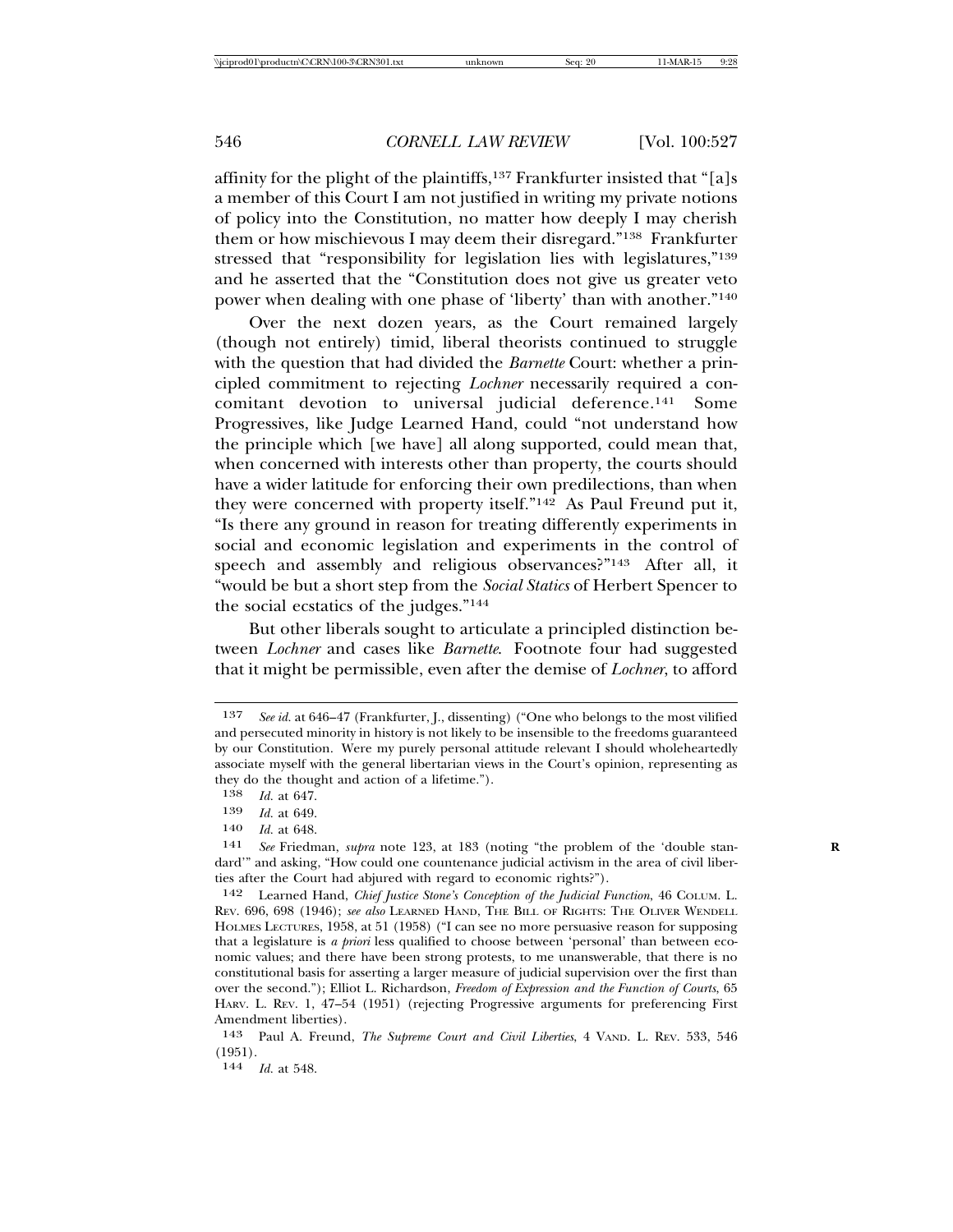heightened scrutiny to rights that—unlike the liberty of contract—are enumerated in the Constitution.145 But that naked suggestion had been offered without any theory behind it; footnote 4 did not say *why*, exactly, enumerated rights such as the freedom of speech should be entitled to greater judicial protection, or how such judicial involvement would be any different from that in *Lochner*.

Over the next decade, liberals offered several possible answers. Justice Black, for instance, promoted a theory of "total incorporation"—that is, the theory that enumerated rights alone should receive heightened scrutiny because the Fourteenth Amendment was originally understood to incorporate against the states all of the rights in the Bill of Rights, but no other rights.146 Black's argument was more textual and historical than theoretical, though in retrospect it can be characterized as an originalist constitutional argument.147 But the accuracy of Black's historical analysis was immediately called into question,148 and liberals, not surprisingly, were not drawn to his originalist (and thus backward-looking) approach.

In *Barnette*, Justice Jackson offered a different theoretical argument: because enumerated rights are more specific and defined than unenumerated rights, judicial enforcement of the former poses less of a danger of *Lochner-*style judicial lawmaking than does judicial enforcement of the latter.149 In his view, "[m]uch of the vagueness of the due process clause disappears when the specific prohibitions of the First become its standard."150 But Justice Jackson offered that argument only tepidly, as he could not help but admit that "the task of translating the majestic generalities of the Bill of Rights, conceived as part of the pattern of liberal government in the eighteenth century, into concrete restraints on officials dealing with the problems of the twentieth century, is one to disturb self-confidence."151

150 *Id.*

<sup>145</sup> *See* United States v. Carolene Products Co., 304 U.S. 144, 152 n.4 (1938).

<sup>146</sup> *See* Adamson v. California, 332 U.S. 46, 68–123 (1947) (Black, J., dissenting).

<sup>147</sup> *Cf.* Harper v. Va. Bd. of Elections, 383 U.S. 663, 677 (1966) (Black, J., dissenting) (lambasting the Court for "consulting its own notions rather than following the original meaning of the Constitution").<br>148 See e.g. Charles Fairman

<sup>148</sup> *See, e.g.*, Charles Fairman, *Does the Fourteenth Amendment Incorporate the Bill of Rights?: The Original Understanding*, 2 STAN. L. REV. 5, 139 (1949) (concluding that "[i]n [Justice Black's] contention that Section I [of the Fourteenth Amendment] was intended and understood to impose Amendments I to VIII upon the states, the record of history is overwhelmingly against him").

<sup>149</sup> *See* West Virginia v. Barnette, 319 U.S. 624, 639 (1943) ("[I]t is important to distinguish between the due process clause of the Fourteenth Amendment as an instrument for transmitting the principles of the First Amendment and those cases in which it is applied for its own sake.").

<sup>151</sup> *Id.* As Elliot Richardson put it, "once it has been recognized that the language of the [First] Amendment cannot in any event be literally applied, its apparent lack of ambiguity is hardly helpful." Richardson, *supra* note 142, at 49–50. **R**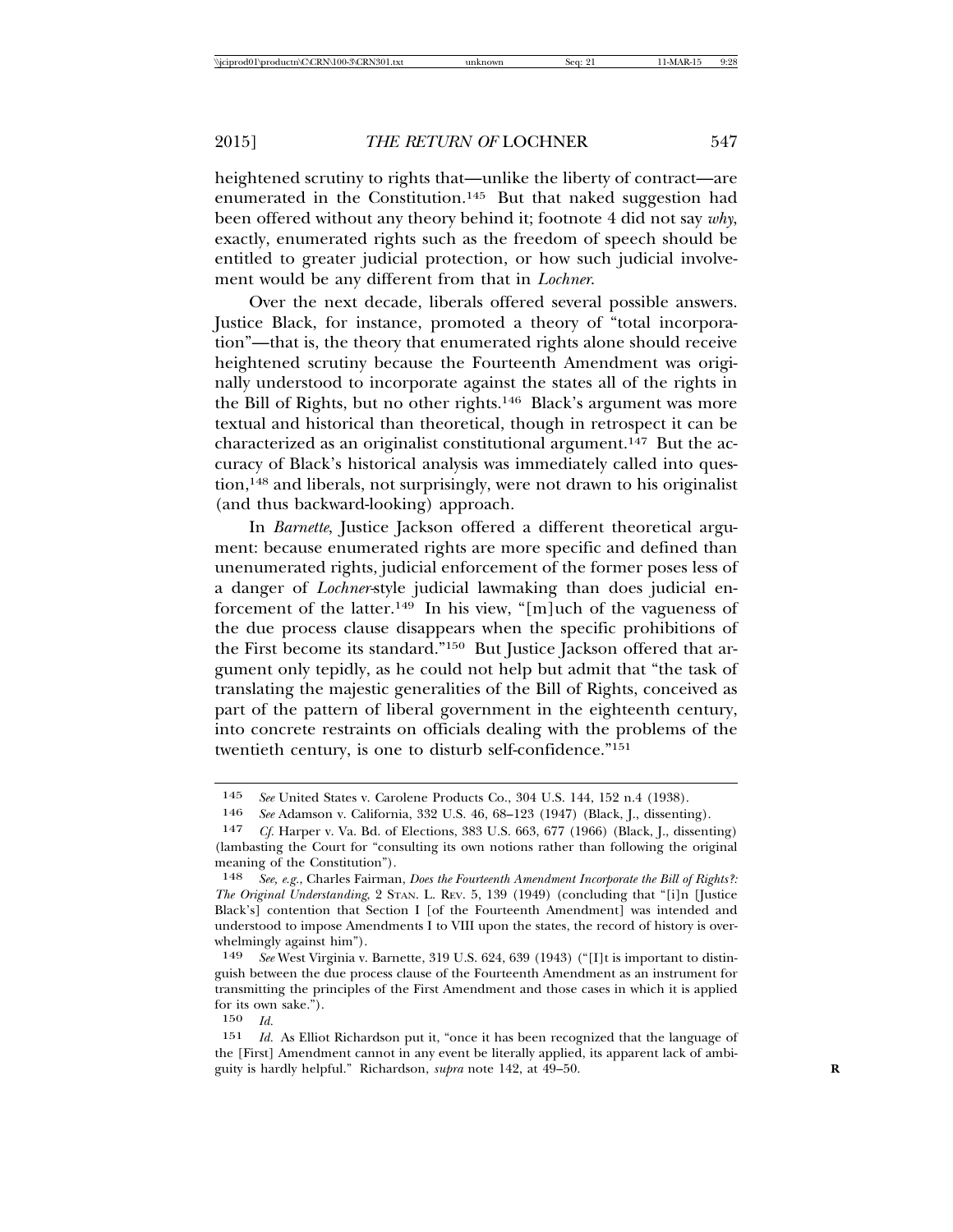Other liberals began to craft more sophisticated arguments in favor of a judicial preference for First Amendment rights, building on the legendary earlier free speech dissents of Justices Holmes and Brandeis. During the *Lochner* era, while they had been railing against aggressive judicial protection of economic rights, Justices Holmes and Brandeis had simultaneously argued in *favor* of aggressive judicial protection of the freedom of speech. Relying primarily on the marketplace-of-ideas metaphor,152 Holmes insisted that it is "the theory of our Constitution"153 that free speech should be aggressively protected, whereas liberty of contract should not. Brandeis, by contrast, had relied on the unique centrality of free speech to a well-functioning political process. The Framers, he insisted, believed "that the greatest menace to freedom is an inert people; that public discussion is a political duty; and that this should be a fundamental principle of the American government."154

In the years after the "switch in time," liberals seized upon and developed these arguments as a means of justifying aggressive judicial protection of the freedom of speech and distinguishing it from aggressive judicial protection of economic rights.155 Most famously, Alexander Meiklejohn in 1948 argued that judges do not repeat the error of *Lochner* when they enforce the First Amendment, because "[t]he principle of the freedom of speech springs from the necessities of the program of self-government,"156 rather than from a *Lochner*-like appeal to natural law.157

In the free speech arena, then, liberal theory was keeping up with liberal jurisprudence. Indeed, for the most part, the theory behind First Amendment preferentialism was developing *faster* than the

<sup>152</sup> *See* Abrams v. United States, 250 U.S. 616, 630 (1919) (Holmes, J., dissenting) ("[T]he ultimate good desired is better reached by free trade in ideas—that the best test of truth is the power of the thought to get itself accepted in the competition of the market . . . .").

<sup>153</sup> *Id.*

<sup>154</sup> Whitney v. California, 274 U.S. 357, 375 (1927) (Brandeis, J., concurring).<br>155 See Richardson, *subra* note 142, at 50 & n.209 (collecting authorities asserti

<sup>155</sup> *See* Richardson, *supra* note 142, at 50 & n.209 (collecting authorities asserting that **R** deference should not be extended to legislative judgments relating to freedom of speech because this freedom is "vital to the democratic process").

<sup>156</sup> ALEXANDER MEIKLEJOHN, FREE SPEECH: AND ITS RELATION TO SELF-GOVERNMENT 26–  $27(1948).$ <br> $157$  See

<sup>157</sup> *See id*. at 27. The Progressive critique of *Lochner* often focused on the Court's misguided appeals to natural law. *See, e.g.*, Oliver Wendell Holmes, *Natural Law*, 32 HARV. L. REV. 40, 41 (1918) ("The jurists who believe in natural law seem to me to be in that naïve state of mind that accepts what has been familiar and accepted by them and their neighbors as something that must be accepted by all men everywhere."); BERNSTEIN, *supra* note 86, at 41 (noting that critics of *Lochner* "took issue with the prevailing natural rights/histori- **R** cist perspective on constitutional law"); Diarmuid F. O'Scannlain, *The Natural Law in the American Tradition*, 79 FORDHAM L. REV. 1513, 1515 (2011) ("*Lochner*, and similar cases of that age, were seen as instances of 'natural law reasoning.' Thus, criticism of 'the *Lochner* era' became bound up with criticism of the natural law.").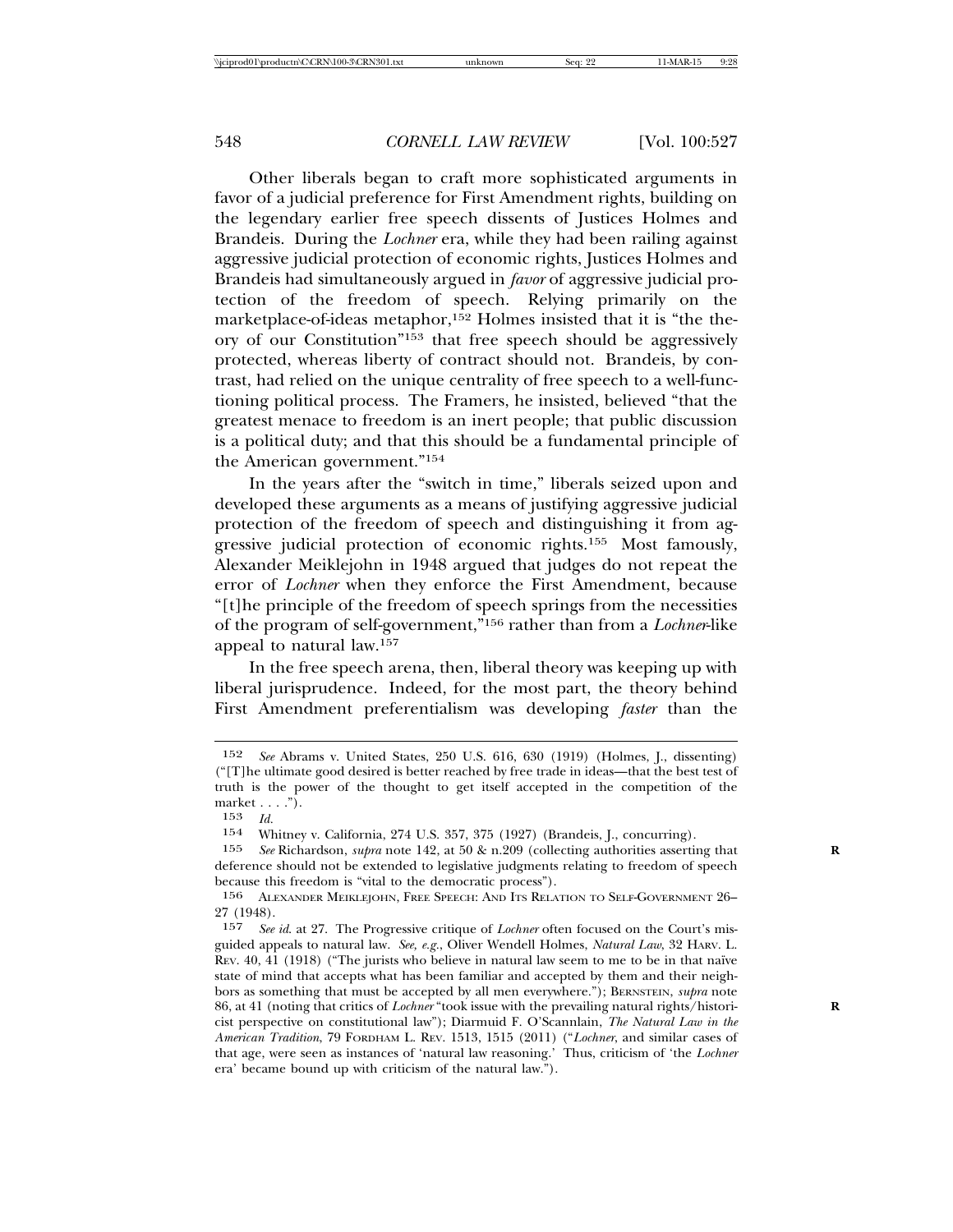courts' jurisprudence. Holmes and Brandeis had crafted their arguments in dissent, and although the Court issued a handful of decisions like *Barnette* in the 1940s and 1950s,<sup>158</sup> it would be decades before the Supreme Court would begin to get serious about consistent protection for speech. By the time the Court became a reliable champion of free speech, there was a well-developed body of legal theory to support what it was doing.

But in other areas, the liberal Court soon got ahead of liberal legal theory. In the 1950s, the old guard New Deal–era Justices—the ones who had brought about the end of the *Lochner* era—began to leave the Court, to be replaced over the coming two decades by a new generation of (mostly) liberal jurists who, unlike their predecessors, did not carry scars from the *Lochner* fight.159 These new Justices were a generation removed from the front lines of the New Deal. They had not been raised and steeped in Progressive-era liberal legal theory in the way that their predecessors had been; they did not come of age as legal thinkers with an abiding revulsion toward active judging.

And so was born the Warren Court. The Justices who served on the Warren Court were more politicians than legal theorists or doctrinal craftsmen.160 On the Court that decided *Brown v. Board of Education*, there sat three former senators, two former attorneys general, and a former state legislator; their leader—the brand-new Chief Justice—was a former governor and presidential candidate.161 Only one member of that Court had ever served as a lower court judge.<sup>162</sup>

When these experienced politicians looked out at the nation whose highest court they now occupied, they saw endemic racial discrimination, the censorship of dissent, an unchecked and oppressive criminal justice system, and sharp limits on the ability of the poor to participate in civic life.163 In their view, America's increasingly conservative legislatures were unwilling or unable to remedy these

<sup>158</sup> *See, e.g.*, Terminiello v. Chicago, 337 U.S. 1, 3, 6 (1949) (holding that a conviction under a city ordinance defining "breach of peace" to include any "misbehavior which violates the public peace and decorum" violated the First Amendment).

<sup>159</sup> *See* Fiss, *supra* note 129, at 1117–21. **R**

<sup>160</sup> *See* Mark Tushnet, *The Warren Court as History: An Interpretation*, *in* THE WARREN COURT IN HISTORICAL AND POLITICAL PERSPECTIVE 1, 17–18 (Mark Tushnet ed., 1993).

<sup>161</sup> *See Senate Committee Hearings on the Judicial Nomination Process, Statement by Professor Mark Tushnet*, 50 DRAKE L. REV. 561, 563 (2002).

<sup>162</sup> *See id.* at 563 (noting that Sherman Minton had served as a judge on the federal court of appeals); *Sherman Minton Biography*, BIOGRAPHICAL DIRECTORY OF THE UNITED STATES CONGRESS, http://bioguide.congress.gov/scripts/biodisplay.pl?index=m000800 (last visited November 7, 2014) (noting that Sherman Minton served on the United States Court of Appeals for the Seventh Circuit). Additionally, Justice Black had served very briefly as a police court judge early in his career. *See* FELDMAN, *supra* note 114, at 55. **R**

<sup>163</sup> *See* Fiss*, supra* note 129, at 1118. **R**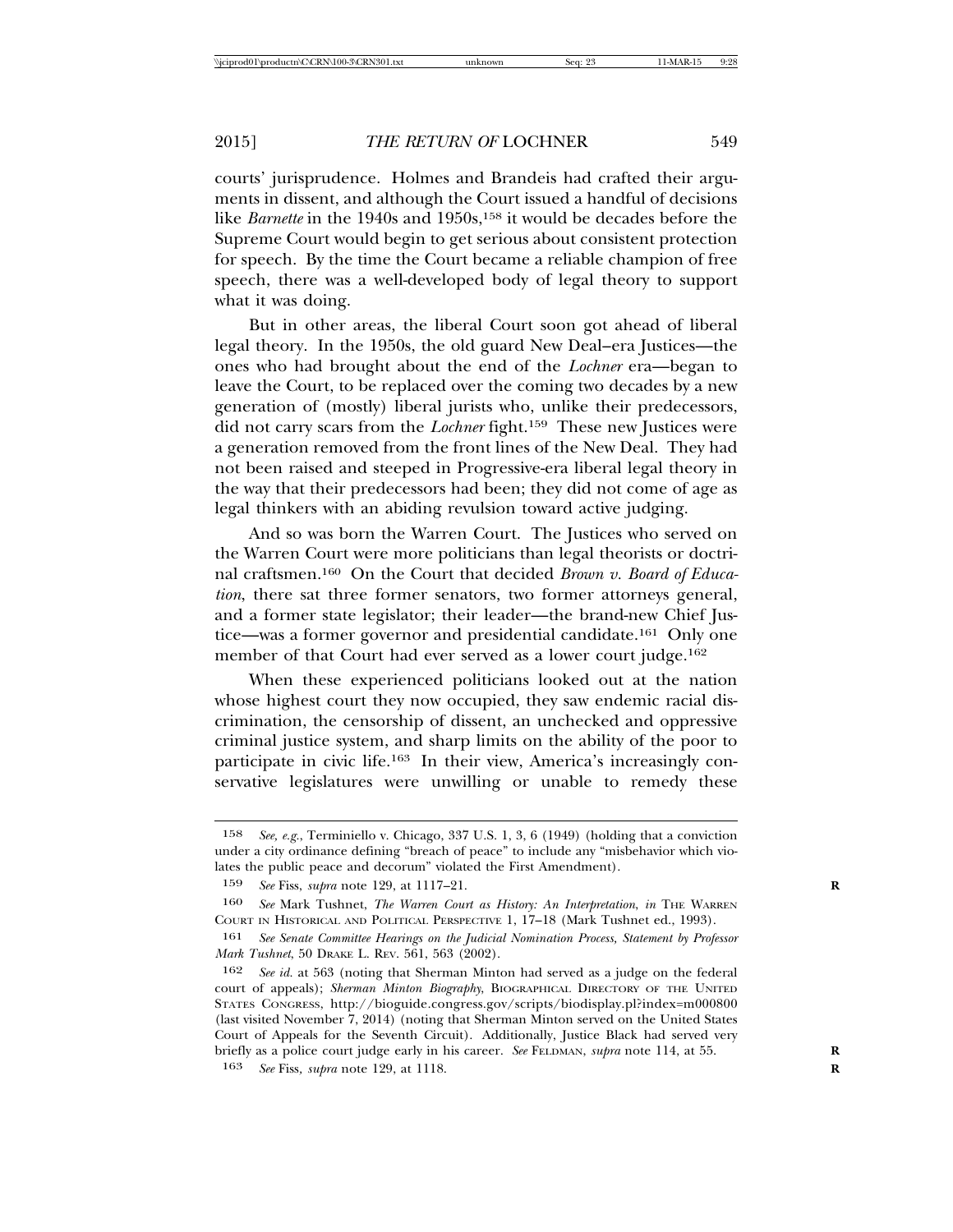problems.164 The Justices of the Warren Court refused to perpetuate these injustices by standing by deferentially.

So the Warren Court acted, and it acted boldly. Its decision to end segregation in *Brown v. Board of Education* was a turning point in constitutional law. *Brown* represented the reemergence of a Supreme Court willing to stand up against popularly enacted laws, and to do so on the center stage of American political life.165 *Brown* opened the floodgates of judicial engagement. The Warren Court followed its decision in *Brown* with fifteen years of often revolutionary opinions seeking to rectify perceived injustices across a broad spectrum of constitutional law.166 The challenge for liberals was how to reconcile all of this judicial activity with what had to that point been the cornerstone of liberal constitutional theory—that judicial deference is essential in order to avoid the unpalatable error of *Lochner.*

In seeking to meet this theoretical challenge, liberal thinkers were given little help from the Warren Court itself. "[T]he Warren Court's members were not concerned with constitutional theory to any significant degree;"<sup>167</sup> they were instead concerned with justice.<sup>168</sup> And thus they wrote opinions that, while advancing the cause of justice in many respects, were often lacking in theoretical sophistication and self-reflection.169 Not having grown up steeped in the rhetoric and culture of judicial restraint, they made little effort to reconcile at a theoretical level their judicial actions with the liberal orthodoxy about the proper judicial role that had prevailed for more than a generation.170

<sup>164</sup> *See id.*

<sup>165</sup> *See* Morton Horwitz, *The Warren Court and the Pursuit of Justice*, 50 WASH. & LEE L. REV. 5, 8 (1993).

<sup>166</sup> *See* John J. Farmer, Jr., *Mitigating "The Frailties of Human Judgment": Justice Robert Clifford and the Sources of Judicial Legitimacy*, 25 SETON HALL L. REV. 1027, 1031 (1995). Actually, the Warren Court did not really get going full tilt until 1962, when Justice Frankfurter, the champion of restraint, was replaced by Justice Goldberg (and later by Justice Fortas). *See* Tushnet, *supra* note 160, at 16. **R**

<sup>167</sup> Tushnet, *supra* note 160, at 18. **R**

<sup>168</sup> *See* Horwitz, *supra* note 165, at 11 ("Warren . . . was an outsider to sophisticated **R** legal culture. When I was in law school, it was common to mock Warren for often asking from the bench whether a particular legal position was 'just.' Sophisticated legal scholars did not speak that way."); *see generally* MORTON J. HORWITZ, THE WARREN COURT AND THE PURSUIT OF JUSTICE: A CRITICAL ISSUE (1998) (describing Warren Court decisions that contributed to social justice).

<sup>169</sup> *See* Tushnet, *supra* note 160, at 17–18; KALMAN, *supra* note 105, at 46–47. **R**

<sup>170</sup> *See* Archibald Cox, *The Supreme Court, 1979 Term—Foreword: Freedom of Expression in the Burger Court*, 94 HARV. L. REV. 1, 30–31 (1980) ("The evolution of 'strict review' under the preferred rights approach to the first amendment, and later under the equal protection clause, appears to contemplate more searching judicial inquiry, but the Warren Court made no serious effort to address the question." (footnote omitted)).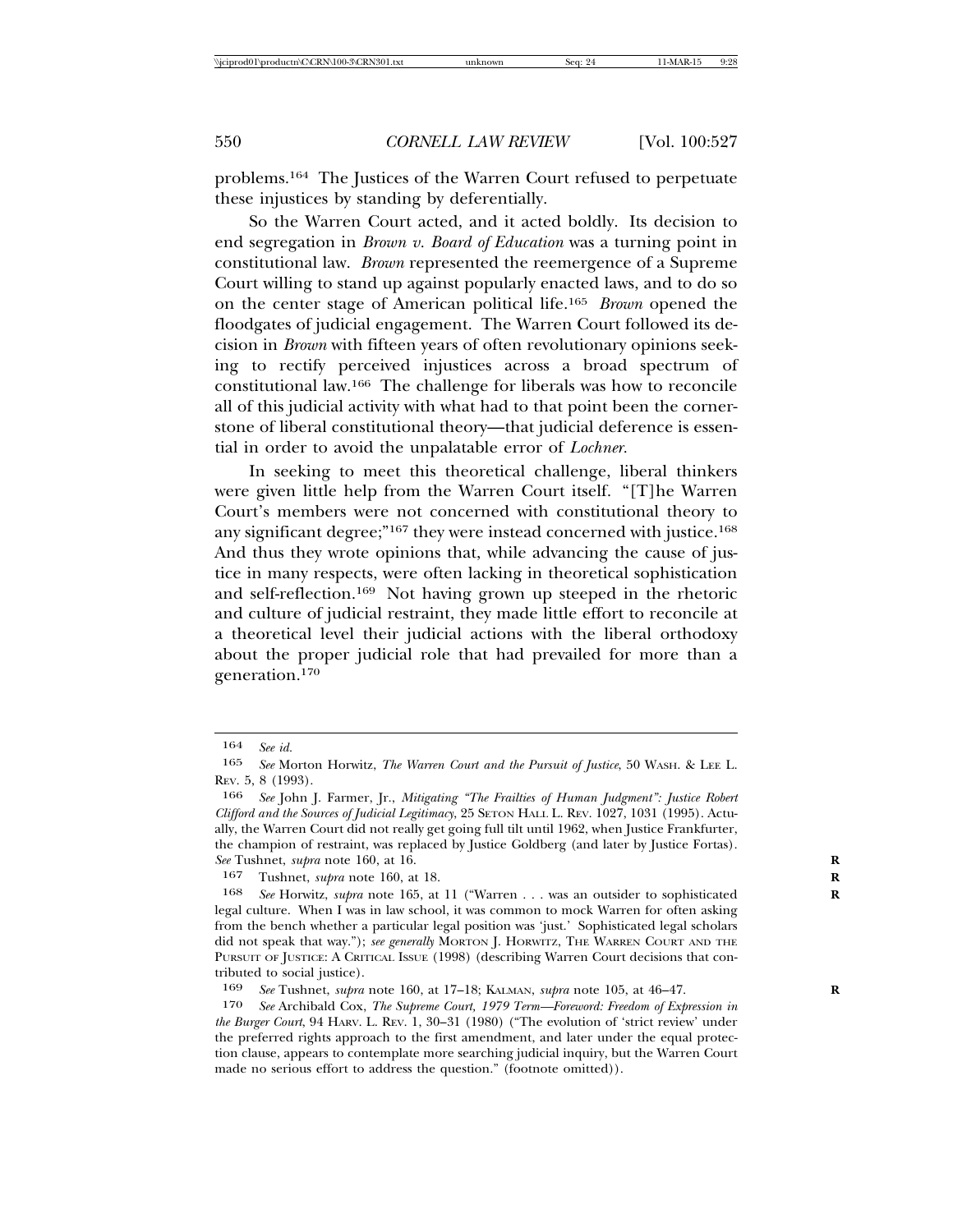Many liberal thinkers—especially older veterans of the New Deal<sup>171</sup>—stuck to their Progressive guns and simply could not countenance the actions (or, at least, the unsophisticated opinions) of the Warren Court. Their frustrations led them to coalesce around the emerging legal process school, which focused on the importance of following consistent legal procedures and on allocating decisionmaking authority among governmental bodies according to their relative competence.172 The legal process school endeavored to determine "how to have a dynamic, problem-solving government (the realist vision, shared by process theorists) that is also lawlike and legitimate, or 'neutral' (a big concern of [1950s] thinkers, recalling the bane of *Lochner*)."173 Legal process thinkers "took the Warren Court to task for failing to provide reasons for its decisions or for relying on irrational justifications."174 Herbert Wechsler, most famously, condemned the *Brown* decision as grounded ultimately in policy considerations rather than neutral constitutional principles.175 Taking a different tack, Alexander Bickel argued that the Warren Court would have been better served to employ the "passive virtues"—doctrinal techniques designed to keep the courts out of controversial areas in which unelected bodies should not be making policy decisions.<sup>176</sup> Today, these thinkers are often viewed as conservative because of their pointed criticism of the Warren Court and because modern conservative legal thought has drawn substantially upon their ideas.177 But in fact, they were political liberals who simply had trouble reconciling the judicial role adopted by the Warren Court with the vision of the judicial role preached by liberals during the Progressive era.178

Most liberals, however, switched gears and sought to provide a theoretical justification for the actions of the Warren Court.179 But

<sup>171</sup> *See* Shapiro, *supra* note 124, at 218 ("Throughout the life of the Warren Court the **R** commentary on that Court was produced almost exclusively by a generation of academic lawyers for whom the New Deal was a highly personal and often formative experience.").

<sup>172</sup> *See* William N. Eskridge, Jr. & Philip P. Frickey, *An Historical and Critical Introduction to* The Legal Process, *in* HENRY M. HART, JR. & ALBERT M. SACKS, THE LEGAL PROCESS: BASIC PROBLEMS IN THE MAKING AND APPLICATION OF LAW, at xci–xcvi (1994).<br>173 Id at ci

*Id.* at ci.

<sup>174</sup> *Id.* at cix.

<sup>175</sup> *See* Herbert Wechsler, *Toward Neutral Principles of Constitutional Law*, 73 HARV. L. REV. 1, 32–34 (1959).

<sup>176</sup> *See* ALEXANDER M. BICKEL, THE LEAST DANGEROUS BRANCH: THE SUPREME COURT AT THE BAR OF POLITICS 169–75 (1962).

<sup>177</sup> *See infra* Part III.

<sup>178</sup> *See* Friedman, *supra* note 123, at 249 (noting that Bickel once wrote to one of Jus- **R** tice Brennan's clerks, "Why is it you fellows don't recognize that I am on your side?"); Wechsler, *supra* note 175, at 27 (noting his personal political belief that the Warren Court's desegregation decisions "have the best chance of making an enduring contribution to the quality of our society of any that I know in recent years").

<sup>179</sup> *See* KALMAN, *supra* note 105, at 48. **R**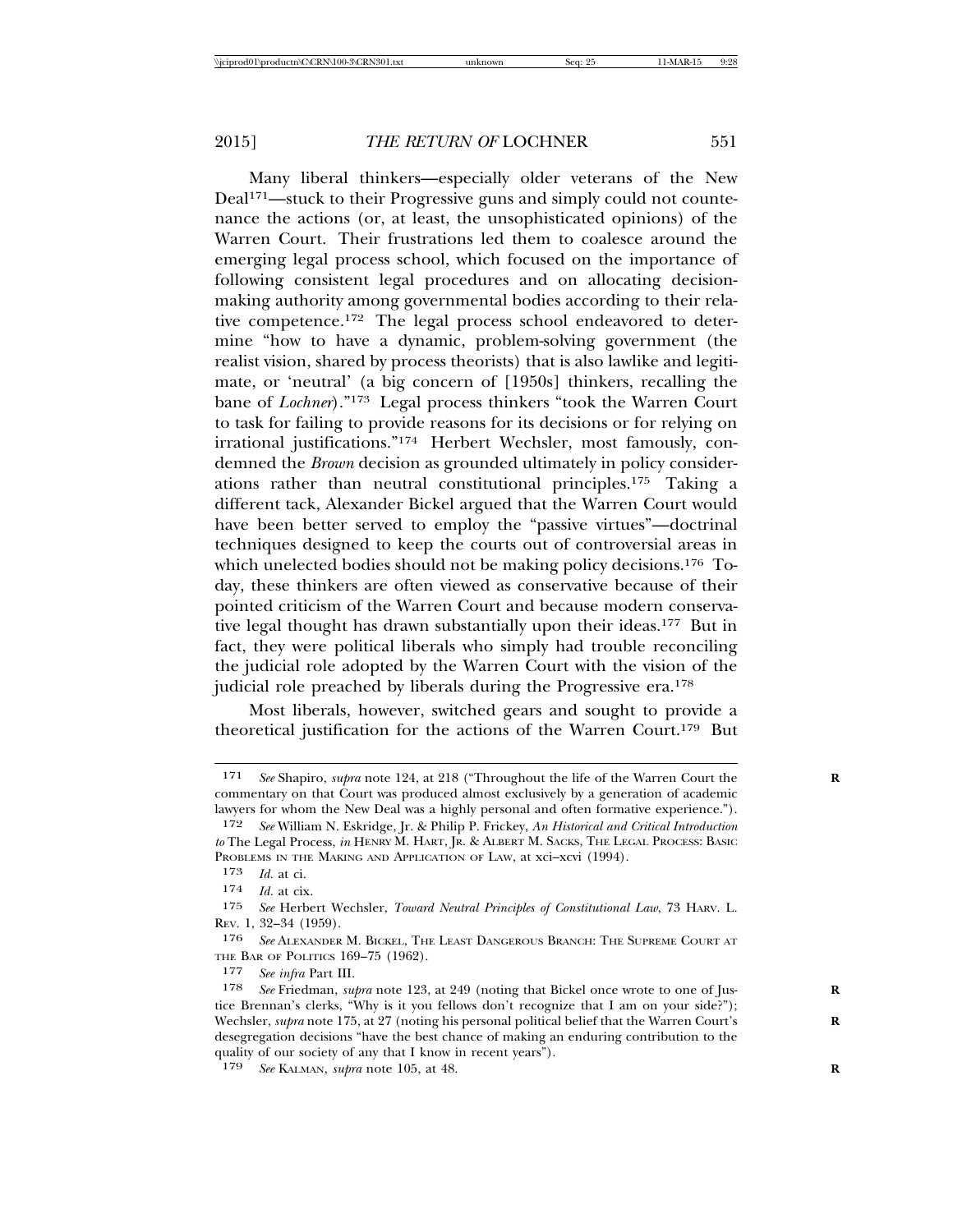the "move from critic to apologist was a difficult one."180 Liberal theorists found it maddeningly challenging to come up with a principled justification for Warren Court activism while simultaneously assuring themselves and others that the Court had not simply reverted to *Lochner*ism, this time in the service of liberal political ends.181 In Rebecca Brown's words, liberal "constitutional theory was struggling to find itself, impaled on the horns of a dilemma resulting from a concern that, if *Lochner* was wrong, then *Brown v. Board of Education*, also activist, might also have to be considered wrong."182

This dilemma has not gone away. In the half century since the Warren Court era, the central mission of liberal constitutional theory has been to articulate a coherent and convincing justification for modern judicial protection of liberty and equality that could not just as easily be used to justify the judicial activism of the *Lochner* era.183

The theoretical arguments that had been advanced in the first half of the twentieth century in favor of a preference for the First Amendment were not, on their own, adequate to the task. The Warren Court's decisions went well beyond free speech protection. More promising was the other strand of footnote four from *Carolene Products*: the notion that greater judicial activism might be warranted when reviewing "legislation which restricts those political processes which can ordinarily be expected to bring about repeal of undesirable legislation," particularly when engaging in the "review of statutes directed at particular religious, or national, or racial minorities."184

During and soon after the Warren Court era, a number of leading liberal theorists drew upon footnote four to promulgate increasingly sophisticated "process theories" of judicial review that, they believed, justified most of the work of the Warren Court, without simultaneously endorsing the work of the *Lochner* Court.185 "Process theorists were taken with the notion that aggressive judicial review was appropriate if its goal was to further the very democratic principles

<sup>180</sup> Friedman, *supra* note 123, at 240.<br>181 See Fiss, *subra* note 89, at 21 (noting

See Fiss, *supra* note 89, at 21 (noting the challenge for liberals to explain how they could "remain attached to *Brown* and its robust use of the judicial power to further the ideal of equality, yet be happy that *Lochner* lies dead and buried"); KALMAN, *supra* note 105, **R** at 5–6 ("While *Brown* became the seminal decision for a new generation of legal scholars coming to maturity, the task of their elders, who remembered 1937, became difficult during the Warren years.").

<sup>182</sup> Brown, *supra* note 7, at 577 (footnotes omitted).

<sup>183</sup> *See, e.g.*, Horwitz, *supra* note 99, at 600–02 (discussing *Brown*'s effect on liberal **R** thought and noting that, "[i]n some sense, all of American constitutional law for the past twenty-five years has revolved around trying to justify the judicial role in *Brown* while trying simultaneously to show that such a course will not lead to another *Lochner* era").

<sup>184</sup> United States v. Carolene Products Co., 304 U.S. 144, 152–53 n.4 (1938) (internal citations omitted).<br>185 See Friedma

<sup>185</sup> *See* Friedman, *supra* note 123, at 226–27; *see also* Shapiro, *supra* note 124, at 222 **R** (discussing Jesse Choper and John Hart Ely's views).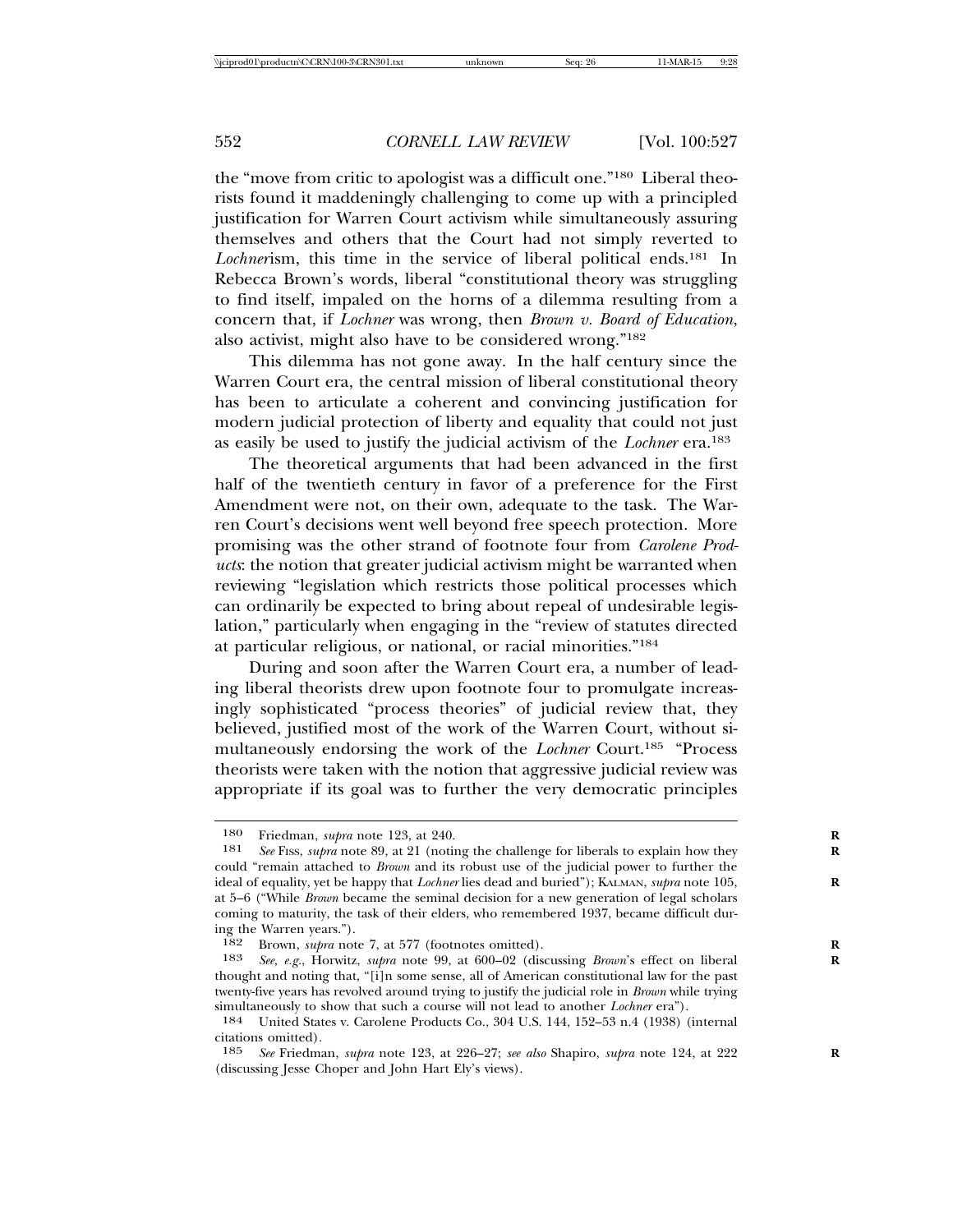with which judicial review interfered."<sup>186</sup> John Hart Ely, the most prominent of the process theorists, dedicated his great work, *Democracy and Distrust*, to Chief Justice Warren, whom Ely described as a personal "hero."187 Ely spent much of his book arguing that, while the Warren Court was surely interventionist, "that is where its similarity to earlier interventionist Courts, in particular the early twentiethcentury Court that decided *Lochner v. New York* and its progeny, ends."188 Whereas the *Lochner* Court had imposed its own values on the nation, the Warren Court was simply playing the role of "referee"—interfering only to ensure a well-functioning democratic process that would allow the people to establish laws that truly reflected their own values.<sup>189</sup>

Process theory garnered a good deal of criticism from some liberals, who argued that it could not deliver on its promise to be value neutral.190 But its greatest weakness was that, even on its own terms, it could not account for some of the most notable liberal Supreme Court decisions of the second half of the twentieth century.

Even before the Warren Court, some liberals had worried about the limits of the theory advanced in footnote four. Its insistence that heightened judicial review is justified only when protecting either the political process or rights enumerated in the Constitution would, noted Paul Freund, "unduly restrict the development of fundamental rights by imprisoning them in the formulas of the late eighteenth century."191 "The concept of liberty in the Fourteenth Amendment," he warned, "is hardly adequate if it is limited to the specific substantive

<sup>186</sup> Friedman, *supra* note 123, at 228 (footnote omitted). Despite their similar names, **R** "process theory" should not be confused with the Legal Process school. These were, in fact, competing approaches to constitutional theory. *See id.* at 228–29.

<sup>187</sup> JOHN HART ELY, DEMOCRACY AND DISTRUST: A THEORY OF JUDICIAL REVIEW, at vi  $\begin{array}{c} (1980) \\ 188 \end{array}$ 

*Id.* at 73.

<sup>189</sup> *See id.* at 73–75. A related strain in process-based liberal justifications for the Warren Court focused on an assertion that the Warren Court was vindicating the will of the people in circumstances in which the political branches were, as a result of process defects, failing to do so, whereas the *Lochner* Court had defied the will of the people despite the fact that the political process had been functioning well. *See, e.g.*, ARCHIBALD COX, THE WARREN COURT: CONSTITUTIONAL DECISION AS AN INSTRUMENT OF REFORM 5–12 (1968) (discussing the political context of Warren Court decisions); J. Skelly Wright, *The Role of the Supreme Court in a Democratic Society—Judicial Activism or Restraint?*, 54 CORNELL L. REV. 1, 9 (1968); *see also* Maurice J. Holland, *American Liberals and Judicial Activism: Alexander Bickel's Appeal from the New to the Old*, 51 IND. L.J. 1025, 1027–28 (1976) (describing this view).

<sup>190</sup> *See, e.g.*, Laurence H. Tribe, *The Puzzling Persistence of Process-Based Constitutional Theories*, 89 YALE L.J. 1063, 1070–71 (1980) ("[T]he process-perfecter must treat process as ultimately instrumental, as but a means to other ends, and thus must regard as secondary what he would at the same time celebrate as primary.").

<sup>191</sup> Freund, *supra* note 143, at 548. **R**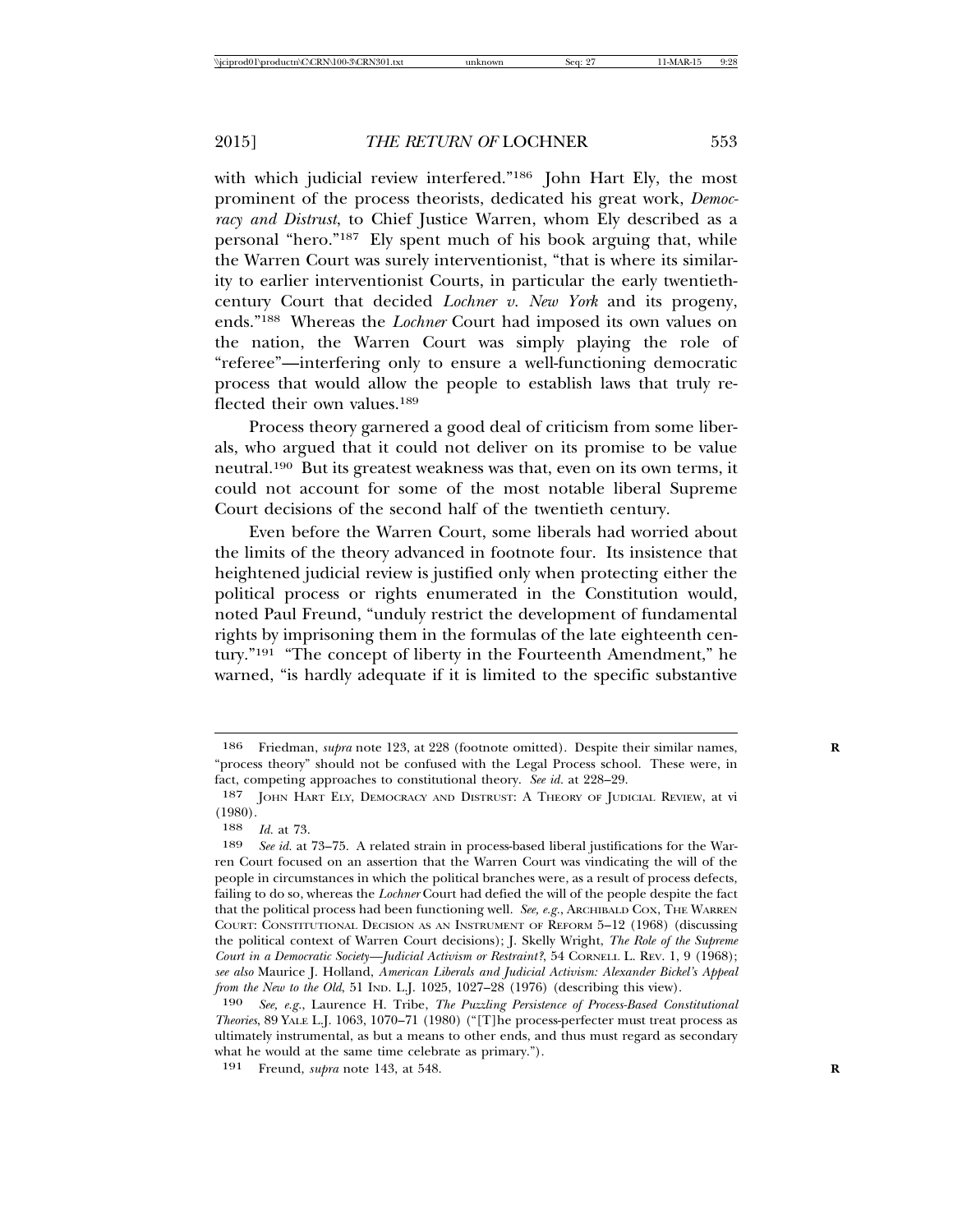guarantees of the first eight Amendments and to procedural guarantees."192

Indeed, the Warren Court pushed well beyond what process theory could ever hope to justify. Footnote four could explain judicial protection of enumerated rights, voting rights, and minorities from majoritarian oppression. But it could not explain judicial protection of *unenumerated* rights. Yet only a decade after *Brown*, the Court concluded in *Griswold v. Connecticut*193 that the Constitution protects a right to use birth control as an aspect of a constitutional right to privacy, despite the fact that no such rights are expressly enumerated in the Constitution.194 At this point, the Warren Court majority lost the vote of Justice Black—one of the last of the aging New Deal Justices and the leading proponent of the total incorporation doctrine as a means of reconciling opposition to *Lochner* with aggressive judicial protection of free speech and other personal rights.195 Justice Black protested that what the majority had done in *Griswold*—declaring the existence of, and then aggressively protecting, a constitutional right that is not actually mentioned in the constitutional text—was no different from what the *Lochner* Court had done.196 Black insisted that this "formula, based on subjective considerations of 'natural justice,' is no less dangerous when used to enforce this Court's views about personal rights than those about economic rights."<sup>197</sup>

Black's criticisms hit close to home. In the *Griswold* majority opinion, one sees for the first time indications that the Warren Court majority was struggling with the uncomfortable parallels between its own actions and those of the *Lochner* Court. Writing for the majority, Justice Douglas—another aging New Deal veteran—was apparently so troubled by the concern that employing so-called "substantive due process" to protect unenumerated rights amounts to *Lochner*izing that he insisted that the right to privacy is, in fact, an enumerated one, in the attenuated sense that it is contained within the nontextual "penumbras" that "emanat[e]" from the "specific guarantees in the Bill of Rights."198 Douglas was so opposed to protecting unenumerated rights—indeed, he and his fellow liberals had for more than a half century defined much of their constitutional theory in opposition to that practice—that he resorted to a convoluted reliance on penum-

Id. at 484 (majority opinion).

<sup>192</sup> *Id.* at 547.

<sup>193 381</sup> U.S. 479, 485–86 (1965).<br>194 *Id at 484–86 (reasoning that* 

Id. at 484-86 (reasoning that "specific guarantees in the Bill of Rights have penumbras, formed by emanations from those guarantees that help give them life and substance").<br>195 See io

<sup>195</sup> *See id.* at 508–10 (Black, J., dissenting).<br>196 *See id.* at 514–15

<sup>196</sup> *See id.* at 514–15.

<sup>197</sup> *Id.* at 522.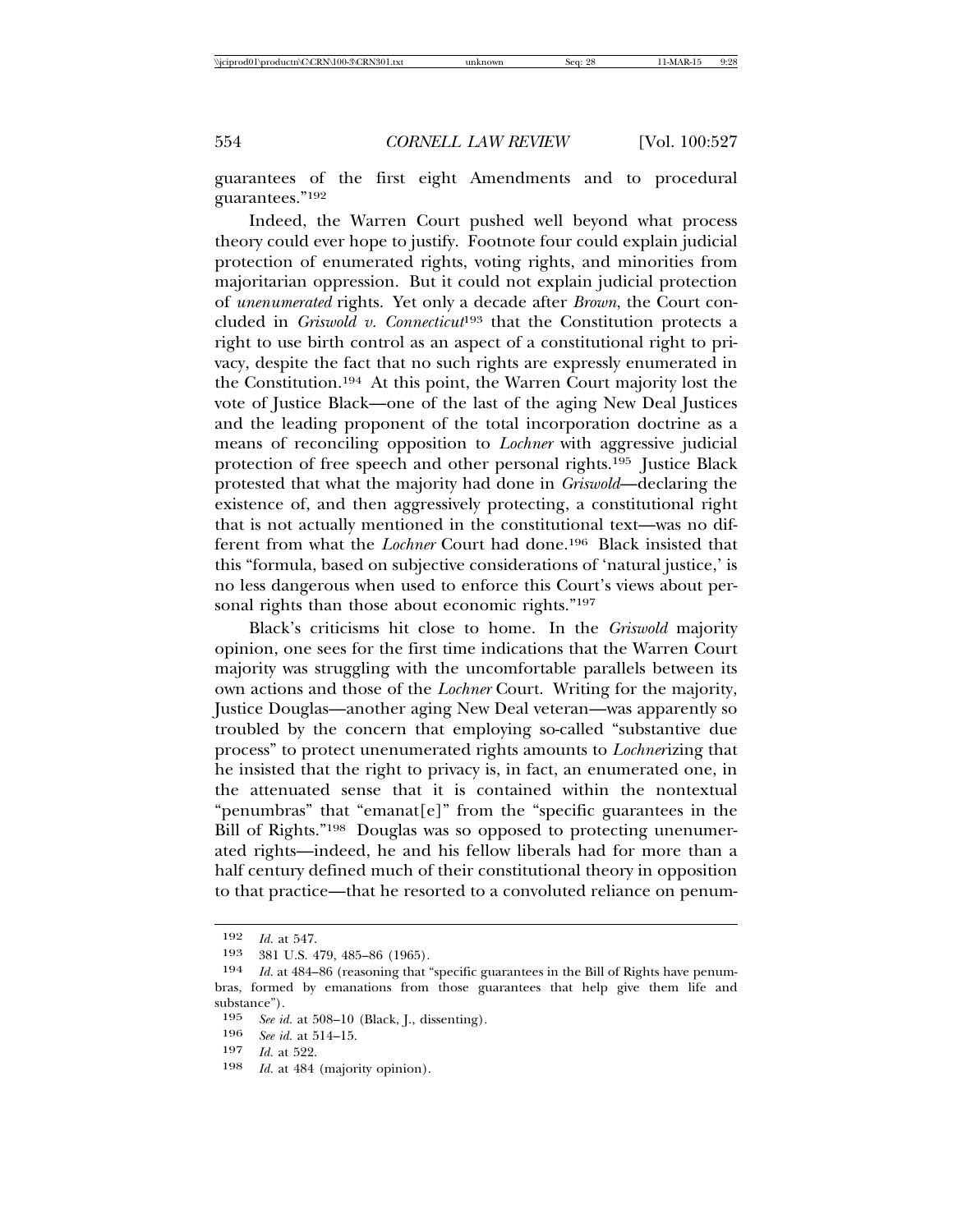bras and emanations to convince himself and others that he was not engaged in precisely such an effort.199

A decade later, the jig was up. The Court (then under the stewardship of Chief Justice Burger but still under the intellectual sway of the liberals) decided in *Roe v. Wade*<sup>200</sup> that the Constitution protects the right to abortion. "Rather than rely on penumbras and emanations from enumerated rights in the Bill of Rights, as the Court had done in *Griswold*, and without making any attempt to distinguish its reasoning from that in *Lochner*, the Court resuscitated the idea of substantive due process in all its uncabined glory."201 The Court's decision in *Roe* substantially complicated the task of liberal scholars who were "struggling to rationalize the Warren Court while guarding against conservative judicial activism."202

At this point, the process theorists could no longer defend the Court. *Roe* was neither about protecting the political process nor about protecting enumerated rights. Complaining that "*Lochner* and *Roe* are twins,"203 John Hart Ely viciously chastised the Court for "indulging in sheer acts of will, ramming its personal preferences down the country's throat."204

The majority of liberal legal theorists did not jump ship, but they were left scrambling for a life raft. Most of the various extant theoretical efforts to distinguish liberal judicial engagement from *Lochner*ism could not distinguish *Roe v. Wade*. 205 And yet a commitment to *Roe* and to abortion rights quickly moved to the heart of liberal political orthodoxy and the platform of the Democratic Party, where it remains today.206 In the forty years since the *Roe* decision, it has been a central

<sup>199</sup> *See* Richard H. Fallon, Jr., *Strict Judicial Scrutiny*, 54 UCLA L. REV. 1267, 1283–84 (2007) ("For Douglas, the idea that the Due Process Clause protected substantive liberties remained tainted beyond redemption by the judicial practices of the *Lochner* era. Given a choice between *Lochner* and penumbras, Douglas chose penumbras." (footnotes omitted)); KALMAN, *supra* note 105, at 44–45 (noting that "no one on the Court exemplified the realist-gone-amok more than [Justice Douglas]" and discussing how he "cobbled together a constitutionally protected right to marital privacy" in *Griswold*); Richard G. Wilkins, *The Structural Role of the Bill of Rights*, 6 BYU J. PUB. L. 525, 547 (1992) (noting that "Douglas adopted [his approach in *Griswold*] to avoid criticism that the Court was merely engaged in the type of free-wheeling, substantive due process analysis exemplified by *Lochner v. New York*").

<sup>200 410</sup> U.S. 113, 166 (1973).<br>201 Nathan S. Chapman & M.

Nathan S. Chapman & Michael W. McConnell, *Due Process as Separation of Powers*, 121 YALE L.J. 1672, 1797 (2012). Although the *Roe* majority cited Holmes's *Lochner* dissent, seemingly as a way of distancing itself from *Lochner*, *see Roe*, 410 U.S. at 117, the Court made little effort to explain how its decision was jurisprudentially different from *Lochner*. <sup>202</sup> KALMAN, *supra* note 105, at 7. **<sup>R</sup>**

<sup>203</sup> Ely, *supra* note 63, at 940.<br>204 *Id.* at 944.

<sup>204</sup> *Id.* at 944.<br>205 *See* KALMAN

<sup>205</sup> *See* KALMAN, *supra* note 105, at 5–7. **R**

<sup>206</sup> *See* 2012 DEMOCRATIC NATIONAL PLATFORM, *available at* http://www.democrats.org/ democratic-national-platform ("The Democratic Party strongly and unequivocally supports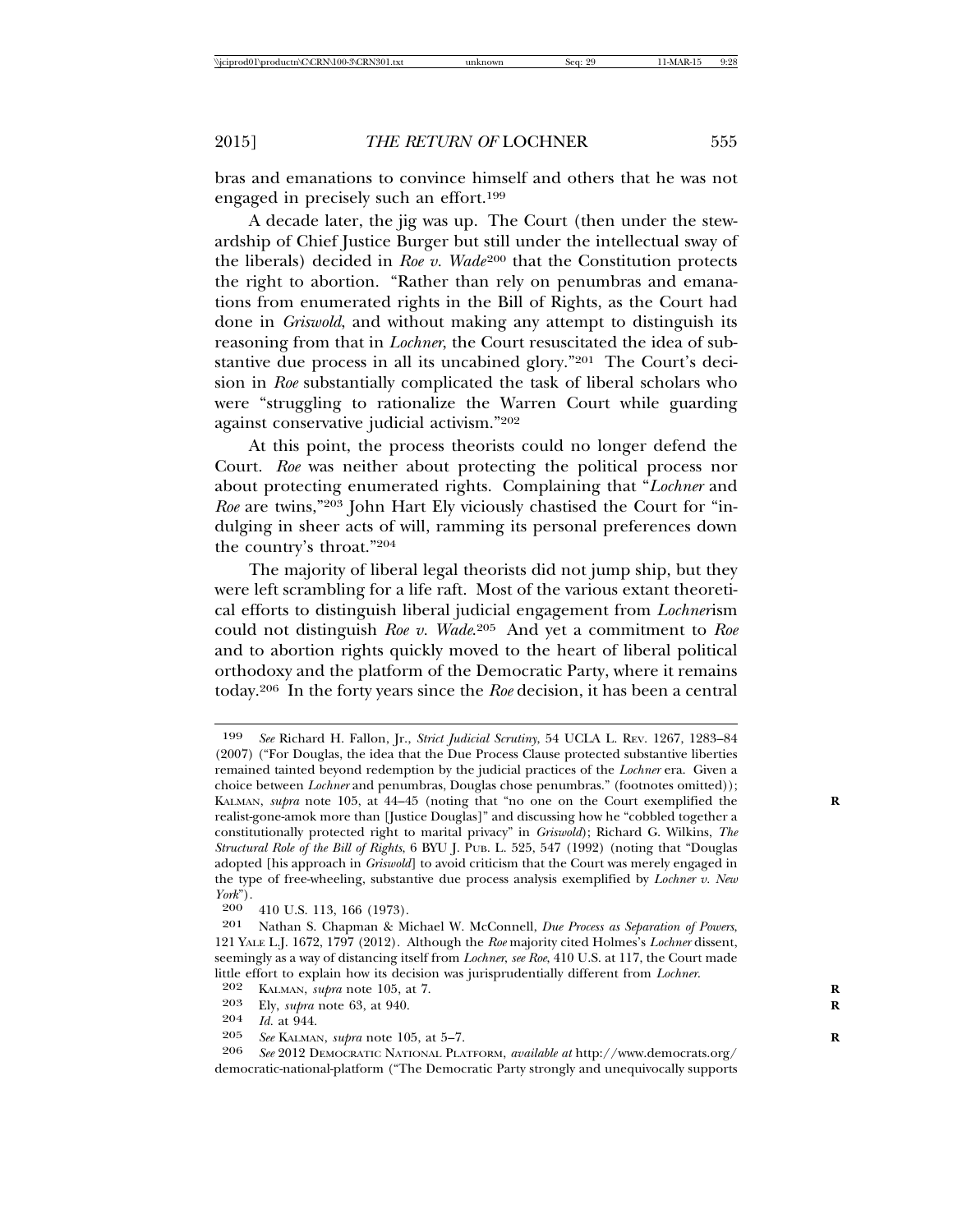mission of liberal legal thought to refine once again the understanding of *Lochner*'s error, in a way that does not similarly condemn *Roe*. 207

Today, liberal legal thought is, to understate the point, diverse. As Bill Marshall puts it, "[t]here are probably as many accounts of progressive constitutionalism as there are progressives."208 And there is certainly no consensus among modern liberal theorists about how exactly to reconcile opposition to *Lochner* with support for *Roe*. 209 We have neither the space nor the inclination here to attempt to catalogue each liberal constitutional theory and its approach to *Lochner* and *Roe*. Perhaps all that emerges clearly from the literature is that, in Paul Brest's words, "*Lochner* remains an embarrassment for proponents of fundamental rights adjudication and cause for skepticism about the practice."210 Larry Tribe has confessed that "[n]one of the theories offered to date is wholly satisfying."211 Indeed, many liberals likely agree with Brest's ultimate assessment that the controversy over the legitimacy of judicial review of unenumerated rights is "essentially incoherent and unresolvable."212

For present purposes, it suffices to note that a general theme of many of the modern liberal theories is a belief that *Lochner* did not err simply by protecting rights, or even by protecting unenumerated rights; rather, it erred by protecting the *wrong* unenumerated rights.213 Sometimes this assertion takes the soft form that, pursuant to our "living Constitution," it is permissible (and indeed desirable) for courts to enforce collective societal values when certain legislative acts, for whatever reason, defy them.214 On this theory, the problem with *Lochner* is that, unlike the modern Court's major rights cases,

See Wright, *supra* note 189, at 15.

*Roe v. Wade* and a woman's right to make decisions regarding her pregnancy. . . . We oppose any and all efforts to weaken or undermine that right.").

<sup>207</sup> *See, e.g.*, BARBARA H. FRIED, THE PROGRESSIVE ASSAULT ON LAISSEZ FAIRE: ROBERT HALE AND THE FIRST LAW AND ECONOMICS MOVEMENT 207 (1998) ("It has been a perennial problem for left liberal political theorists over the past forty years . . . to explain why the Court is not merely engaged in that most dread[ed] of all pursuits, '*Lochnerizing*.'"); Strauss, *supra* note 2, at 378–81 (noting that *Roe*, like *Lochner*, enforced unenumerated rights). More recently, liberals have also been tasked with deflecting comparisons between *Lochner* and the Court's decision in *Lawrence v. Texas*, 539 U.S. 558 (2003), protecting the unenumerated rights of gays and lesbians to sexual intimacy. *See* Brown, *supra* note 7, at **R**  $\frac{588-89.}{208}$ 

<sup>208</sup> William P. Marshall, *Progressive Constitutionalism, Originalism, and the Significance of* Landmark Decisions in Evaluating Constitutional Theory, 72 OHIO St. L.J. 1251, 1254 (2011).

<sup>209</sup> *See* Paul Brest, *The Fundamental Rights Controversy: The Essential Contradictions of Normative Constitutional Scholarship*, 90 YALE L.J. 1063, 1067–80 (1981) (reviewing the work of numerous liberal scholars of the 1970s whose various fundamental rights–based constitutional theories were promulgated to support *Griswold* and *Roe*).

<sup>210</sup> *Id.* at 1086.

<sup>211</sup> LAURENCE H. TRIBE, AMERICAN CONSTITUTIONAL LAW 778 (2d ed. 1988).

<sup>212</sup> Brest, *supra* note 209, at 1063.<br>213 See TRIRE *subra* note 211 at 76

<sup>213</sup> *See* TRIBE, *supra* note 211, at 769; Choudhry, *supra* note 13, at 12. **R**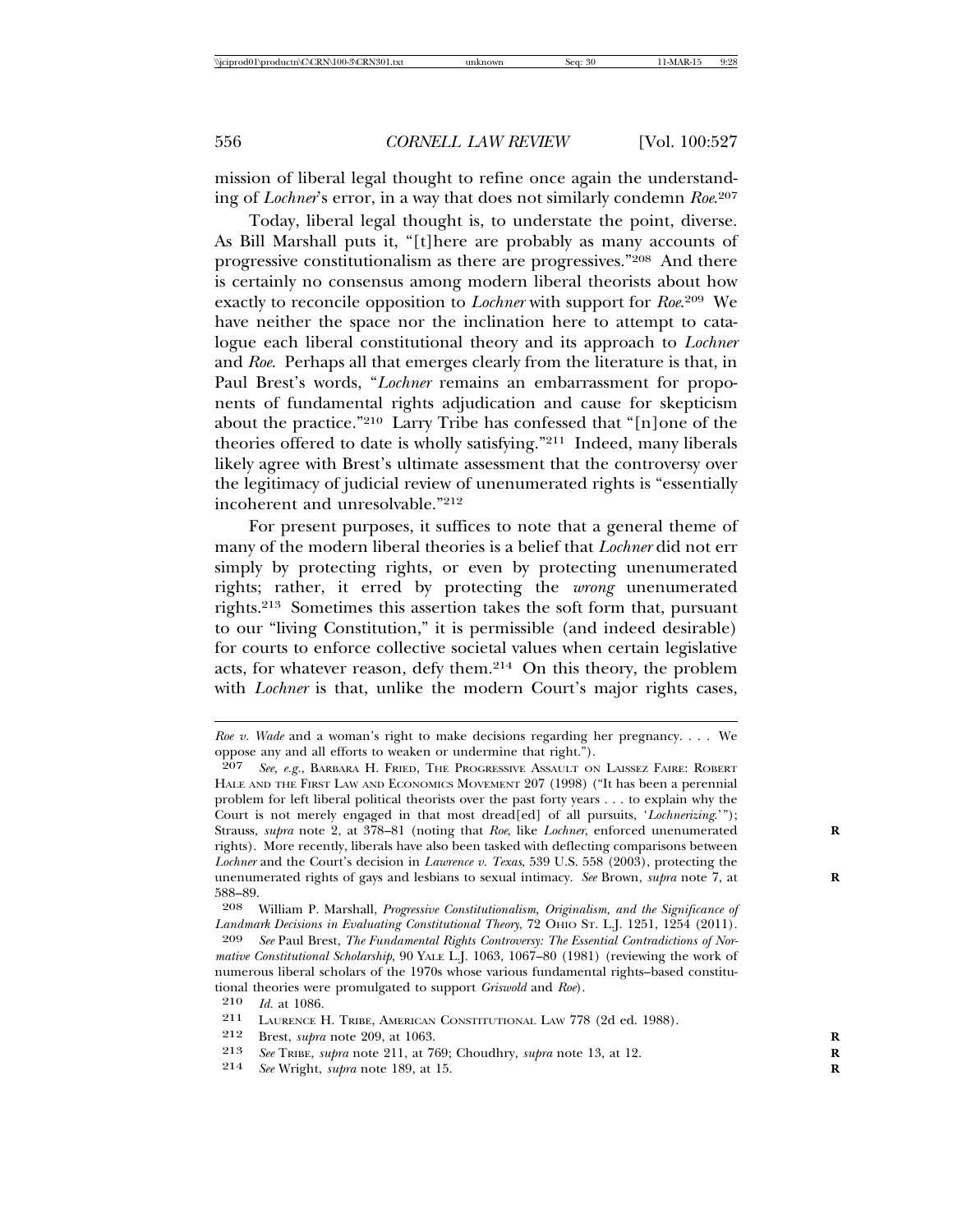it did not in fact reflect the prevailing societal values of the day.215 Sometimes the assertion takes the modified form that *Lochner* may actually have been right for its time, but no longer reflects the values and needs of today's society, whereas the Court's modern rights cases do.216 And sometimes the assertion takes the robust and heavily realist form that "substantive value choice by the judiciary is not only desirable, but, in fact, an inescapable feature of constitutional interpretation," and that *Lochner*'s error was making objectively poor, and immoral, value choices.<sup>217</sup>

In summary, the story of the relationship between liberal legal theory about *Lochner* and the actions of the liberal Supreme Court is a story of initial caution and principle giving way to an overriding but undertheorized desire for justice. Liberals developed a theory when they did not control the Court (but did control the legislatures) about the necessity for a restrained judicial role, and they put that theory into effect when they gained power on the Court.<sup>218</sup> But once they had consolidated their control of the courts, it became clear that consistent application of their theory of judicial restraint would lead to substantively disquieting results, particularly as liberals lost control of the legislatures.219 A period of tension followed, during which liberal judges generally held back, while simultaneously developing more sophisticated theories that would justify circumscribed future action.220 But at midcentury, the Court shed its cautious instincts (and the concern with legal theory that had animated them) and leaped before it looked. The liberal Court's bold actions jumped ahead of the liberal

<sup>215</sup> *See, e.g.*, *id. Cf.* Harry H. Wellington, *Common Law Rules and Constitutional Double Standards: Some Notes on Adjudication*, 83 YALE L.J. 221, 280–85 (1973) (arguing that judges are uniquely able to, and therefore should, enforce society's shared moral values through judicial review and arguing that *Lochner* erred in misconceiving those shared values, whereas *Griswold* did not (but expressing concern that *Roe* may have)).

<sup>216</sup> *See, e.g.*, 1 BRUCE ACKERMAN, WE THE PEOPLE: FOUNDATIONS 63–67 (1991); Planned Parenthood of Se. Pa. v. Casey, 505 U.S. 833, 861–62 (1992). Much of the impetus for the Lochner revisionism movement, *see supra* notes 85–94 and accompanying text, has actually come from liberals who seek to discredit the traditional narrative about *Lochner* as a means of undermining the notion (which arose from that narrative) that aggressive judicial protection of rights is inherently unacceptable. *See, e.g.*, Rowe, *supra* note 70, at 224 (arguing **R** that *Lochner* revisionism is a "way in which legal liberals . . . have sought to undermine the commonly asserted skepticism toward a strong judicial role . . . in the hope that the truth about the *Lochner* Court will set contemporary judges free"); Fiss, *supra* note 89, at 237 (explaining that he seeks to reexamine *Lochner* in order to prevent it from continuing to be used to impeach the activism of the Warren Court"); *see generally* Balkin, *supra* note 5 (discussing the range of views about the correctness of *Lochner*).

<sup>217</sup> Choudhry, *supra* note 13, at 12 (noting this argument); *see, e.g.*, DWORKIN, *supra* note 69, at 82; LAURENCE H. TRIBE & MICHAEL C. DORF, ON READING THE CONSTITUTION 66 **R** (1991); Horwitz, *supra* note 99, at 603. **R**

<sup>218</sup> *See supra* notes 97–123 and accompanying text. **R**

<sup>219</sup> *See supra* notes 124–40 and accompanying text.

See supra notes 141–207 and accompanying text.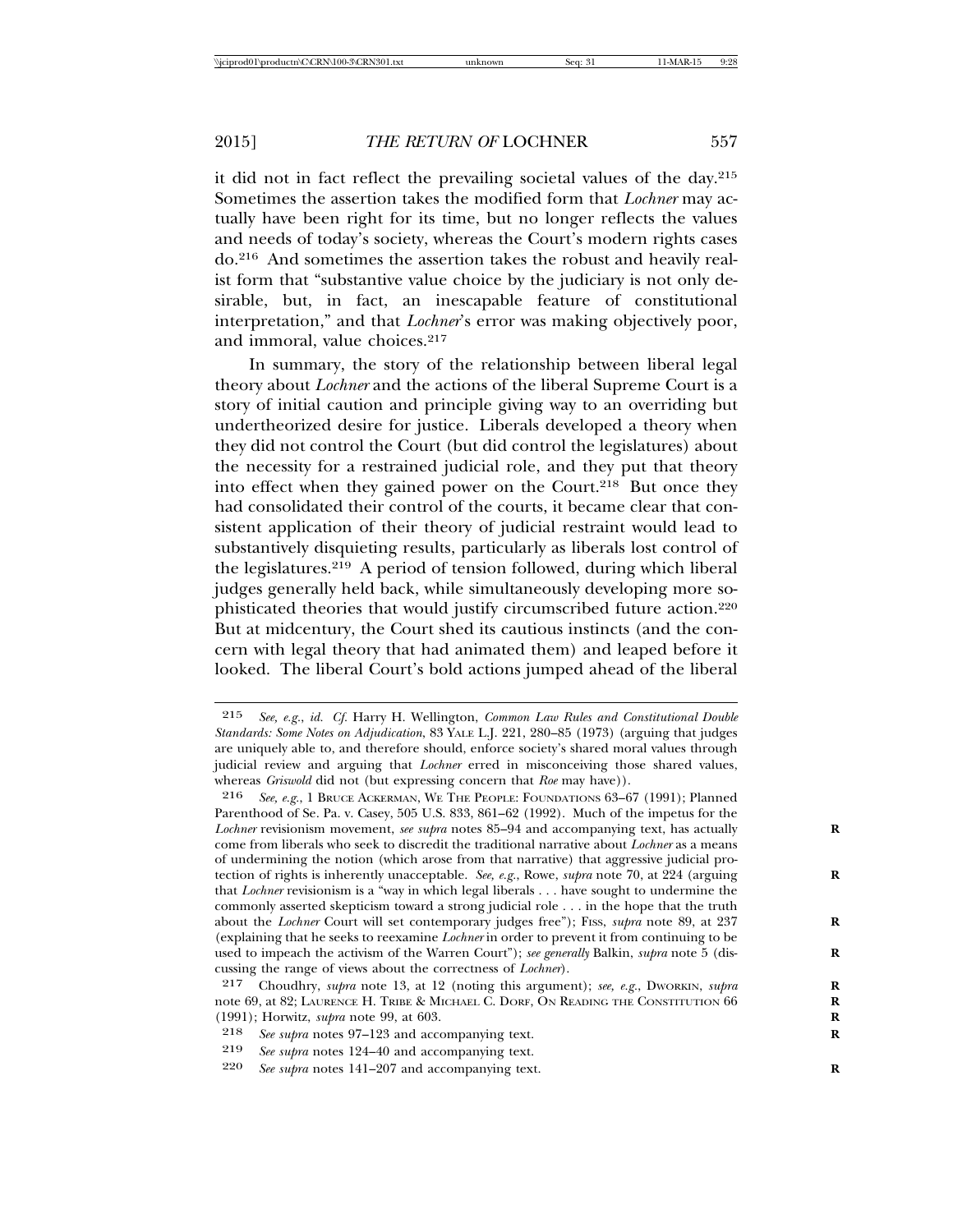theorists' principled justifications for judicial intervention. And the theorists have been scrambling to catch up ever since.

As the next Part will demonstrate, the liberal Court's choice to act without a justificatory theoretical framework in place angered and gave fodder to conservative critics, much as the *Lochner* Court's undertheorized actions had infuriated liberal critics a generation earlier. When the tables turned once again, and conservatives regained control of the judiciary, the conservative movement faced the same crisis that liberals had faced in 1937:221 Do we practice the restraint that we have been preaching, or do we pursue the conservative agenda with the vast new power that we have now obtained?

#### III

### THE EVOLUTION OF CONSERVATIVE LEGAL THOUGHT ABOUT <sup>L</sup>OCHNER

During the Progressive era, the conservative legal orthodoxy about *Lochner* was exemplified by the conservative Supreme Court majority that applied robust protection for the liberty of contract. To be sure, the Court's approach did not uniformly produce policy outcomes that today would be viewed as substantively conservative; as David Bernstein has noted, robust protection for the liberty of contract also had the potential, in an age characterized by substantial prejudice, to limit law's ability to discriminate on the basis of race and sex.<sup>222</sup> In addition, the conservative Court's application of the theory of substantive due process (though it did not yet have that name) in the Progressive era resulted in protection for other rights that, at least from today's vantage point, are more difficult to characterize along the left-right spectrum, such as the right of parents to direct the education of their children.223 But for present purposes, it suffices to note that a commitment to robust judicial protection of economic rights was one of the hallmarks of conservative legal thought for the first few decades of the twentieth century.224

As noted above, liberals succeeded in the late 1930s in rejecting this conservative legal orthodoxy. By the early 1940s, it was no longer a contest; the dying whimper of the conservative legal approach, heard in the final dissents of the remaining conservative members of

<sup>221</sup> *See infra* note 436–39 and accompanying text.<br>222 *See BERNSTEIN, subra* note 86, at 71–79, 85–89

<sup>222</sup> *See* BERNSTEIN, *supra* note 86, at 71–72, 85–89. **R**

See Pierce v. Soc'y of the Sisters, 268 U.S. 510, 518 (1925) ("It is not seriously debatable that the parental right to guide one's child intellectually and religiously is a most substantial part of the liberty and freedom of the parent."); Meyer v. Nebraska, 262 U.S. 390, 400 (1923) ("His right thus to teach [German] and the right of parents to engage him so to instruct their children, we think, are within the liberty of the Amendment.").

<sup>224</sup> *See* Ronald K.L. Collins & David M. Skover, *The Future of Liberal Legal Scholarship*, 87 MICH. L. REV. 189, 206–08 (1988).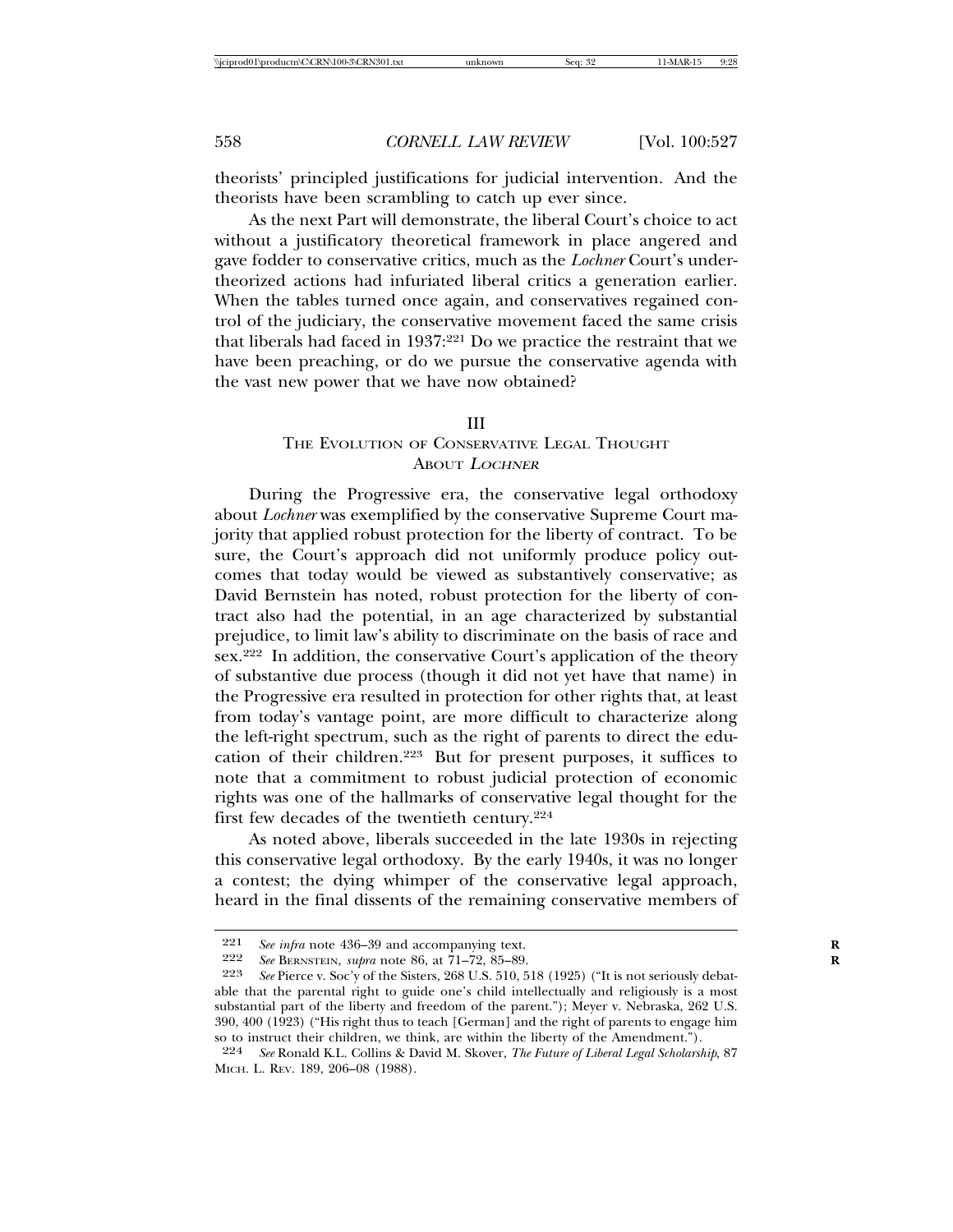the Court,225 was followed by silence from the right. President Roosevelt's appointees, and their commitment to judicial restraint, dominated the Court for the next decade. The legal professoriate largely signed on to this post–New Deal vision of a limited judicial role, and the Court's electoral salience diminished substantially.226 From 1940 until the mid-1960s, there was, essentially, no distinctively conservative legal orthodoxy; indeed, as noted above, the judicial figures and legal theorists that we today think of as the "conservatives" of the era—Felix Frankfurter, Hugo Black, and John Marshall Harlan II on the Court, and Alexander Bickel, Herbert Wechsler, and others in the academy—were largely devoted to the Progressive cause of judicial restraint and are today viewed as conservatives primarily because of the shift in liberal legal thought that began at the end of this era.227

This is not to suggest that conservatives had nothing to say about legal developments in the 1940s and 1950s; to the contrary, conservatives in the South waged something bordering on open war against the Court in the wake of the school desegregation decisions.228 Conservatives also objected to some of the Court's decisions in this era concerning the rights of communists.229 But aside from an inchoate disdain for judicial activism, it is difficult to identify any distinctive conservative legal orthodoxy from 1940 until the late 1960s. Indeed, Steven Teles's canonical account of the rise of the conservative legal movement begins in the late 1960s,<sup>230</sup> as there were essentially no earlier antecedents on which to draw.

All of this changed in the early 1960s with the Warren Court's increasingly interventionist approach in constitutional cases and the attempts by liberal academics to develop justifying theories for the Court's decisions. Conservative reaction to these developments marked the beginning of a distinctive conservative legal orthodoxy that emphasized the same themes of restraint that liberals had once

<sup>225</sup> *See, e.g.*, West Coast Hotel Co. v. Parrish, 300 U.S. 379, 406 (1937) (Sutherland, J., dissenting) ("That the clause of the Fourteenth Amendment which forbids a state to deprive any person of life, liberty or property without due process of law includes freedom of contract is so well settled as to be no longer open to question.").

<sup>226</sup> *See supra* notes 171–82 and accompanying text. **R**

<sup>227</sup> *See supra* notes 114–19, 171–82 and accompanying text. **R**

<sup>228</sup> *See* Cooper v. Aaron, 358 U.S. 1, 15 (1958) (noting that the difficulties of desegregation were "directly traceable to the actions of legislators and executive officials of the State of Arkansas, taken in their official capacities, which reflect their own determination to resist this Court's decision in the *Brown* case"); JACK BASS, UNLIKELY HEROES (1981); C. VANN WOODWARD, THE STRANGE CAREER OF JIM CROW 154–59 (2d rev. ed. 1966) (chronicling the widespread defiance in the South in the form of rhetorical gestures, new regulations, and sanctions against compliance with the Court's desegregation orders).

<sup>229</sup> *See* Friedman, *supra* note 123, at 193–95. **R**

<sup>230</sup> *See* STEVEN M. TELES, THE RISE OF THE CONSERVATIVE LEGAL MOVEMENT: THE BATTLE FOR CONTROL OF THE LAW 58–62, 95–104 (2008).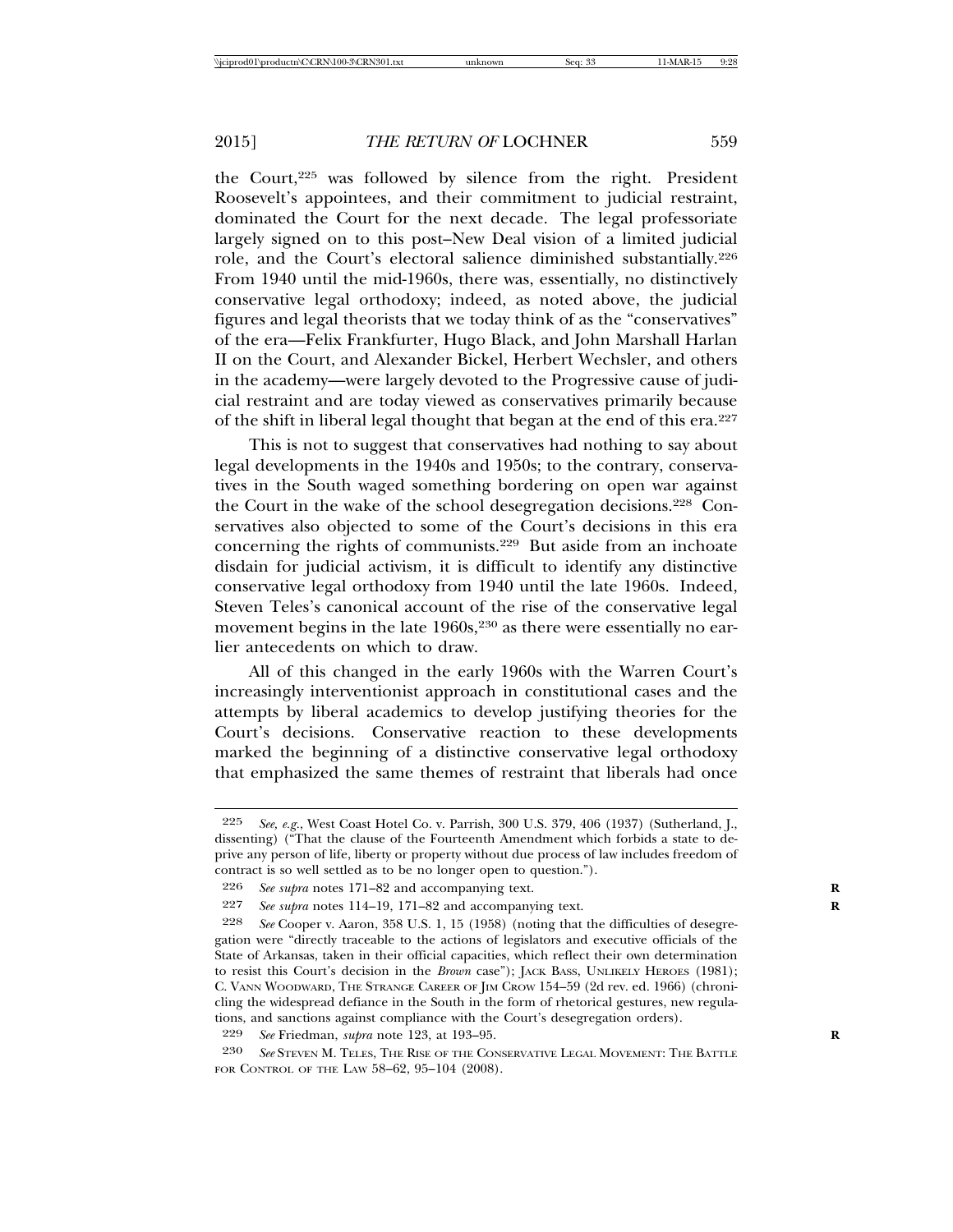offered to criticize the *Lochner*-era Court.231 Indeed, whereas *Lochner* exemplified the conservatives' legal approach in the early twentieth century,232 in the late twentieth century it was the rejection of *Lochner*—and of robust judicial protection of unenumerated rights—that became a central focus of conservative legal thought.<sup>233</sup> The conservative critique of *Lochner* was distinct from the evolving liberal critique: conservative legal thought held that *Lochner* was wrong because the Constitution does not protect unenumerated rights at all, and thus that the Court has no warrant for invalidating legislation absent a clear basis in the constitutional text.234

This view began to take shape in earnest as the orthodoxy in conservative legal thought in the late 1960s. In his campaign for the presidency, Richard Nixon criticized the decisions of the Warren Court and insisted that it was "the job of the courts to interpret the law, not to make the law."235 In appointing Justice Rehnquist to the bench, Nixon promised that his new Justice would "interpret the Constitution[,] . . . not twist or bend the Constitution in order to perpetuate his personal political and social views."236 Echoing the same theme around the time of Nixon's reelection, Robert Bork criticized the Court's decision in *Griswold v. Connecticut* by asserting that "substantive due process . . . is and always has been an improper doctrine"237 because "the choice of 'fundamental values' by the Court cannot be justified" in any principled way.238 Bork explained that "in *Lochner*, Justice Peckham, defending liberty from what he conceived as a mere meddlesome interference, asked, '[A]re we all . . . at the mercy of legislative majorities?' The correct answer, where the Constitution does not speak, must be 'yes.'"239 *Lochner*, Bork later declared, was "lawlessness" and an "unjustifiable assumption[ ] of power."240

For the next forty years, the central theme of conservative legal thought, as articulated by political figures, judges, scholars, and other opinion leaders, was that the activist decisionmaking of the Warren

<sup>231</sup> *See, e.g.*, Tushnet, *supra* note 160, at 5–6 (discussing reactions to the Warren Court's limits on investigations of communist activities); Earl M. Maltz, *The Prospects for a Revival of Conservative Activism in Constitutional Jurisprudence*, 24 GA. L. REV. 629, 640 (1990) (discussing Nixon's emphasis of a "constitutional jurisprudence of restraint").

<sup>232</sup> *See* Maltz, *supra* note 231, at 636. **R**

<sup>233</sup> *See* Richard E. Levy, *Escaping* Lochner*'s Shadow: Toward a Coherent Jurisprudence of Economic Rights*, 73 N.C. L. REV. 329, 348–50 (1995) (discussing conservative criticism of liberal judicial activism creating the right of privacy).<br>  $234$  See Strauss, subra note 2, at 378–79; infra text

<sup>234</sup> *See* Strauss, *supra* note 2, at 378–79; *infra* text accompanying note 259.<br>235 **IOHNATHAN O'NELL OPICINALISM IN AMERICAN LAW AND POLITICS: A** 

JOHNATHAN O'NEILL, ORIGINALISM IN AMERICAN LAW AND POLITICS: A CONSTITU-TIONAL HISTORY 96 (2005) (quoting President Nixon) (internal quotation marks omitted).

<sup>236</sup> RICHARD NIXON, THE PUBLIC PAPERS OF THE PRESIDENT: 1971, at 1054 (1973).<br>237 Rock subra note 19 at 11

<sup>237</sup> Bork, *supra* note 19, at 11.<br>238 *Id* at 8

<sup>238</sup> *Id.* at 8.

<sup>239</sup> *Id.* at 11.

BORK, *supra* note 24, at 44, 46.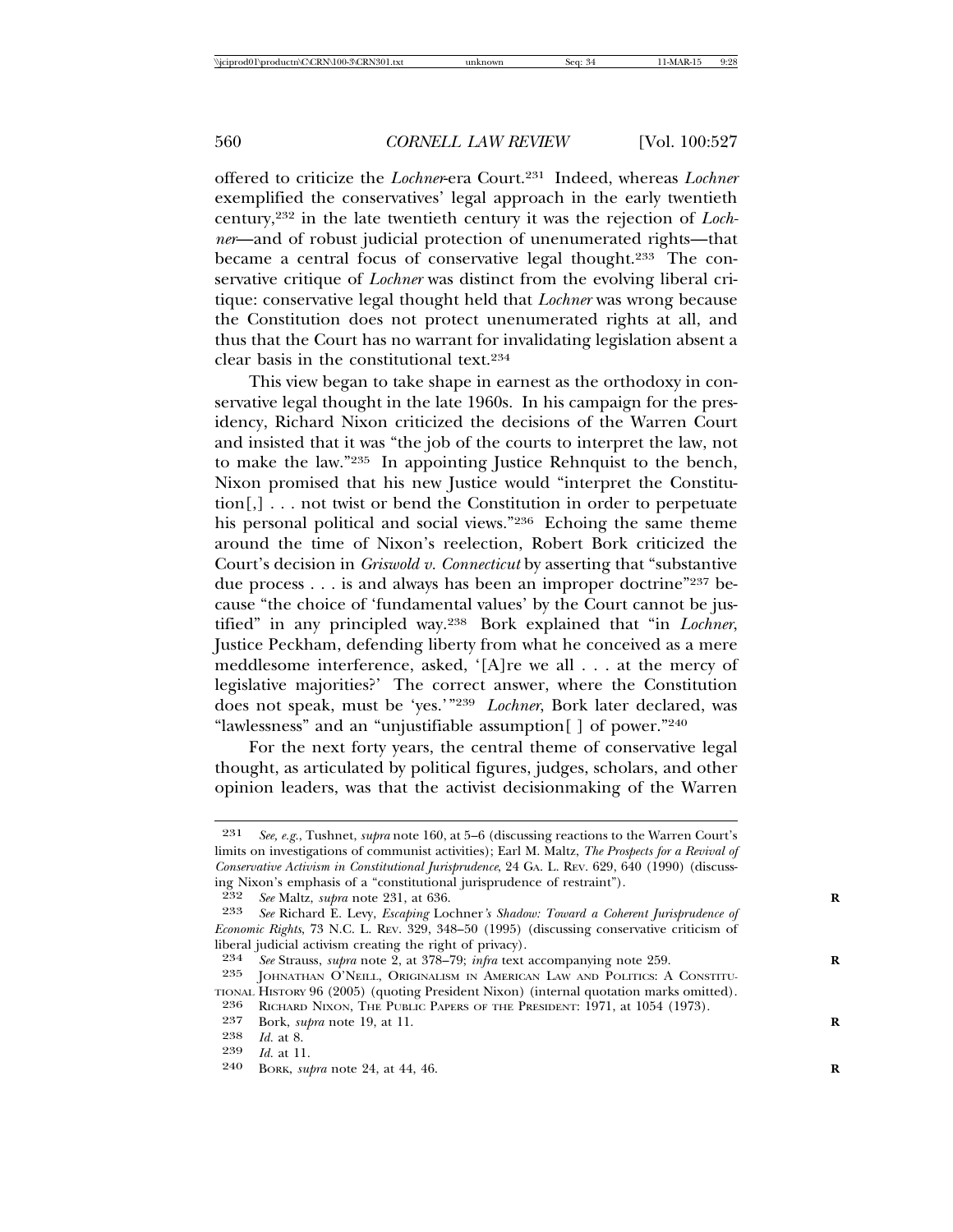Court (and, at times, the Burger Court) was *Lochner* all over again, and thus lawless and impermissible. For example, Edwin Meese, Attorney General during the Reagan Administration and a prominent critic of liberal legal activism, declared that, "[l]ike the Warren Court decades later, the Court in the *Lochner* era ignored the limitations of the Constitution and blatantly usurped legislative authority."<sup>241</sup> He criticized the "fallacious assumption [ ] that Presidents Ronald Reagan and George Bush, by their Supreme Court appointments, were seeking to achieve a 'conservative judicial revolution' in substantive law," explaining that to "both Chief Executives the activist Court of the *Lochner* era was as illegitimate as the Warren Court."242 A "sourcebook" issued by Meese's Department of Justice in 1987 repeatedly cited *Lochner*, treating it as emblematic of impermissible judicial instrumentalism.243

Senator Orrin Hatch, who served alternately as the Chairman and ranking Republican member of the Senate Judiciary Committee during the nominations of Justices Ginsburg and Breyer and Chief Justice Roberts, similarly criticized both *Lochner* and the more recent substantive due process cases. *Lochner*, he declared, was a "ridiculous case" that was "conjured out of thin air by this role of substantive due process." In his view, "it is impossible, as a matter of principle, to distinguish . . . the *Lochner* cases from the Court's substantive due process/ privacy cases like *Roe v. Wade*. The methodology is the same; the difference is only in the results, which hinge on the personal subjective values of the judge deciding the case."244

Conservative judges similarly have criticized *Lochner* and its protection of unenumerated rights as unjustifiable judicial activism. Justice Rehnquist explained at his confirmation hearings that he would refuse "to disregard the intent of the framers of the Constitution and change it to achieve a result that [he] thought might be desirable for society,"<sup>245</sup> and he later made clear his view that this approach to judging requires the rejection of *Lochner*, "one of the

<sup>241</sup> Edwin Meese III, *A Return to Constitutional Interpretation from Judicial Law-Making*, 40 N.Y.L. SCH. L. REV. 925, 927 (1996).

<sup>242</sup> *Id*. at 928. According to Meese, Presidents Reagan and Bush stressed judicial restraint, seeking "a federal judiciary that understood its proper role in a democracy, respected the authority of the legislative and executive branches, and limited their judgments according to the role of the judiciary prescribed in the Constitution." *Id.* 243 *See, e.g.*, OFFICE OF LEGAL POLICY, *supra* note 17, at 1; *id.* at 1, 7. **R**<br>244 Momination of Ruth Bader Ginsburg: Hearings Before

<sup>244</sup> Nomination of Ruth Bader Ginsburg: Hearings Before the Comm. on the Judiciary, 103d Cong., 1st Sess., at 270–71, 273 (1993) (statement of Sen. Hatch); *see also id*. at 6 (noting that "[a]s a consequence of judicial activism, we witnessed in an earlier era the invalidation of State social welfare legislation, such as wage and hour laws").

<sup>245</sup> Nominations of William H. Rehnquist and Lewis F. Powell, Jr.: Hearings Before the Comm. on the Judiciary, 92d Cong., 1st Sess., at 19 (1971) (quoting Sen. McClellan).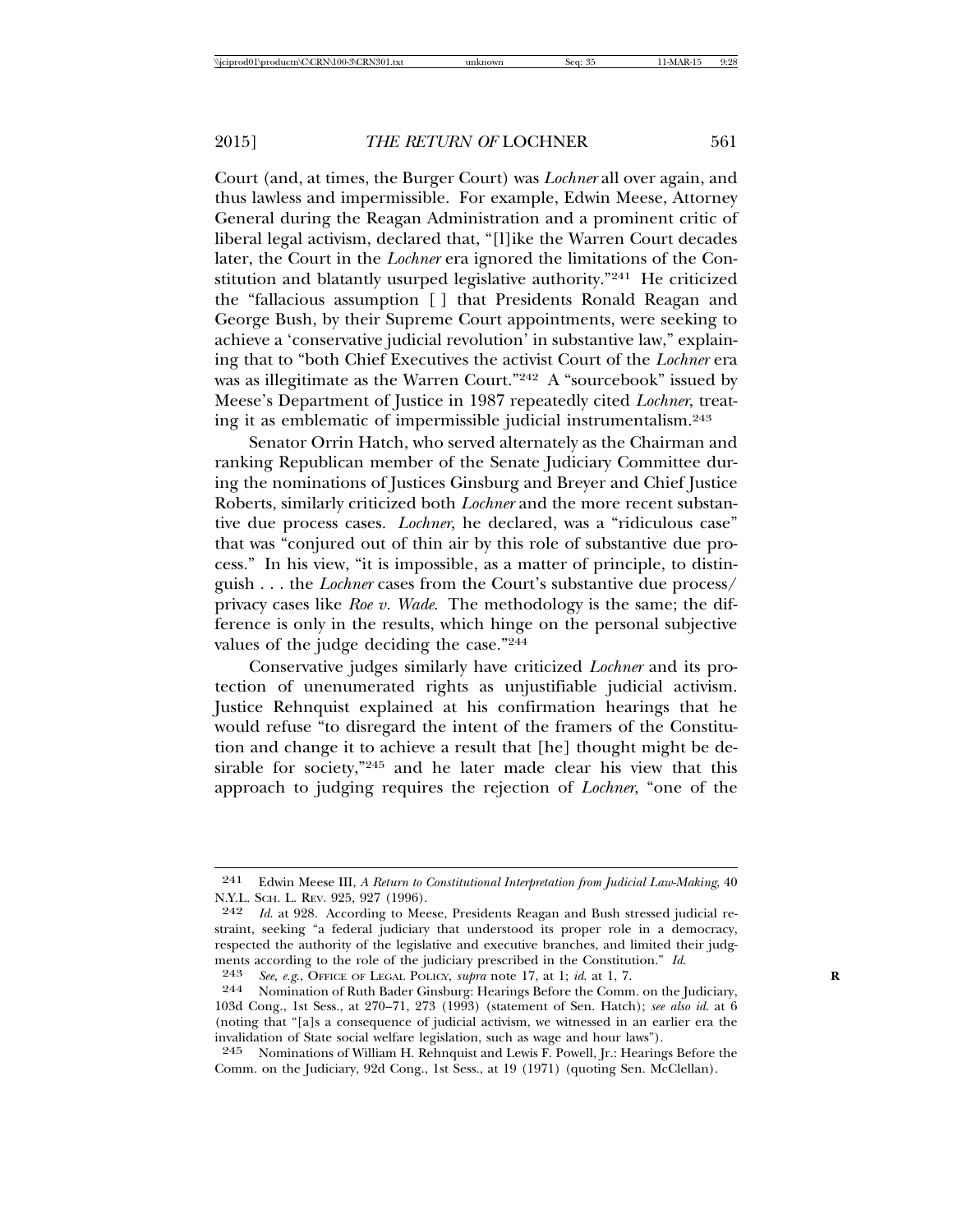most ill-starred decisions that [the Supreme Court] ever rendered."246 In Rehnquist's view, the *Lochner* Court "believed, erroneously, that 'liberty' under the Due Process Clause protected the 'right to make a contract,'" just as the modern Court believed, erroneously, that that Clause protects a right to choose to have an abortion.<sup>247</sup> In his dissent in *Roe v. Wade*, Justice Rehnquist chided the majority for quoting from Justice Holmes's *Lochner* dissent, asserting that "the result it reaches is more closely attuned to the majority opinion of Mr. Justice Peckham in that case."248

Justice Scalia similarly has regularly invoked "the discredited substantive-due-process case of *Lochner*<sup>" 249</sup> when criticizing (and often dissenting from) the Court's fundamental rights cases. He has asserted that the Court erred in *Lochner* by seeking "to impose a particular economic philosophy upon the Constitution,"250 and he has made clear his view that the Court makes a similar mistake when it seeks to protect other unenumerated rights. Accordingly, he has argued, although laws "prohibiting prostitution, recreational use of heroin, and, for that matter, working more than 60 hours per week in a bakery" (as in *Lochner*) impose "constraints on liberty," there is "no right to 'liberty' under the Due Process Clause"251—and thus no constitutional right to same-sex intimacy<sup>252</sup> or abortion,<sup>253</sup> either.

Justice Thomas also has called *Lochner* "illegitimate" for locating a "'right of free contract' in a constitutional provision that says nothing of the sort."254 And Chief Justice Roberts criticized *Lochner* during his Senate confirmation hearings as an example of judicial "immodesty"255 because "it's quite clear that they're not interpreting the law, they're making the law."256

<sup>246</sup> WILLIAM H. REHNQUIST, THE SUPREME COURT: HOW IT WAS, HOW IT IS 205 (1987); *see also* Rehnquist, *supra* note 17, at 702 (stating that the "dissenting opinion [in *Lochner*] **R** has been overwhelmingly vindicated by the passage of time").

<sup>247</sup> Planned Parenthood of Se. Pa. v. Casey, 505 U.S. 833, 961 (1992) (Rehnquist, C.J., dissenting).

<sup>248</sup> Roe v. Wade, 410 U.S. 113, 174 (1973) (Rehnquist, J., dissenting).

<sup>249</sup> Coll. Sav. Bank v. Fla. Prepaid Postsecondary Educ. Expense Bd., 527 U.S. 666, 690–91 (1999).

 $\frac{250}{251}$  *Id.* 

<sup>251</sup> Lawrence v. Texas, 539 U.S. 558, 592 (2003) (Scalia, J., dissenting).<br>252 *Le*l at 590

*Id.* at 590.

<sup>253</sup> *Casey*, 505 U.S. at 998 (Scalia, J., dissenting) (criticizing the Court's conclusion that the Constitution protects a right to abortion and analogizing to "the Court's erroneous (and widely opposed) constitutional opposition to the social measures of the New Deal" in the *Lochner* era).

<sup>254</sup> United Haulers Ass'n, Inc. v. Oneida-Herkimer Solid Waste Mgmt. Auth., 550 U.S. 330, 355 (2007) (Thomas, J., concurring).

<sup>255</sup> Nomination of John Roberts: Hearing Before the Comm. on the Judiciary, 109th Cong., 1st Sess., at 408 (2005) (statement of John Roberts).

<sup>256</sup> *Id*. at 162.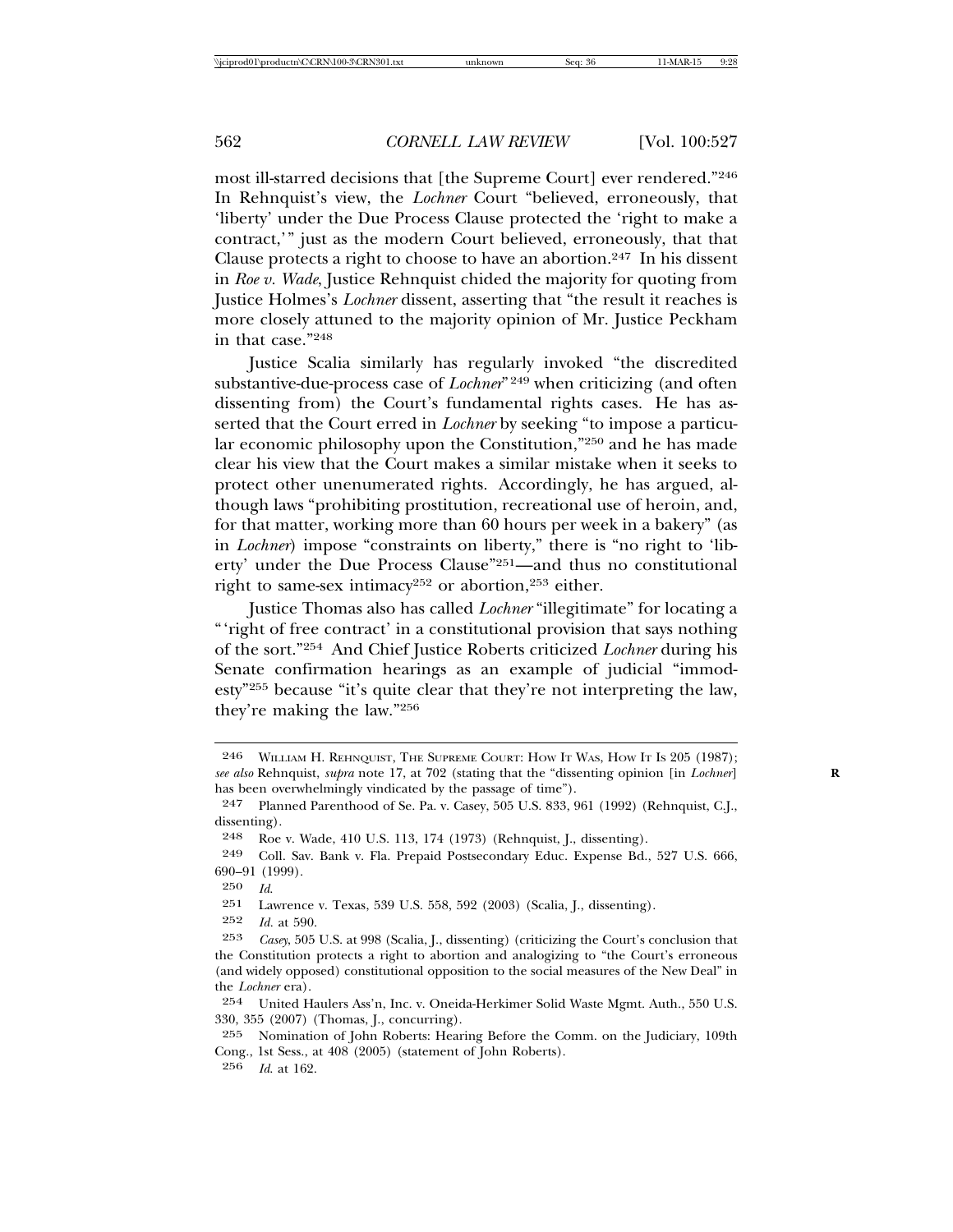Conservative scholars in the last half century also regularly criticized *Lochner*. To give just a few examples, in 1987 Lino Graglia declared that the "due process clause [ ] has absolutely nothing to do with . . . the power of New York State to limit the working hours of bakers or of Texas to restrict the availability of abortion."257 In his view, the "Supreme Court's decisions to the contrary do not, in any intellectually respectable sense, represent interpretations of the clause."258 Instead, those decisions are "obviously examples of the Court's usurpation and exercise of policy-making power, the effect of which is to deprive American citizens of their most important constitutional right, the right to decentralized self-government on fundamental issues of social policy."259 Charles Fried noted that "*Lochner*'s use of stricter scrutiny has been so discredited that its name stands as the apothegm for a whole basket of arguments against constitutional scrutiny of legislation"—rightly so, in his view, because the Court in *Lochner* was unable to offer "principled distinctions to be made between instances in which these invalidating strictures do and do not apply."260 And Steven Calabresi admonished his readers not to forget that *Lochner*, like the notorious decisions in *Dred Scott v. Sandford*<sup>261</sup> and *Korematsu v. United States*<sup>262</sup> (and *Roe*),<sup>263</sup> was a "substantive due process decision[ ] where the Court was guided by its own twisted ideas about what human dignity required."264

Finally, conservative public intellectuals and opinion leaders also repeatedly condemned *Lochner* in the late twentieth and early twentyfirst centuries. In 1996, for example, George Will criticized substantive due process, even when applied to regulate economic transactions, as "the tendentious doctrine that many government actions distasteful to judges can be baldly declared to be the results of consti-

<sup>257</sup> Lino A. Graglia, *"Constitutional Theory": The Attempted Justification for the Supreme Court's Liberal Political Program*, 65 TEX. L. REV. 789, 795 (1987).

<sup>258</sup> *Id.*

<sup>259</sup> *Id.*

<sup>260</sup> CHARLES FRIED, SAYING WHAT THE LAW IS: THE CONSTITUTION IN THE SUPREME COURT 183 (2004). Unlike many other conservatives of his era, Professor Fried did not reject all of modern substantive due process doctrine, *see* CHARLES FRIED, ORDER AND LAW: ARGUING THE REAGAN REVOLUTION—A FIRSTHAND ACCOUNT 78 (1991) ("The Constitution has no language speaking directly to the right of privacy, yet I believe the proper use of judicial method allows the inference to such a right."), but he agreed that *Roe* was indefensible, *see id*. at 75–82 (stating that *Roe* "gave legal reasoning a bad name").

<sup>261</sup> 60 U.S. 393 (1856).

<sup>262</sup> 323 U.S. 214 (1944).

<sup>263</sup> *See* Steven G. Calabresi, *Text, Precedent, and the Constitution: Some Originalist and Normative Arguments for Overruling* Planned Parenthood of Southeastern Pennsylvania v. Casey, 22 CONST. COMMENT. 311, 345 (2005).

<sup>264</sup> Steven G. Calabresi, *A Critical Introduction to the Originalism Debate*, 31 HARV. J.L. & PUB. POL'Y 875, 884 (2008).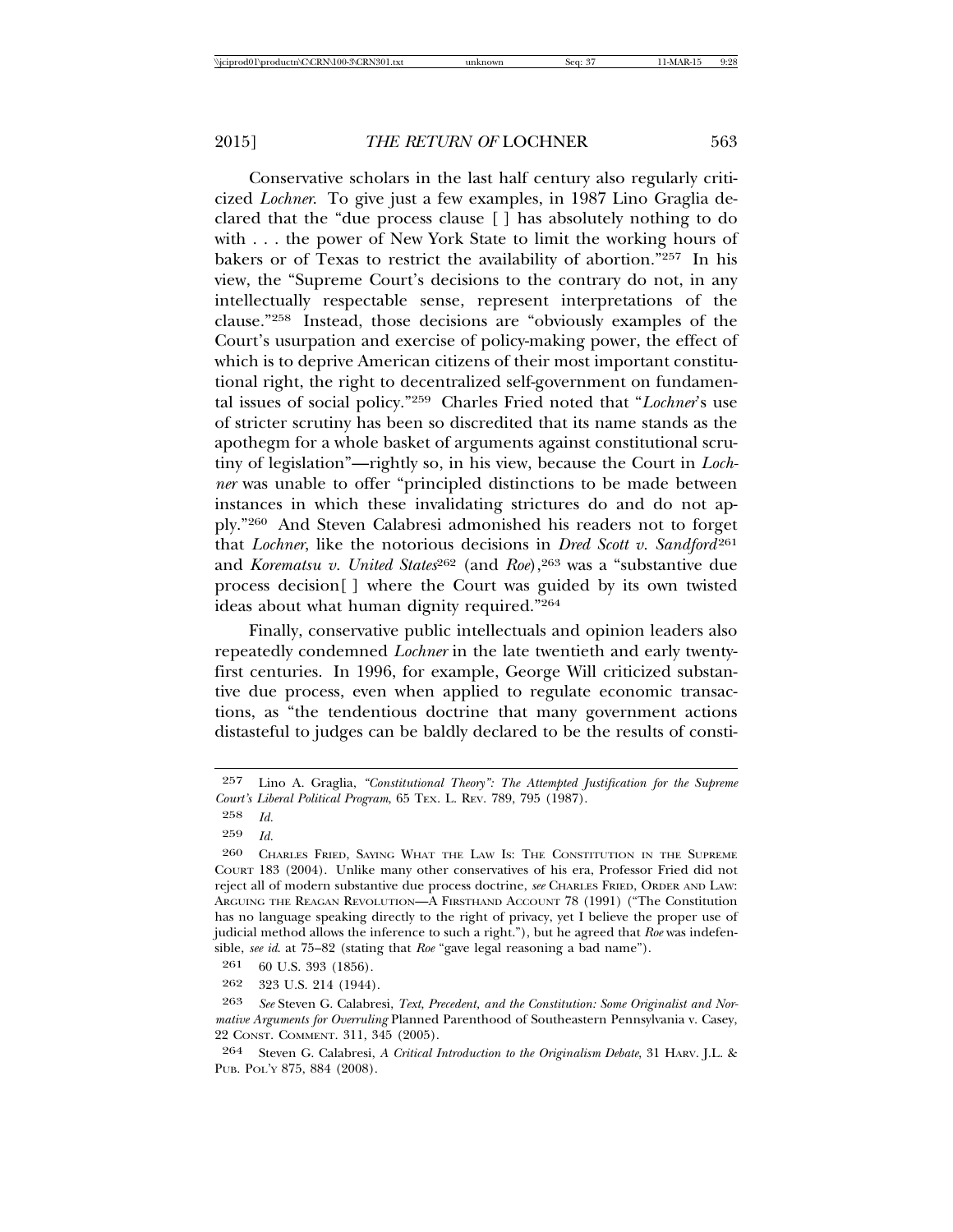tutionally impermissible processes."265 He expressed relief that the Court had "tidied up after itself"—that is, effectively overruled *Lochner*—but warned that *Lochner*'s doctrine "has long since been smuggled into liberal jurisprudence to support a different social-policy agenda."266

To be sure, conservative commentators have never been entirely unanimous in their opposition to *Lochner* and to aggressive judicial protection of economic rights. There has long been a libertarian minority within the conservative coalition, and some prominent libertarian scholars have for decades urged a revival of *Lochner*-like scrutiny for regulation of economic activity. For example, in 1980 Bernard Siegan characterized the Court's rejection of the *Lochner* line of cases as a form of "judicial abdication" that led regulators who "wield enormous power" "frequently and frivolously" to disturb the "economic marketplace on which so many in this country rely for their welfare."267 He urged the courts to fulfill their "[o]bligation to [p]rotect [e]conomic [l]iberties,"268 because "changes beneficial to both freedom and material welfare are not as likely to be realized if the legislature remains the final arbiter of economic liberties."269

Perhaps more influentially, Richard Epstein has argued since the 1980s that courts should aggressively protect economic rights<sup>270</sup> and that *Lochner*'s "fault" was that it did not provide *enough* protection for the liberty of contract.<sup>271</sup> In his view, the government's power to regulate private ordering is quite limited: "[t]he sole function of the police power is to protect individual liberty and private property against all manifestations of force and fraud."272 Epstein accordingly rejects conservative paeans to judicial restraint, arguing that "some movement in

<sup>265</sup> George Will, *How Irksome that We Allow Judges to Make Our Laws*, SUN SENTINEL (June 2, 1996), http://articles.sun-sentinel.com/1996-06-02/news/9606030105\_1\_punitiveawards-due-process-punitive-damages.

<sup>266</sup> George Will, *High Court Ruling on Forfeiture Should Trouble Conservatives*, ORLANDO SENTINEL (Mar. 12, 1996), http://articles.orlandosentinel.com/1996-03-12/news/9603110 252\_1\_stephen-breyer-bennis-forfeiture.<br>267 BERNARD H SIEGAN ECONOMIC I

<sup>267</sup> BERNARD H. SIEGAN, ECONOMIC LIBERTIES AND THE CONSTITUTION 189, 203 (1980).<br>268 Id at 83-84 96-108

<sup>268</sup> *Id*. at 83–84, 96–108.

*Id.* at 264.

<sup>270</sup> *See generally* RICHARD A. EPSTEIN, TAKINGS: PRIVATE PROPERTY AND THE POWER OF EMINENT DOMAIN 30–31 (1985).

<sup>271</sup> *See* Epstein, *supra* note 86, at 733–35 ("*Lochner* may well have given *too much* scope to **R** the police power, for it can be argued that there is no reason to interfere with freedom of contract, even for reasons of health, where no third-party interests are at stake."); *see also* EPSTEIN, *supra* note 270, at 108-09 (noting that "[t]he police power cannot be interpreted as an unrestricted grant of state power to act in the public interest, for then the exception will overwhelm the clause").

<sup>272</sup> EPSTEIN, *supra* note 270, at 112. **R**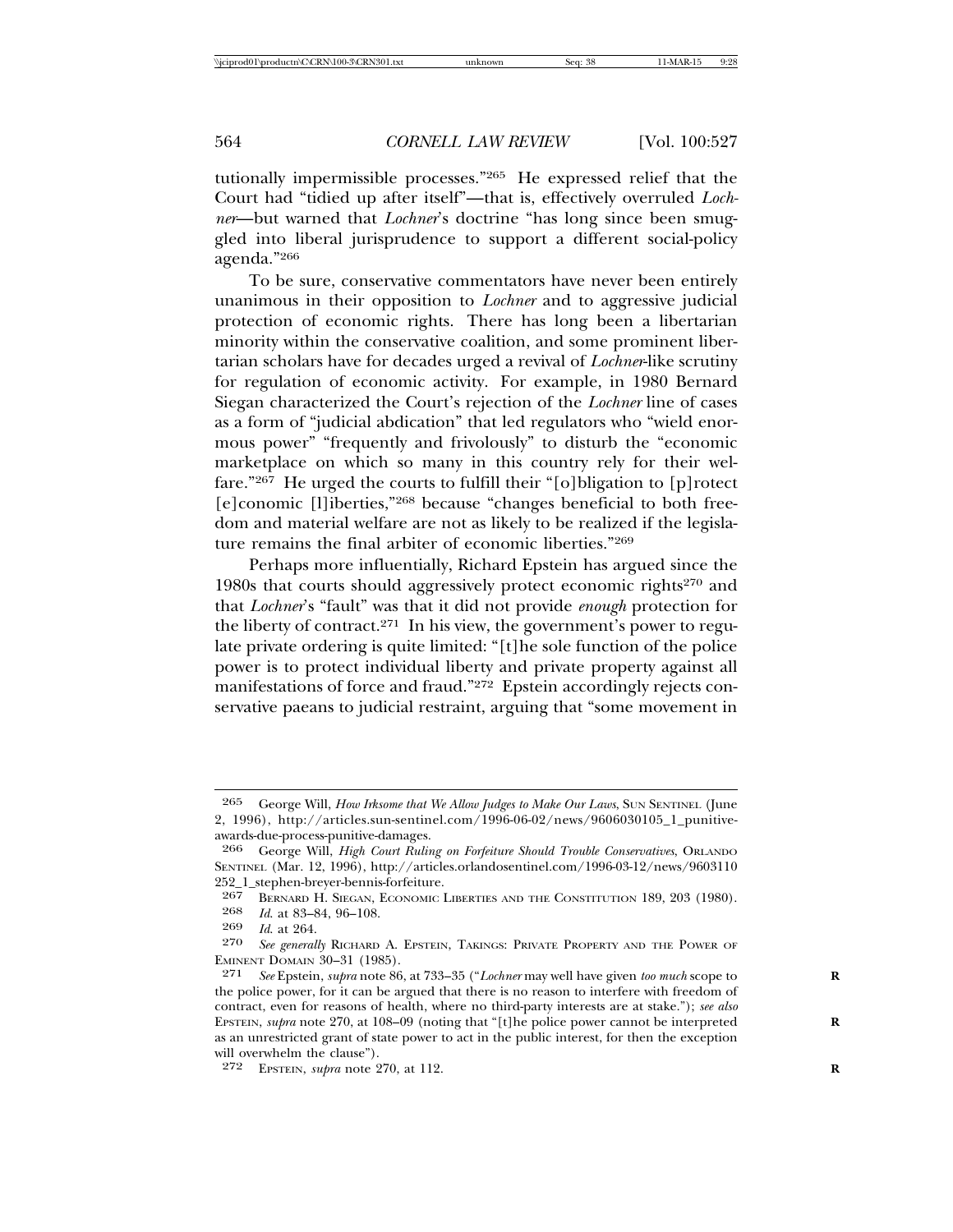the direction of judicial activism"—activism, that is, to protect economic rights from regulatory interference—"is clearly indicated."273

Epstein's and Siegan's views on the Constitution's protections for economic liberty, however, were clear outliers in the conservative movement when they advanced them. Epstein acknowledged that his view was outside of the "mainstream of American constitutional theory" and that his purpose was "to take issue with the conventional wisdom";274 Siegan lamented that, "[a]t the time of [his] writing, the idea of restoring a high legal priority to economic liberties is not acceptable to most judges."275 And, indeed, the leading lights of mainstream conservative legal thought sharply criticized Epstein's and Siegan's views about *Lochner* and judicial protection of economic liberties.

In 1985, for example, Robert Bork gave a speech at the University of San Diego Law School (where Bernard Siegan taught) on "The Constitution, Original Intent, and Economic Rights," in which he criticized Siegan's neo-*Lochner*ian view that courts should apply searching scrutiny to all economic regulations.<sup>276</sup> Bork argued that with such scrutiny, "when employed as a formula for the general review of all restrictions on human freedom without guidance from the historical Constitution, the court is cut loose from any external moorings and required to perform tasks that are not only beyond its competence, but beyond any conceivable judicial function."277 Because in applying rigorous scrutiny a court "will have no guidance other than its own sense of legislative prudence,"278 Bork explained, Siegan's approach inevitably would result in "a massive shift away from democracy and toward judicial rule."279 Bork later argued that Siegan's view, which would place "the Court in a stance of across-the-board libertarianism," required acceptance not only of *Lochner* but also of *Griswold* and *Roe*. 280 But "[t]here being nothing in the Constitution about maximum hours laws, minimum wage laws, contraception, or abortion," the Court simply "had no business undertaking to give a substantive answer to the claim of right in any of those" cases.<sup>281</sup>

Similarly, in 1984, Antonin Scalia, then a judge on the United States Court of Appeals for the District of Columbia Circuit, took aim

281 *Id.*

<sup>273</sup> Richard A. Epstein, *Judicial Review: Reckoning on Two Kinds of Error*, *in* SCALIA V. EPSTEIN: TWO VIEWS ON JUDICIAL ACTIVISM 9, 16 (Cato Inst. 1985).

<sup>274</sup> *Id*. at 10.

<sup>275</sup> SIEGAN, *supra* note 267, at 23.<br>276 Robert H Bork *The Constituti* 

<sup>276</sup> Robert H. Bork, *The Constitution, Original Intent, and Economic Rights*, 23 SAN DIEGO L. REV. 823, 828–30 (1986).

<sup>277</sup> *Id*. at 829–30.

<sup>278</sup> *Id*. at 832.

*Id.* at 829.

<sup>280</sup> BORK, *supra* note 24, at 225. **R**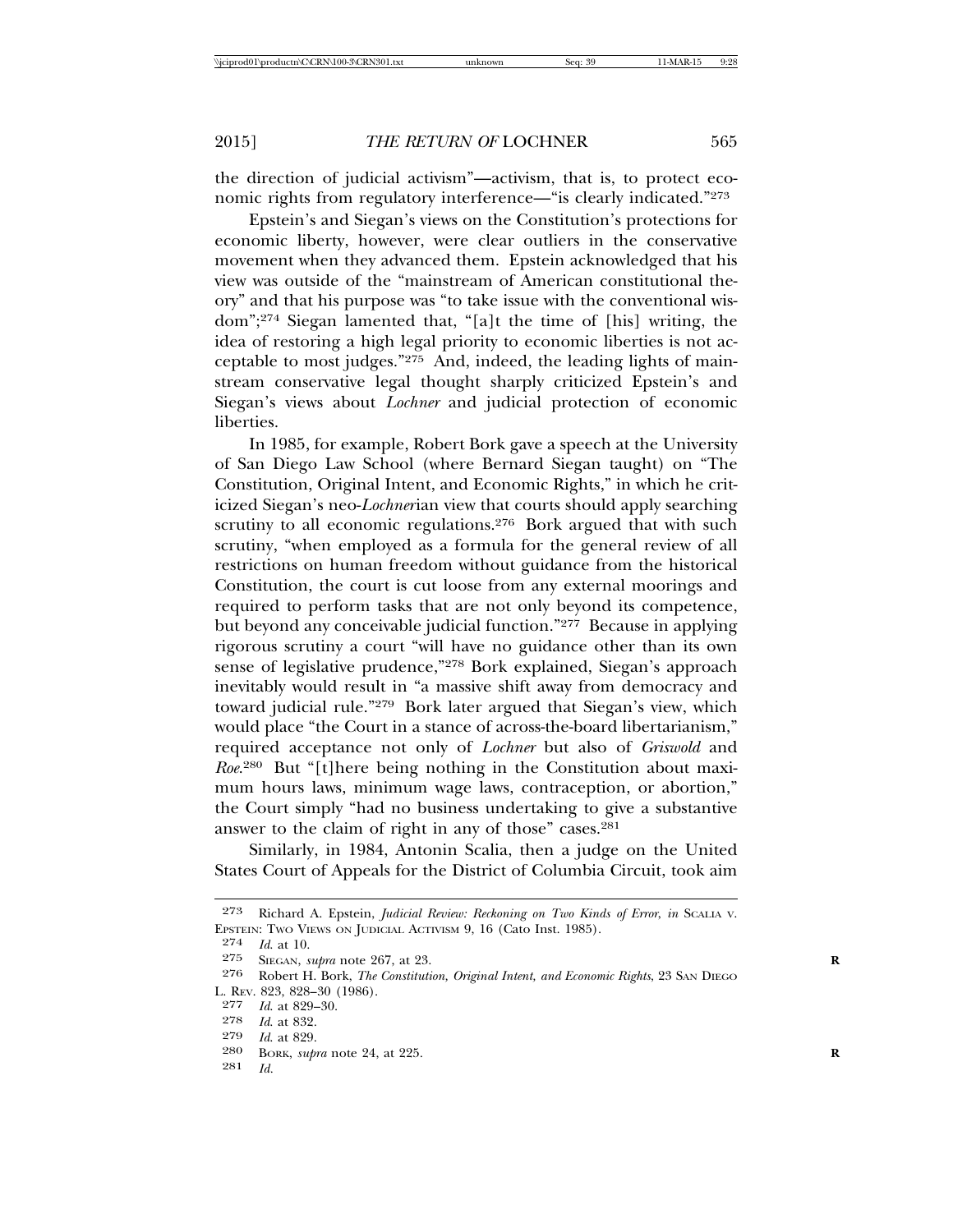at Epstein's call to revive *Lochner*. Scalia appeared with Epstein at a Cato Institute Conference on Economic Liberties and the Judiciary. In his address, Scalia criticized the view that the courts should aggressively protect economic rights, stressing the importance of judicial restraint and respect for democratic norms.282 Implicitly linking Epstein's jurisprudence to *Griswold* and *Roe*, he lamented that "our system already suffers from relatively recent constitutionalizing, and thus judicializing, of social judgments that ought better be left to the democratic process."283 He warned that a "reversal of a half-century of judicial restraint in the economic realm" represented a "threat to constitutional democracy."284

In rejecting these calls for a revival of aggressive judicial protection of economic liberty, Bork and Scalia stressed both the Progressive-era norm of judicial restraint—which requires a separation between the judge's personal views and the substantive content of the law—and an originalist interpretive methodology, which, they asserted, would ensure that separation.<sup>285</sup> This focus on judicial restraint and originalism was central to conservative legal thought in the late twentieth century.

First, mainstream conservative legal thought—and the conservative critique of Epstein and Siegan—held that courts should be sparing in the exercise of judicial review.286 This is not to say that conservative legal orthodoxy was that courts should *never* (or virtually never) invalidate democratically enacted legislation; conservatives never seriously entertained such a Thayerian view (whereas some Progressive-era proponents of restraint and their successors came close to adopting, at least rhetorically, such a view).287 Instead, the modern conservative view of the judicial role held that courts should intervene to invalidate democratically enacted legislation only when the Constitution itself—as opposed to the judge's values and personal policy preferences—plainly requires such a result.

As Bork explained, the Court's power of judicial review, which is countermajoritarian in nature, is "legitimate only if it has, and can

<sup>282</sup> Antonin Scalia, *Economic Affairs as Human Affairs*, *in* SCALIA V. EPSTEIN: TWO VIEWS ON JUDICIAL ACTIVISM, *supra* note 273, at 3–4.

<sup>283</sup> *Id.* at 4.

<sup>284</sup> *Id.* at 1, 4.<br>285 *See* BOPK

<sup>285</sup> *See* Bork, *supra* note 24, at 351–52; Scalia, *supra* note 282, at 1, 5.<br>286 *See e q*, Bork, *supra* note 24, at 259 ("[W]here the constitution does

<sup>286</sup> *See, e.g.*, BORK, *supra* note 24, at 259 ("[W]here the constitution does not apply, the judge, while in his robes, must adopt a posture of moral abstention."); *see supra* notes 267–73.

<sup>287</sup> *See* James B. Thayer, *The Origin and Scope of the American Doctrine of Constitutional Law*, 7 HARV. L. REV. 129, 144 (1893) (arguing that a statute should be invalidated only if its unconstitutionality is "so clear that it is not open to rational question"); *see generally* Richard A. Posner, *The Rise and Fall of Judicial Self-Restraint*, 100 CALIF. L. REV. 519, 522–34 (2012) (discussing Thayerism and Thayer's successors).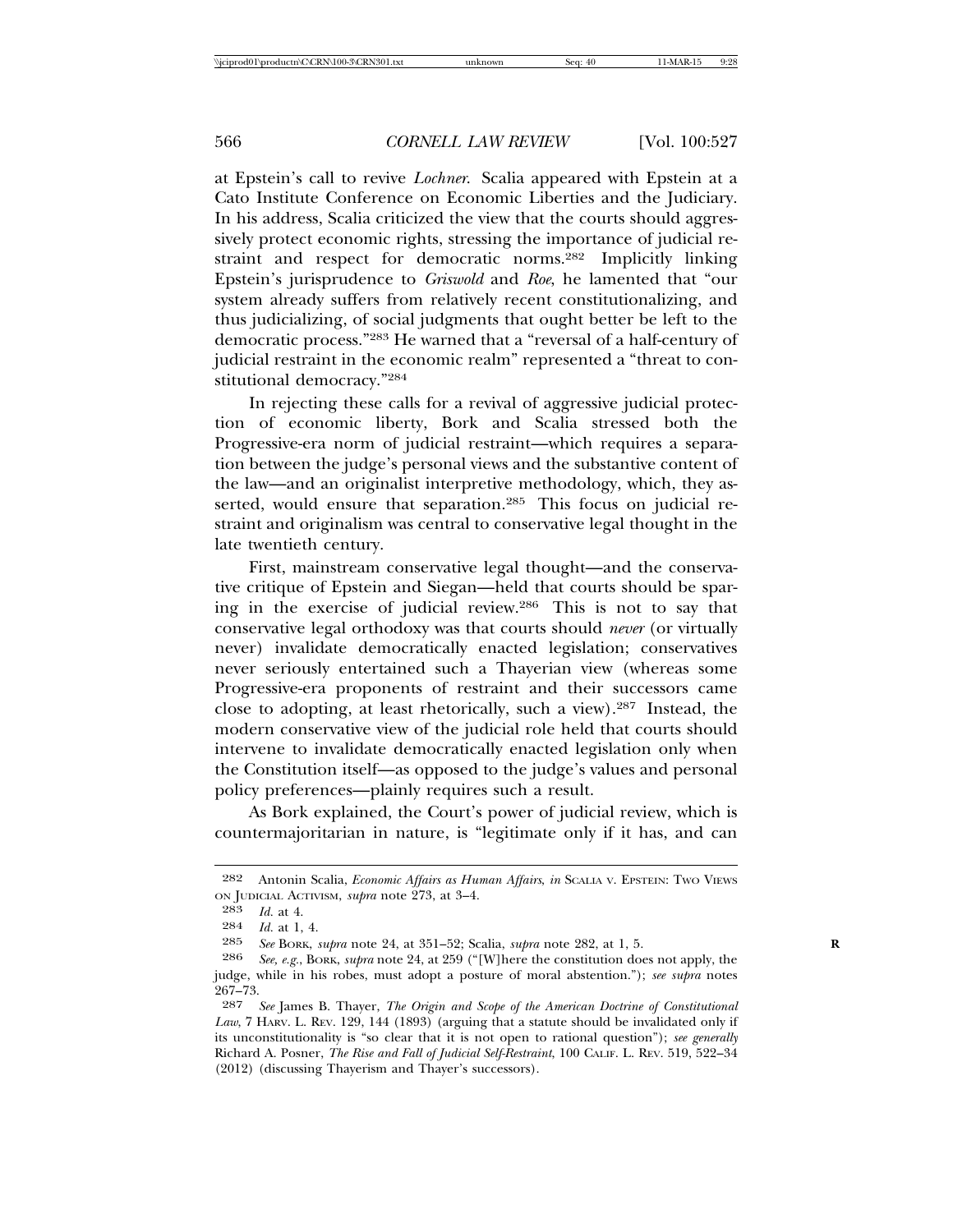demonstrate in reasoned opinions that it has, a valid theory, derived from the Constitution, of the respective spheres of majority and minority freedom."288 A "Court that makes rather than implements value choices," in contrast, "cannot be squared with the presuppositions of a democratic society," because a judge's own values and personal preferences are an "inadequate basis for judicial supremacy."<sup>289</sup> Accordingly, in Bork's view, a "legitimate Court must be controlled by principles exterior to the will of the Justices."290

Second (and closely related), modern conservative legal thinkers turned to originalism to provide, as Justice Scalia put it, a "historical criterion that is conceptually quite separate from the preferences of the judge himself."291 As Steven Smith explained, a "central concern of originalism is that judges be constrained by the law rather than be left free to act according to their own lights, a course that originalists regard as essentially lawless."292 On this view, nonoriginalist approaches to constitutional interpretation not only fail to constrain judges but also effectively invite judicial instrumentalism under the guise of constitutional interpretation.293 Accordingly, when Bork advanced his critique of Siegan's approach, he not only focused on the need for judicial restraint generally but also insisted on adherence to original intent as the proper mechanism of constraint.<sup>294</sup> Bork later similarly criticized Epstein's approach, noting that although Epstein had advanced "a powerful work of political theory," he had not "convincingly located that political theory in the Constitution."295

Conservatives thus generally rejected calls to reinvigorate the judicial role in protecting economic liberty because such calls conflicted with conservative legal orthodoxy. According to that orthodoxy, *Lochner*, like the subsequent decisions in *Griswold* and *Roe*, was indefensible because it was not—and could not be—grounded in the original

<sup>288</sup> Bork, *supra* note 19, at 3.<br>289 *Id* at 6 10

<sup>289</sup> *Id*. at 6, 10.

<sup>290</sup> *Id*. at 6.

<sup>291</sup> Scalia, *supra* note 23, at 864; *see also* Whittington, *supra* note 26, at 602 ("By rooting **R** judges in the firm ground of text, history, well-accepted historical traditions, and the like, originalists hoped to discipline them.").

<sup>292</sup> Steven G. Smith, *Law Without Mind*, 88 MICH. L REV. 104, 106 (1989) (emphasis omitted); *see also* BERGER, *supra* note 17, at 284–86 ("The Justices' value choices may not **R** displace those of the Framers . . . .").

<sup>293</sup> *See* OFFICE OF LEGAL POLICY, *supra* note 17, at 1 ("Because these alternative stan- **R** dards are so vague, [they] often lead[ ] to the imposition of the judge's personal concept of prudent public policy."); Scalia, *supra* note 23, at 863 (arguing that "[n]onoriginalism, **R** which under one or another formulation invokes 'fundamental values' as the touchstone of constitutionality," by definition increases the risk that judges will "mistake their own predilections for the law," because "[i]t is very difficult for a person to discern a difference between those political values that he personally thinks most important, and those political values that are 'fundamental to our society'").

<sup>294</sup> See Bork, *supra* note 24, at 224–29.<br>295 *R*<sub>1</sub> at 230

*Id.* at 230.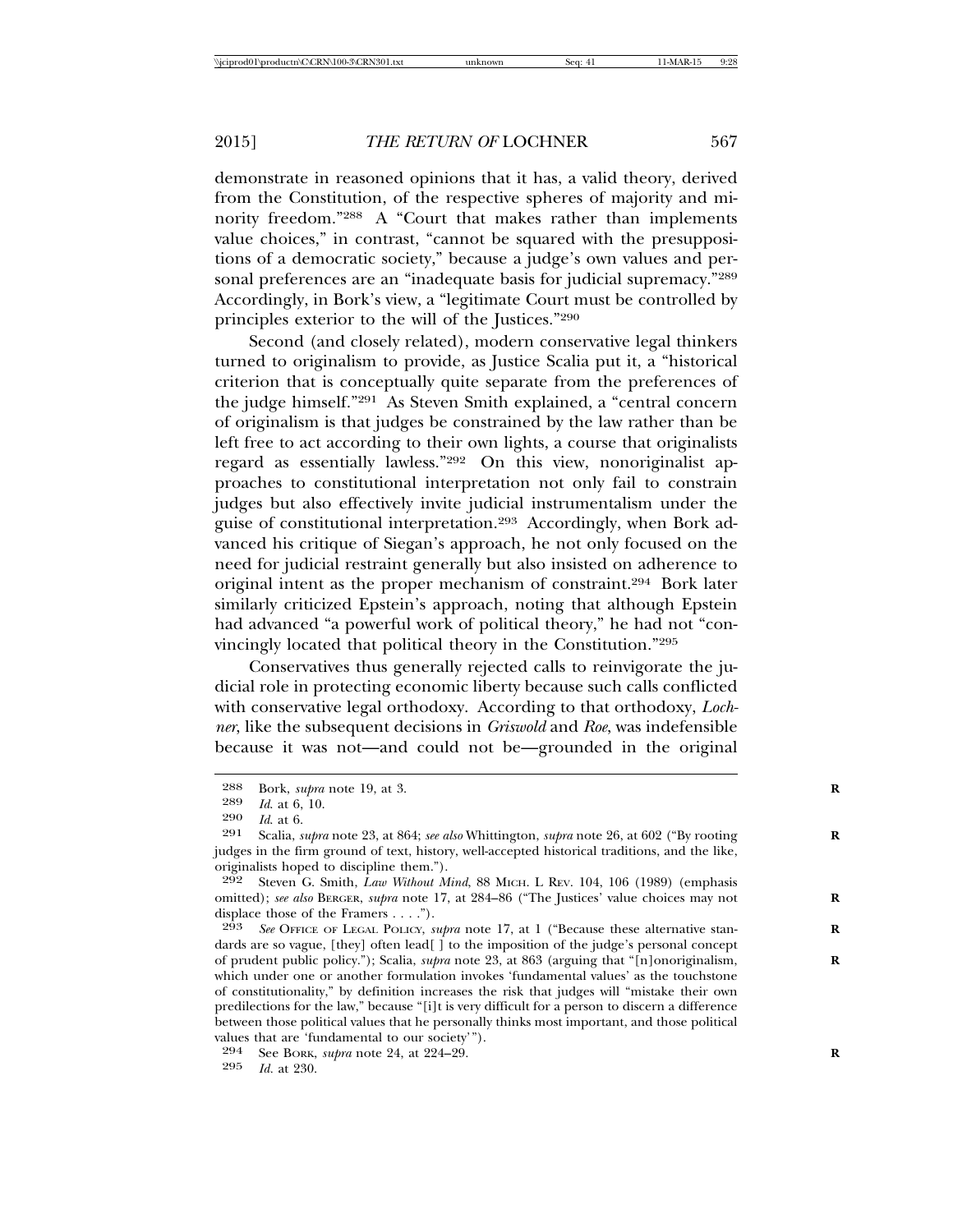meaning of the constitutional text.296 Accordingly, it represented nothing other than the Justices' naked policy preferences, and as such was lawless.297

To be sure, the substantive policy outcomes that the *Lochner* approach would likely produce—significant limits on the government's power to interfere in the marketplace—have long held great appeal for many conservatives, and the conservative *political* orthodoxy has long aligned quite closely with that decision's antiregulatory thrust. But modern conservative *legal* orthodoxy holds that constitutional interpretation must be independent from the judge's personal political preferences.298 Accordingly, it is not surprising to find that many central figures in the conservative legal movement went to great lengths to stress that their opposition to *Lochner* was a matter of legal principle, as evidenced by the fact that they agreed in large part, as a matter of policy, with *Lochner*'s antiregulatory impulse.

For example, when then-Judge Scalia criticized Epstein's call for a revival of aggressive judicial protection of economic liberties, he began by noting, "I know no society, today or in any era of history, in which high degrees of intellectual and political freedom have flourished side by side with a high degree of state control over the relevant citizen's economic life."299 He was also careful to state that he did not "necessarily quarrel with the specific nature of the particular economic rights that the most sagacious of the proponents of substantive due process would bring within the protection of the Constitution; were I a legislator, I might well vote for them."300 Similarly, Bork noted that he rejected the *Lochner* line of cases even though he was "in political agreement" with the outcomes in some of those cases.301 In addition, in the course of criticizing Siegan's libertarian prescriptions, Bork allowed that, "[v]iewed from the standpoint of economic philosophy, and of individual freedom, the idea [of applying searching scru-

<sup>296</sup> *See, e.g*., Steven Calabresi, *Text v. Precedent in Constitutional Law*, 31 HARV. J. L. & PUB. POL'Y 947, 952 (2008) ("The Supreme Court abandoned the *Lochner*-era doctrine of economic substantive due process in the face of a withering textualist and originalist critique . . . ."); OFFICE OF LEGAL POLICY, *supra* note 17, at 59 ("To justify its promotion of a laissez-faire marketplace [in the *Lochner* era], the Court purported to rely on the due process clauses of the fifth and fourteenth amendments, but it never seriously attempted to justify its expansive interpretation of those clauses with their original meaning.").

<sup>297</sup> *See* Whittington, *supra* note 26, at 601 ("[A] core theme of originalist criticisms of **R** the Court was the essential continuity between *Lochner v. New York* and *Griswold v. Connecticut*.").

See, e.g., BORK, *supra* note 24, at 5 ("[J]udges must consider themselves bound by law that is independent of their own views of the desirable."); Scalia, *supra* note 23, at 863  $("T]$ he main danger in judicial interpretation of the Constitution . . . is that the judges will mistake their own predilections for the law.").

<sup>299</sup> Scalia, *supra* note 282, at 2. <sup>300</sup> *Id*. at 4.

<sup>301</sup> Bork, *supra* note 19, at 11. **R**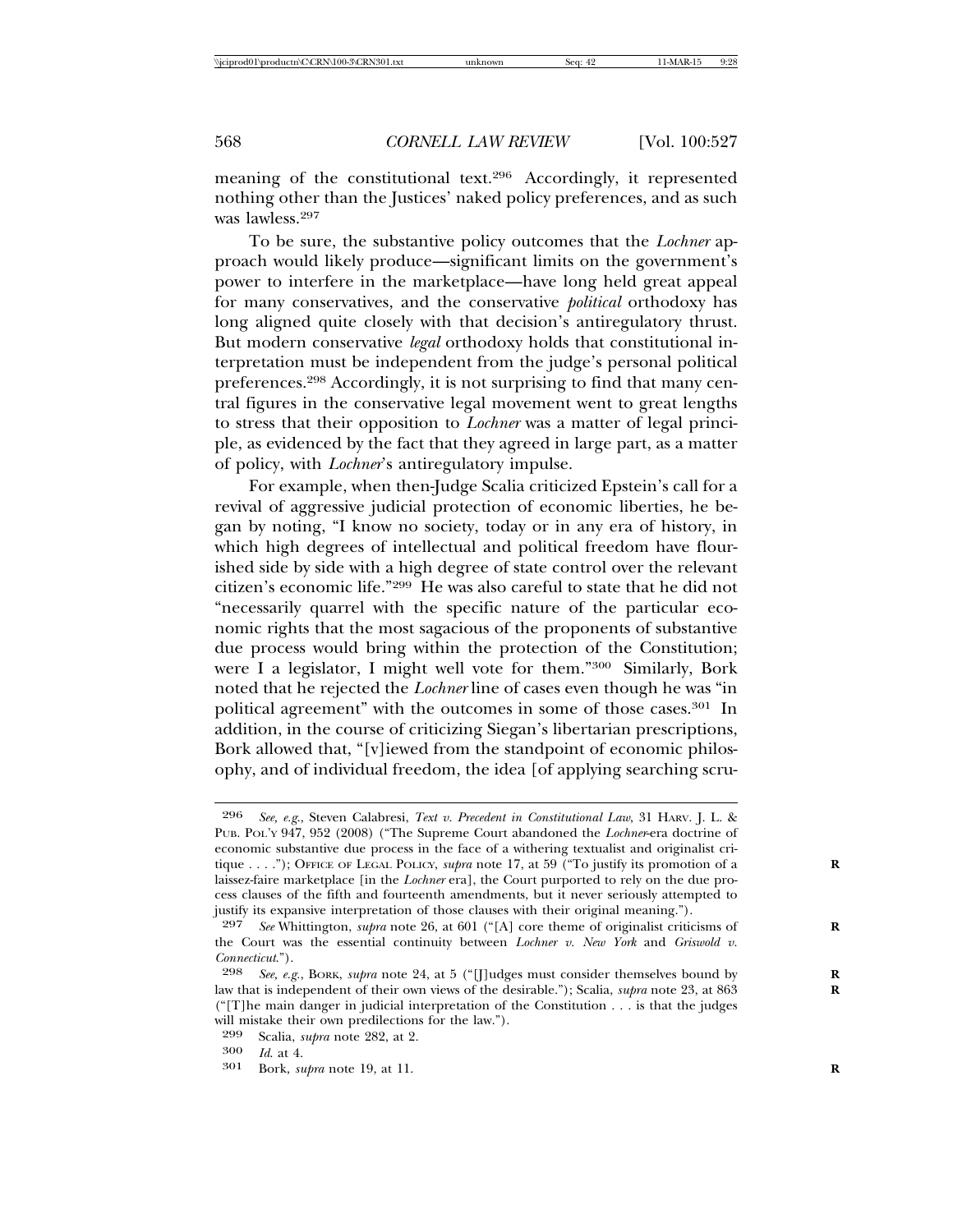tiny to all economic regulations] has many attractions."302 And Attorney General Meese's Sourcebook of Original Meaning Jurisprudence went out of its way to note that originalism is not a "[d]isguise for the [c]onservative [p]olitical [a]genda," a point that it substantiated by noting that "original meaning analysis is antithetical to attempts by some scholars to promote conservative economic reforms by resurrecting *Lochner* and the doctrine of economic substantive due process."303

And so it was for several decades: conservative legal orthodoxy held that *Griswold* and *Roe* (and their progeny) were simply *Lochner* under a different guise, and that all of those decisions—the freedom of contract cases from the early twentieth century and the fundamental rights cases from later in the century—were lawless and illegitimate.304 But there are signs that the broad consensus in the conservative legal movement is unraveling and that many conservatives are willing to look afresh at arguments in favor of aggressive judicial protection for economic liberty.305

As noted above, in the early 1980s conservative support for *Lochner*-like judicial protection for the freedom of contract was limited to a relatively small number of libertarian scholars who for the most part operated on the fringe of the conservative legal universe.306 In the last decade, however, a new wave of libertarian scholars—operating closer to the mainstream of conservative legal thought—has argued anew for a revival of *Lochner*'s aggressive scrutiny for regulations that interfere with economic liberty.307 In 2004, Randy Barnett argued generally that the courts should interpret the Constitution to embody a "presumption of liberty,"308 and specifically for a return to Lochner's respect for the freedom of contract.<sup>309</sup> In 2011, David

<sup>302</sup> Bork, *supra* note 276, at 829.<br>303 OFFICE OF LEGAL POLICY *Sub* 

<sup>303</sup> OFFICE OF LEGAL POLICY, *supra* note 17, at 39. **R**

<sup>304</sup> *See supra* notes 244–64, 296–97 and accompanying text. **R**

<sup>305</sup> *See infra* notes 312–25 and accompanying text.<br>
306 *See supra* notes 267–84 and accompanying text.<br>
307 This is perhans unsurprising Although we are r

This is perhaps unsurprising. Although we are not aware of any hard data, impressionistically it appears that—outside of the religiously affiliated law schools—modern "conservative" law professors are much more likely to be economic libertarians than traditional social conservatives. *Cf.* TELES, *supra* note 230, at 164–65 (noting that social conservatives have gained less traction in legal academia than have libertarians). There are also several influential think tanks and publications that are dedicated to advancing a libertarian vision, and they have echoed the call for a revival of *Lochner*'s approach. *See, e.g*., Damon Root, Lochner *and Liberty*, REASON.COM (Sept. 18, 2009), http://reason.com/archives/ 2009/09/18/lochner-and-liberty (arguing that conservatives and liberals who express hostility toward *Lochner* "don't give economic liberty its constitutional due").<br><sup>308</sup> RANDY E. BARNETT, RESTORING THE LOST CONSTITUTION: THE PRESUMPTION OF LIB-

ERTY 260–69 (2004). <sup>309</sup> *See id.* at 211–14, 319–33; Randy E. Barnett, *Does the Constitution Protect Economic*

Liberty?, 35 HARV. J.L. & PUB. POL'Y 5, 5 (2012) ("The evidence that the Constitution protects rights of private property and contract is overwhelming.").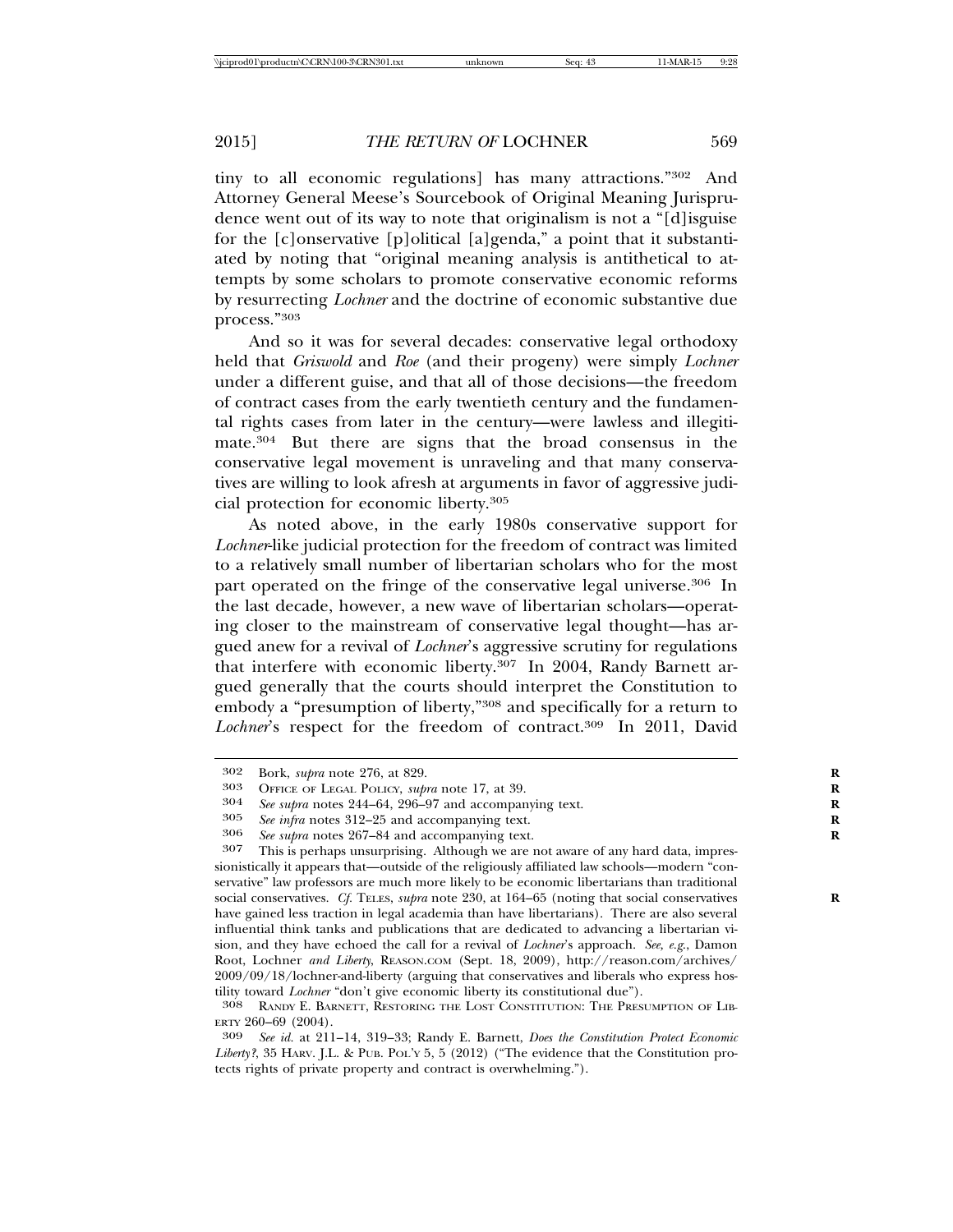Bernstein sought to "rehabilitat[e] *Lochner*" by offering a detailed revisionist historical account of the decision specifically and the liberty of contract doctrine more generally.310 He sought to demonstrate that the *Lochner* Court's conclusion that "the police power is not infinitely elastic" was eminently sensible.311

Barnett's and Bernstein's defenses of *Lochner* came just as libertarianism—at least with respect to economic liberties—was gaining salience in the conservative movement.312 To be sure, economic libertarianism—and in particular the view that the government generally should not interfere in the marketplace—has been a part of conservative political belief for some time. The Republican Party's platform, for example, has stressed the importance of "free, competitive enterprise" since at least 1964.313 Charles Fried has reported that many of the young conservative lawyers in the Reagan Administration were "devotees of the extreme libertarian views" of Richard Epstein and sought to use the Takings Clause to limit the government's ability to regulate.314 And the Federalist Society, which has played an increasingly central role in the development of conservative legal

<sup>310</sup> BERNSTEIN, *supra* note 86, at 128. Bernstein explained, however, that his book is "a **R** work of history" that "draws no normative conclusions about current constitutional practice" and is agnostic about whether courts should again protect economic liberties. David E. Bernstein, *A Reply to Professor George W. Liebmann's Review of REHABILITATING LOCHNER:* <sup>D</sup>EFENDING INDIVIDUAL RIGHTS AGAINST PROGRESSIVE REFORM, 21 L. & POL. BOOK REV., 424 (2011), *available at* http://www.lawcourts.org/LPBR/reviews/bernstein0711r.htm.

<sup>311</sup> BERNSTEIN, *supra* note 86, at 127; *see also* Timothy Sandefur, *In Defense of Substantive* **R** *Due Process, or the Promise of Lawful Rule*, 35 HARV. J.L. & PUB. POL'Y 283, 349 (2012) (arguing that the Constitution "cannot be equally compatible with all political or economic perspectives. On the contrary, it incorporates a classical liberal political philosophy rooted in individual rights and the tradition of lawful, non-arbitrary rule.").

<sup>312</sup> The conservative movement since 1945 has included a somewhat tenuous coalition of economic and social conservatives. *See* GEORGE H. NASH, THE CONSERVATIVE INTELLEC-TUAL MOVEMENT IN AMERICA: SINCE 1945, at 233–35 (1976) (discussing the shift in conservative ideologies that occurred in the 1940s). As Jamal Greene has observed, libertarianism that "takes the form of anti-regulatory zeal" is "harmonious with that fusion, whereas a purer form of anti-statist libertarianism is threatening to it." Jamal Greene, *What the New Deal Settled*, 15 U. PA. J. CONST. L. 265, 282 (2012). As we recount below, the vanguard supporting a rehabilitation of *Lochner* tends to include those with antistatist leanings, but the reinvigoration of *Lochner* appears to hold increasing appeal to those motivated only by an antiregulatory zeal.

<sup>313</sup> *See, e.g.*, REPUBLICAN PARTY PLATFORM OF 1964, http://www.presidency.ucsb.edu/ ws/index.php?pid=25840 (last visited Jan. 18, 2015) (pledging to "vigorously protect the dynamo of economic growth—free, competitive enterprise—that has made America the envy of the world," and declaring that "[e]very person has the right to govern himself, to fix his own goals, and to make his own way with a minimum of governmental interference"); REPUBLICAN PARTY PLATFORM OF 1980, http://www.presidency.ucsb.edu/ws/index .php?pid=25844 (last visited Jan. 18, 2015) ("It has long been a fundamental conviction of the Republican Party that government should foster in our society a climate of maximum individual liberty and freedom of choice.").

<sup>314</sup> FRIED, ORDER AND LAW, *supra* note 260, at 183. **R**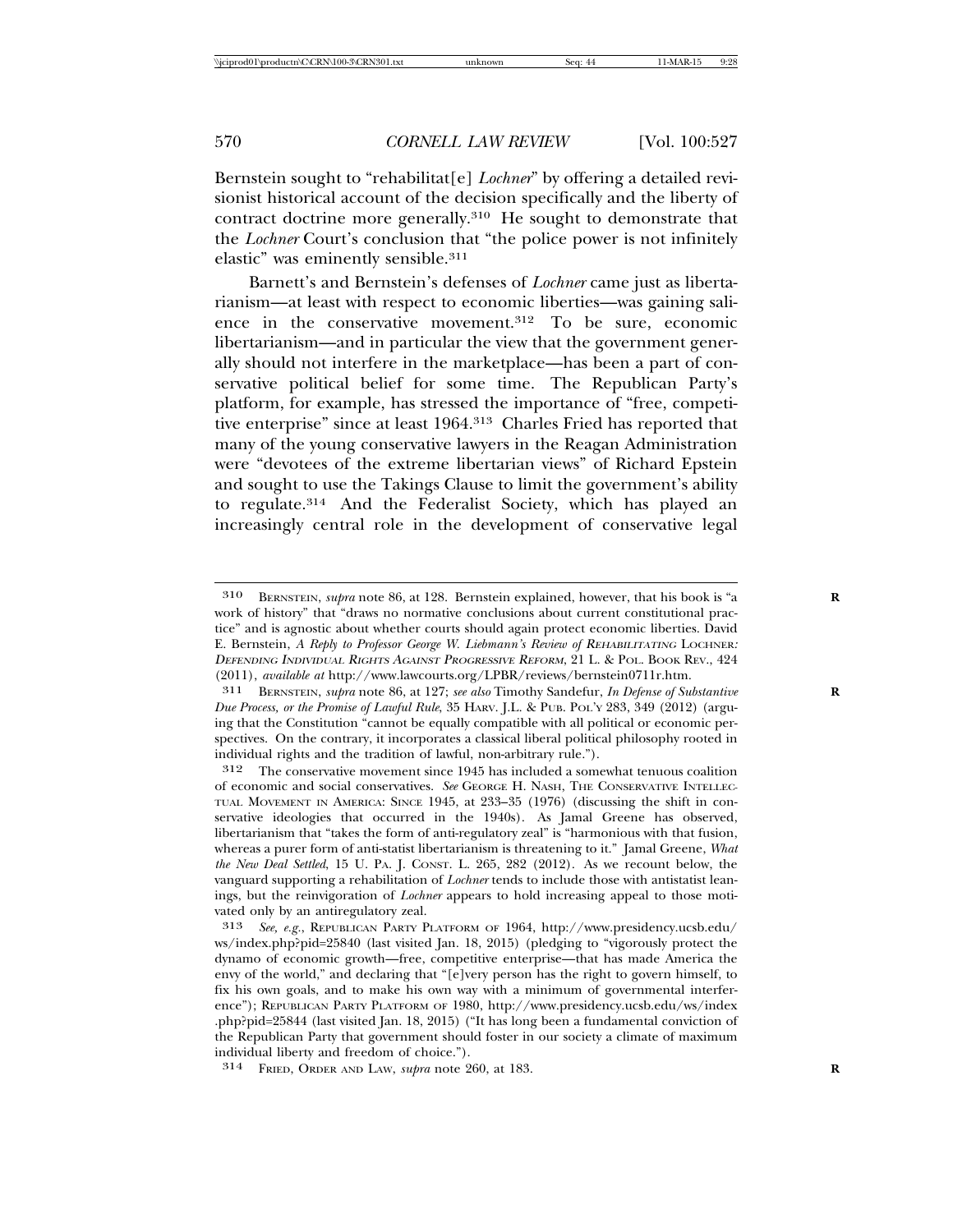thought,315 defines itself as "a group of conservatives and libertarians"; lists as one of its founding principles the idea that "the state exists to preserve freedom"; and seeks, among other things, to "reorder[ ] priorities within the legal system to place a premium on individual liberty."316

But libertarian views on economic matters have gained even more salience in conservative politics in recent years, as evidenced by the rise of the Tea Party movement and the uniform conservative opposition to President Obama's agenda (and in particular to the Affordable Care Act). In 2010, several dozen Republican candidates with close ties to the Tea Party movement—a political movement focused in large part on restoring constitutional protection to economic liberties<sup>317</sup>—were elected to Congress, with most vowing to dramatically reduce governmental interference in the marketplace.<sup>318</sup> As of 2014, thirteen successful Republican candidates for the Senate and over sixty successful Republican candidates for the House had signed the "Contract from America," a libertarian manifesto that focused on economic liberties.319 Ron Paul, a libertarian member of Congress from Texas,<sup>320</sup> received roughly 11 percent of the vote<sup>321</sup> and 8 percent of the delegates during the 2012 Republican presidential primaries.322 The 2012 Republican Party Platform had a particularly strong

<sup>315</sup> *See* TELES, *supra* note 230, at 135–37 (overviewing the influence of the Federalist **R** Society in the conservative legal movement).

<sup>316</sup> *Our Purpose*, THE FEDERALIST SOC'Y, http://www.fed-soc.org/aboutus/ (last visited Jan. 18, 2015).

<sup>317</sup> *See, e.g*., Ryan D. Murphy, Note, *Tea Party Constitutionalism: Does the "Astroturf" Have Roots in the History of the Constitution?*, 40 HASTINGS CONST. L.Q. 187, 191 (2012) ("A central quality of Tea Party constitutionalism is its prioritization of economic freedoms." (citation omitted)); *id.* at 198–207 (demonstrating the Tea Party's support for *Lochner*-style liberty of contract).

<sup>318</sup> *See* Vanessa Williamson, Theda Skocpol & John Coggin, *The Tea Party and the Remaking of Republican Conservatism*, 9 PERSP. POL. 25, 38 app. A (2011).

<sup>319</sup> *Current Governors and Members of Congress*, CONTRACT FROM AMERICA, http:// contractfromamerica.org/signers (last visited Nov. 3, 2014). *See Contract from America*, http://www.thecontract.org/the-contract-from-america/ (last visited Nov. 3, 2014) ("Our moral, political, and economic liberties are inherent, not granted by our government. . . . The market economy, driven by the accumulated expressions of individual economic choices, is the only economic system that preserves and enhances individual liberty.").

<sup>320</sup> Ron Paul's "statement of principles" provides: "We believe the free market is the most just and humane economic system and the greatest engine of prosperity the world has ever known. . . . We believe that freedom is an indivisible whole, including not only economic liberty, but civil liberties, privacy rights, and all the personal freedoms protected by the Bill of Rights." *Statement of Principles*, CAMPAIGN FOR LIBERTY, http://www.campaign forliberty.org/about/statement-of-principles/ (last visited Jan. 18, 2015).

<sup>321</sup> *See 2012 Presidential Republican Primary Election Results*, USELECTIONATLAS.ORG, http:/ /uselectionatlas.org/RESULTS/national.php?year=2012&elect=2 (last visited Jan. 18, 2015).

<sup>322</sup> *See Republican Delegate Tally: ELECTION 2012*, N.Y. TIMES, http://elections.nytimes .com/2012/primaries/delegates (last visited Jan. 18, 2015).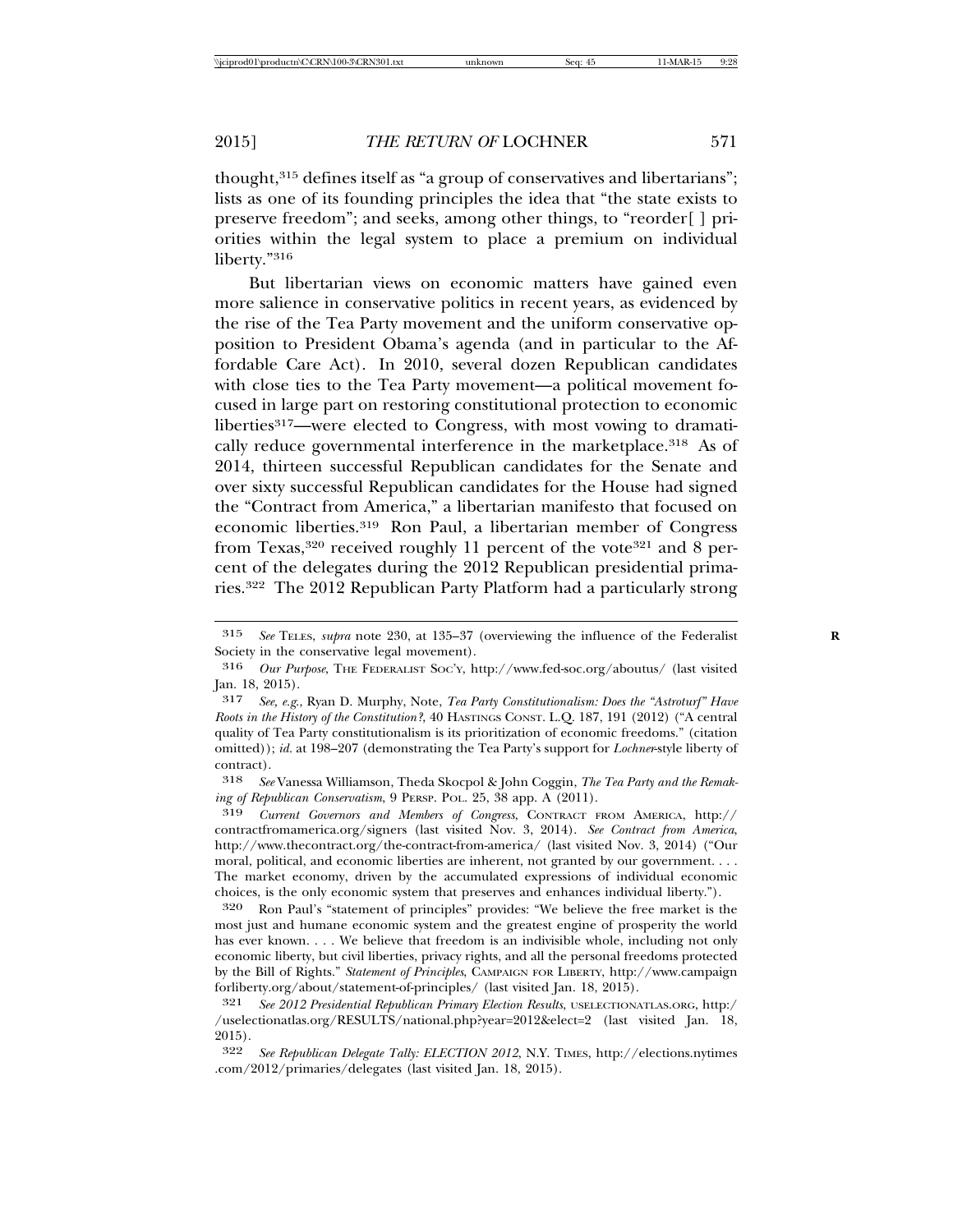focus on economic liberty,<sup>323</sup> and the 2016 nomination battle is likely to put economic libertarianism front and center.324 And well-financed advocacy groups have played an increasingly important role during the last several election cycles, particularly in Republican primaries, in supporting candidates dedicated to minimalist government and economic liberty.325

We seek to demonstrate here that this renewed focus in conservative political thought on limiting government interference in the marketplace has begun to affect mainstream conservative legal thought. An important signal of these changes came in the legal challenges to the minimum-essential-coverage provision—otherwise known as the "individual mandate"—in the Affordable Care Act.<sup>326</sup> Although that provision, which requires that most Americans obtain health insurance or face a tax penalty, was originally proposed by conservative policy experts who sought an alternative to a single-payer system,327 it became the central focus of conservatives seeking to invalidate the Act on constitutional grounds. Opponents of the Act formally framed their legal attack on the mandate principally in terms of federalism they argued that Congress lacked authority to enact it under its commerce and taxing powers—but in substance the political and legal claims against the mandate sounded more in notions of personal liberty than state autonomy.328

For example, Randy Barnett, who played a key role in framing the legal challenges, argued that mandates to take action are much more serious infringements on liberty than are prohibitions on con-

<sup>323</sup> *See* REPUBLICAN PARTY PLATFORM OF 2012, http://www.gop.com/2012-republicanplatform\_Restoring/ (last visited Jan. 18, 2015) ("We are the party of maximum economic freedom and the prosperity freedom makes possible. . . . This year's election is a chance to restore the proven values of the American free enterprise system.").

<sup>324</sup> *See* Karen Tumulty, *Libertarians' Rise Has the GOP Boiling*, WASH. POST, Aug. 1, 2013, at A1 ("Libertarianism once again appears to be on the rise . . . [b]ut its alliance with the Republican establishment is fraying . . .").

<sup>325</sup> *See, e.g.*, Jane Mayer, *Covert Operations*, NEW YORKER, Aug. 30, 2010, at 44, 48–52 (describing David and Charles Koch's libertarianism and influence on conservative politics); Richard W. Stevenson, *Club for Growth Leads Conservative Charge, Sometimes at Republicans*, N.Y. TIMES (Mar. 13, 2013), http://thecaucus.blogs.nytimes.com/2013/03/13/clubfor-growth-leads-conservative-charge-sometimes-at-republicans/ (describing influence of Club for Growth, a "conservative group intent on electing candidates who adhere strictly to a small-government, low-tax philosophy").

<sup>326</sup> *See* Ezra Klein, *The Unpopular Mandate*, NEW YORKER, June 25, 2012, at 30.

See id. at 30–31.

<sup>328</sup> *See* Peter J. Smith, *Federalism,* Lochner*, and the Individual Mandate*, 91 B.U. L. REV. 1723, 1743 (2011); *see also* Greene, *supra* note 312, at 278–80 (describing substantive due **R** process challenge to the Affordable Care Act); Bryan J. Leitch, *Where Law Meets Politics: Freedom of Contract, Federalism, and the Fight Over Health Care*, 27 J.L. & POL. 177, 180–81 (2011) (outlining how "the constitutional challenges to the [Affordable Care Act] are utilizing contemporary federalism doctrine to vindicate *Lochner*-era 'freedom of contract' theories").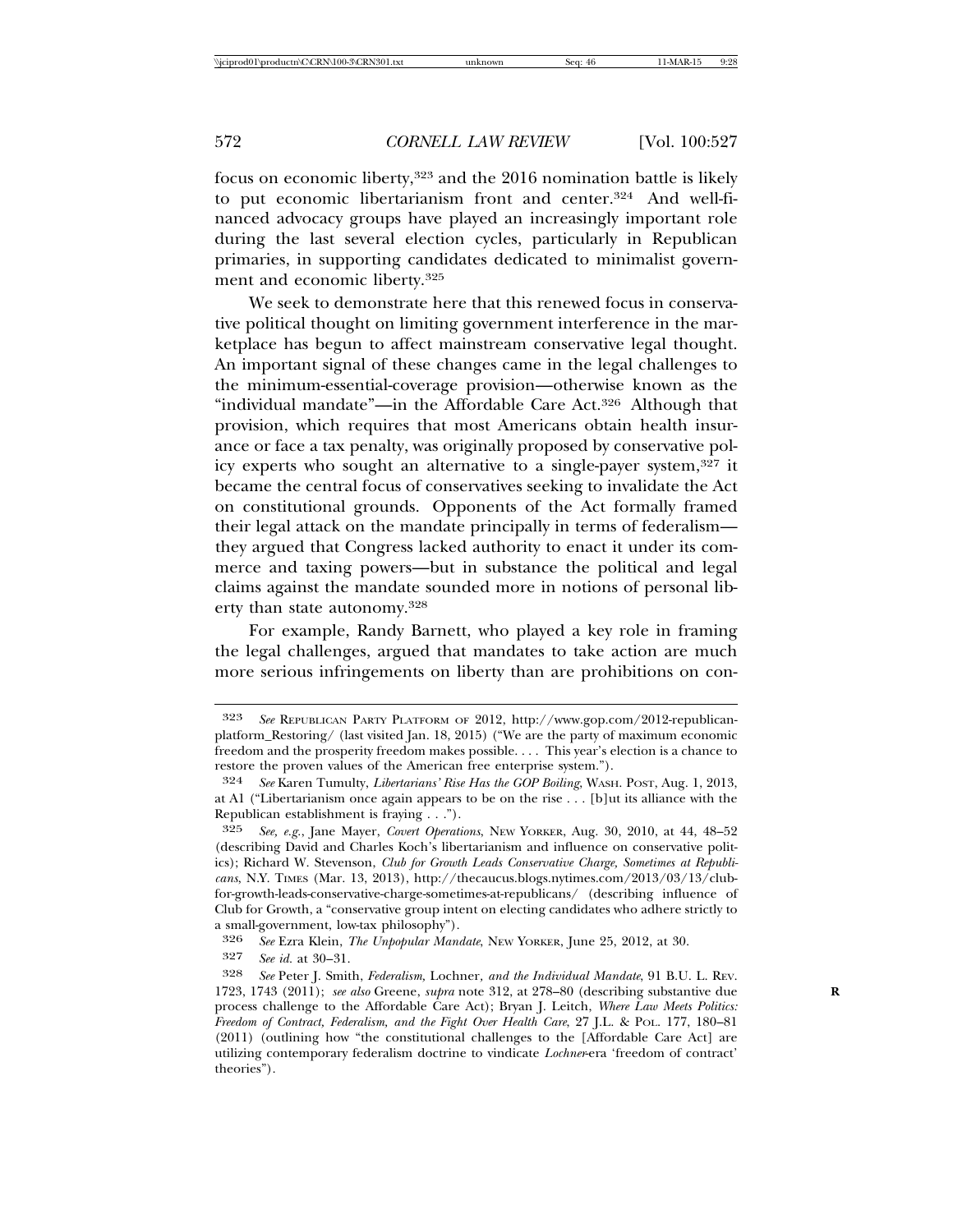duct.329 When Charles Krauthammer, a conservative columnist for the *Washington Post*, described the "constitutional wreckage" left by the Affordable Care Act, he focused in large part on the "assault on free enterprise" and the "assault on individual autonomy," expressing outrage that the "[P]resident presumes to order a private company to enter into a contract for the provision of certain services—all of which must be without charge."330 Hans Spakovsky, a former FEC commissioner and Justice Department official who is influential in conservative circles, declared, "The very idea that Congress has the power to force individual Americans into commercial activity goes against our most basic notions of freedom and liberty."331 And a senior fellow at the Heritage Foundation warned that the mandate was "an unconstitutional violation of personal liberty *and* strikes at the heart of American federalism."332

The courts, of course, ultimately decided the cases on federalism grounds, but even then the published opinions include echoes of *Lochner*'s protection for economic rights. A federal district judge in Virginia, in concluding that the individual mandate exceeded Congress's Article I powers, stated, "At its core, this dispute is not simply about regulating the business of insurance—or crafting a scheme of universal health insurance coverage—it's about an individual's right to choose to participate."333 And Chief Justice Roberts, in the portion of his opinion concluding that Congress lacked power under the Commerce Clause to enact the mandate, noted that "[p]eople, for reasons of their own, often fail to do things that would be good for them or good for society," but that the "country the Framers of our Constitution envisioned" does not authorize Congress to "compel citizens to act as the Government would have them act."334 He noted that "Congress already enjoys vast power to regulate much of what we

<sup>329</sup> *See* Randy E. Barnett, *Obamacare's Individual Mandate Is a Dangerous New Federal Power*, WASH. EXAMINER (Feb. 15, 2011), http://washingtonexaminer.com/obamacares-in dividual-mandate-is-a-dangerous-new-federal-power/article/39119 (stating that, "[w]hile your liberty would be restricted" if you were told things you were not permitted to do, mandates "could potentially occupy all your time and consume all your financial resources" and thus "are so much more onerous").

<sup>330</sup> Charles Krauthammer, *Overreach: Obamacare vs. the Constitution*, WASH. POST (Feb. 16, 2012), http://www.washingtonpost.com/opinions/charles-krauthammer-overreachobamacare-vs-the-constitution/2012/02/16/gIQAmupcIR\_story.html.

<sup>331</sup> Hans A. Von Spakovsky, *Individual Mandate Goes Against Basic Freedom and Liberty*, U.S. NEWS & WORLD REP. (Mar. 25, 2012, 6:46 PM), http://www.usnews.com/debate-club/ should-the-supreme-court-overturn-obamas-healthcare-law/individual-mandate-goesagainst-basic-freedom-and-liberty.

<sup>332</sup> Robert E. Moffit, *Obamacare and the Individual Mandate: Violating Personal Liberty and Federalism*, THE HERITAGE FOUNDATION (Jan. 18, 2011) (emphasis added), http://report .heritage.org/wm3103.

<sup>333</sup> Virginia *ex rel.* Cuccinelli v. Sebelius, 728 F. Supp. 2d 768, 788 (E.D. Va. 2010).

<sup>334</sup> Nat'l Fed'n of Indep. Bus. v. Sebelius, 132 S. Ct. 2566, 2589 (2012).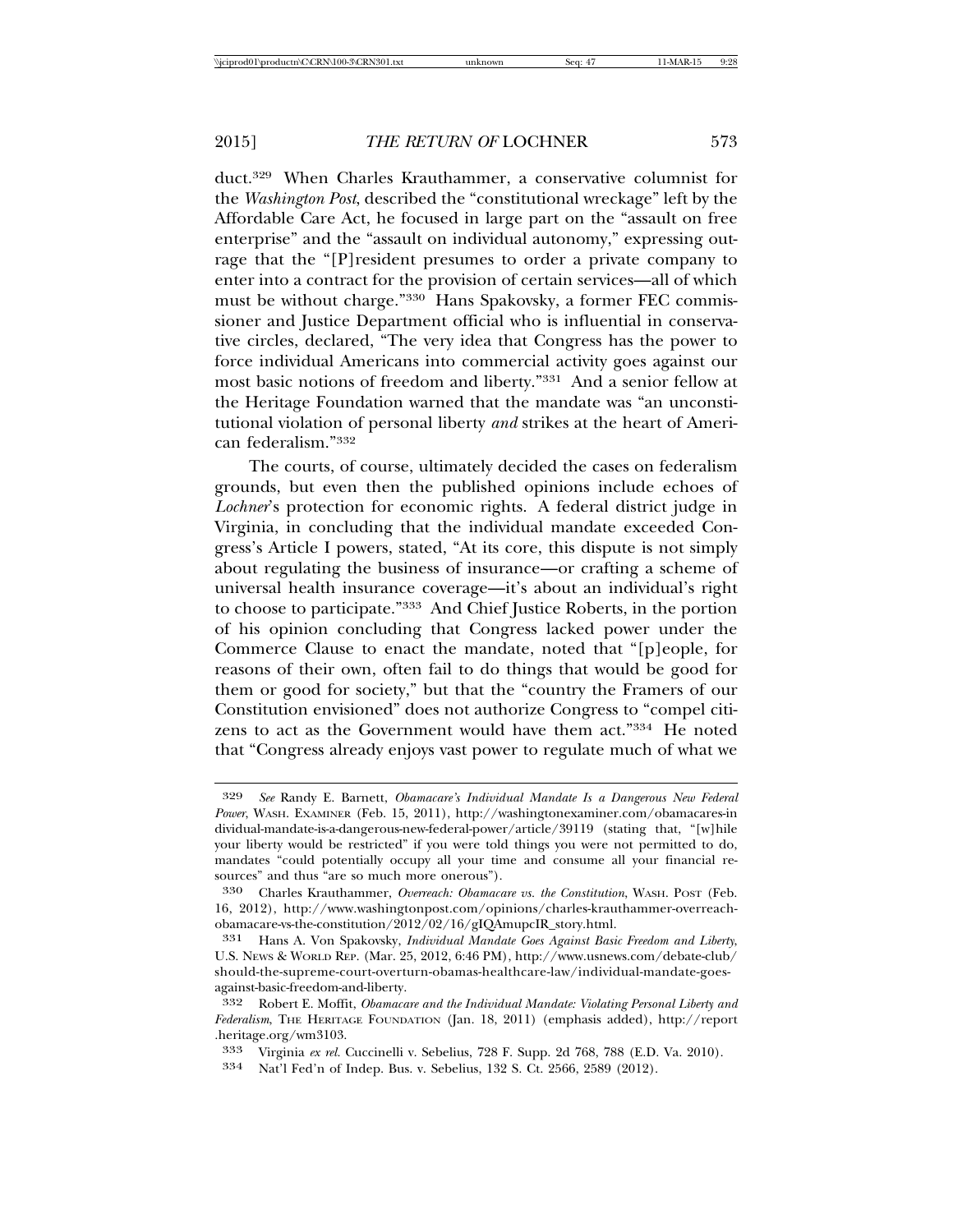do," and he warned that "[a]ccepting the Government's theory would give Congress the same license to regulate what we do not do, fundamentally changing the relation between the citizen and the Federal Government."335

At the same time that the debate over the constitutionality of the individual mandate was taking shape, *McDonald v. City of Chicago* <sup>336</sup> reached the Supreme Court. That case involved the incorporation against the states of the individual right to keep and bear arms, which the Court had recognized two years earlier.<sup>337</sup> The petitioners in *McDonald*, represented by a libertarian lawyer, had urged the Court to overrule the *Slaughter-House Cases*338 and to conclude that the Privileges or Immunities Clause of the Fourteenth Amendment<sup>339</sup> protects all fundamental rights, including but not limited to those set out in the Bill of Rights.340 The Court demurred, resolving the case under the Due Process Clause of the Fourteenth Amendment,<sup>341</sup> but Justice Thomas wrote separately to express his view that the Privileges or Immunities Clause protects the right to keep and bear arms, among other rights.342 Without resolving the issue, Justice Thomas acknowledged the possibility that "the privileges and immunities of American citizenship include . . . rights besides those enumerated in the Constitution" and noted that the "mere fact that the Clause does not expressly list the rights it protects does not render it incapable of principled judicial application."343

The lower courts have gone even further down the road back to *Lochner*. In April 2012, not long after the oral arguments in the Affordable Care Act cases, the United States Court of Appeals for the District of Columbia Circuit decided *Hettinga v. United States*, 344 which involved a constitutional challenge to a federal statute that regulates the price that milk processors and distributors pay to dairy farmers.<sup>345</sup> The court rejected the challenge, applying rational basis review.<sup>346</sup> But Judge Brown, joined by Chief Judge Sentelle, wrote separately to express the view that the Supreme Court, in insisting on rationality

<sup>342</sup> *See id.* at 3084–85 (Thomas, J., concurring in part). <sup>343</sup> *Id.* at 854. <sup>344</sup> 677 F.3d 471 (D.C. Cir. 2012).

<sup>335</sup> *Id*. <sup>336</sup> 561 U.S. 742 (2010).

<sup>337</sup> *See* District of Columbia v. Heller, 554 U.S. 570, 635 (2008) (holding that the Second Amendment protects a right to gun possession for purposes of self-defense).

<sup>338</sup> 83 U.S. (16 Wall.) 36 (1873). <sup>339</sup> U.S. CONST. amend. XIV, § 1, cl. 2 ("No State shall make or enforce any law which

shall abridge the privileges or immunities of citizens of the United States . . . .").<br>340 See Brief for Petitioner at 49 McDonald v City of Chicago 561 U.S. 749

See Brief for Petitioner at 42, McDonald v. City of Chicago, 561 U.S. 742 (2010) (No. 08-1521), 2009 WL 4378912.<br>341 See McDonald 561 U.S. at '

<sup>341</sup> *See McDonald*, 561 U.S. at 756–760.

<sup>345</sup> *Id.* at 474–76. <sup>346</sup> *Id.* at 479.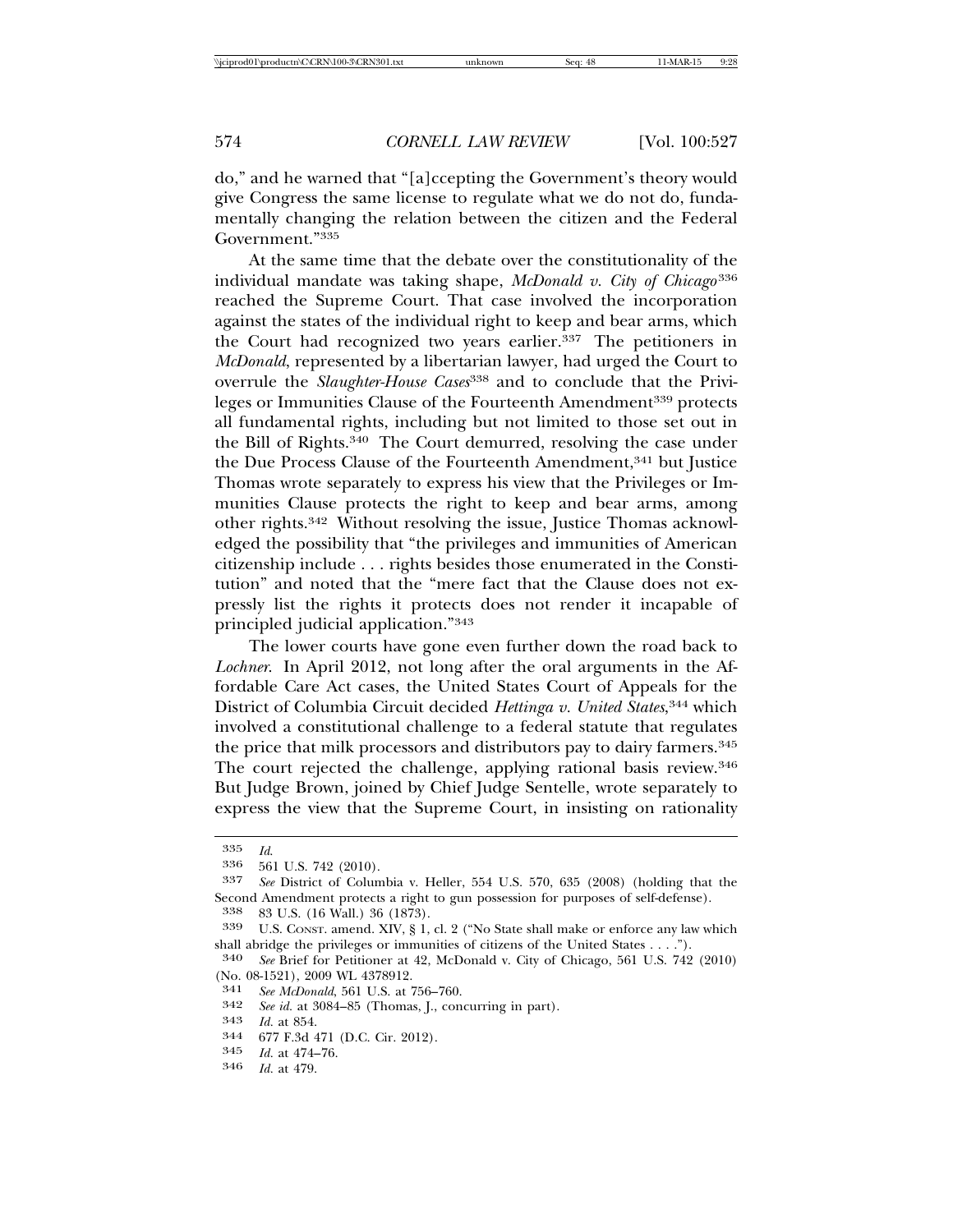review for regulations of economic activity, has "abdicated its constitutional duty to protect economic rights completely."347 Judge Brown lamented that "America's cowboy capitalism was long ago disarmed by a democratic process increasingly dominated by powerful groups with economic interests antithetical to competitors and consumers," and that "the courts, from which the victims of burdensome regulation sought protection, have been negotiating the terms of surrender since the 1930s."348 Citing Randy Barnett's work, Judge Brown reasoned that "[t]he practical effect of rational basis review of economic regulation is the absence of any check on the group interests that all too often control the democratic process," thereby allowing "the legislature free rein to subjugate the common good and individual liberty to the electoral calculus of politicians, the whim of majorities, or the selfinterest of factions."349 She concluded ominously, "Rational basis review means property is at the mercy of the pillagers. The constitutional guarantee of liberty deserves more respect—a lot more."350

Judge Brown, in other words, unabashedly argued for the revitalization of the *Lochner* era's rigorous scrutiny for government regulation that interferes with economic liberty. It was perhaps not particularly surprising to hear Judge Brown make such a claim, as she had given a speech in 2000 (before her appointment to the court) warning about the "collectivist impulse," criticizing Justice Holmes's *Lochner* dissent, and criticizing the Supreme Court's shift, beginning in 1937, to rationality review for claims of government interference with economic rights.351 But it was striking to find that Judge Sentelle, a Reagan appointee (and Judge Scalia's replacement on the D.C. Circuit), had joined Judge Brown's opinion,<sup>352</sup> and to learn that Judge Griffith, the third member of the panel (and a recent Republican appointee), had written separately simply to announce that he was "reluctant to set forth [his] own views on the wisdom of such a broad area of the Supreme Court's settled jurisprudence that was not challenged by the petitioner," even though he was "by no means unsympathetic to their criticism."353 And it was striking that the decision was not met with a chorus of criticism from mainstream conservative legal thinkers; instead, a few libertarian commentators praised it,<sup>354</sup> and one conserva-

<sup>347</sup> *Id.* at 481 (Brown, J., and Sentelle, C.J., concurring). <sup>348</sup> *Id*. at 480. <sup>349</sup> *Id*. at 482–83.

<sup>350</sup> *Id*. at 483.

Janice Rogers Brown, "A Whiter Shade of Pale": Sense and Nonsense-The Pursuit of *Perfection in Law and Politics* (Apr. 20, 2000), *available at* http://www.communityrights.org/ PDFs/4-20-00FedSoc.pdf.

<sup>352</sup> *Hettinga*, 677 F.3d at 480.

<sup>353</sup> *Id.* at 483 (Griffith, J., concurring).<br>354 *See. e.g.*, Randy Barnett, *Strict Scrutin* 

<sup>354</sup> *See, e.g*., Randy Barnett, *Strict Scrutiny for Every Law? Remembering the Real* Carolene Products, VOLOKH CONSPIRACY (Apr. 20, 2012, 10:34 AM), http://www.volokh.com/2012/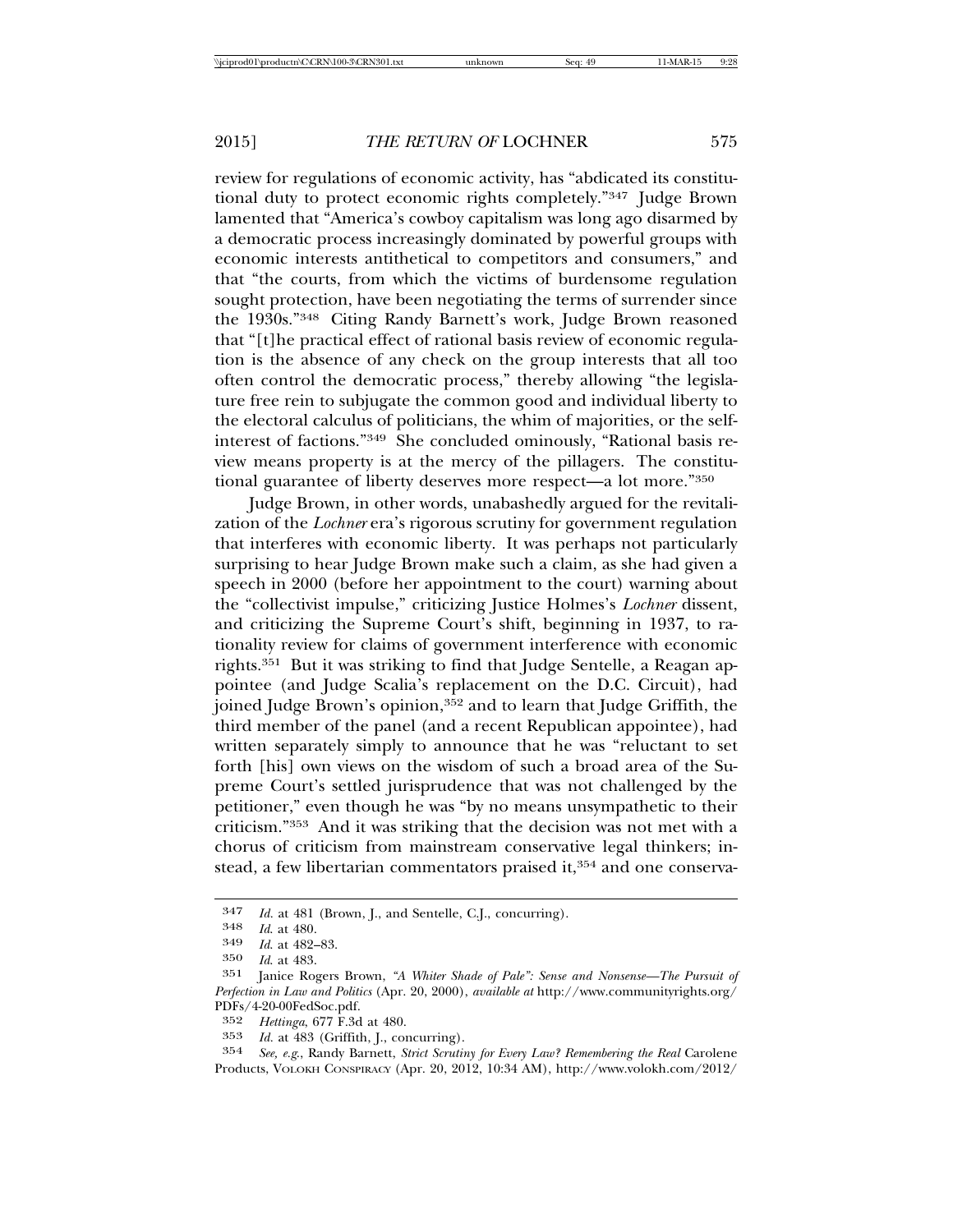tive commentator simply reacted cautiously, arguing that it was the "very beginning of a long discussion."355

Less than one year after the decision in *Hettinga*, the United States Court of Appeals for the Fifth Circuit decided *St. Joseph Abbey v. Castille*, 356 which invalidated a rule issued by the Louisiana Board of Funeral Directors granting funeral homes the exclusive right to sell caskets.<sup>357</sup> The court, in a unanimous opinion by Judge Higginbotham,<sup>358</sup> concluded that economic protection of a particular industry is not a legitimate government purpose.<sup>359</sup> The court reasoned that, without a rational relationship to some other legitimate government interest, economic favoritism is "aptly described as a naked transfer of wealth" and is thus unconstitutional.<sup>360</sup>

The court then concluded that the challenged rule was not rationally related to the protection of public health, safety, and consumer welfare.<sup>361</sup> In reaching that conclusion, the court acknowledged that *Williamson v. Lee Optical*<sup>362</sup>—the leading Supreme Court precedent on post–*Lochner* era substantive due process review of economic regulation—dictates extreme deference to state economic regulation, including a "willingness to accept post hoc hypotheses for economic regulation."363 But the court asserted that the Court in *Williamson* "insist[ed] upon a rational basis," and declared that "a hypothetical rationale, even post hoc, cannot be fantasy."364 The court then reasoned that the challenged rule was not rationally related to the interest in consumer protection, because Louisiana law did not require funeral directors to receive any special instruction about caskets or grief counseling.<sup>365</sup> The court also found a "disconnect" between restricting casket sales to funeral homes and preventing consumer fraud and abuse, in light of the fact that Louisiana's unfair trade practices law "already polices inappropriate sales tactics by

- 361 *See id.* at 223–27.
- 
- <sup>362</sup> 348 U.S. 483 (1955). <sup>363</sup> *St. Joseph Abbey*, 712 F.3d at 221. <sup>364</sup> *Id.* at 223.
- 
- *Id.* at 224.

<sup>04/20/</sup>remembering-the-real-carolene-products/ ("I was very pleased to see [the court's] critique of 'rational basis' Due Process Clause scrutiny of economic legislation.").<br>355 Adam I. White. The Constitutional Guarantee of Liberty Deserves More Respe

<sup>355</sup> Adam J. White, *The Constitutional Guarantee of Liberty Deserves More Respect*, THE WEEKLY STANDARD (Apr. 20, 2012, 12:00 AM), http://www.weeklystandard.com/blogs/con stitutional-guarantee-liberty-deserves-more-respect\_640455.html.

<sup>356 712</sup> F.3d 215 (5th Cir. 2013).<br>357 *Id.* at 226–27.

<sup>357</sup> *Id.* at 226–27.

Judge Higginbotham was appointed to the court by President Reagan. Judge Haynes was appointed by President George W. Bush, and Judge Higginson was appointed by President Obama. *Fifth Circuit*, JUDICIALNOMINATIONS.ORG, http://judicialnominations .org/fifth-circuit (last visited Jan. 18, 2015).

<sup>359</sup> *St. Joseph Abbey*, 712 F.3d at 222–23. <sup>360</sup> *Id.*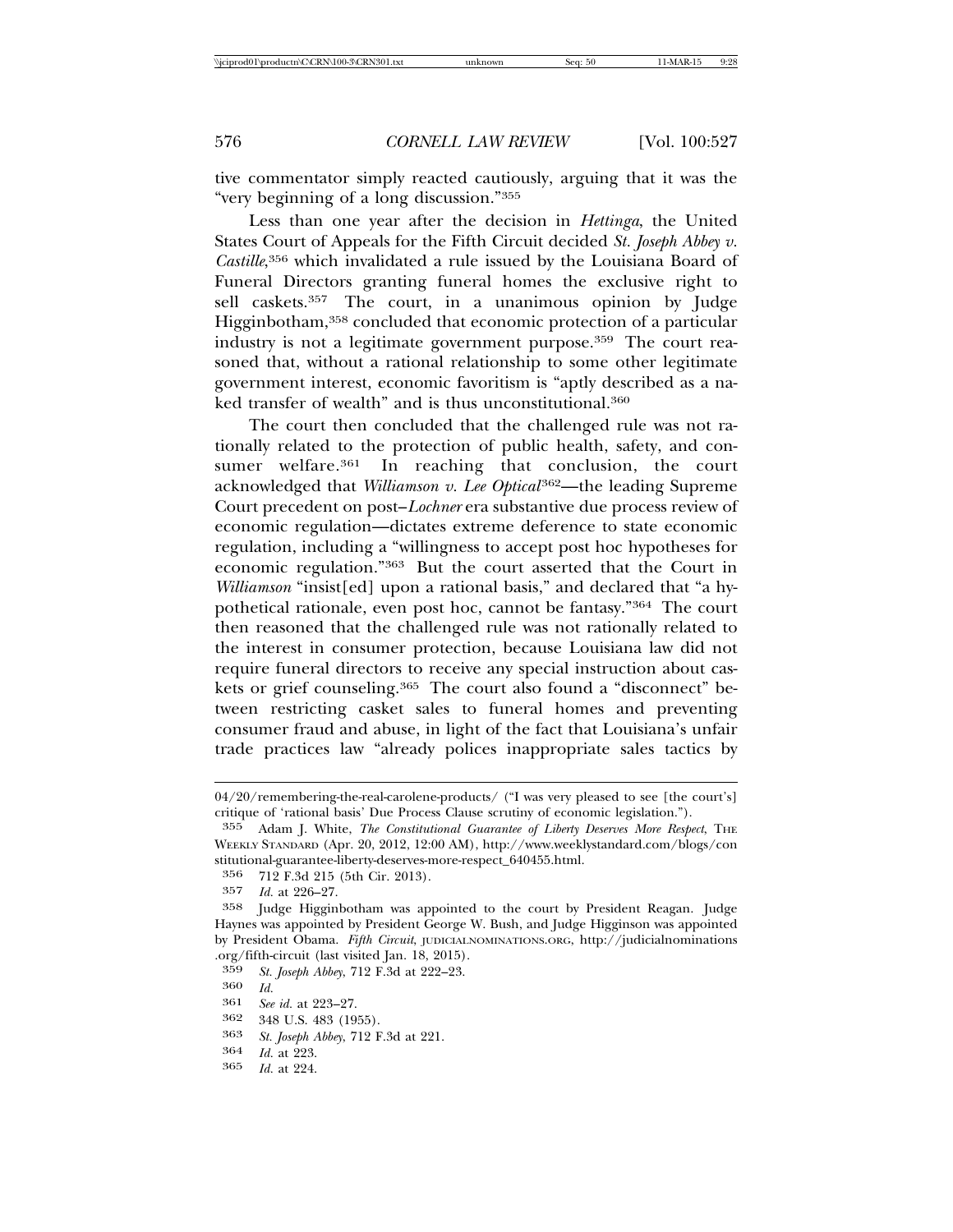sellers of all caskets."<sup>366</sup> Finally, the court reasoned that, because "Louisiana does not even require a casket for burial, does not impose requirements for their construction or design, does not require a casket to be sealed before burial, and does not require funeral directors to have any special expertise in caskets," "no rational relationship exists between public health and safety and limiting intrastate sales of caskets to funeral establishments."367

The court concluded by denying that the "ghost of *Lochner* [was] lurking about," because the court "deploy[ed] no economic theory of social statics [nor drew] upon a judicial vision of free enterprise."<sup>368</sup> But of course, the *Lochner* majority did not explicitly rely on Herbert Spencer's *Social Statics* or openly admit that it was drawing upon a judicial vision of free enterprise either. It was Holmes who made the point explicit in his dissent;<sup>369</sup> the *Lochner* majority had merely purported to find no "fair, reasonable and appropriate" connection between the regulation and the state's proffered interests.370 Indeed, after acknowledging that the "deference we owe [to state economic regulation] expresses mighty principles of federalism and judicial roles," the Fifth Circuit in *St. Joseph Abbey* insisted—in words that could have come straight from the *Lochner* era<sup>371</sup>—that the "principle we protect from the hand of the State today protects an equally vital core principle—the taking of wealth and handing it to others when it comes not as economic protectionism in service of the public good but as 'economic' protection of the rulemakers' pockets."372 At the very least, the court's approach was a marked departure from the approach in *Williamson*, which effectively sent the message—in a case that also involved a law that was likely the product of political favoritism and rent-seeking373—that, now that the *Lochner* era is over, judges

370 *Id.* at 56.

372 *St. Joseph Abbey*, 712 F.3d at 226–27.

373 *See* Mark Tushnet, *Public Choice Constitutionalism and Economic Rights*, *in* LIBERTY, PROPERTY, AND THE FUTURE OF CONSTITUTIONAL DEVELOPMENT 23, 37 (Ellen Frankel Paul & Howard Dickman eds., 1990) ("A classic rent seeking statute was presented to the Court in *Williamson v. Lee Optical Co.* Oklahoma prohibited opticians from fitting duplicate lenses without a prescription from an ophthalmologist or optometrist . . . . Essentially all that this

<sup>366</sup> *Id.* at 225.

<sup>367</sup> *Id*. at 226. <sup>368</sup> *Id*. at 227. <sup>369</sup> Lochner v. New York, 198 U.S. 45, 75–76 (1905) (Holmes, J., dissenting).

<sup>371</sup> *See*, *e.g.*, New State Ice Co. v. Liebmann, 285 U.S. 262, 279 (1931) (striking down law prohibiting the manufacture, sale, or distribution of ice without a license and declaring that the aim of the law was "not to encourage competition, but to prevent it; not to regulate the business, but to preclude persons from engaging in it"); Paul M. Schwartz & William Michael Treanor, Eldred *and* Lochner*: Copyright Term Extension and Intellectual Property as Constitutional Property*, 112 YALE L.J. 2331, 2392 (2003) ("The [*Lochner*] Court was . . . both viewing the statute as a wealth transfer and concluding that a statute that produced a wealth transfer, without benefiting society as a whole, was unconstitutional, even if the legislature decided that legitimate reasons existed for aiding a particular group.").<br> $372 \text{ St.}$  *Issebh Abhex*, 712 F.3d at 226–27.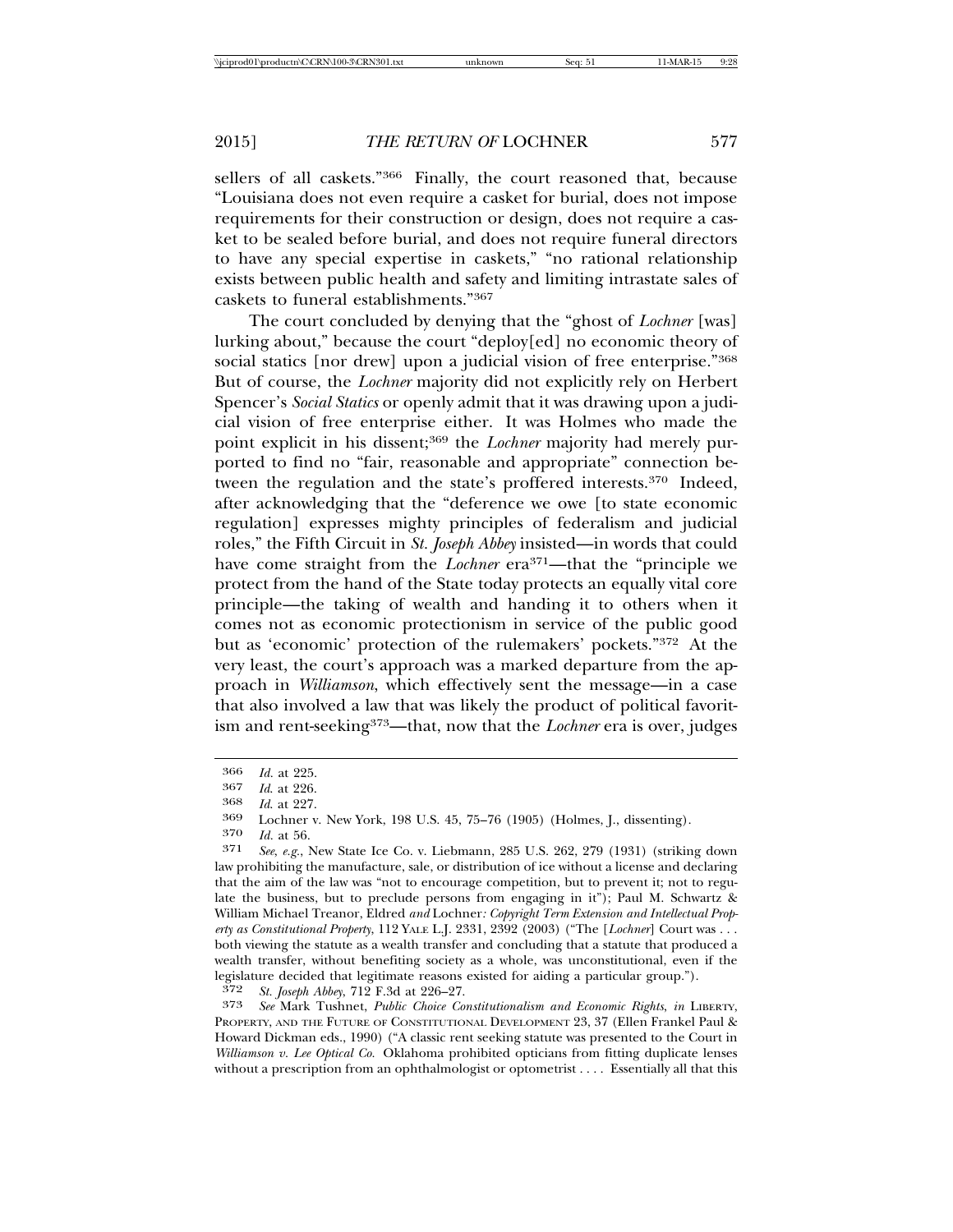should not invoke the Due Process Clauses to second-guess legislative judgments that interfere with economic liberty.<sup>374</sup>

There have been other recent signs that *Lochner*'s status in conservative legal thought is evolving. Shortly after the D.C. Circuit's decision in *Hettinga*, Ed Whelan, a Justice Department official during the second Bush Administration and a prominent contributor to the *National Review*'s website, declared that it is "quite plausible" that "the Privileges or Immunities Clause, properly construed, does protect some substantive economic rights."375 Keith Whittington, a prominent scholar of originalist methodology, announced that he had "learned to stop worrying and love substantive due process—sort of."376 And in 2011, George Will, who in 1996 had harshly criticized *Lochner* and accused liberals of attempting to revive it in cases involving other fundamental rights,<sup>377</sup> praised David Bernstein's revisionist account of *Lochner*. 378 Will concluded that "[t]he rehabilitation of *Lochner*" is an important step in the "disarmament" of liberals' "aspiration, which is to provide an emancipation proclamation for regulatory government."379 Seven months later, Will lamented that in the 1930s the Court "formally declare[d] economic rights to be inferior to 'fundamental' rights," which regrettably "begot pernicious judicial restraint—tolerance of capricious government abridgements of economic liberty."380 He urged conservatives to "wean themselves [from] excessive respect for judicial 'restraint' and condemnation of 'activism,'" in order to accomplish the Court's "principal purpose," the "protection of liberty."381 Eighteen months later, Will completed

statute did was to generate business for eye doctors, thereby raising the price of duplicate lenses.").<br> $\frac{374}{9}$ 

<sup>374</sup> *See* Williamson v. Lee Optical Co., 348 U.S. 483, 488 (1955) ("The day is gone when this Court uses the Due Process Clause of the Fourteenth Amendment to strike down state laws, regulatory of business and industrial conditions, because they may be unwise, improvident, or out of harmony with a particular school of thought. . . . 'For protection against abuses by legislatures the people must resort to the polls, not to the courts.'" (citations omitted)).<br>375 F.d

<sup>375</sup> Ed Whelan, *Re: Does the Constitution Protect Unenumerated Rights*, NAT'L REV. ONLINE (Apr. 18, 2012, 5:19 PM), http://www.nationalreview.com/bench-memos/296482/re-doesconstitution-protect-unenumerated-rights-ed-whelan; *see also Declaration of the Institute for Justice Center for Judicial Engagement*, INST. FOR JUSTICE, http://ij.org/cje/declaration (last visited Nov. 9, 2014) ("The Constitution promises an array of individual rights—both written and unwritten—that the government may neither deny nor disparage.").

<sup>376</sup> Keith Whittington, *How I Learned to Stop Worrying and Love Substantive Due Process— Sort of*, LIBRARY OF LAW AND LIBERTY (Apr. 4, 2014), http://www.libertylawsite.org/2014/  $04/04$ /how-i-learned-to-stop-worrying-and-love-substantive-due-process-sort-of/.<br>377 See Will, subra note 965: see also subra notes 965–66 and accompanying

<sup>377</sup> *See* Will, *supra* note 265; *see also supra* notes 265–66 and accompanying text. **R**

<sup>378</sup> George F. Will, *Why Liberals Fear the* Lochner *Decision*, WASH. POST (Sept. 7, 2011), http://www.washingtonpost.com/opinions/why-liberals-fear-the-lochner-decision/2011/ 09/06/gIQAZapUAK\_story.html.<br>379 Id

<sup>379</sup> *Id.* <sup>380</sup> George F. Will, *Unleash the Supreme Court*, WASH. POST, June 15, 2012, at A19. 381 *Id.*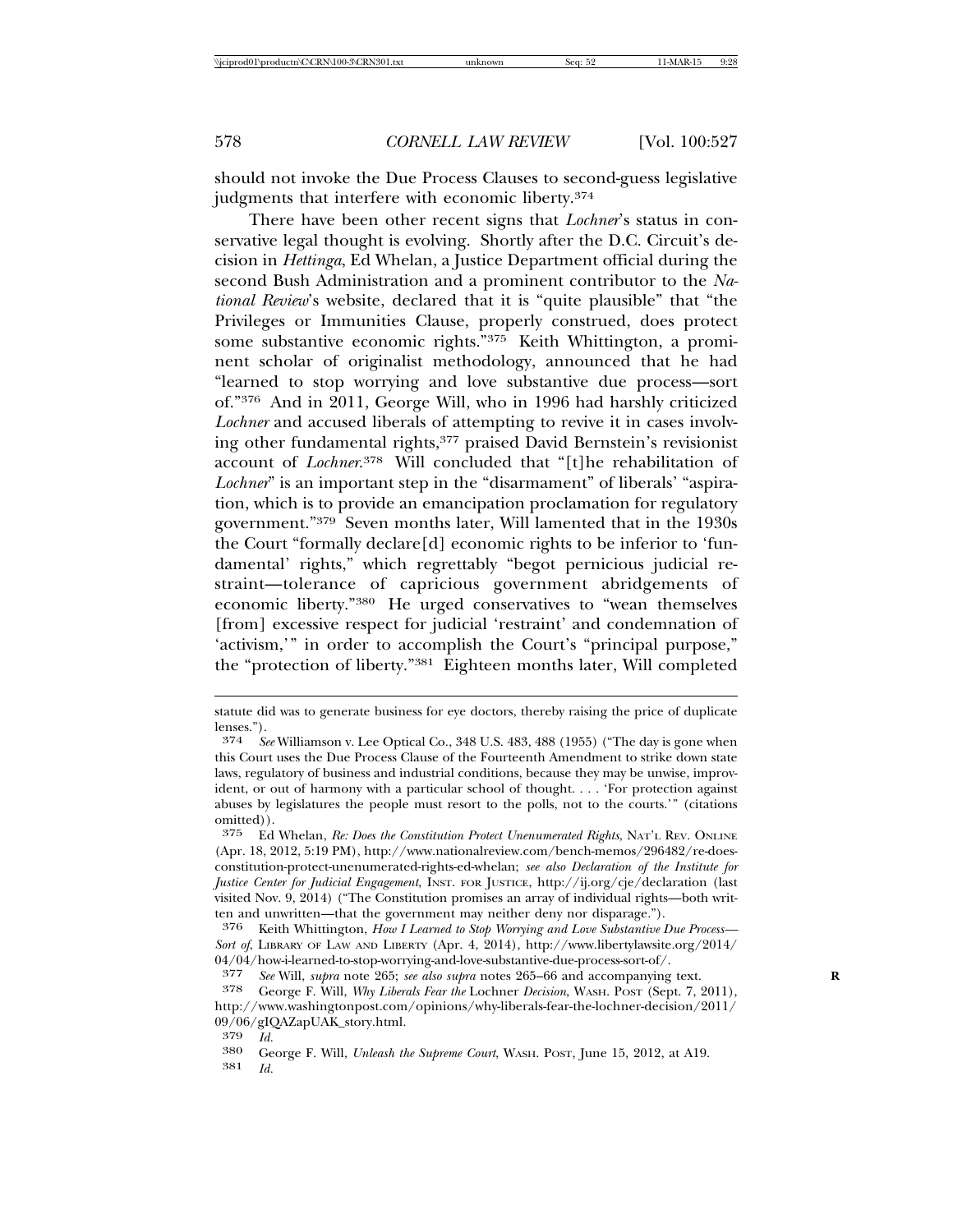his evolution, insisting that "[j]udicial activism isn't a bad thing."382 Will lamented that "[c]onservatives clamoring for judicial restraint, meaning deference to legislatures, are waving a banner unfurled a century ago by progressives eager to emancipate government, freeing it to pursue whatever collective endeavors it fancies, sacrificing individual rights to a spurious majoritarian ethic."383 Rather than urging deference (and thus emboldening government), Will advised conservatives to "urge courts to throw as many flags as there are infractions."384

Finally, in 2013, Senator Rand Paul, a libertarian elected during the Tea Party wave in 2010 who reportedly is considering seeking the Republican nomination for President in 2016,385 praised *Lochner* during a rare speaking filibuster on the Senate floor.386 In the course of his comments, Paul noted that the "President doesn't like *Lochner* at all," but he urged the President to "rethink" it.387 Paul called *Lochner* "a wonderful decision," noting that it "expands the [Fourteenth] Amendment and says to the people that you have unenumerated rights," rights that are "unlimited" because "[y]ou got them from your Creator. These are natural-born rights and no democracy should be able to take these away from you."388 Paul specifically cited David Bernstein's and Randy Barnett's work seeking to reinvigorate *Lochner*. 389

Conservative legal orthodoxy regarding *Lochner*, in other words, is evolving. While it is still sporadic, it is no longer anathema on the right to claim that the courts should provide robust protection to unenumerated economic rights. An increasingly broad range of conservative thinkers are beginning to make these claims, and they are no longer being met with a wall of fierce condemnation. Indeed, we believe that, after a forthcoming period of hand-wringing and ideological and jurisprudential soul-searching, conservative legal orthodoxy will ultimately embrace judicial protection for unenumerated economic rights, including the right to contract. Conservative legal thought about the validity of *Lochner* is about to come full circle.

389 *See id.*

<sup>382</sup> George F. Will, *Judicial Activism Isn't a Bad Thing*, WASH. POST (Jan. 22, 2014), http://www.washingtonpost.com/opinions/george-will-judicial-activism-isnt-a-bad-thing/ 2014/01/22/31b41a12-82c7-11e3-8099-9181471f7aaf\_story.html.

<sup>383</sup> *Id.*

<sup>384</sup> *Id.*

<sup>385</sup> *See, e.g.*, Jeremy W. Peters*, G.O.P.'s Foreign Policy Hawks Wary of Paul's Evolving Views*, N.Y. TIMES, May 24, 2014, at A1 (noting that Paul is "test[ing] the waters for a presidential run in 2016").

<sup>386</sup> 113 CONG. REC. S1160–61 (Mar. 6, 2013) (statement of Sen. Rand Paul).

<sup>387</sup> *Id.*

<sup>388</sup> *Id.* at 1161.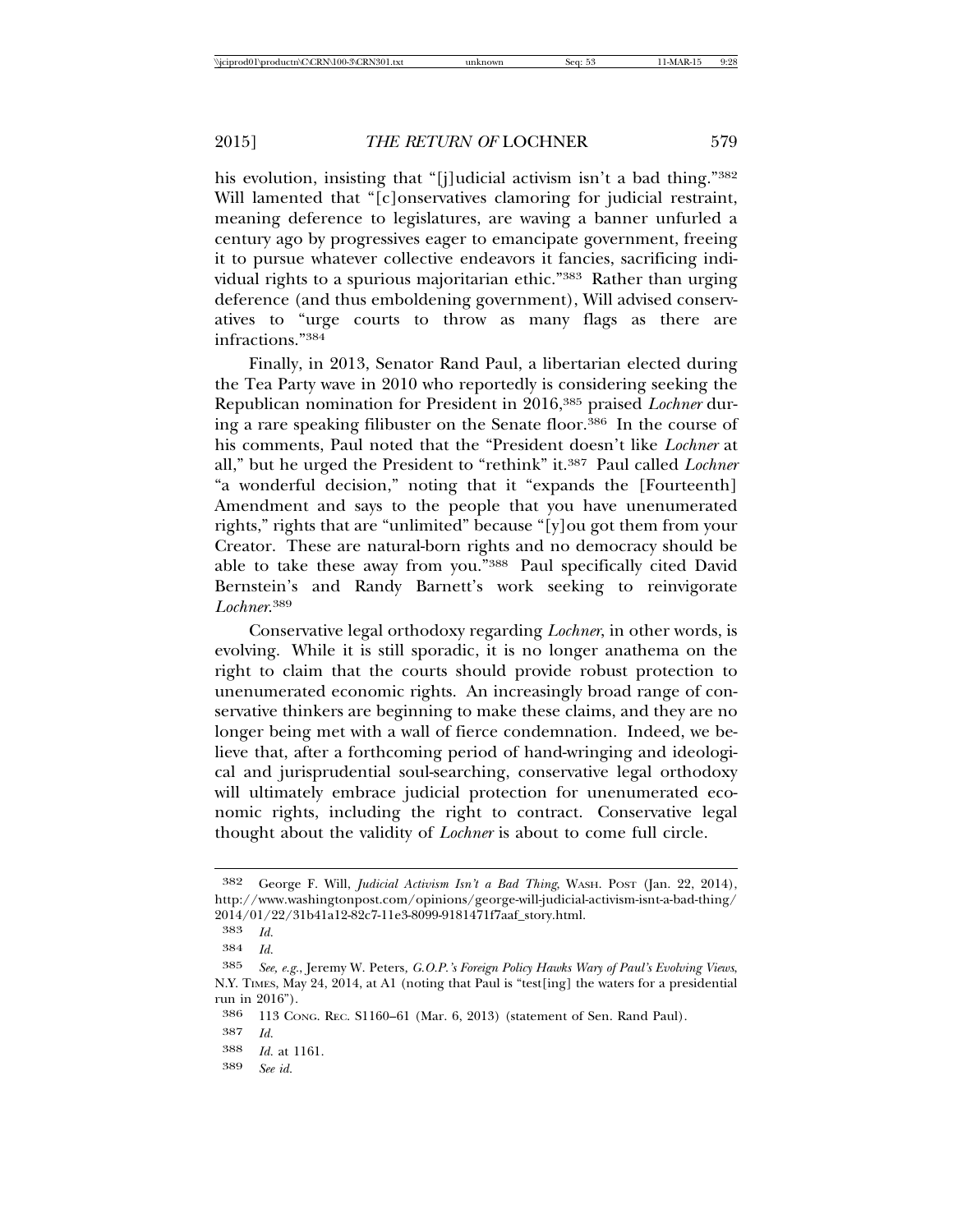## IV

## ORIGINALISM AND <sup>L</sup>OCHNER

What—aside from simply the growing influence of libertarianism in conservative politics—accounts for this impending dramatic change in conservative legal thought about *Lochner*? One possibility, which Mark Graber has offered, is that judges necessarily are political actors who can be expected to pursue their political parties' ideological aims from the bench, and thus the conservative ascendancy in the judiciary is likely to lead to judicial protection for economic rights, the preferred position of the conservative political movement.390 Graber argues that the Roberts Court is "likely to make American public policy more libertarian," both because of the "distinctive features of contemporary constitutional conservatism" and because the "affluent, well-educated citizens who tend to become Justices are more concerned with freedom from government regulation than government protection."391 Graber situates his argument in the extensive political science literature about how judges decide cases.<sup>392</sup>

Our colleague Jeffrey Rosen has painted a similar, if more colorful, picture, arguing that a small group of motivated ideologues, operating primarily in the shadows, has tirelessly been working for years to implement a carefully conceived plan to restore the "Constitution in Exile," which embraces the "legal doctrines that established firm limitations on state and federal power before the New Deal."393 On Rosen's account, this cabal is led not by traditional originalists concerned about "states' rights or judicial deference to legislatures," but instead by economic libertarians who seek to cripple the government's ability to interfere with private economic ordering.394

Rosen thus implies that any forthcoming rebirth of *Lochner* will arise from a concerted (albeit mysterious) movement, carefully

<sup>390</sup> *See* Mark A. Graber, *Does It Really Matter? Conservative Courts in a Conservative Era*, 75 FORDHAM L. REV. 675, 688-91 (2006).<br>391 Id at 706-07

<sup>391</sup> *Id*. at 706–07.

See, e.g., LEE EPSTEIN & JEFFREY A. SEGAL, ADVICE AND CONSENT: THE POLITICS OF JUDICIAL APPOINTMENTS 143 (2005) ("Judges and justices always have been political beings. . . . Likewise, justices, and to a lesser extent judges, bring their politics into the courtroom—and always have."); JEFFREY A. SEGAL & HAROLD SPAETH, THE SUPREME COURT AND THE ATTITUDINAL MODEL 32 (1993) (discussing the legal and attitudinal models of constitutional decisionmaking); Robert A. Dahl, *Decision-Making in a Democracy: The Supreme Court as a National Policy-Maker*, 6 J. PUB. L. 279, 264–66 (1957), *reprinted in* 50 EMORY L.J. 563 (2001) (discussing how the Supreme Court functions as a legal and political institution).<br>393 **I**effre

<sup>393</sup> Jeffrey Rosen, *The Unregulated Offensive*, N.Y. TIMES MAG., Apr. 17, 2005, at 42 [hereinafter Rosen, *Offensive*]; *see also* Jeffrey Rosen, *Economic Freedoms and the Constitution*, 35 HARV. J.L. & PUB. POL'Y 13, 16 (2012) (identifying legislative targets of the "Constitution in Exile" movement); Jeffrey Rosen, *Second Opinions*, NEW REPUBLIC, May 24, 2012, at 10 (discussing the "Constitution in Exile" movement and *Hettinga v. United States*). <sup>394</sup> Rosen, *Offensive*, *supra* note 393, at 44. **<sup>R</sup>**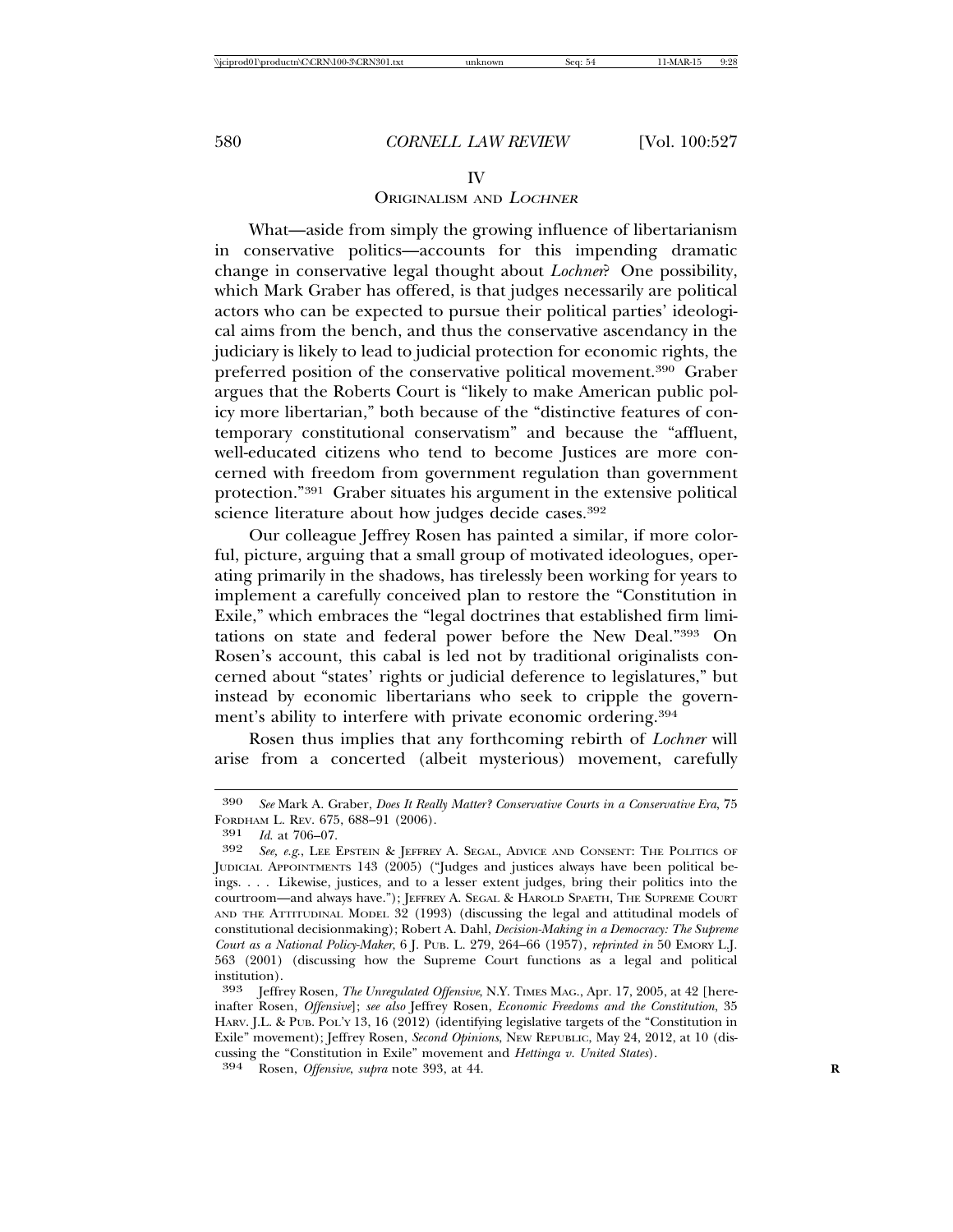thought out and planned, and Graber suggests that such an outcome is inevitable. We do not deny that there are committed libertarians who are dedicated to implementing a libertarian constitutional vision—though their existence is not a very well-kept secret<sup>395</sup>—or that judicial decisionmaking can be heavily influenced by political allegiances and judges' personal policy preferences.396 Instead, we think that these explanations are incomplete. Even if a *Lochner* revival was inevitable once conservatives regained control of the courts, the question remains why now, and why not sooner? It has, after all, been decades since the conservative Justices gained a majority of the seats on the Supreme Court. Perhaps the answer is simply that it has taken this long for the "Constitution in Exile" movement to grow in strength and power and to emerge from the shadows. Indeed, a central thesis of Steven Teles's account of the rise of the modern conservative legal movement is that, due to the deep entrenchment of liberal legal ideas, figures, and institutions, conservatives needed decades to establish and grow a network of institutions capable of toppling the liberal legal order.397

But there is another important piece to the puzzle. In our view, these conventional accounts overlook the role played by a natural, organic evolution in conservative legal thought, driven by gradual changes in the theory of originalism that facilitate the justification of doctrinal outcomes that are politically appealing to conservatives.<sup>398</sup>

<sup>395</sup> *See, e.g*., *Current Economic Liberty Cases*, INST. FOR JUSTICE, http://ij.org/cases/ economicliberty (last visited Jan. 18, 2015) (listing economic liberty cases).

<sup>396</sup> *See, e.g*., Thomas B. Colby, *A Constitutional Hierarchy of Religions? Justice Scalia, The Ten Commandments, and the Future of the Establishment Clause*, 100 NW. U. L. REV. 1097, 1139 (2006) (arguing that Justice Scalia's "interpretation of the Establishment Clause aligns almost perfectly with the political preferences of the Republican Party"); Peter J. Smith, *Federalism, Instrumentalism, and the Legacy of the Rehnquist Court*, 74 GEO. WASH. L. REV. 906, 909 (2006) (arguing that "any ultimately satisfying account of the Rehnquist Court's federalism doctrine must acknowledge that the decisions have often appeared to be driven as much by the Justices' policy preferences about the underlying substantive matters at issue as they have by any neutral theory of federalism").

<sup>397</sup> *See* Ilya Somin, *Lessons from the Rise of Legal Conservatism*, 32 HARV. J.L. & PUB. POL'Y 415, 420–22 (2009) (discussing TELES, *supra* note 230). **R**

<sup>398</sup> Jack Balkin has suggested that the conservative social movement will seek to graft its substantive principles (favoring laissez-faire economics and unregulated markets) onto existing constitutional norms. *See* Balkin, *supra* note 5, at 706. This view follows from **R** Balkin's theory that constitutional understandings evolve as social and political movements make legal arguments that first seem "off-the-wall" become "on-the-wall" by virtue of the endorsement of mainstream or influential groups or thinkers. *See* JACK M. BALKIN, LIVING ORIGINALISM 17–18 (2011) ("Many of the proudest achievements of our constitutional tradition have come from constitutional interpretations that were at one point regarded as crackpot and off-the-wall."); Jack M. Balkin, *From Off the Wall to On the Wall: How the Mandate Challenge Went Mainstream*, ATLANTIC (June 4, 2012, 2:55 PM), http://www.theatlantic.com/ national/archive/2012/06/from-off-the-wall-to-on-the-wall-how-the-mandate-challengewent-mainstream/258040/ (noting the changing perception of mandating health insurance from "off the wall" to "on the wall"). We agree with much of Balkin's account, but we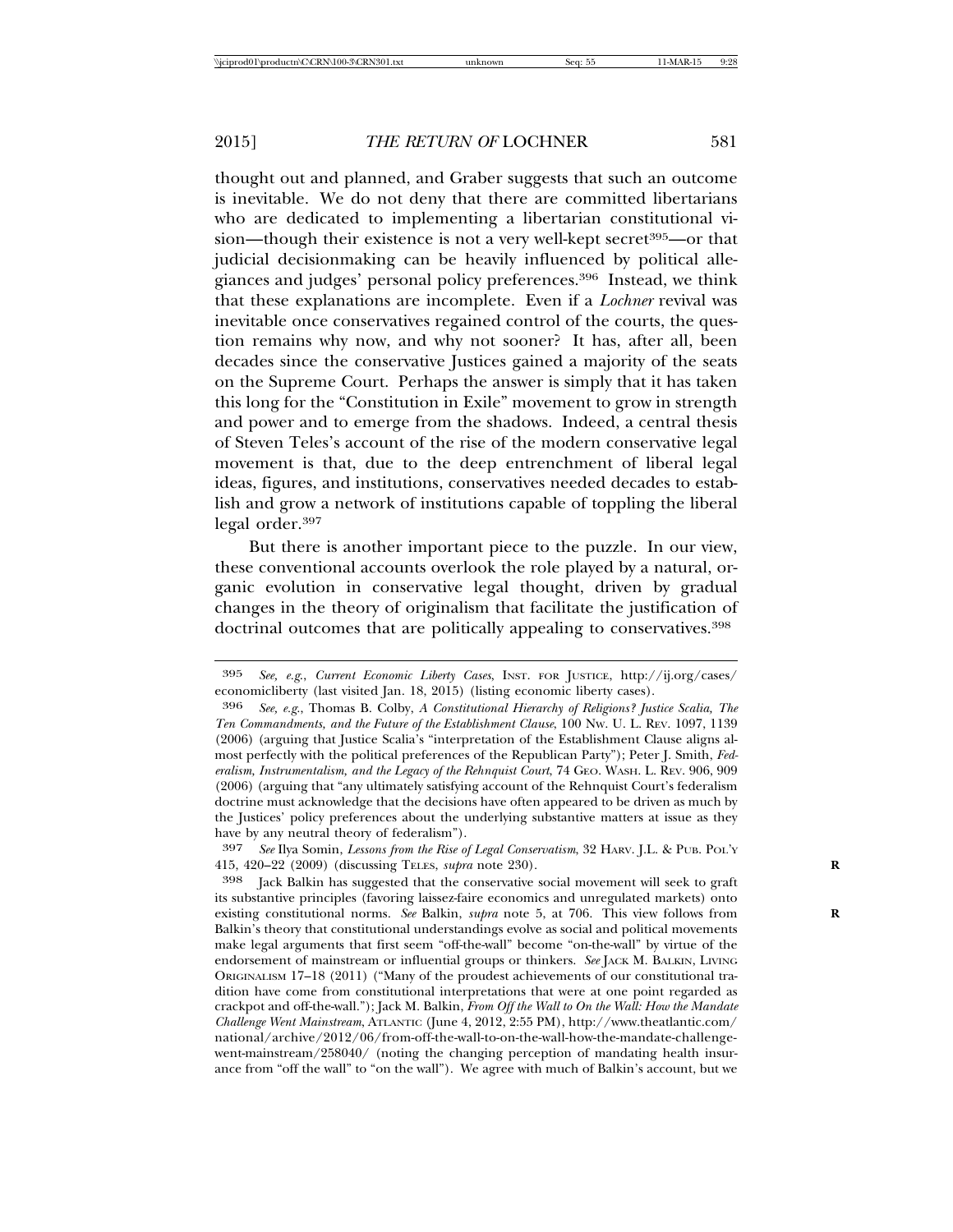We do, however, agree with Rosen in one other respect. The rebirth of *Lochner* will not be driven by the traditional originalist focus on judicial restraint.399 It is only because originalism has evolved away from that focus that economic liberties can now come back, full circle, to the forefront of conservative legal thought.

During the Progressive era, and especially during the New Deal era, the liberal critique of *Lochner* focused in large part on an argument that the problem with *Lochner* was that it was, in fact, *too originalist*. Liberals "lambasted the Court for engaging in blind, inflexible originalism"400—for, in Frankfurter's words, stubbornly employing "eighteenth-century conceptions of 'liberty and equality.'"401 New Deal liberals insisted that the Court update the "living Constitution" to account for twentieth-century economic realities.402 As Senator Norris put it, "Our Constitution ought to be construed in the light of the present-day civilization instead of being put in a straightjacket made more than a century ago."403 When the Court finally did put an end to the *Lochner* era in the *West Coast Hotel* case, Justice Sutherland's pro-*Lochner* dissent was a paean to originalism and a bitter attack on the newly liberal Court for abandoning it. In his view, the Court had ignored the simple truth that "the meaning of the Constitution does not change with the ebb and flow of economic events."404

Accordingly, when conservatives rode back into power on the Supreme Court on a wave of originalist rhetoric a half century later, one might have expected them to re-embrace *Lochner*. But they did

think it overlooks the ways in which originalism itself has evolved to facilitate the process of constitutional change.<br><sup>399</sup> That conservati

That conservatives would drift away from claims of judicial restraint should not be surprising, just as it will not be surprising when a *Lochner* renaissance prompts charges from liberals of judicial activism. As Bill Marshall has observed, the "subjects (and the originators) of the activism charge have continually shifted with changes in political and judicial power." William P. Marshall, *Conservatives and the Seven Sins of Judicial Activism*, 73 U. COLO. L. REV. 1217, 1217 (2002). <sup>400</sup> BERNSTEIN, *supra* note 86, at 43; *see also* Horwitz, *supra* note 51, at 51–52 (arguing **<sup>R</sup>**

that "progressive legal writers after *Lochner . . .* wished to explode the static picture of constitutional meaning that had been frozen into the *Lochner* Court's jurisprudence" of "static originalism").

<sup>401</sup> Felix Frankfurter, *Child Labor and the Court*, NEW REPUBLIC, July 26, 1922, at 48–49. *But see* BARNETT, *supra* note 308, at 222 (noting that some Progressives criticized *Lochner* for **R** deviating from the original meaning of the Constitution).

<sup>402</sup> *See* Barry Friedman, *The History of the Countermajoritarian Difficulty, Part Four: Law's*

*Politics*, 148 U. PA. L. REV. 971, 1014, 1019–22 (2000). <sup>403</sup> 81 CONG. REC. S2144 (1937) (statement of Sen. Norris). <sup>404</sup> West Coast Hotel Co. v. Parrish, 300 U.S. 379, 402–03 (1937) (Sutherland, J., dissenting).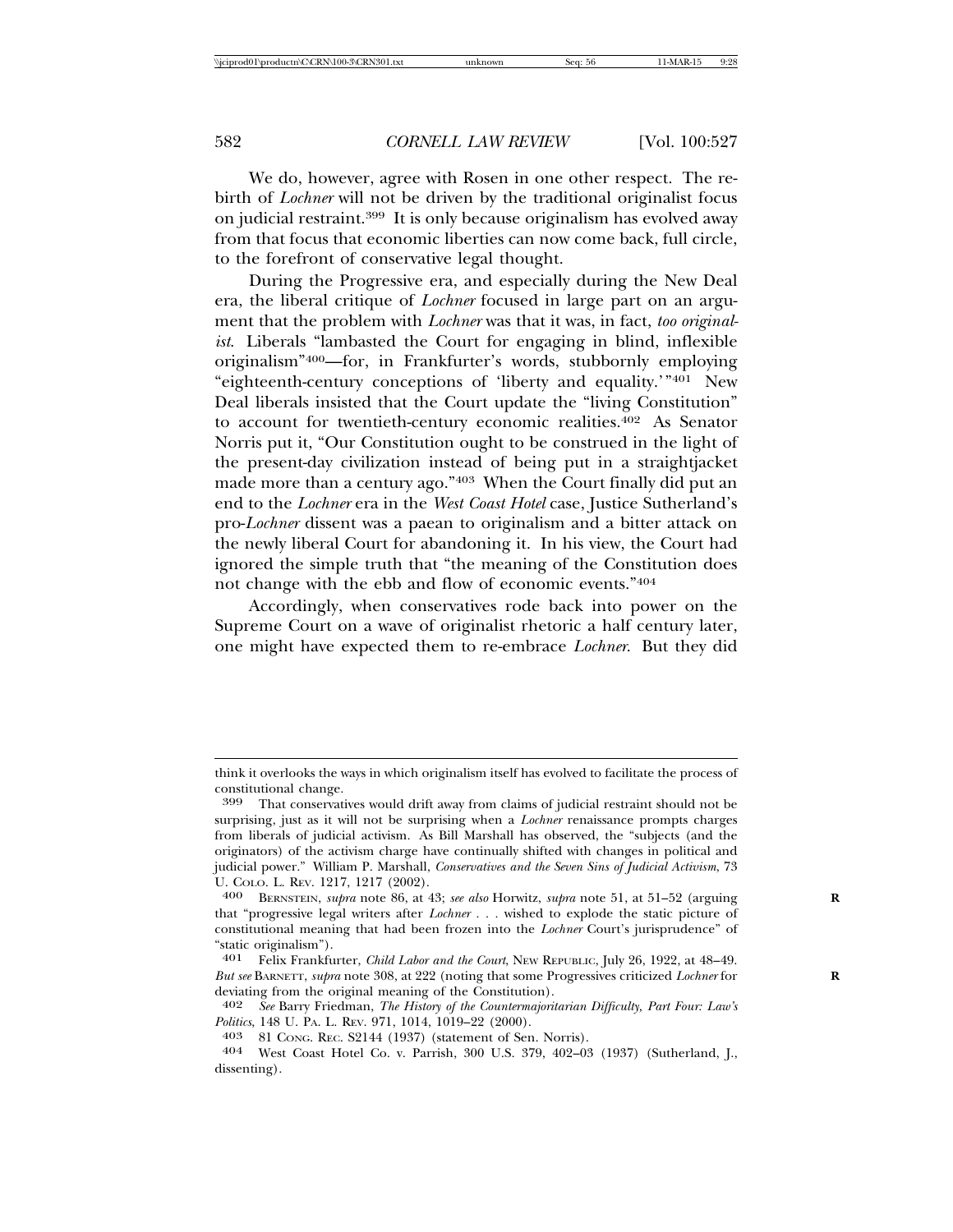not, in large part because the particular brand of originalism that they had come to embrace would not allow it.<sup>405</sup>

As detailed above, the mid- to late-twentieth-century originalist movement arose in direct response to the broad rights-granting decisions of the Warren and Burger Courts.<sup>406</sup> Frustrated that the Court was invalidating government action in the name of vaguely defined and novel individual rights, conservative critics of the Court began to invoke the original intent of the Constitution's Framers to demonstrate how far afield the liberal Court had ventured from the historical Constitution.407 This form of originalism was primarily a "reactive theory motivated by substantive disagreement" with the Court's decisions, and as such it focused principally on the perceived excesses of the Court's approach to decisionmaking.<sup>408</sup> Critics charged that the Justices had impermissibly substituted their own values for those embodied in the historic Constitution.409

If the disease was judges' imposing their own policy preferences under the guise of constitutional interpretation, then the cure was to constrain the judges. As Raoul Berger explained, if "the Court may substitute its own meaning for that of the Framers it may . . . rewrite the Constitution without limit."410 Originalists posited a solution to this intolerable state of affairs: require judges to adhere to the original intent of the Framers—that is, to an objective historical criterion that is "exterior to the will of the Justices"—and thereby limit their ability to issue decisions based on their personal value preferences.411

This form of originalism—now often dubbed the "old originalism"—thus was concerned primarily with limiting judicial power, and "[o]riginalist methods of constitutional interpretation were understood as a means to that end."412 Specifically, the old originalism was at its core deeply concerned with both judicial *constraint*—narrowing the discretion of judges—and judicial *restraint*—deferring to democratic majorities.413

<sup>405</sup> *See* BERNSTEIN, *supra* note 86, at 118–19 (noting that the version of originalism em- **R** ployed by the *Lochner* Justices "differed in significant ways from modern conservative originalism" employed by, among others, Robert Bork).

<sup>406</sup> *See supra* notes 241–66 and accompanying text.

<sup>407</sup> *See* Colby, *supra* note 27, at 716 & n.7. **R**

<sup>408</sup> Whittington, *supra* note 26, at 601; *see also* O'NEILL, *supra* note 235, at 101–10 **R** (describing the rise of originalism).

<sup>409</sup> *See* Whittington, *supra* note 26, at 601. **R**

<sup>410</sup> BERGER, *supra* note 17, at 370. **R**

<sup>411</sup> Bork, *supra* note 19, at 6; *see also* BERGER, *supra* note 17, at 306–11 ("At the adoption **R** of the Constitution the notion that judges . . . could make law as an instrument of social change was altogether alien . . . .").

<sup>412</sup> Whittington, *supra* note 26, at 602. **R**

<sup>413</sup> *See* Colby, *supra* note 27, at 750–51. **R**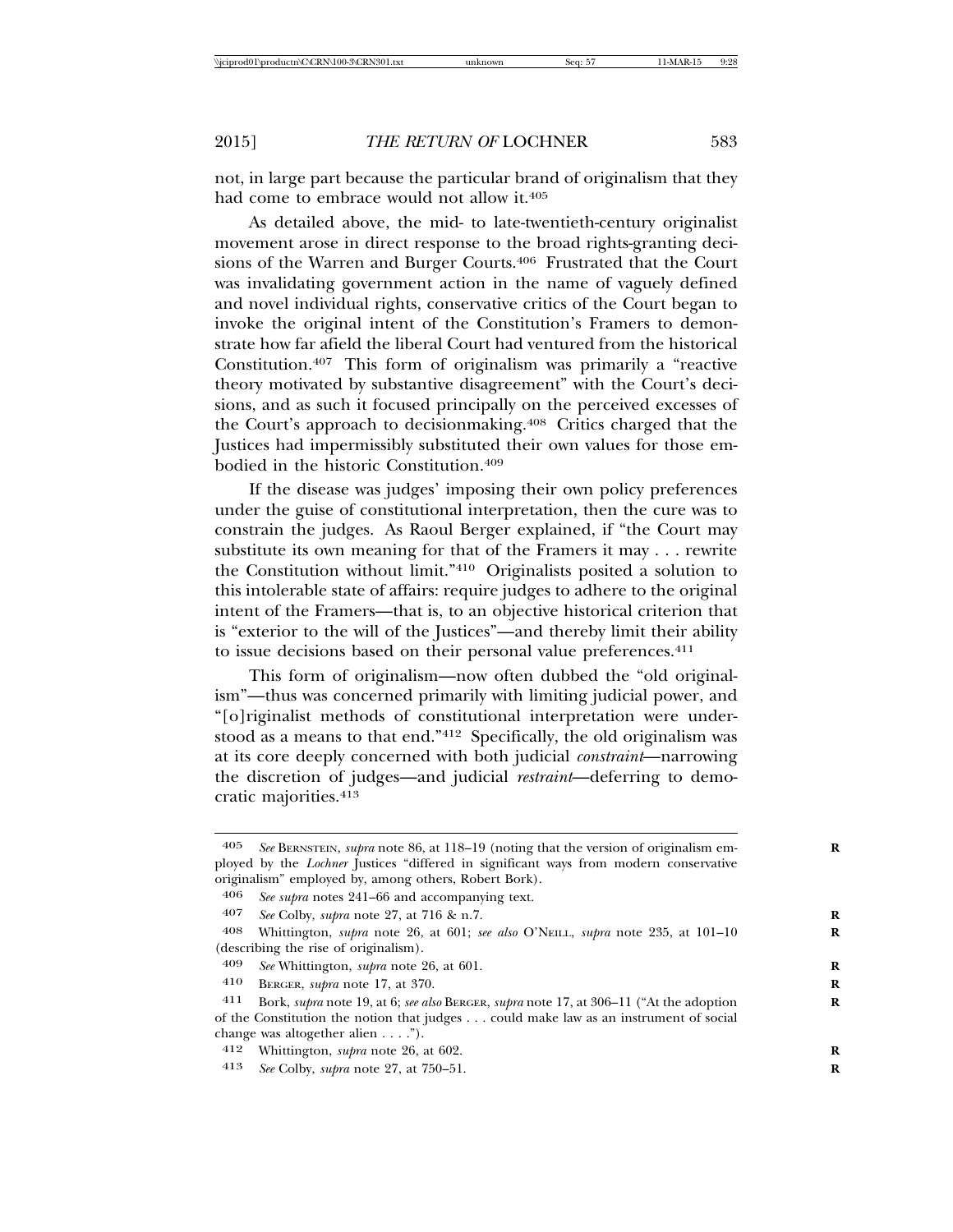First, proponents offered originalism as a means of limiting the discretion of judges to rely on subjective value judgments in deciding constitutional questions. If the "political seduction of the law" was the threat, then the best response was "to lash judges to the solid mast of history."414 On this view, originalism's historical criterion was a powerful form of *constraint* on judicial willfulness. As Robert Bork put it, "The only way in which the Constitution can constrain judges is if the judges interpret the document's words according to the intentions of those who drafted, proposed, and ratified its provision and its various amendments."415

Second, originalism promised judicial *restraint* in its implicit mandate of judicial deference to legislative majorities.<sup>416</sup> Originalists felt that, in aggressively protecting rights that were vaguely identified at best in the constitutional text, and unmentioned at worst, the Warren Court had improperly arrogated to itself the power to resolve countless questions "that determine the quality of life in a society and define the nature of civilization."417 As Lino Graglia argued, the "function of originalism is to minimize the conflict between judicial review and democracy," which is best served "when judge-restraining originalism permits the results of the democratic political process to stand."418 If judges may invalidate democratic action only when required by the "principles actually laid down in the historic Constitution," then there are fewer occasions for the exercise of judicial review and correspondingly more space for the operation of ordinary majoritarian decisionmaking.419

The old originalism accordingly was as much a normative theory of the proper judicial role as it was a semantic theory of textual interpretation.420 As Keith Whittington has explained, the "primary commitment" of the old originalism "was to judicial restraint";

419 BORK, *supra* note 24, at 163. **R**

<sup>414</sup> Whittington, *supra* note 26, at 602 (quoting BORK, *supra* note 24, at 11). **R**

<sup>415</sup> Bork, *supra* note 276, at 826.<br>416 See Whittington *subra* note 2

<sup>416</sup> *See* Whittington, *supra* note 26, at 602. **R**

<sup>417</sup> Lino A. Graglia, *"Interpreting" the Constitution: Posner on Bork*, 44 STAN. L. REV. 1019,  $\frac{1029}{418}$  (1992).

*Id.* at 1026; *accord* OFFICE OF LEGAL POLICY, *supra* note 17, at 4 ("[I]f the courts go beyond the original meaning of the Constitution, . . . they usurp powers not given to them by the people."); Bork, *supra* note 19, at 10–11 ("Courts must accept any value choice the legislature makes unless it clearly runs contrary to a choice made in the framing of the Constitution.").

<sup>420</sup> This is not to say that proponents of the old originalism did not also view it as an interpretive theory. To the contrary, they often argued that "interpreting a document *means* to attempt to discern the intent of the author; there is no other 'interpretive methodology' properly so called." Graglia, *supra* note 417, at 1024. But even this conception of **R** originalism was generally offered as a means to the ends of judicial constraint and restraint; fidelity to the original intent was important, early originalists argued, to ensure that judges see "their duty as interpreting law and not making law." DONALD GRIER STEPHENSON JR., CAMPAIGNS AND THE COURT: THE U.S. SUPREME COURT IN PRESIDENTIAL ELECTIONS 181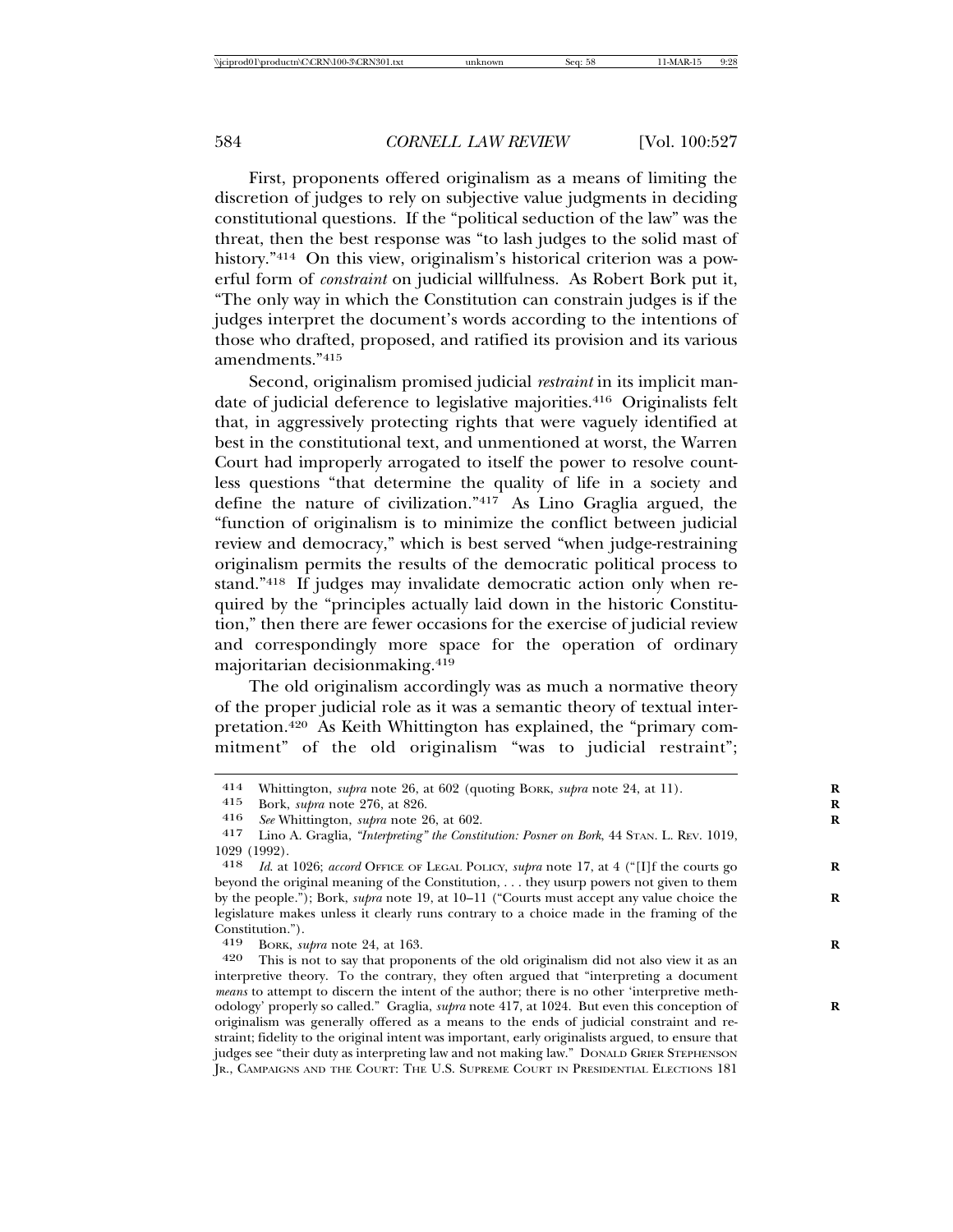"originalism was married to a requirement of judicial deference to legislative majorities."421 "Above all, originalism was a way of explaining what the [liberal] Court had done wrong, and what it had done wrong in this context was primarily to strike down government actions in the name of individual rights."422

Not surprisingly, proponents of that theory were deeply hostile to the form of decisionmaking exemplified by *Lochner*. In *Lochner*, after all, the Court had invoked an amorphous right that was not specifically identified in the constitutional text—but that likely was appealing, as a matter of personal predilection, to many of the Justices—to invalidate a law duly enacted by the legislature. Indeed, the rhetoric of the old originalism was, in many respects, a carbon copy of the Progressive critique of *Lochner*: that the Justices "were essentially making it up and 'legislating from the bench.'"423

This is not to say that there was no plausible claim, even under the old originalism, that *Lochner* was consistent with the original intent of the Framers. That had, after all, been the (largely unsubstantiated) assumption of many judges and critics, both liberal and conservative, during the *Lochner* era itself.<sup>424</sup> And in fact, Bernard Siegan wrote an article in 1985 canvassing the drafting history of the Fourteenth Amendment and arguing that the Framers of that amendment intended to protect from state infringement an array of unenumerated, natural law rights, including the freedom of contract and other economic rights.425 Richard Epstein also sought to ground his support for a revitalization of *Lochner* in the original intent, understood at a much higher level of generality. Epstein argued that the Constitution's "many broad and powerful clauses designed to limit the jurisdiction of both federal and state governments" were "designed to preserve definite boundaries between public and private ordering,"

422 Whittington, *supra* note 26, at 601. **R**

<sup>(1999) (</sup>quoting Richard Nixon in E.W. Kenworthy, *Nixon, in Texas, Sharpens His Attack: Nixon Scores 'Indulgence'*, N.Y. TIMES, Nov 3, 1968, at 79).

<sup>421</sup> Whittington, *supra* note 26, at 602; *accord* Balkin, *supra* note 5, at 690 (explaining **R** that originalism was initially "designed to promote judicial restraint"); Earl M. Maltz, *The Prospects for a Revival of Conservative Activism in Constitutional Jurisprudence*, 24 GA. L. REV. 629, 632 (1990) (arguing that "the appeal to democratic theory only makes sense if originalism is combined with a general preference for judicial restraint").

<sup>423</sup> *Id.*

See BERNSTEIN, *supra* note 86, at 120 (arguing that "there was a broad consensus in the early twentieth century that the Supreme Court's due process decisions were consistent with originalism").

<sup>425</sup> *See* Bernard H. Siegan, *Rehabilitating* Lochner, 22 SAN DIEGO L. REV. 453, 454–55, 492–97 (1985); *see also* James W. Ely, Jr., *The Oxymoron Reconsidered: Myth and Reality in the Origins of Substantive Due Process*, 16 CONST. COMMENT. 315, 315–19 (1999) (arguing that the Due Process Clause was intended to protect economic rights).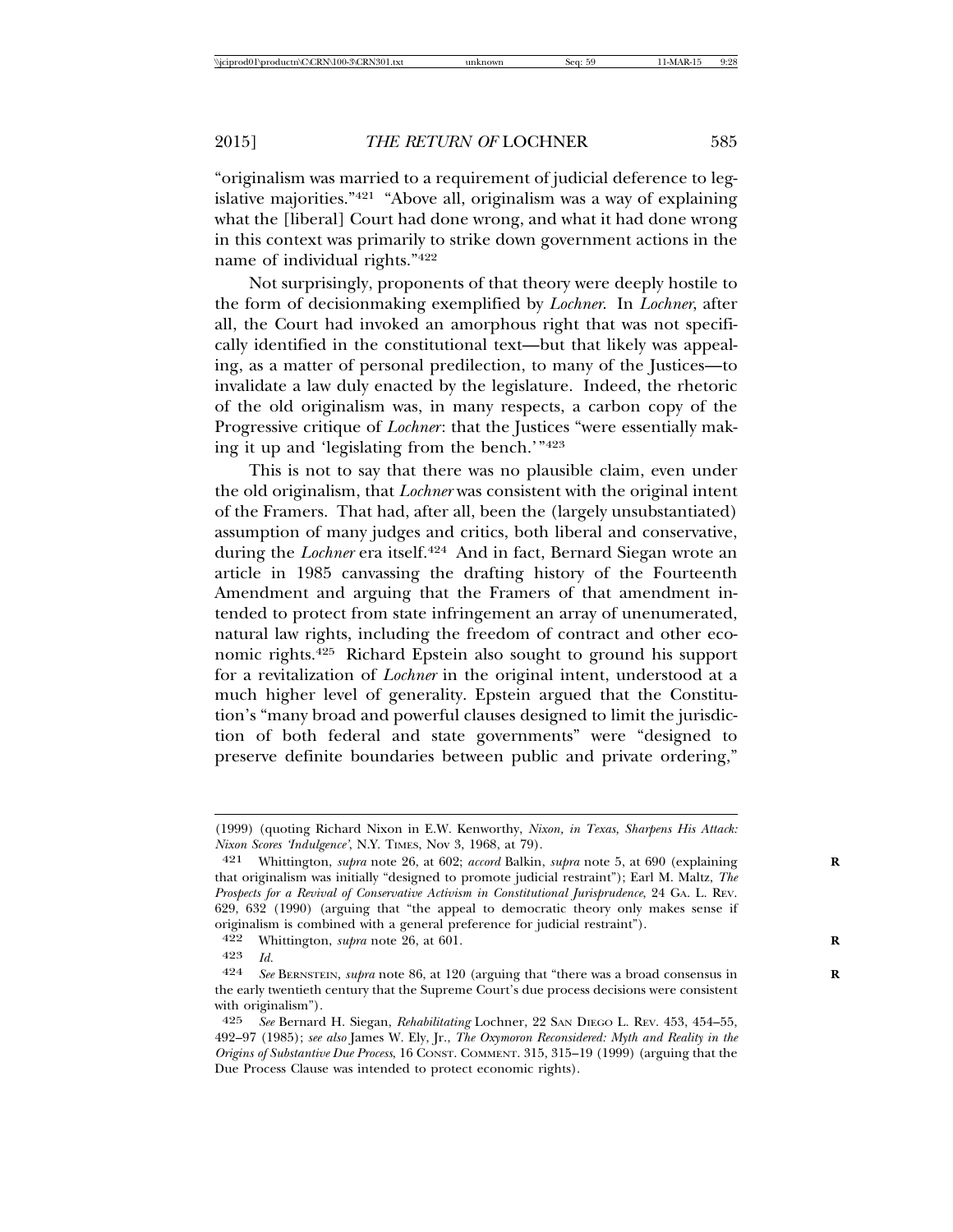and thus that courts should searchingly review government action that interferes with private economic rights.426

But most early originalists rejected these claims out of hand, as they looked suspiciously like the types of arguments on which liberal apologists for the Warren Court had relied in justifying judicial protection for *noneconomic* rights, such as the right to privacy, that are not specified in the constitutional text. $427$  As a theory concerned principally with limiting judicial power, the old originalism was deeply skeptical of claims that the Constitution protects unenumerated rights or that courts should find specific rights in vague constitutional language phrased at a very high level of generality. Whereas Epstein had cited the Privileges or Immunities Clause of the Fourteenth Amendment as one of the provisions that justified searching judicial review to protect economic liberty,<sup>428</sup> Bork argued that judges should decline to find any specific rights in that clause's capacious language. The clause is phrased so broadly, he argued, as to make its meaning a complete "mystery."<sup>429</sup> And a "provision whose meaning cannot be ascertained is precisely like a provision that is written in Sanskrit or is obliterated past deciphering by an ink blot. No judge is entitled to interpret an ink blot on the ground that there must be something under it."430 To the old originalists, judicial reliance on vague constitutional language to produce specific results was simply a guise for judicial willfulness, the precise practice that gave rise to the need for originalism in the first place.<sup>431</sup>

In the view of the old originalists, in other words, vague clauses do not adequately constrain judges because they do not provide sufficient guidance about their meaning and proper application. The early originalists thus contended that it is simply implausible to believe that the Framers intended to permit unelected judges to rely on open-ended provisions to enforce rights not explicitly enumerated in the Constitution.432

431 *See* BERGER, *supra* note 17, at 1 (criticizing the Court's "continuing revision of the **R** Constitution under the guise of interpretation").

432 *See* BORK, *supra* note 24, at 180–85 (criticizing the view that the Constitution per- **R** mits judicial protection of unenumerated rights, noting that "James Madison, who wrote the amendments, and who wrote with absolute clarity elsewhere, had he meant to put a freehand power concerning rights in the hands of judges, could easily have drafted an amendment" allowing for protection of unenumerated rights); BERGER, *supra* note 17, at 116–31 (rejecting the "'open-ended' phraseology theory" of constitutional interpretation).

<sup>426</sup> Epstein, *supra* note 273, at 12–14. **R**

<sup>427</sup> BORK, *supra* note 24, at 167–70. **R**

<sup>428</sup> Epstein, *supra* note 273, at 12–14. **R**

<sup>429</sup> BORK, *supra* note 24, at 166. **R**

<sup>430</sup> *Id.*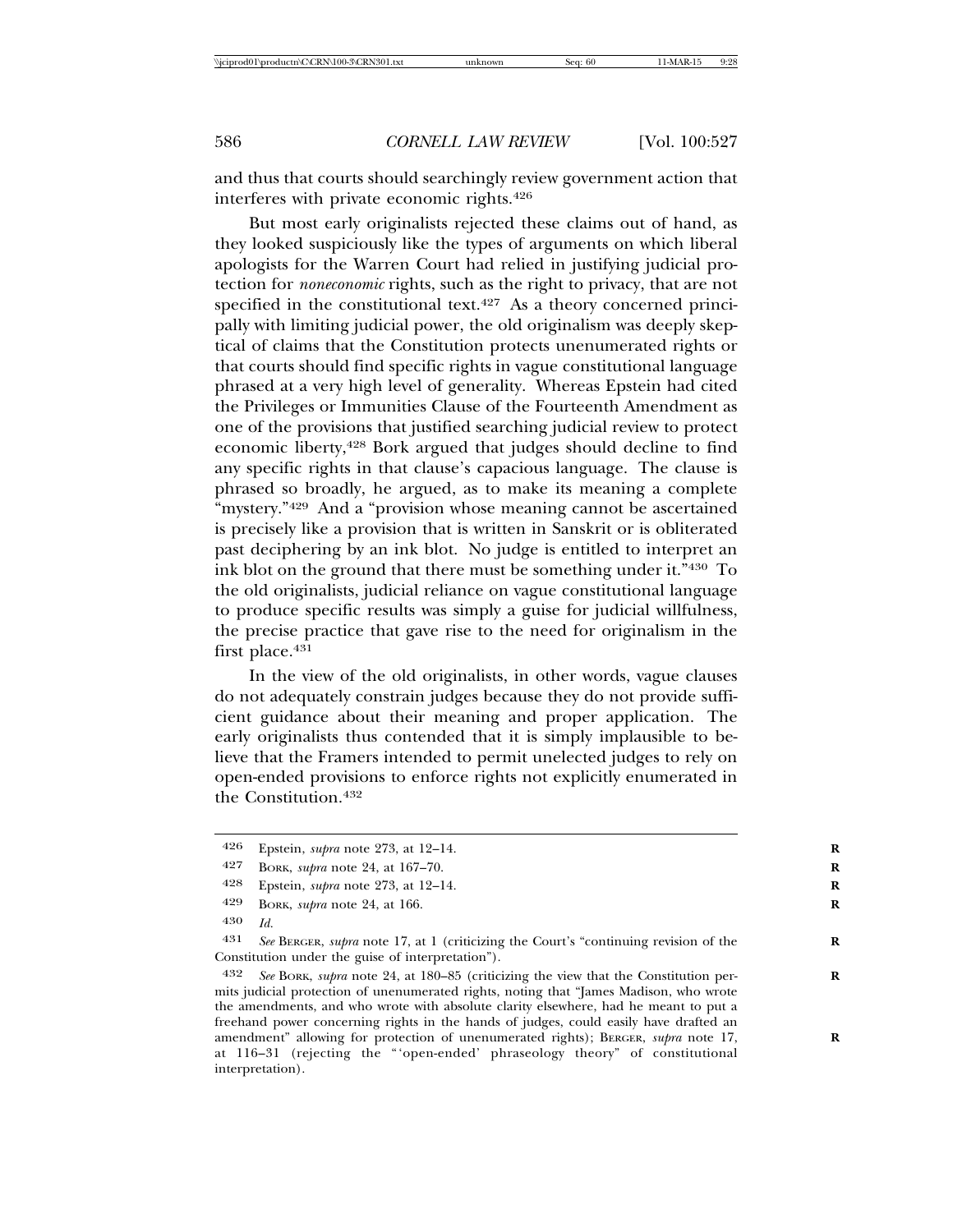Of course, Siegan offered specific historical evidence seeking to shed light on the ways in which the Framers intended a broad meaning for some of those clauses.433 But the early originalists, true to their commitment to judicial restraint, dismissed that evidence not only because they doubted that those clauses were actually intended to protect unenumerated rights, but also because judicial reliance on those clauses risked upsetting the proper relationship between the courts and the political branches.434 Accordingly, the old originalists counseled restraint, arguing that courts have no business invalidating regulation on the ground that it is inconsistent with an amorphous right not clearly identified in the constitutional text. "The absence of a clear constitutional basis for invalidation of a political choice should mean that the choice is not invalid . . . ."435

It was at this stage in the evolution of conservative legal thought that conservative judges regained control on the Supreme Court. Indeed, they did so as a result of the nominations made by Presidents Nixon, Reagan, and Bush, who had aggressively deployed the rhetoric of old originalist restraint on the campaign trail and had ridden the waves of popular support on the right for that agenda to electoral victory. 436

Thus, the conservative Justices on the Burger and Rehnquist Courts, despite a likely strong political predilection in favor of economic rights, did not seek to revive *Lochner*, presumably because they believed that doing so would not be consistent with a commitment to originalism.437 The conservative Justices had watched the Warren

<sup>433</sup> *See* Siegan, *supra* note 425, at 478–92 (discussing congressional understanding of **R** the Privileges or Immunities, Equal Protection, and Due Process Clauses).<br> $434$  *Id.* at  $454$ .

<sup>434</sup> *Id.* at 454.

<sup>435</sup> Graglia, *supra* note 21, at 633.<br>436 See DAVID M O'BRIEN STORM

<sup>436</sup> *See* DAVID M. O'BRIEN, STORM CENTER: THE SUPREME COURT IN AMERICAN POLITICS 69 (5th ed. 2011) (noting that, on the campaign trail, Reagan had promised "to appoint only those opposed to abortion and the 'judicial activism' of the Warren and Burger Courts"); Whittington, *supra* note 26, at 601 ("In words that could have been lifted from Franklin Roosevelt, Nixon on the campaign trail insisted that the justices should be 'servants of the people, not super-legislators with a free hand to impose their social and political viewpoints on the American people.'")

<sup>437</sup> In an insightful 1995 law review article, Richard Levy argued that the Burger and Rehnquist Courts repeatedly tried to employ the Contract Clause, the Takings Clause, federalism and separation of powers doctrines, and even the Equal Protection Clause in halting efforts to give greater protection to economic rights, but then "quickly retreated from the full implications of those decisions." Levy, *supra* note 233, at 333. Levy argued that it was only because of the fear of *Lochner* that the Court resorted to unconvincing appeals to inapt constitutional clauses and doctrines, rather than substantive due process, to support economic rights. *Id.* at 353. The specter of *Lochner* forced the Justices into a search for "an 'originalist escape'—i.e., an economic rights doctrine whose textual or historical foundations reconcile judicial intervention" with "the high profile rhetoric of judicial restraint"— "and its theoretical corollary, originalism"—"that accompanied their appointments." *Id*. at 332, 342. The problem was that "[n]one of the doctrines explored by the Court provide a solid originalist foundation for a broad reinvigoration of economic rights," *id.* at 359, and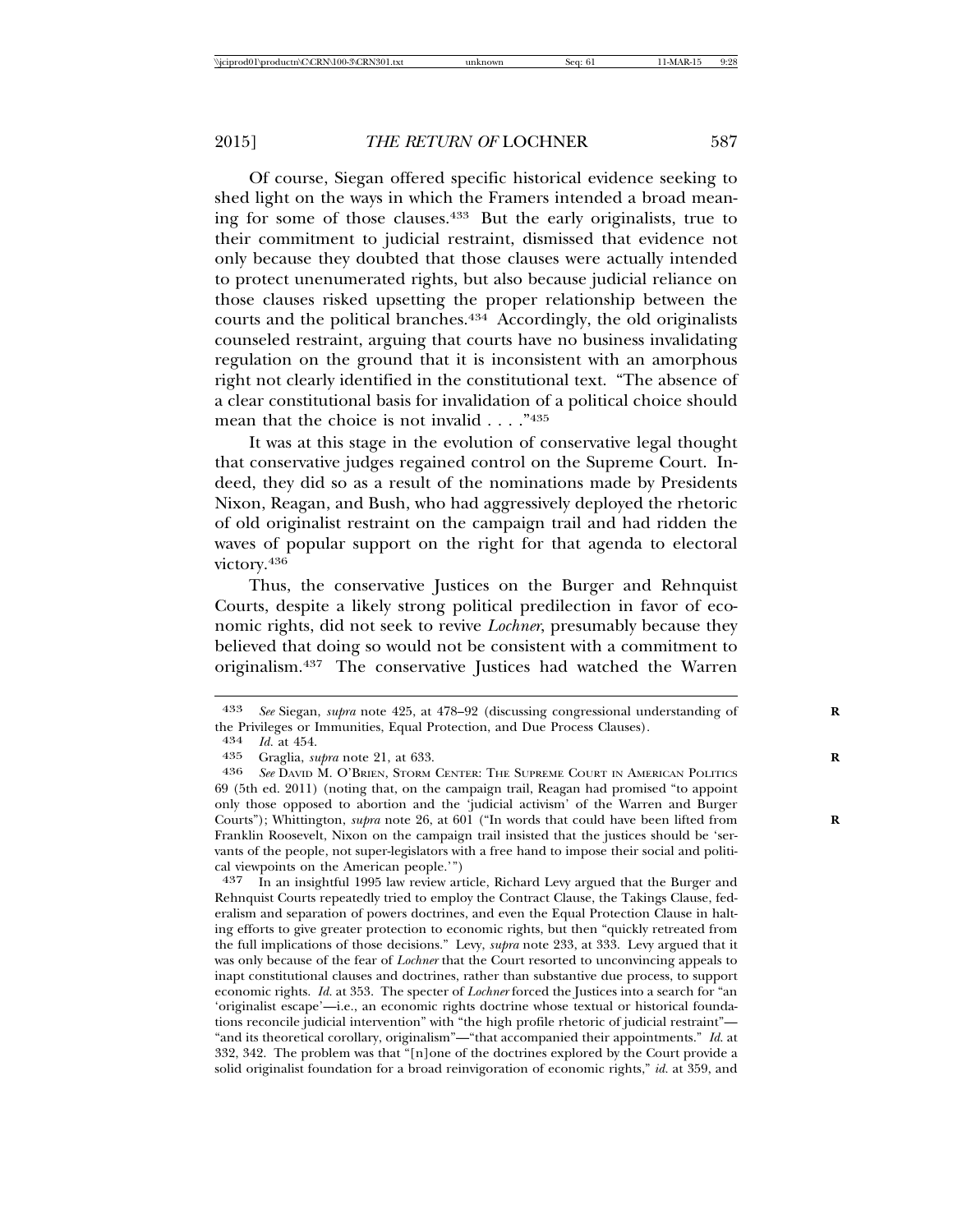Court leap before it looked—protecting controversial, unenumerated constitutional rights in the absence of a strong theoretical foundation (and thus opening itself up to powerful critique and possibly backlash)—and they did not want to follow suit.438 If they were going to reinvigorate *Lochner*-style economic rights, they would first need to develop a theoretical "approach that linked conservative activism to the originalist vision of constitutional adjudication."439 And for that to happen, originalism itself needed to evolve.

Originalism has now done just that. The evolution of originalism has had two key related components. The first is generational, and the second is theoretical.

It has now been more than forty years since *Roe v. Wade*, and twenty-five years since the end of the Reagan Administration. Those intervening years have seen the rise of a new generation of originalist thinkers who did not come of age steeped in palpable disgust with the Warren Court, and who were not themselves soldiers in the battle against the liberal Court of the 1960s. Rather, these younger originalists have developed their jurisprudential theories in an era in which not only has the Supreme Court been controlled by conservatives,  $440$ but also some of the work of the Warren Court—in particular *Brown v. Board of Education*—has become so universally cherished that it is now

thus "the Court was forced to retreat," *id.* at 353. Notwithstanding Levy's argument, the Rehnquist Court subsequently employed the Due Process Clause to protect an essentially economic right—the right to be free from excessive punitive damages. *See* BMW of N. Am., Inc. v. Gore, 517 U.S. 559, 568 (1996); State Farm Mut. Auto. Ins. Co. v. Campbell, 538 U.S. 408, 417–18 (2003). But the Court was careful to avoid explicit reliance on substantive due process or unenumerated rights, instead seeking opaquely to articulate its reasoning in procedural terms. "It would appear that the Court's choice to couch its substantive decisions in *BMW* and *Campbell* in procedural terms was the product of a defensive and not particularly convincing effort to ward off comparisons to *Lochner*." Thomas B. Colby, *Clearing the Smoke from* Philip Morris v. Williams*: The Past, Present, and Future of Punitive Damages*, 118 YALE L.J. 392, 404 (2008).<br><sup>438</sup> We do not mean to suggest that conservatives stood down across the board when

they regained power on the Court. In many respects, the Rehnquist and Roberts Courts have engaged in their own course of conservative judicial "activism" that, while perhaps a stealthier version than that of the Warren Court, has at times been aggressive nonetheless. *See, e.g.*, Erwin Chemerinsky, *Supreme Court—October Term 2009 Foreword: Conservative Judicial Activism*, 44 LOY. L.A. L. REV. 863, 884–86 (2011) (discussing changing commitments of judicial conservatives on the Supreme Court); Jeffrey Toobin, *No More Mr. Nice Guy: The Supreme Court's Stealth Hard-Liner*, NEW YORKER, May 25, 2009, at 42, 45–48 (discussing Chief Justice Roberts's judicial philosophy). But these Courts have been deeply resistant to protecting unenumerated rights, as that strikes at the very heart of their critique of the Warren Court and *Roe.*<br>
439 Maltz, *supra* note 421, at 649.<br>
440 This is not to say, of course, that the Court does not continue sometimes to issue

major constitutional decisions that please liberals and infuriate conservatives. *See, e.g.*, Lawrence v. Texas, 539 U.S. 558, 578 (2003) (invalidating a Texas law that criminalized consensual sexual activity between same-sex individuals). It is simply to say that the Court is, on the whole, far more conservative than it was a generation ago, and a majority of the Justices would likely describe themselves as political and judicial conservatives.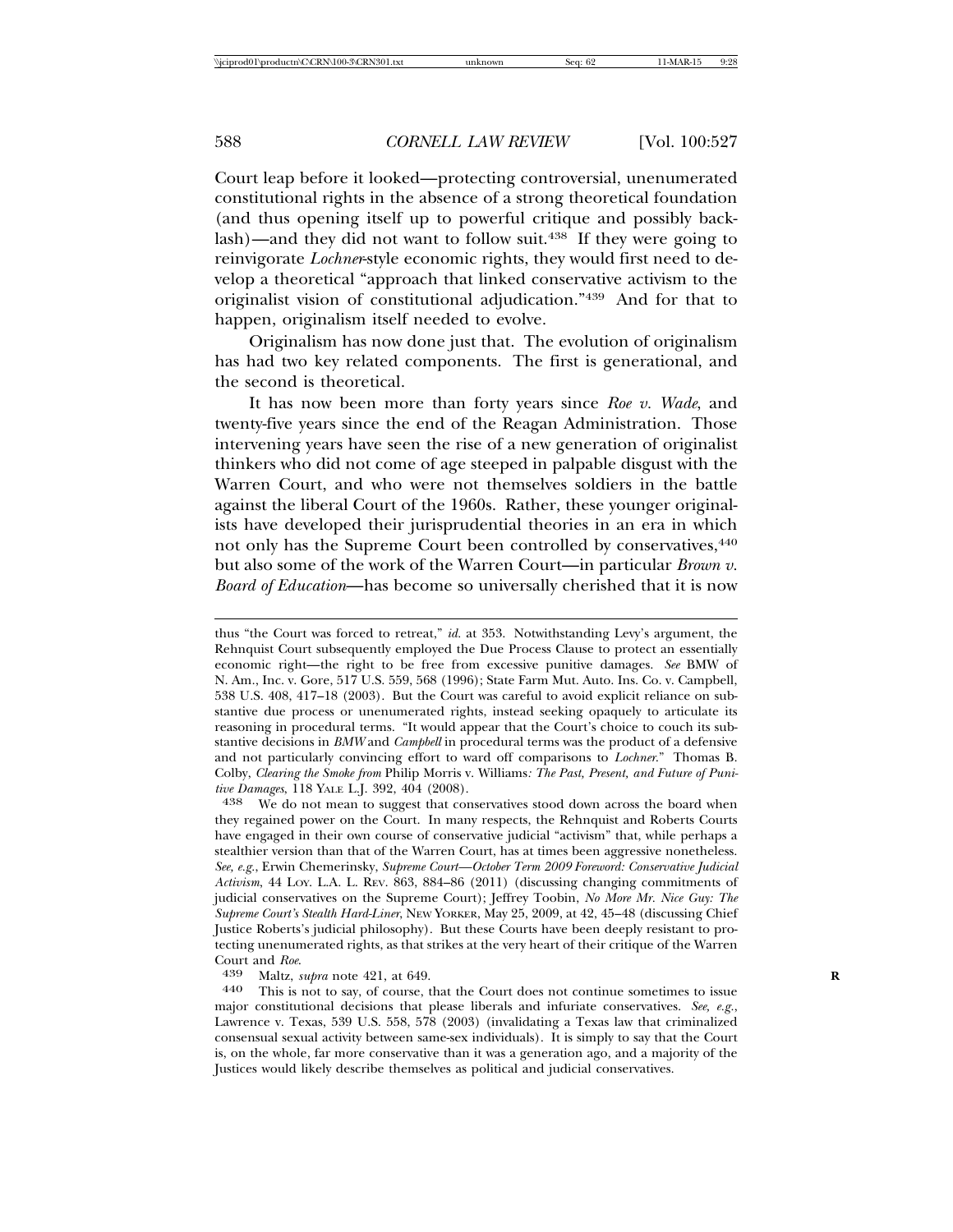politically unacceptable to argue against it.<sup>441</sup> In this environment, broad judicial restraint is no longer the paramount goal of conservatives.

Just as liberal legal thought needed a generation of separation from the front lines of the New Deal before it could fully abandon its knee-jerk obsession with judicial restraint, conservative, originalist thought needed a similar separation from the Nixon and Reagan eras before it could begin to do the same.<sup>442</sup> Now that those years have passed, there has been, as Keith Whittington has explained, a significant "loosening of the connection between originalism and judicial deference to legislative majorities."443 Originalists have increasingly come to the view that the "job of the judge is to ensure that representative institutions conform to the commitments made by the people of the past, and embodied in text, history, tradition, and precedent."444 Thus, "a commitment to originalism is distinct from a commitment to judicial deference," and originalism "may often require the active exercise of the power of judicial review in order to keep faith with the principled commitments of the founding."445 In other words, "[t]he new originalism does not require judges to get out of the way of legislatures. It requires judges to uphold the original Constitution nothing more, but also nothing less."446 In contrast to the old originalism, the "primary virtue claimed by the new originalism is one of constitutional fidelity, not of judicial restraint or democratic majoritarianism."447

Thus, for example, in its most avowedly new originalist decision— *District of Columbia v. Heller*<sup>448</sup>—the conservative Supreme Court used an appeal to history and original meaning to find a previously unrecognized (albeit arguably enumerated) constitutional right to own a handgun for self-defense in the home.<sup>449</sup> That decision, which has the potential to upset a large number of gun-control laws around the

<sup>441</sup> *See* Mark Tushnet, *From Judicial Restraint to Judicial Engagement: A Short Intellectual History*, 19 GEO. MASON L. REV. 1043, 1045 (2012).

<sup>442</sup> *Cf.* Whittington, *supra* note 26, at 604 ("Just as liberal jurists did not turn on a dime **R** once FDR had packed the Court and abandon deferential philosophies, many conservative jurists remain surprisingly attached to a certain rhetoric of restraint.").

<sup>443</sup> *Id.* at 609.

<sup>444</sup> McConnell, *supra* note 22, at 1273. **R**

<sup>445</sup> Whittington, *supra* note 26, at 609. **R**

<sup>446</sup> *Id.*

<sup>447</sup> *Id.*; *see also* Gary Lawson, *No History, No Certainty, No Legitimacy . . . No Problem: Originalism and the Limits of Legal Theory*, 64 FLA. L. REV. 1551, 1562 (2012) (arguing that true originalism does "not worry about judicial restraint"); Tushnet, *supra* note 441, at 1047 **R** ("Originalism is not a theory of judicial restraint; it is a theory that describes when courts should and should not be activist.").

<sup>448</sup> 554 U.S. 570 (2008).

<sup>449</sup> *Id.* at 636.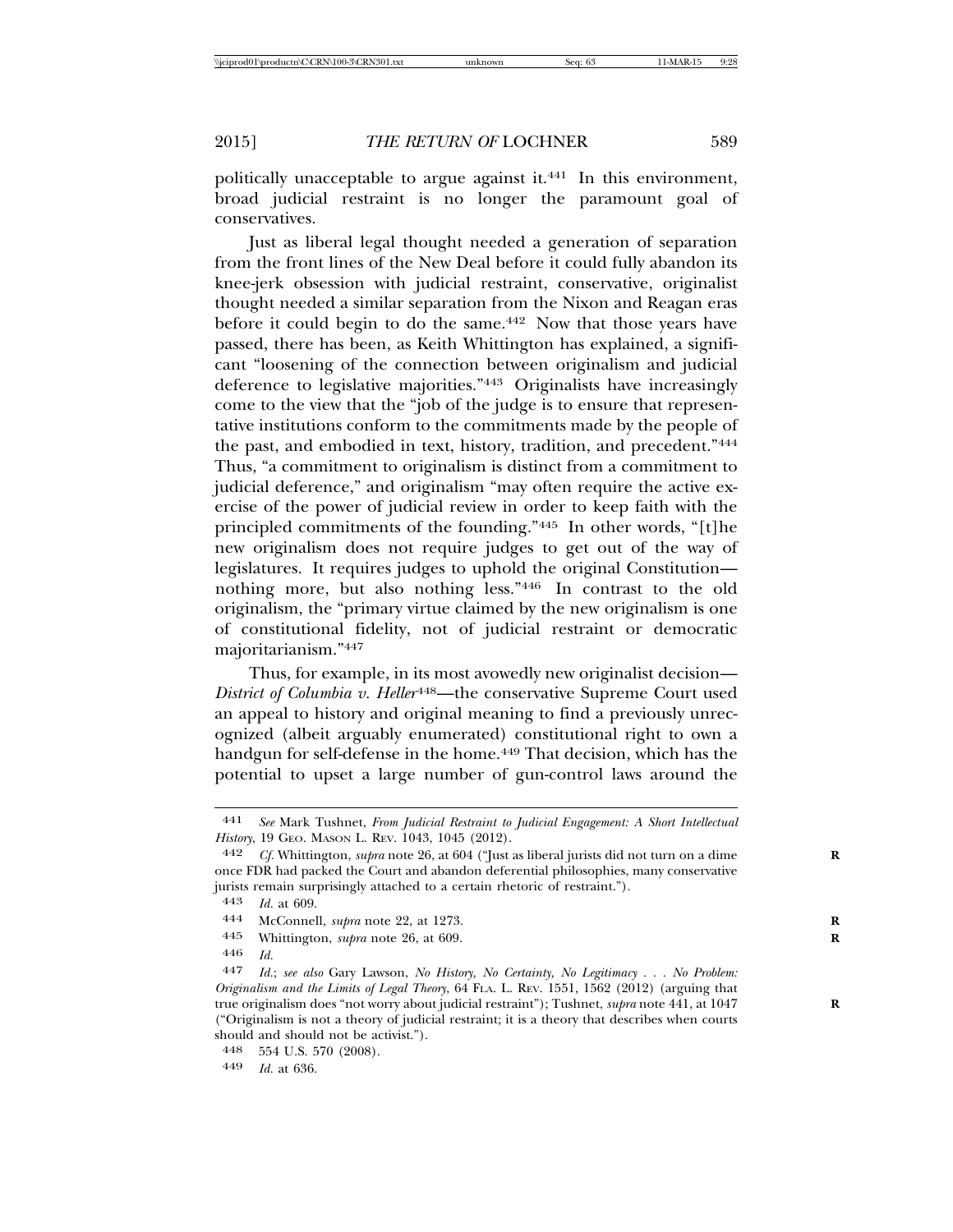country, was certainly not motivated by notions of judicial restraint.450 Rather, the Court insisted that, even if the people of a particular jurisdiction believe strongly in banning handguns as the best solution to the blight of gun violence, and even if they are correct in that belief, "the enshrinement of constitutional rights necessarily takes certain policy choices off the table," and "it is . . . the role of th[e] Court" to enforce those rights, as originally understood, against modern legislative interference.451

Although most of the ire aimed at the *Heller* decision came from liberals, one prominent critique came from the right. Judge J. Harvie Wilkinson III, a highly respected conservative judge and former constitutional law professor who came of age in the early years of the modern conservative legal movement, lambasted the Court's "failure to adhere to a conservative judicial methodology."452 Expressly drawing support from Holmes's *Lochner* dissent,453 Wilkinson charged that, in rejecting "restraint and deference" in favor of "judicial aggrandizement," "the *Roe* and *Heller* Courts are guilty of the same sins."454 In Wilkinson's view, the "aggressive brand of originalism practiced in *Heller*"—utterly lacking in the traditional conservative value of judicial restraint—gives in to the "temptation to enshrine [the Justices'] own preferences in law."455 Most modern originalists, however, dismissed Wilkinson's critique as hopelessly undertheorized and outdated, and celebrated *Heller* for vindicating the original meaning of a longignored constitutional provision. They insisted that the Court must enforce the original meaning of the Constitution, and that "the proper level of deference" that the Court should show to a legislature that enacts a law that contravenes that meaning is "none."456 On this view, a commitment to judicial restraint at the expense of enforcing the original meaning of the Constitution is not originalist at all.457

457 *See* Randy E. Barnett, *Scalia's Infidelity: A Critique of "Faint-Hearted" Originalism*, 75 U. CIN. L. REV. 7, 15 (2006) (arguing that Justice Scalia's commitment to judicial restraint is, in many respects, not genuinely originalist).

<sup>450</sup> *See* J. Harvie Wilkinson III, *Of Guns, Abortions, and the Unraveling Rule of Law*, 95 VA. L. REV. 253, 256–57 (2009) ("Whereas once legal conservatism demanded that judges justify decisions by reference to a number of restraining principles, *Heller* requires that they only make originalist arguments supporting their preferred view.").<br> $451$  Heller 554 U.S. at 636

<sup>451</sup> *Heller*, 554 U.S. at 636.

<sup>452</sup> Wilkinson, *supra* note 450, at 254. **R**

<sup>453</sup> *See id.* at 255.

<sup>454</sup> *Id.* at 254.

<sup>455</sup> *Id.* at 256.

<sup>456</sup> Alan Gura, Heller *and the Triumph of Originalist Judicial Engagement: A Response to Judge Harvie Wilkinson*, 56 UCLA L. REV. 1127, 1129 (2009); *see also* Nelson Lund & David B. Kopel, *Unraveling Judicial Restraint: Guns, Abortion, and the Faux Conservatism of J. Harvie Wilkinson III*, 25 J.L. & POL. 1, 1, 7 (2009) (rejecting the notion that "true conservatives are required to substitute principles of judicial restraint for an inquiry into the original meaning of the Constitution," and concluding instead that it is "the courts' duty to overturn democratically enacted legislation that violate[s] the Constitution['s]" original meaning).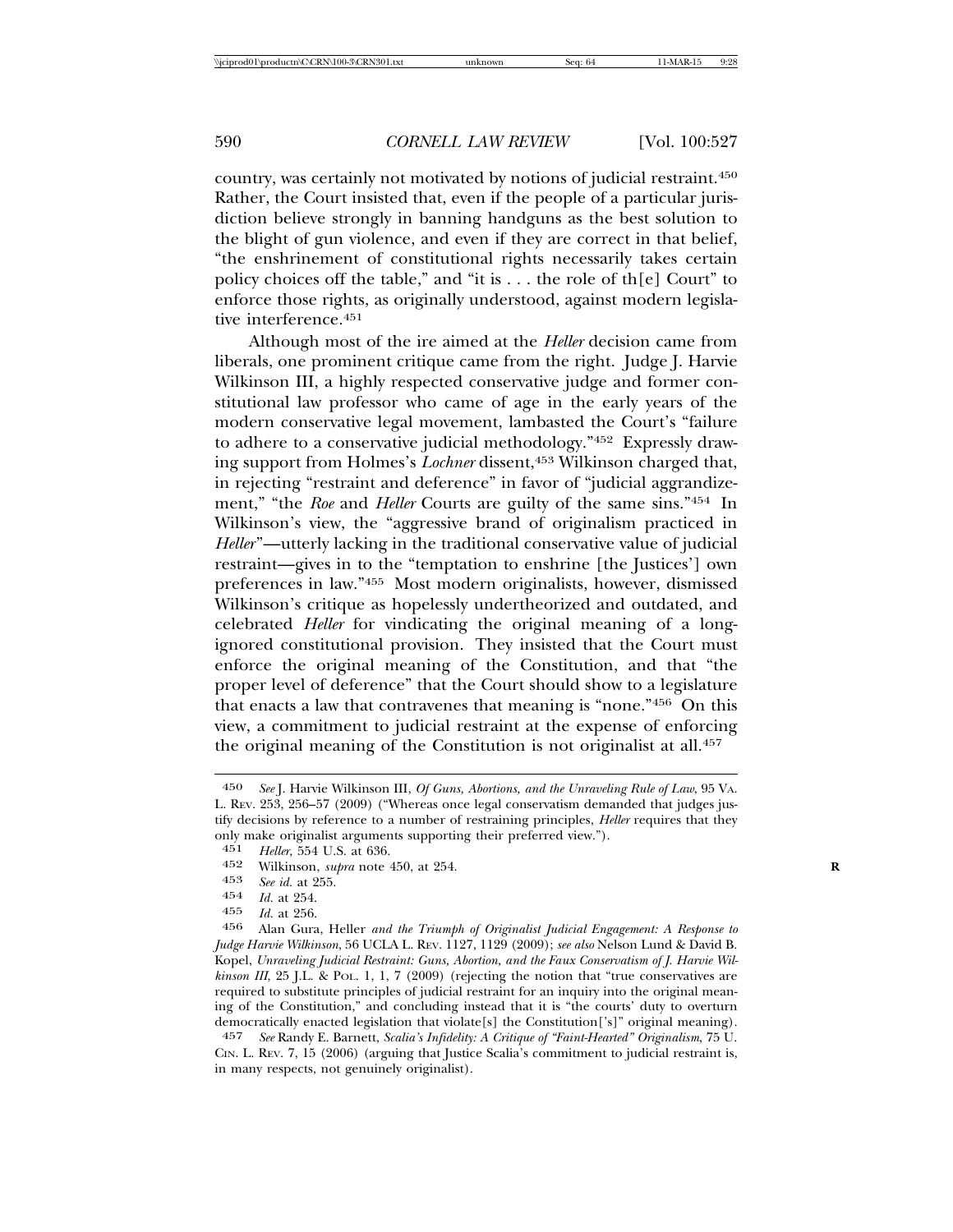The breaking of the bonds between originalism and judicial restraint was made possible not just by the passage of time but also by the theoretical maturation of originalism itself. Although the old originalism gained tremendous support in the conservative political movement,<sup>458</sup> it was subject to withering criticism in the legal academy.459 In response to that criticism, originalism has evolved, matured, and become substantially more sophisticated over the last quarter century, to the point where it has morphed into a very different constitutional theory, often called the "new originalism."460 We have elsewhere described in great detail the nature of, and reasons for, that evolution, and the consequences thereof.<sup>461</sup> Rather than rehash that discussion here, we simply note several of the principal theoretical moves that new originalists have made and their impact on the constitutional status of unenumerated economic rights.

First, originalists have shifted the focus of their theory from a search for the original *intent* of the Framers to a search for the original *meaning* of the Constitution.<sup>462</sup> As Justice Scalia explains, originalists now seek "the original meaning of the text, not what the original draftsmen intended."463 Second, originalists have made clear that the original meaning of the constitutional text is its *objective* meaning, rather than the subjective meaning attached to it by any particular individual or group.464 Thus, originalists have largely abandoned the (often fruitless) search for the particular understandings of actual historical figures or groups, and replaced it with "a hypothetical inquiry that asks how a fully informed public audience, knowing all that there is to know about the Constitution and the surrounding world, would understand a particular provision"465—a search, that is, for the

<sup>458</sup> *See* Robert Post & Reva Siegel, *Originalism as a Political Practice: The Right's Living Constitution*, 75 FORDHAM L. REV. 545, 548–49 (2006).<br>459 *See Colby subra note* 27, at 718

<sup>459</sup> *See* Colby, *supra* note 27, at 718. **R**

In saying this, we are keenly aware that "originalism"—in either its old form or its new one—is "not a single, coherent, unified theory of constitutional interpretation, but rather a smorgasbord of distinct constitutional theories that share little in common except a misleading reliance on a single label." Colby & Smith, *supra* note 26, at 244. Still, "it is **R** fair to say that there has been an unmistakable direction in the general flow of the mainstream of originalist thought." Colby, *supra* note 27, at 718–19.

<sup>461</sup> *See generally* Colby, *supra* note 27 (detailing the demise of old originalism and the **R** subsequent emergence of new originalism); Peter J. Smith, *How Different Are Originalism and Non-Originalism*?, 62 HASTINGS L.J. 707 (2011) (same).<br>462 *See Colby subra* note 27 at 720–21: Smith *sub* 

<sup>462</sup> *See* Colby, *supra* note 27, at 720–21; Smith, *supra* note 461, at 712–13. **R**

<sup>463</sup> Antonin Scalia, *Common-Law Courts in a Civil-Law System: The Role of United States Federal Courts in Interpreting the Constitution and Laws*, *in* A MATTER OF INTERPRETATION: FED-ERAL COURTS AND THE LAW 3, 38 (Amy Gutmann ed., 1997).<br>
<sup>464</sup> *See* Colby, *supra* note 27, at 722–24.<br>
<sup>465</sup> Cary Lawson, *Delegation and Original Meaning*, 88 V<sub>A</sub>

<sup>465</sup> Gary Lawson, *Delegation and Original Meaning*, 88 VA. L. REV. 327, 398 (2002).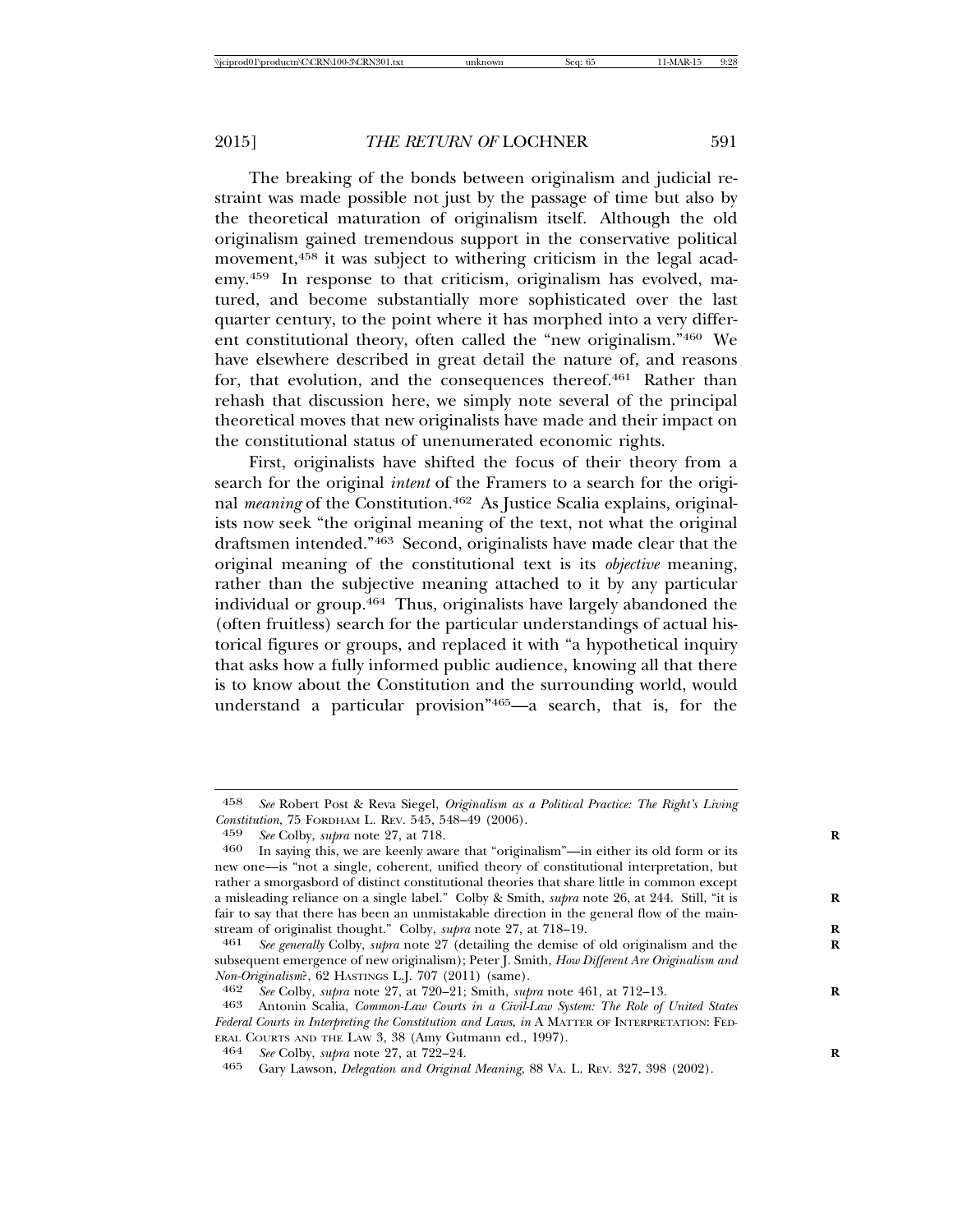hypothetical understandings of the "reasonable American person of 1788."466

Third, originalists have recognized that the text of many constitutional provisions is *objectively* vague and abstract, and thus necessarily vests judges with a great deal of interpretive discretion.<sup>467</sup>

Fourth, originalists now take the view that the Framers' narrow expectations about how the Constitution would apply to particular problems are not dispositive; what matters instead is the (often general) principle that the abstract text would objectively be understood to enact.468

Fifth, as a result of the recognition that the Constitution often enacts broad principles, rather than narrow rules of decision, the new originalism has developed a distinction between "constitutional interpretation" and "constitutional construction."469 Originalist constitutional *interpretation* consists of determining the original meaning of the constitutional provision at issue.470 But that meaning often is too abstract and open-ended to be capable of resolving difficult cases, because there are "multiple rules of decision that are each consistent with the original meaning of the vague or ambiguous constitutional command."471 In order to decide those cases, the judge has no choice but to *construct* constitutional doctrine by choosing among the various decisional rules that could be derived from the abstract original meaning—a process that necessarily "requires an act of creativity beyond interpretation."472

Sixth, many new originalists no longer view originalism as a normative theory of adjudication; instead, they treat it as solely an interpretive theory of textual meaning—a theory of how to determine the meaning of the words in an old legal text, rather than a normative theory of what role unelected judges should play in our legal system and our society.473

These moves were, for the most part, not strategic or instrumental. They represent, in our opinion, genuine efforts to respond to criticism and to improve and refine an increasingly serious constitutional

<sup>466</sup> Gary Lawson & Guy Seidman, *Originalism as a Legal Enterprise*, 23 CONST. COMMENT. 47, 48 (2006).

<sup>467</sup> *See* Colby, *supra* note 27, at 724–26; Smith, *supra* note 461, at 716–17. **R**

<sup>468</sup> *See* Colby, *supra* note 27, at 728–31. **R**

<sup>469</sup> *See id.* at 731–34; Smith, *supra* note 461, at 716–18. **R**

<sup>470</sup> Smith, *supra* note 461, at 712–13.<br>471 Colby *subra* note 27 at 732 (foot

Colby, *supra* note 27, at 732 (footnote omitted).

<sup>472</sup> KEITH E. WHITTINGTON, CONSTITUTIONAL INTERPRETATION: TEXTUAL MEANING, ORIGINAL INTENT, AND JUDICIAL REVIEW 7 (1999).

<sup>473</sup> *See* Colby, *supra* note 27, at 735–36; Smith, *supra* note 461, at 714–15. **R**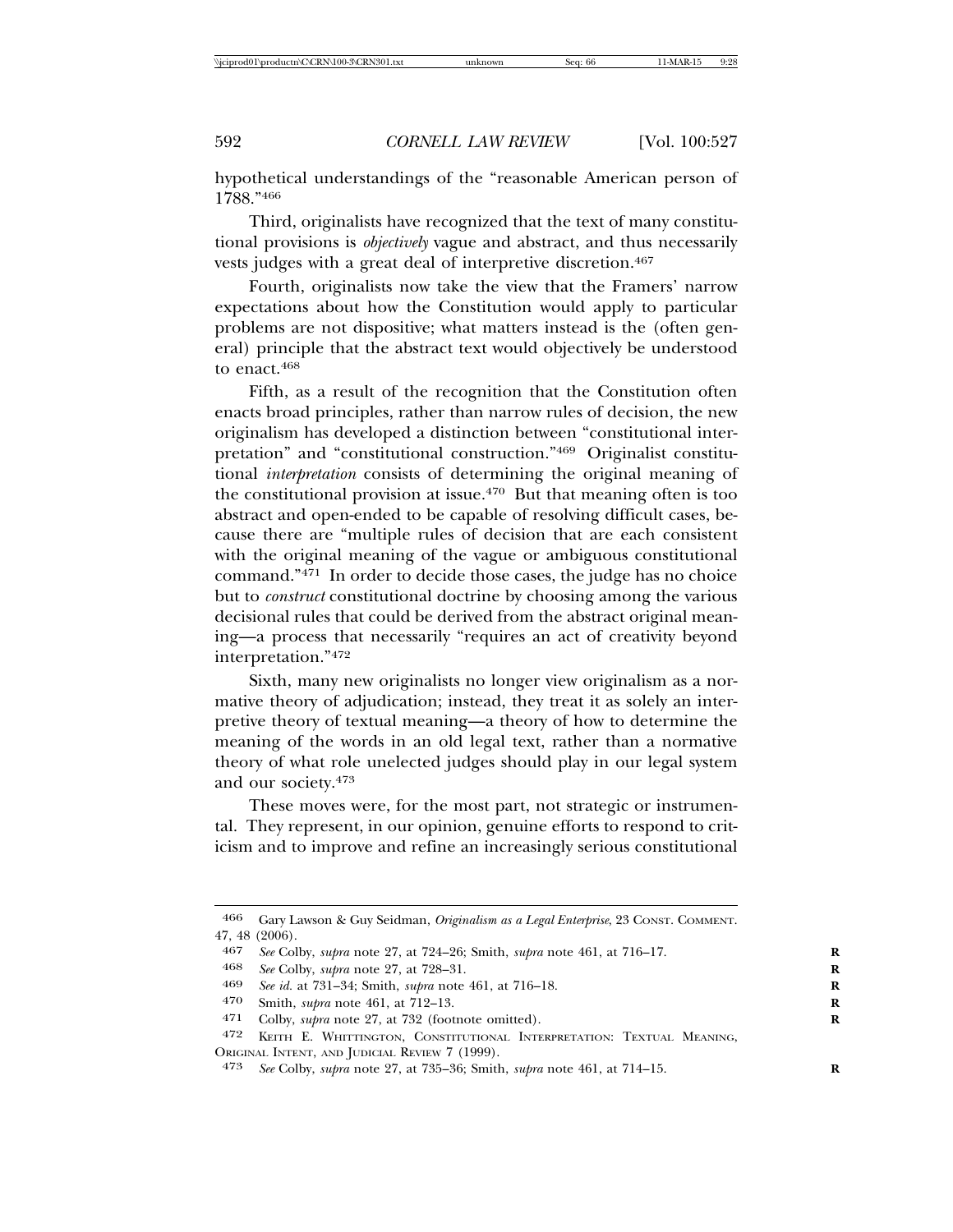theory.474 Whatever motivated its evolution, however, the new originalism illuminates a much clearer path to resuscitating *Lochner*.

First and foremost, the mere fact that protecting economic rights from legislative interference would be "activist" and would defy principles of judicial restraint is no longer a deal breaker for originalists. As noted above, judicial restraint is not originalism's defining feature anymore, especially as originalism becomes more of a semantic theory of interpretation than a normative theory of adjudication.

Second, the fact that economic rights such as the liberty of contract are not expressly enumerated in the constitutional text is no longer dispositive for originalists. It was not only the normative commitment to judicial restraint but also the focus on the narrow intentions and expectations of the Framers that led old originalists to reject judicial protection for unenumerated rights.475 Old originalists tended to answer constitutional questions by seeking to determine the intent of the Framers with regard to the particular question—that is, by asking whether the Framers actually intended the Constitution to prohibit the specific practice at issue.476 And they dismissed as "ink blots" any constitutional provisions that could be interpreted to protect unspecified rights because they simply could not believe that the Framers *intended* to vest unelected judges with the power to determine and enforce unenumerated liberties.<sup>477</sup>

But if the proper interpretive quest is for the objective meaning that a hypothetical reasonable observer would find in the text, rather than the actual subjective intentions and expectations of the Framers, then the old originalists' refusal to countenance judicial discretion in general, and unenumerated rights in particular, no longer makes sense.<sup>478</sup> The alleged fact that the Framers could not have intended for unelected judges to give content to open-ended constitutional rights provisions—itself a contested twentieth-century projection rather than a supported and historically contextualized assertion—no longer matters. What matters instead is that the Constitution textually

<sup>474</sup> *See generally* Colby, *supra* note 27, at 736–44, 749 ("If originalism was to be a genu- **R** ine intellectual theory and not simply armchair political sloganeering camouflaged in the garb of constitutional interpretation, then it was inevitable that originalism would mature and refine itself as it faced both criticism from smart opponents and self-reflection from smart proponents.").<br>475 See BORK, sub.

<sup>475</sup> *See* BORK, *supra* note 24, at 183. **R**

<sup>476</sup> *See* Colby, *supra* note 461, at 728. **R**

<sup>477</sup> *See supra* notes 430–32 and accompanying text. **R**

<sup>478</sup> *See* Colby, *supra* note 27, at 724–26; Barnett, *supra* note 457, at 11–13 (criticizing **R** Justice Scalia's defense of originalism because his "approach would seem to justify judicial enforcement of only those passages of the Constitution that are sufficiently rule-like to constitute a determinate command that a judge can simply follow").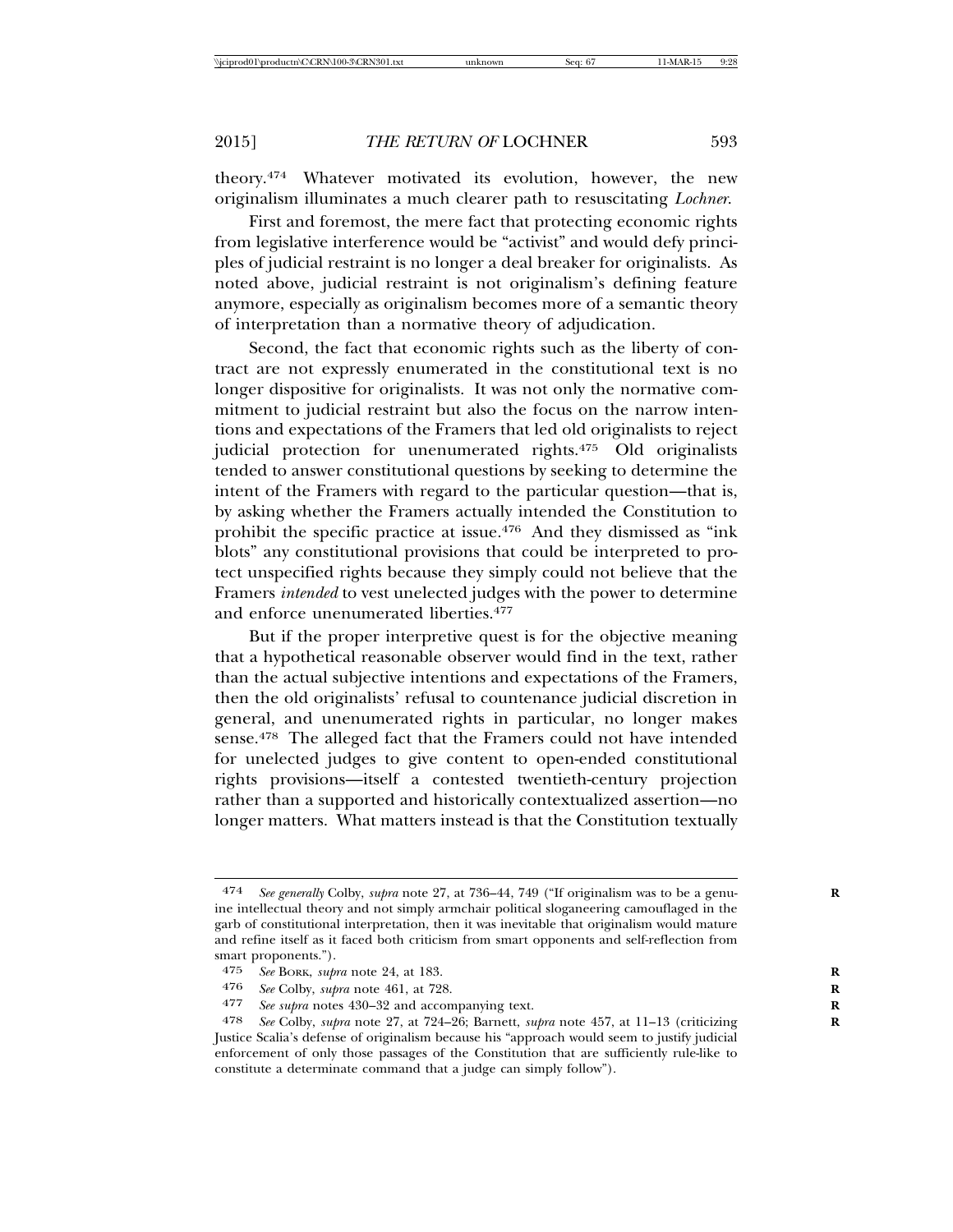acknowledges the existence of unenumerated rights<sup>479</sup> and includes provisions such as the Privileges or Immunities Clause of the Fourteenth Amendment that, objectively speaking, are written at a level of generality so capacious as necessarily to include within their scope a variety of unspecified rights.<sup>480</sup> And, in fact, originalists have recently produced extensive historical research purporting to demonstrate that a reasonable observer at the time of the enactment of the Fourteenth Amendment would have understood that amendment to provide constitutional protection to unenumerated rights.<sup>481</sup>

To be sure, even assuming that the Fourteenth Amendment's original objective meaning embraces unenumerated rights, the amendment on its face provides virtually no guidance about *which* rights fall within the protected class. But whereas the old originalists' commitment to restraint required them to reject judicial authority to give meaning to open-ended provisions, the new originalists refuse to shy away from provisions that, objectively understood, necessarily vest judges with broad interpretive discretion.<sup>482</sup> The only question, accordingly, is whether economic rights such as the liberty of contract should be included within the list of unenumerated constitutional rights.

And that step, it turns out, comes naturally. Even if an originalist feels compelled to limit the universe of judicially enforceable unwritten rights to those with a long historical pedigree dating back to the framing of the original Constitution or the Fourteenth Amend-

<sup>479</sup> *See* U.S. CONST. amend. IX ("The enumeration in the Constitution, of certain rights, shall not be construed to deny or disparage others retained by the people.").

<sup>480</sup> *See* BARNETT, *supra* note 308, at 256–57 (arguing that originalism requires judges to **R** enforce the original meaning of the Ninth and Fourteenth Amendments, which in turn requires judges to protect unenumerated rights). *Cf.* Whittington, *supra* note 26, at 609 **R** (noting that "features of the new originalism open up space for originalists to reconsider the meaning of such rights-oriented aspects of the Constitution as the Ninth Amendment or the Fourteenth Amendment's privileges or immunities and due process clauses").

<sup>481</sup> Much of this research is summarized in Brief of Constitutional Law Professors as Amici Curiae in Support of Petitioners at 8–21, McDonald v. City of Chicago, 561 U.S. 742 (2010), 2009 WL 4099504; *see also* AKHIL REED AMAR, AMERICA'S UNWRITTEN CONSTITUTION: THE PRECEDENTS AND PRINCIPLES WE LIVE BY 108–10 (2012) (arguing that "core 'privileges' and 'immunities' of 'citizens' safeguarded by the amendment encompass not merely pre-1868 rights recognized in canonical sources such as the federal Bill of Rights and the Declaration of Independence, but also post-1868 rights that Congress may identify . . . .").

<sup>482</sup> *See* Randy E. Barnett, *Trumping Precedent with Original Meaning: Not as Radical as it Sounds*, 22 CONST. COMMENT. 257, 264 (2005) ("That the Constitution includes more openended or abstract provisions, and thereby delegates discretion to judges, does not justify ignoring these portions of the text."); Steven G. Calabresi & Livia Fine, *Two Cheers for Professor Balkin's Originalism*, 103 NW. U. L. REV. 663, 673 (2009) ("It is not an adequate answer in these situations to say, as Justice Scalia sometimes does, that originalist judges ought not to enforce Clauses of this kind because they do not lend themselves to principled judicial application.").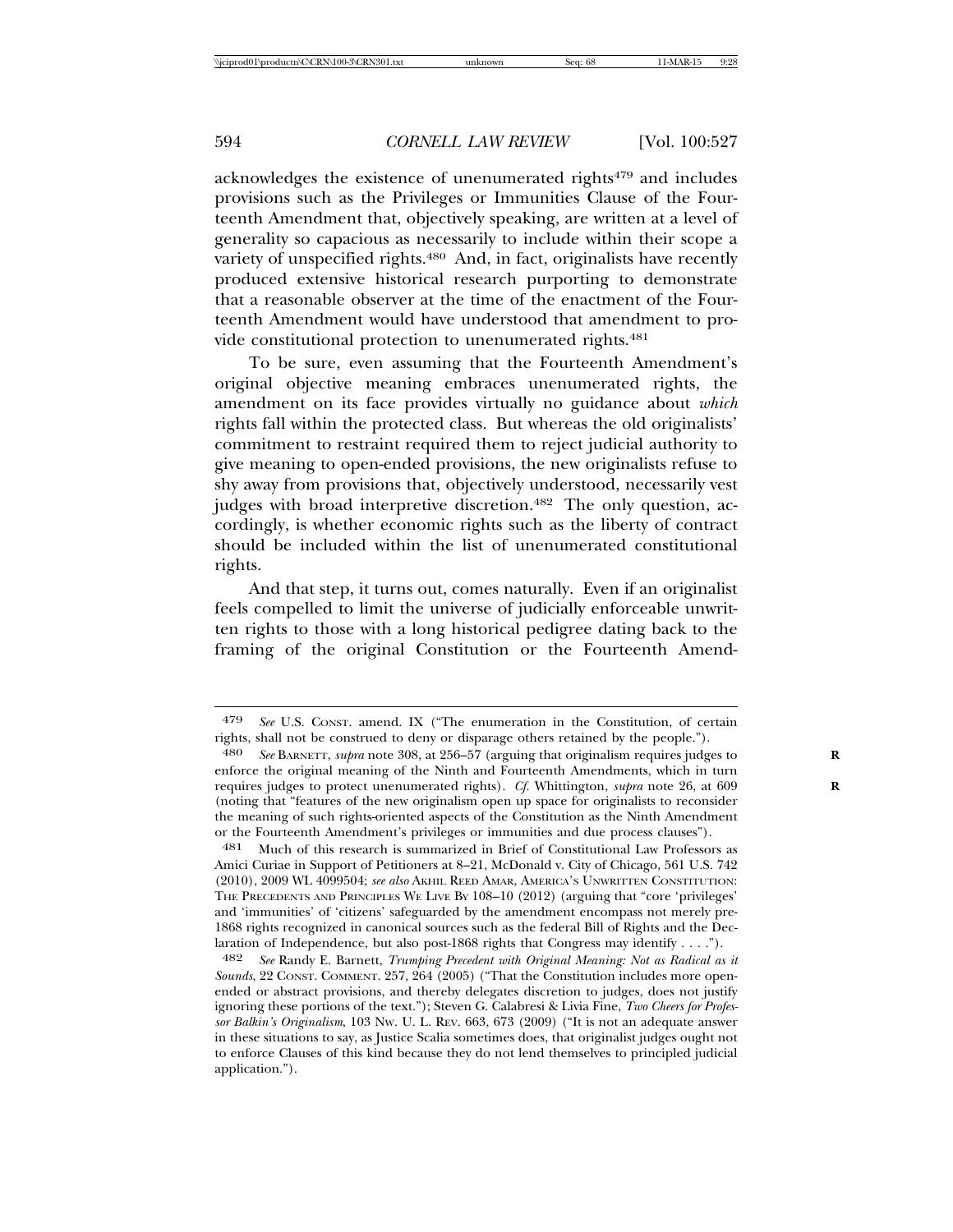ment,483 the framing generation's deep affinity for property rights and economic liberties is well known.484 In any event, the new originalism does not resolve constitutional issues by seeking to determine how the Framers would personally have answered the narrow question at issue; rather, it counsels that "we are bound to interpret the text at its original level of generality."485 And there is evidence that the Framers of the Ninth and Fourteenth Amendments drafted them "at a higher level of abstraction or generality—that of natural liberty rights—than any specific list of liberties and deliberately so," precisely because the framers understood that it would be impossible and unwise to attempt to list all fundamental rights that the government might someday try to infringe.486 Thus, *even if there were no* historical support for the view that economic liberties were originally included in the class of protected unenumerated rights, there is still a plausible argument that limiting the universe of fundamental rights to "particular historically situated liberties runs afoul of original meaning."487

Of course, interpreting the Fourteenth Amendment to protect unenumerated economic rights would be inconsistent with over threequarters of a century of doctrine squarely rejecting that view.488 But although, as Justice Scalia has asserted, many originalists would "adulterate" originalism "with the doctrine of *stare decisis*,"489 most originalists are willing, in at least some cases, to depart from precedent when it is revealed to be inconsistent with the original meaning.490 Indeed,

<sup>483</sup> *See, e.g.*, Steven G. Calabresi, Lawrence*, the Fourteenth Amendment, and the Supreme Court's Reliance on Foreign Constitutional Law: An Originalist Reappraisal*, 65 OHIO ST. L.J. 1097, 1109–11 (2004) (discussing an interpretation of the Privileges or Immunities Clause that would protect as fundamental a right that "has been enjoyed by the citizens of the United States since 1776 or at least since the Fourteenth Amendment was ratified in 1868").

<sup>484</sup> *See* ERWIN CHEMERINSKY, CONSTITUTIONAL LAW: PRINCIPLES AND POLICIES 622 (4th ed. 2011) (noting that "there is no doubt that the framers intended to protect economic rights"); James W. Ely, Jr., *The Constitution and Economic Liberty*, 35 HARV. J.L. & PUB. POL'Y 27, 31–32 (2012) (noting that the Framers "almost certainly approved" of steps taken to create a market economy, and that "protection of property ownership and contractual stability were seen as the keys to economic prosperity"); Renée Lettow Lerner, *Enlightenment Economics and the Framing of the U.S. Constitution*, 35 HARV. J.L. & PUB. POL'Y 37, 39–46 (2012) (arguing that Enlightenment economic theory permeates the Constitution); Siegan, *supra* note 425, at 492–95 (arguing that the Framers of the Fourteenth Amendment intended to protect economic freedoms).<br>485 BARNETT subra note 308 at 958

BARNETT, *supra* note 308, at 258.

<sup>486</sup> *Id.*

<sup>487</sup> *Id.* <sup>488</sup> *See supra* notes 56–57 and accompanying text. **<sup>R</sup>**

<sup>489</sup> Scalia, *supra* note 23, at 861.<br>490 Iustice Scalia for example h

Justice Scalia, for example, has consistently argued that the Court should overrule *Roe v. Wade*, *see* Planned Parenthood of Se. Pa. v. Casey, 505 U.S. 833, 998 (1992) (Scalia, J., dissenting), even though the Court has protected a right to choose to have an abortion for several decades. In fact, Justice Scalia has stated that "stare decisis is not *part of* [his]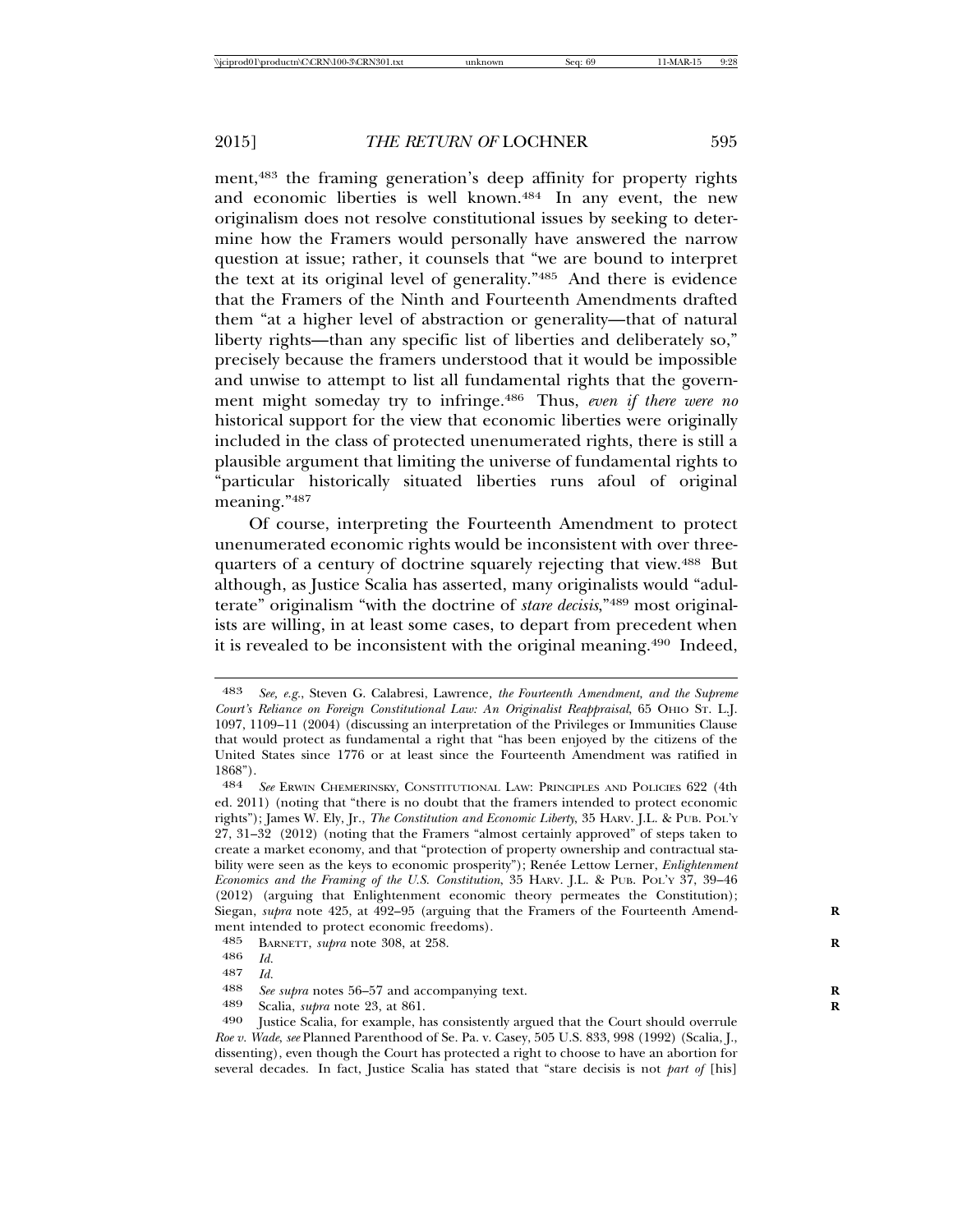a growing number of new originalists have argued that doctrine *must* yield to the original meaning, going so far as to maintain that it is unconstitutional for the Supreme Court to follow a precedent—even a decades-old precedent—that deviates from the Constitution's original meaning.491 At a minimum, it is clear that, to originalists, stare decisis is not an "inexorable command."492

Efforts to reinterpret the Fourteenth Amendment to protect the liberty of contract would also need to overcome the lingering taint of *Lochner*. After all, for many years, there has been an argumentstopping quality to the charge that a decision is "like *Lochner*," a fact that (if true) "alone should be enough to damn it."493 But this obstacle too can be overcome—either by "[r]ehabilitating *Lochner*"494 or, more likely, by maneuvering around it. Part of the modern conservative critique of *Lochner* (and of *Griswold*, *Roe*, and their progeny) has always been that it is oxymoronic—and thus self-evidently problematic as a matter of original meaning—to find substantive rights in a constitutional provision—the Due Process Clause—that on its face ostensibly is addressed only to matters of procedure.<sup>495</sup> But most of the recent research about the original meaning of the Fourteenth Amendment as a source for constitutional protection for unenumerated rights focuses on the Privileges or Immunities Clause, rather than the Due Process Clause.496 By relying on the former—which many

originalist philosophy" but rather is "a pragmatic *exception* to it." Antonin Scalia, *Response*, *in* A MATTER OF INTERPRETATION: FEDERAL COURTS AND THE LAW, *supra* note 463, at 129,  $\frac{140}{491}$ 

See, e.g., Barnett, *supra* note 482, at 263 (arguing that a true "originalist simply could not accept that the Supreme Court could change the meaning of the text from what it meant as enacted and still remain an originalist"); Gary Lawson, *The Constitutional Case Against Precedent*, 17 HARV. J.L. & PUB. POL'Y 23, 27–28 (1994) ("If the Constitution says X and a prior judicial decision says Y, a court has not merely the power, but the obligation, to prefer the Constitution."); Michael Stokes Paulsen, *The Intrinsically Corrupting Influence of Precedent*, 22 CONST. COMMENT. 289, 289 (2005) (arguing that "*stare decisis . . .* is completely irreconcilable with originalism").

<sup>492</sup> *See* Payne v. Tennessee, 501 U.S. 808, 828 (1991); *see also id.* at 833–35 (Scalia, J., concurring).<br>493 See El

<sup>493</sup> *See* Ely, *supra* note 63, at 939–40. **R**

See BERNSTEIN, *supra* note 86, at 125–29. This would seem to be the path favored by George Will and Rand Paul, among other influential conservatives. *See supra* Part III.<br>  $\frac{495}{8}$  See e.g. McDonald v. City of Chicago, 561 U.S. 749, 811 (9010) (Thomas L.c.

<sup>495</sup> *See, e.g.*, McDonald v. City of Chicago, 561 U.S. 742, 811 (2010) (Thomas, J., concurring in part and concurring in the judgment) ("The notion that a constitutional provision that guarantees only 'process' before a person is deprived of life, liberty, or property could define the substance of those rights strains credulity for even the most casual user of words."); Steven G. Calabresi, *Substantive Due Process After* Gonzales v. Carhart, 106 MICH. L. REV. 1517, 1531 (2008) ("For me as an originalist, the very notion of substantive due process is an oxymoron.").

<sup>496</sup> Some scholars have, however, argued that the original meaning of one or both of the Due Process Clauses also supports unenumerated substantive rights. *See, e.g.*, Frederick Mark Gedicks, *An Originalist Defense of Substantive Due Process: Magna Carta, Higher-Law Constitutionalism, and the Fifth Amendment*, 58 EMORY L.J. 585, 640–45 (2009) ("[T]he Due Process Clause required that a congressional deprivation of life, liberty, or property be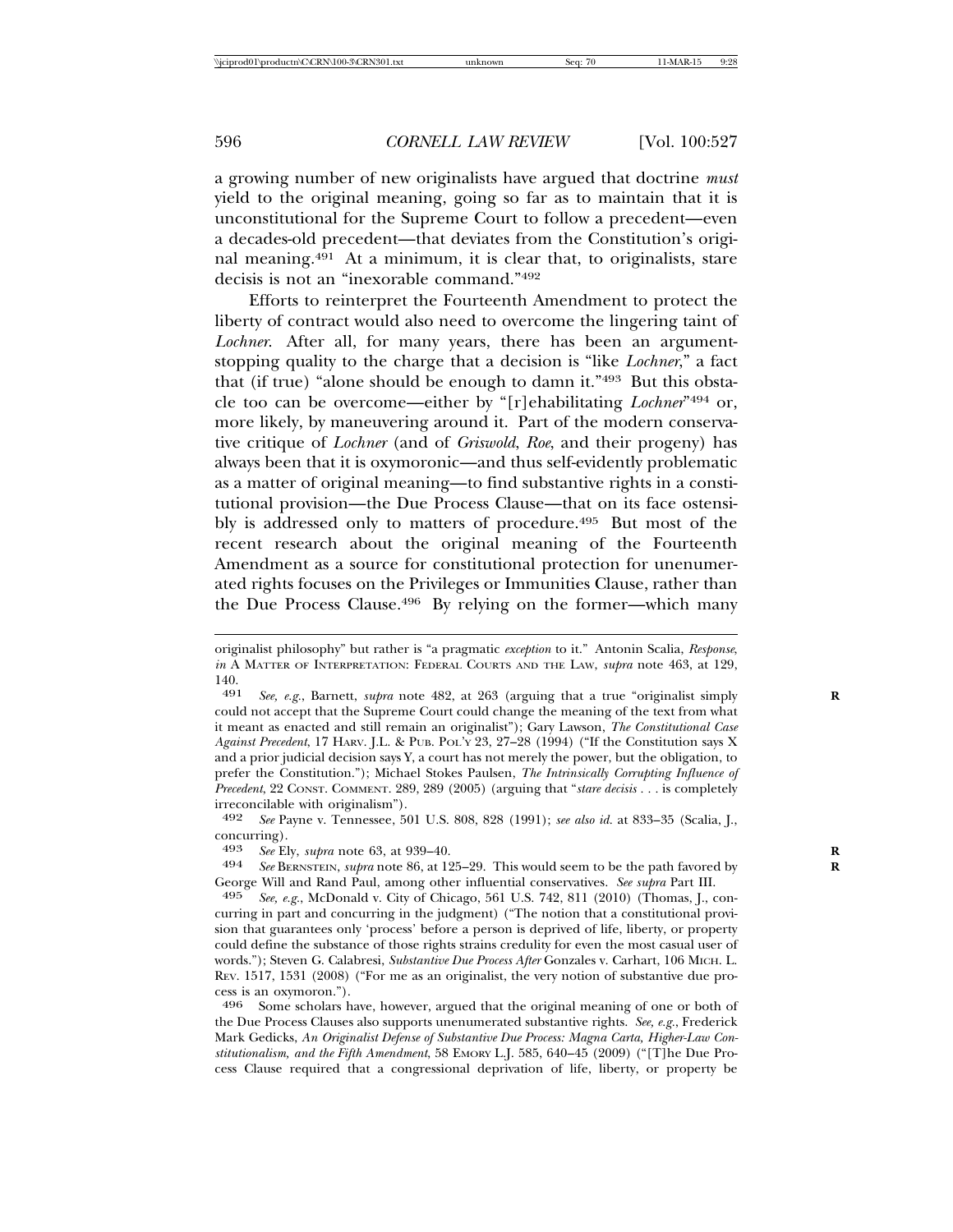conservatives and liberals alike believe the Court interpreted unduly narrowly in the *Slaughter-House Cases* 497—originalists can plausibly recognize unenumerated rights without embracing the doctrine of substantive due process that conservatives have long mocked and despised. If nothing else, a focus on the capacious language of the Privileges or Immunities Clause, rather than the Due Process Clause, permits judicial protection of unenumerated economic rights without embracing the technical holding of *Lochner* itself.

Originalism therefore now supports a plausible argument, soundly grounded in sophisticated conservative legal theory, in favor of revitalizing *Lochner*. And importantly, it facilitates such an argument without purporting to abandon its commitment to objectivity, historical fidelity, and political neutrality. Robert Bork's early insistence that judges be faithful to "the text and the history, and their fair implications"—that is, the original intent—arose from the imperative that judges be controlled by "neutral principles."498 Such claims to neutrality were central to academic and political defenses of the old originalism. Earl Maltz, for instance, contended that "unlike nonoriginalist theories, at its core originalism does not depend on extralegal, nonneutral justifications. Instead, it is premised on internal legal conventions developed without regard to some specific political agenda unrelated to the nature of judging itself."499 Edwin Meese similarly argued that originalism is "not a jurisprudence of political results," but instead is "concerned with process" and thus "seeks to depoliticize the law."500 On this account, originalism is an ideologically neutral and objective methodology, treating fidelity to textual meaning, rather than any particular substantive result, as the ultimate measure of proper interpretation. As Earl Maltz noted, it is "this potential for neutrality that accounts for the visceral appeal of originalism."501

Although the more recent versions of originalism focus less on limiting judicial authority than did their predecessors, new originalists have steadfastly maintained the old originalism's claim to neutrality

accomplished by a 'law,' and to be a 'law,' a congressional act must not have exceeded the limits of legislative power marked by natural and customary rights."); Ryan C. Williams, *The One and Only Substantive Due Process Clause*, 120 YALE L.J. 408, 512 (2010) (arguing that the original meaning of the Fourteenth Amendment "encompassed a recognizable form of substantive due process").<br>497 See 83 U.S. (16 Wa

<sup>497</sup> *See* 83 U.S. (16 Wall.) 36, 74 (1872); Williams, *supra* note 496, at 488–89. **R**

<sup>498</sup> *See* Bork, *supra* note 19, at 2, 6, 8.<br>499 Farl Maltz *Foreword: The Appeal* of

<sup>499</sup> Earl Maltz, *Foreword: The Appeal of Originalism*, 1987 UTAH L. REV. 773, 789 (1987).

<sup>500</sup> Edwin Meese III, *Construing the Constitution*, 19 U.C. DAVIS L. REV. 22, 29 (1985).

<sup>501</sup> Maltz, *supra* note 499, at 794. **R**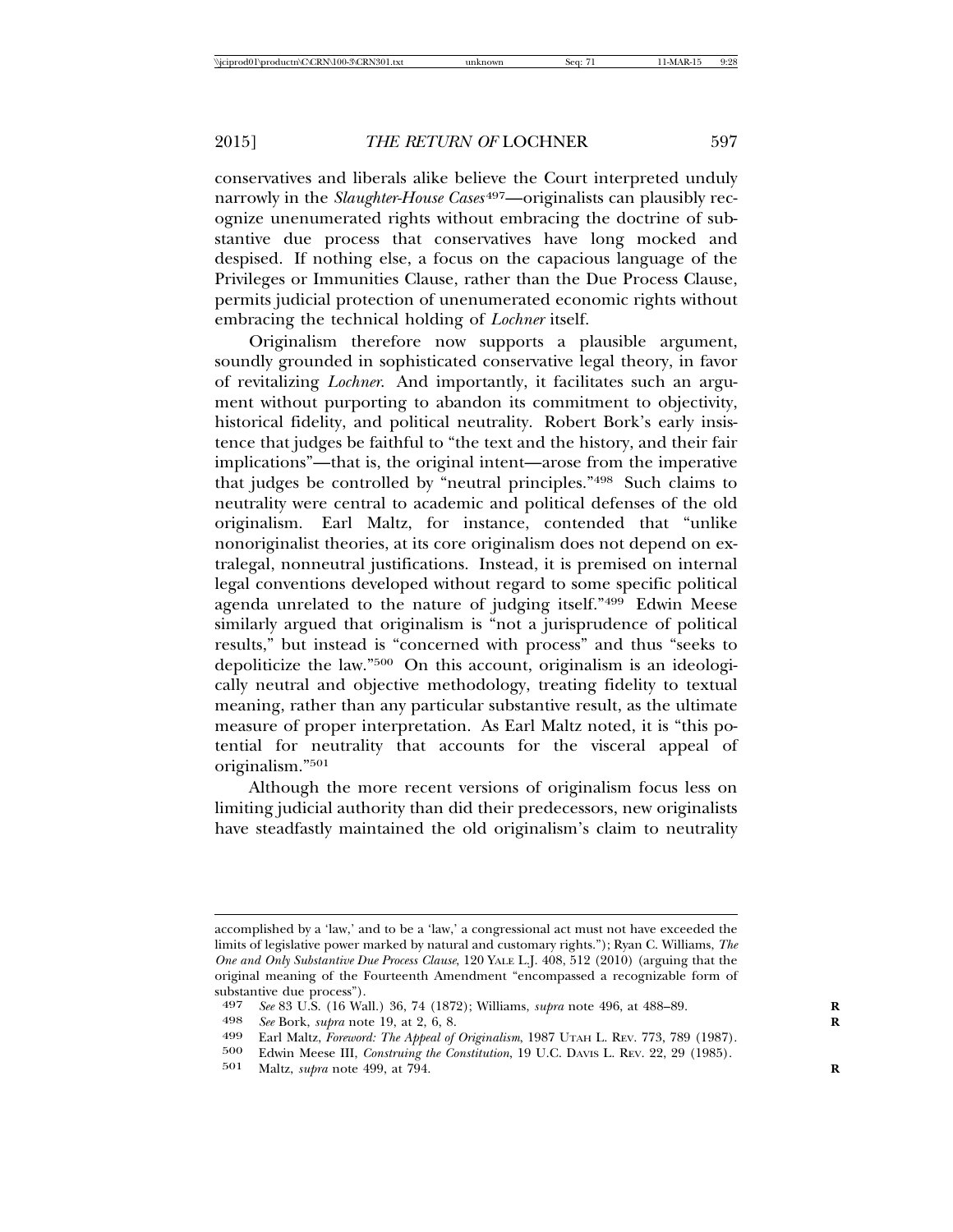and its rhetorical focus on fidelity over results.<sup>502</sup> For instance, Michael McConnell, an important figure in the evolution of originalist thought, contends that originalism "supplies an objective basis for judgment that does not merely reflect the judge's own ideological stance," whereas "constitutional interpretation based on the judge's own assessment of worthy purposes and propitious consequences lacks that objectivity."503 Keith Whittington similarly argues that the new originalism "demands fidelity to the written Constitution as it was understood by those who adopted it, and nothing more."504 Originalist interpretation on this view is politically neutral, as it "does not make constitutional law any more attractive to conservatives (or liberals) than the underlying constitutional provisions in their historical context."505 And Larry Solum has similarly focused on the notion of fidelity, explaining that "originalists characteristically believe that the legal content of constitutional doctrine must be consistent with the communicative content of the constitutional text," which is another way of saying that most new originalists believe that judges should be faithful to the semantic meaning of the constitutional text when they decide questions of constitutional law.506

By the same token, although originalism has abandoned its devotion to judicial *restraint*, it has largely maintained its professed commitment to judicial *constraint*. 507 "New Originalists believe that the courts should sometimes be quite active in preserving (or restoring) the original constitutional meaning, but they do not believe that the courts are unconstrained in that activism. They are constrained by their obligation to remain faithful to the original meaning."508

When this continuing claim to constraint and neutrality is combined with the more capacious understanding of original meaning, it allows new originalists plausibly to claim that the Constitution protects unenumerated economic rights, and that this conclusion is required not by conservative political desires but rather by fidelity to the written Constitution and faithful application of a neutral interpretive ap-

<sup>502</sup> *See* Whittington, *supra* note 26, at 609 ("The primary virtue claimed by the new **R** originalism is one of constitutional fidelity, not of judicial restraint or democratic majoritarianism.").

<sup>503</sup> Michael W. McConnell, *Active Liberty: A Progressive Alternative to Textualism and Originalism?*, 119 HARV. L. REV. 2387, 2415 (2006) (reviewing STEPHEN BREYER, ACTIVE LIB-ERTY: INTERPRETING OUR DEMOCRATIC CONSTITUTION (2005)).

<sup>504</sup> Keith E. Whittington, *Is Originalism Too Conservative?*, 34 HARV. J.L. & PUB. POL'Y 29,  $\frac{37}{505}$   $\frac{(2011)}{Id}$ 

<sup>505</sup> *Id*. <sup>506</sup> Lawrence B. Solum, *Faith and Fidelity: Originalism and the Possibility of Constitutional Redemption*, 91 TEX. L. REV. 147, 167 (2012) (reviewing JACK M. BALKIN, CONSITUTIONAL REDEMPTION: POLITICAL FAITH IN AN UNJUST WORLD (2011), and JACK M. BALKIN, LIVING ORIGINALISM (2011)).

<sup>507</sup> *See* Colby, *supra* note 27, at 750–51 (collecting sources demonstrating this trend). **R** 508 *Id.* at 751.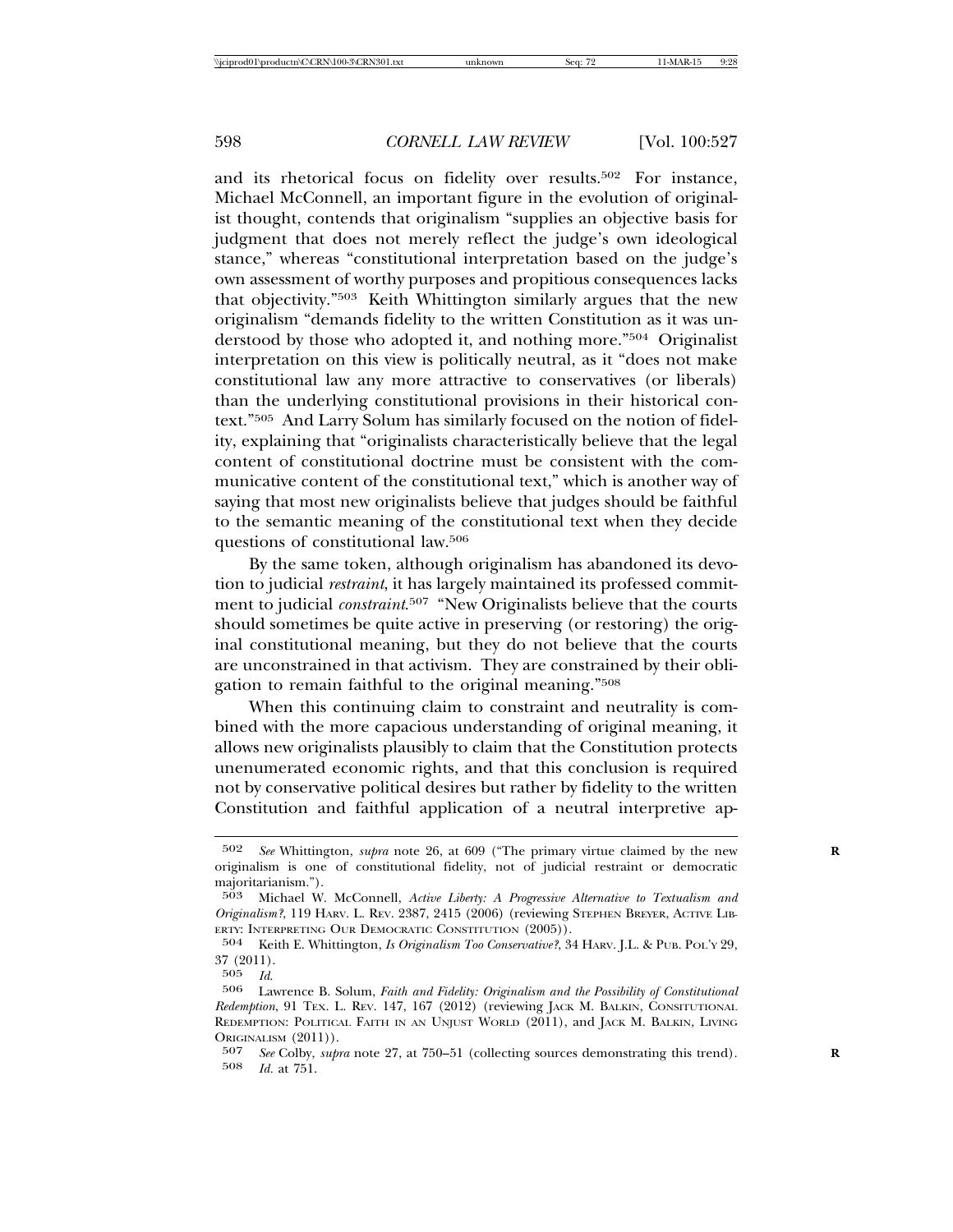proach. One prominent new originalist—Randy Barnett, who, as noted above, comes from the libertarian wing of the conservative movement, but whose role as "the intellectual godfather of the argument that [the Affordable Care Act] is unconstitutional"509 has amplified his influence in conservative legal circles more generally—has already offered a detailed argument that *Lochner* is amply supported by the original meaning of the Ninth and Fourteenth Amendments.<sup>510</sup> We suspect that other originalists will soon follow suit.<sup>511</sup>

To be clear, we are not asserting that the new originalism *necessarily* dictates a return to *Lochner*—that is, that robust protection of economic liberties is, in fact, *compelled* by a commitment to original meaning. As we have both written elsewhere, our view is that the new originalism is so inherently open-ended that its continued promise of constraint is illusory; because the key rights-granting provisions of the Constitution are phrased in such objectively abstract language, one can use new originalist methodology to produce just about any (reasonable) intended outcome.<sup>512</sup> But, of course, that is an admission that originalists (with very few exceptions) simply will not make. They will, instead, insist that their particular conclusions are historically mandated—even if, in at least some cases, they are ultimately driven by the writer's personal sense of justice, rather than any objectively definitive historical fact.<sup>513</sup>

<sup>509</sup> Kate Zernike, *Proposed Amendment Would Enable States to Repeal Federal Law*, N.Y. TIMES, Dec. 20, 2010, at A14.

<sup>510</sup> *See* BARNETT, *supra* note 308, at 211–29. **R**

<sup>511</sup> In this regard, it is perhaps important to note the Tea Party's (not always highly sophisticated) support for both originalism and liberty of contract. *See* Christopher W. Schmidt, *The Tea Party and the Constitution*, 39 HASTINGS CONST. L.Q. 193, 207 (2011) ("One of the defining characteristics of Tea Party constitutionalism is the enthusiastic embrace of originalism as its preferred method[ ] of constitutional interpretation."); Murphy, *supra* note 317, at 189 ("The Tea Party's view of economic liberty translates into a theory of **R** liberty of contract with clear parallels to the Supreme Court's decisions of the *Lochner* era."). The Tea Party's originalism tends to be more crude than the refined versions now practiced in the legal academy, and in many ways resembles the old originalism more than the new. *See* Schmidt, *supra*, at 211–12. And its arguments in favor of economic liberty tend to rely more on soaring rhetoric than carefully supported assertions about history and original meaning. *See* Murphy, *supra* note 317, at 190–92. Still, the influence of the Tea **R** Party in the modern conservative movement will likely encourage more sophisticated thinkers to craft better-refined originalist arguments to the same ends.

<sup>512</sup> *See* Colby, *supra* note 27, at 760–64; Smith, *supra* note 461, at 730–35; *see also* **R** Wilkinson, *supra* note 450, at 257 (arguing that the new originalism "is not determinate **R** enough to constrain judges' discretion to decide cases based on outcomes they prefer"). *Cf.* Whittington, *supra* note 504, at 30, 36 (conceding that "originalists might be tempted to **R** skew the results of their historical-interpretive inquiries and make the historical arguments produce answers that comport with their current political and policy preferences," which would enable them to "claim to be engaging in the originalist enterprise and adhering to the dictates of the originalist Constitution").

<sup>513</sup> *See* Colby, *supra* note 27, at 773–76 (providing examples of orginalists who have **R** contended that "constitutional interpretation is substantially more determinate . . . than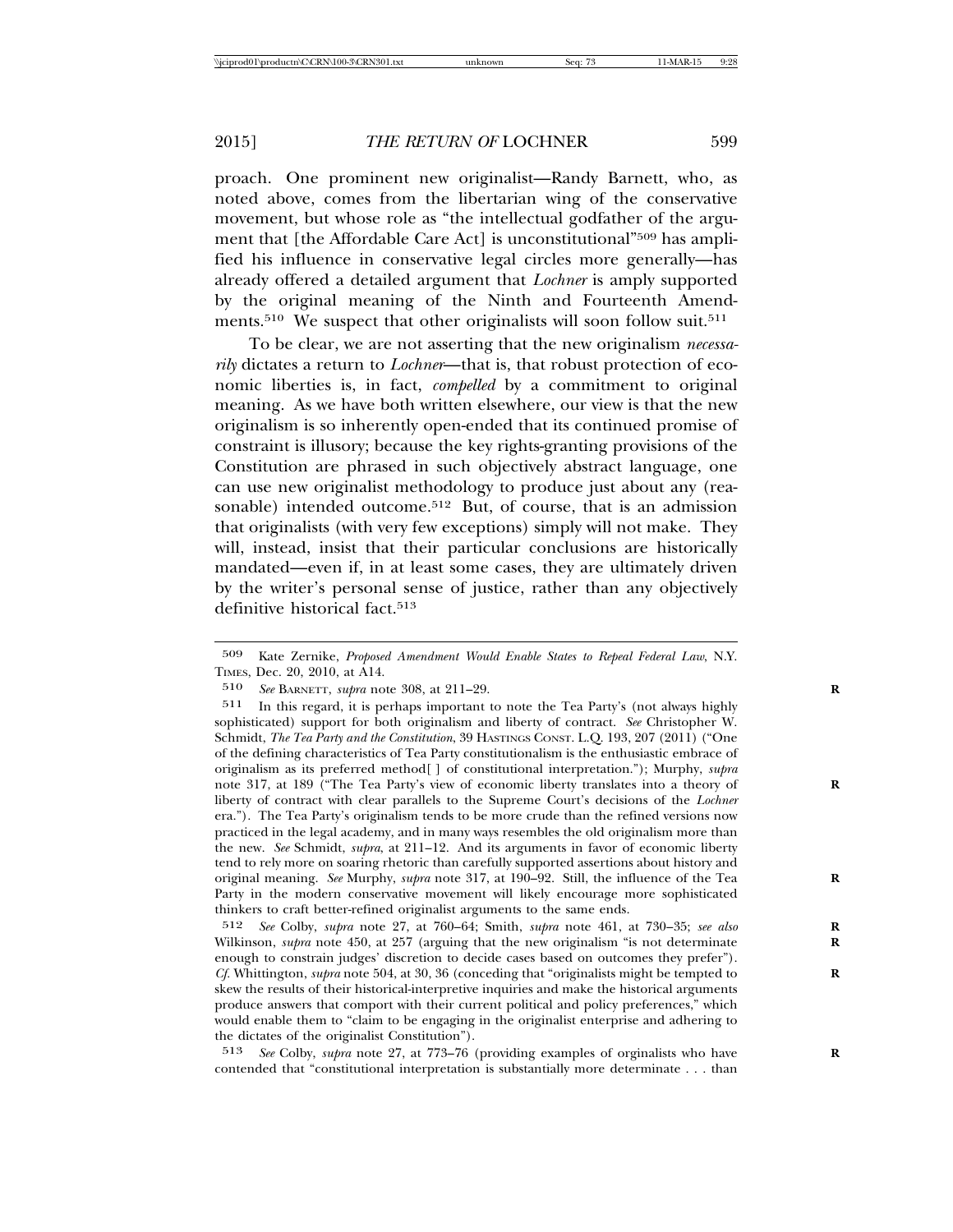To be sure, if we are correct that conservative legal thought will soon gravitate to the view that the Constitution requires judicial protection for economic liberty, the *importance* of that change depends upon the particular form that such judicial protection takes. It does not necessarily follow from the view that the Constitution protects economic liberty that all regulation that interferes with such liberty is unconstitutional. A relatively modest approach might look like the one advanced in *St. Joseph Abbey*, the recent case in which the Fifth Circuit invalided a rule prohibiting anyone other than a licensed funeral director from selling caskets.<sup>514</sup> In that case, the court applied what amounts to rational basis review with "bite,"515 still leaving considerable room for legislation that does not merely effect naked wealth transfers to interfere with economic liberty. A more robust approach—and one that would have much more dramatic implications for the scope of regulatory power—would require application of strict scrutiny (or something like it) to a wide range of government regulations, similar to the approach of the *Lochner* Court. One can imagine approaches that fall somewhere between these points on the spectrum of deference as well. But whatever form it takes, the claim that regulations that interfere with economic liberty should trigger some form of heightened scrutiny would represent a significant departure from a longstanding consensus.

The ultimate point is that, for those who are inclined personally to favor economic liberties (and most conservatives are), originalism now provides an avenue to get where they want to go while purporting to follow the neutral method of constitutional interpretation long insisted upon by conservatives. The stage is now set for new originalist defenses of economic liberties.

## **CONCLUSION**

In 1984, then-Judge Antonin Scalia noted that the question whether courts should aggressively review regulations interfering with economic liberty

presents the moment of truth for many conservatives who have been criticizing the courts in recent years. They must decide whether they really believe, as they have been saying, that the courts are doing too much, or whether they are actually nursing only the less

one might think"); Smith, *supra* note 461, at 734–35 (explaining how originalism is "at a **R** crossroads" because of this approach).

<sup>514</sup> *See supra* notes 356–74 and accompanying text. **R**

<sup>515</sup> *See* Gerald Gunther, *The Supreme Court, 1971 Term—Foreword: In Search of Evolving Doctrine on a Changing Court: A Model for a Newer Equal Protection*, 86 HARV. L. REV. 1, 20–24 (1972) (discussing this more enhanced scrutiny and noting that "[p]utting consistent new bite into the old equal protection would mean that the Court would be less willing to supply justifying rationales by exercising its imagination").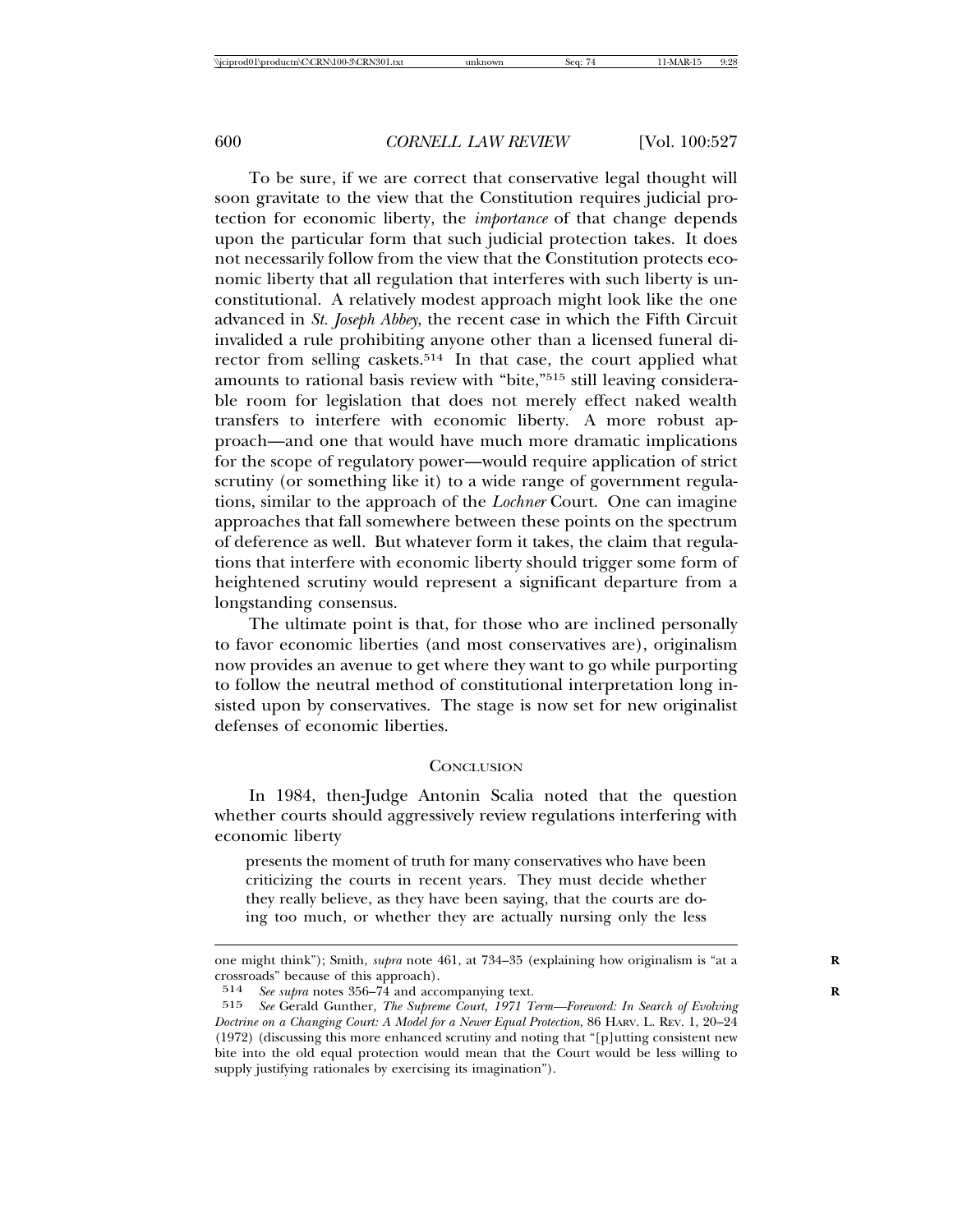principled grievance that the courts have not been doing what *they* want.<sup>516</sup>

In response, conservative legal orthodoxy settled on Scalia's view that courts had indeed been doing too much, even if that view meant that the government would have more space to interfere with private economic ordering.517

Conservatives appear once again to be faced with such a moment of truth, and there is good reason to think that they will make a different choice this time around. Unlike in 1984, it is today entirely plausible, under the iteration of originalism that currently prevails in sophisticated conservative circles, to claim that the original meaning of the Constitution embraces unenumerated economic rights. Conservatives can now have their cake and eat it, too: they can support judicial intervention to invalidate government regulation of the marketplace while pledging interpretive fidelity to the Constitution's original meaning.

This is not to denigrate conservatives as unprincipled opportunists who *consciously* seek to subjugate the law to their political whims. To the contrary, we give credit to conservatives for abstaining from action in the absence of a strong theoretical foundation, rather than following the path of the Warren Court. When conservative legal theory did not support their politically favored outcomes, conservatives laudably chose mostly to respect their jurisprudential commitments, at least in the case of unenumerated economic rights. But as conservative legal theory has evolved, it has come to illuminate a truth that it does not want to admit: contrary to the prevailing conservative rhetoric, the Constitution is inherently indeterminate, and judges inevitably have considerable discretion in applying it.<sup>518</sup> In betraying this truth, the advances in originalist theory make it possible for conservatives to subconsciously align their jurisprudence with their politics. We suspect that, for conservatives every bit as much as for liberals, the draw of doing so will be too great to resist.

Thus, Lino Graglia, a founding father of the modern originalism movement and a strident critic of liberal legal thought, was perhaps mistaken twenty years ago when he declared, "We will almost surely never again see a *Lochner* era in which the Court takes from liberals, as

<sup>516</sup> Scalia, *supra* note 282, at 5.<br>517 See BARNETT *subra* note 308

<sup>517</sup> *See* BARNETT, *supra* note 308, at 222–23; Colby, *supra* note 27, at 769–70. **R**

<sup>518</sup> *See* Thomas B. Colby, *In Defense of Judicial Empathy*, 96 MINN. L. REV. 1944, 1949–51 (2012) (arguing that the common assertion "that good judges (which is to say, conservative judges) decide all cases by simply following the law, mechanically calling balls and strikes according to clear and determinative rules set down by the Framers and legislatures . . . bears virtually no resemblance to the actual process of judging" because "any even remotely sophisticated student of law recognizes that the formal sources of law often do not dictate clear and unequivocal answers to the questions posed to judges").